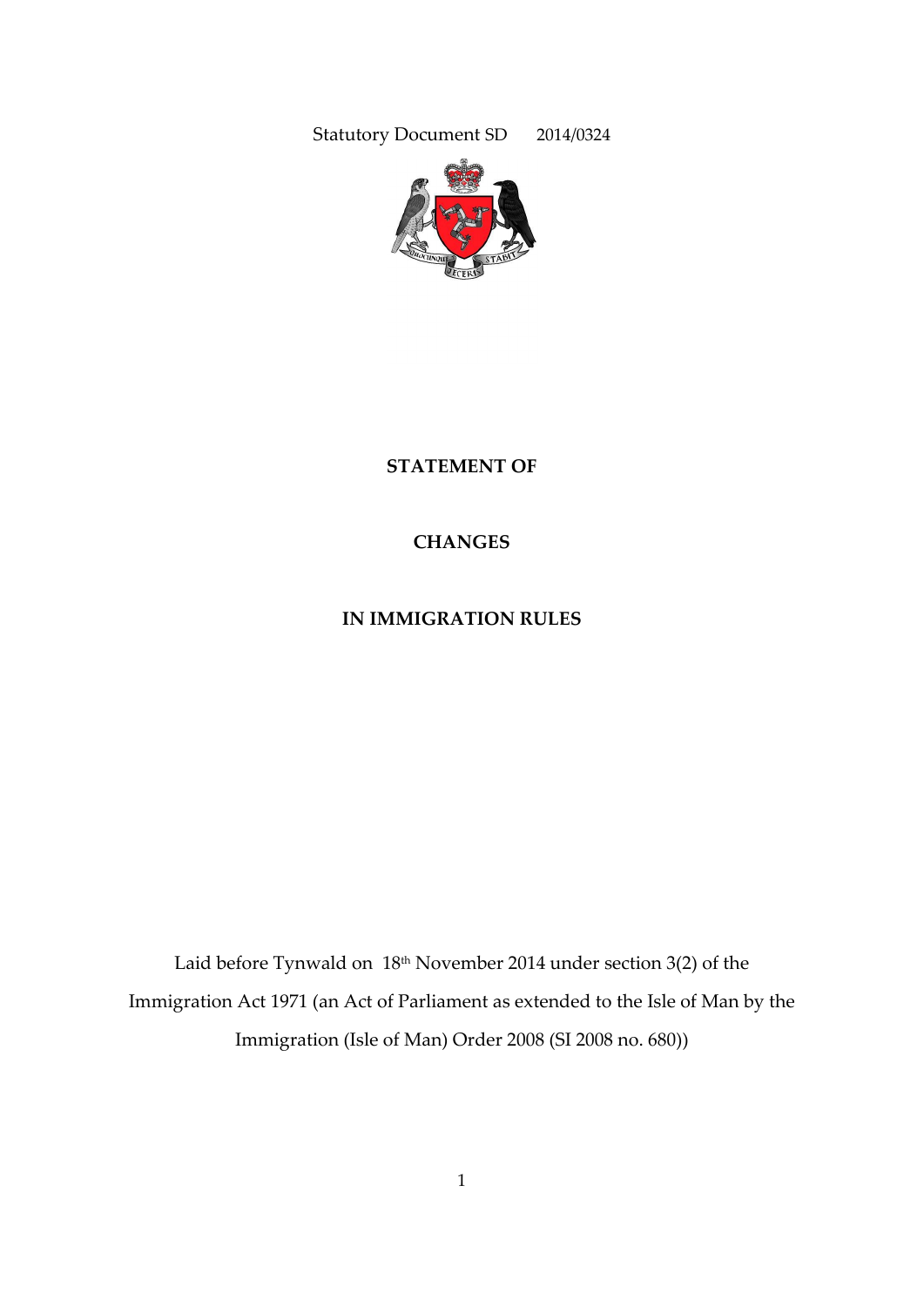#### **STATEMENT OF CHANGES IN IMMIGRATION RULES**

The Council of Ministers has made the following changes to the Rules laid down by it as to the practice to be followed in the administration of the Immigration Act 1971<sup>1</sup> (of Parliament) as it has effect in the Isle of Man**<sup>2</sup>** for regulating entry into and the stay of persons in the Isle of Man and contained in the Statement laid before Tynwald on 17th May 2005<sup>3</sup> .

These changes take effect on 20 October 2014 However; if an applicant has made an application for entry clearance or leave before 20 October 2014 and the application has not been decided before that date, it will be decided in accordance with the rules in force on 19 October 2014.

#### **Changes**

1. In paragraph 6, delete:

"Under Part 6A and Appendix A of these Rules, "**working for the same employer**" includes working for the business or concern in respect of which employment the earlier grant of leave was granted where that business or concern has, since that date, merged with, or been taken over by, another entity.".

and substitute:

"Under Part 6A and Appendix A of these Rules, working for "**the same employer**" or "**the same Sponsor**" includes working for a different employer or Sponsor in circumstances which constitute a "relevant transfer" under arrangements approved by the Department of Economic Development for transferring business ownership, provided the worker's duties remain unchanged.".

-

<sup>1</sup> 1971 c. 77

<sup>2</sup> See the Immigration (Isle of Man) Order 2008 (S.I. 2008 No 680)

<sup>3</sup> S.D. 62/05 amended by S.D.692/05, S.D. 442/06, S.D. 547/06, S.D. 781/06, S.D. 871/06, S.D. 124/07, S.D. 303/07, S.D. 534/07, S.D. 02/08, S.D. 500/08, GC 32/09, GC 35/09, GC 14/10, GC 26/10, GC 02/11, SD 518/11, SD 40/12, SD 0288/12, SD 0625/12, SD 0657/12, SD250/13, SD 302/13, SD 345/13 ,SD 2014/0004, SD 2014/0082, SD 2014/0241 and SD 2014/0314.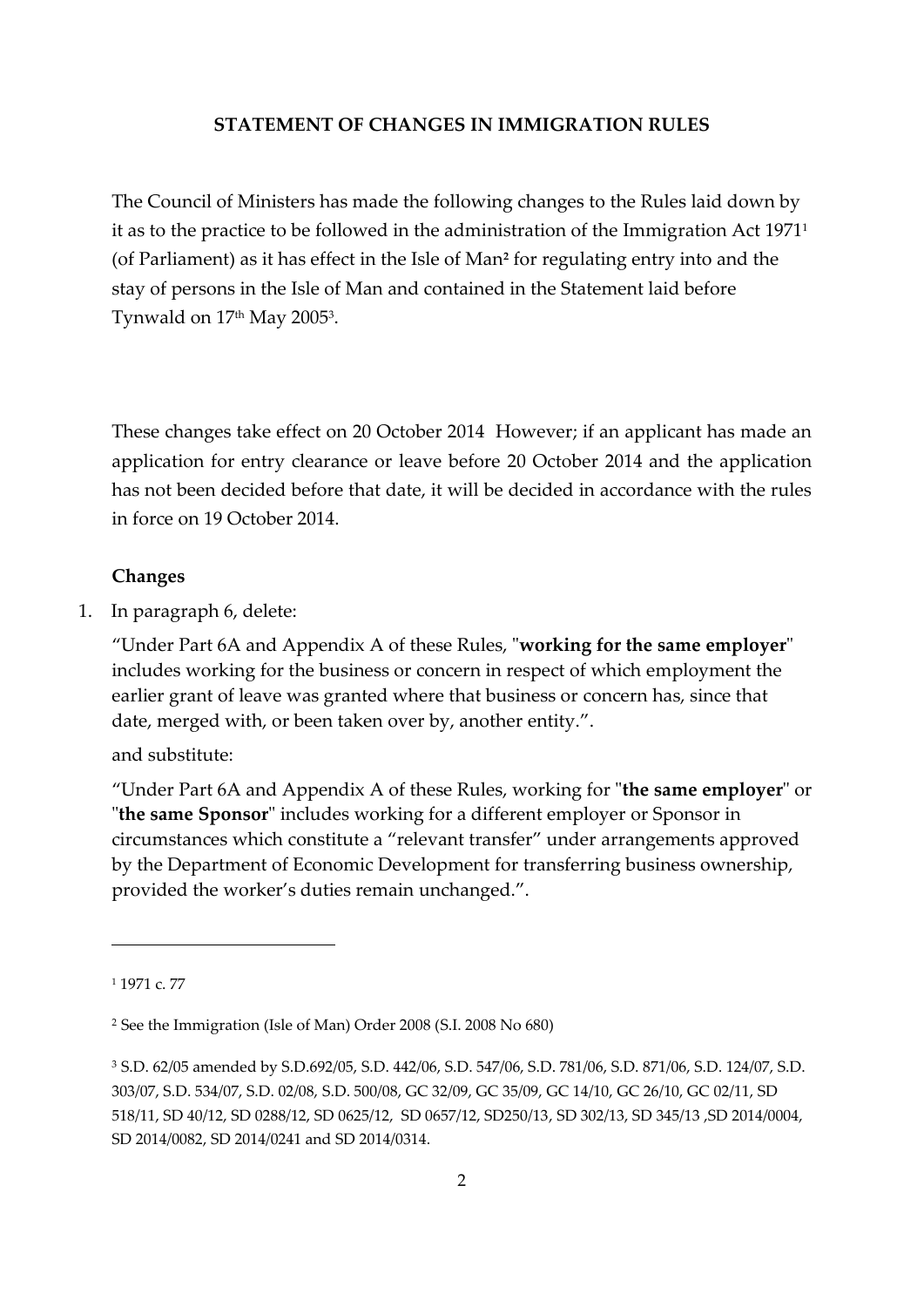2. In paragraph 6, after the definition of "Training Programme", insert:

"Under Part 6A of these Rules "Overseas Government Language Programme" means an overseas Government sponsored professional language development programme under the Government Authorised Exchange Scheme where the migrant delivers language training and participates in a cultural exchange programme that is fully or partially paid for by the overseas government or an organisation affiliated to an overseas government.".

3. In paragraph 6:

In the definition of **'Certificate of Sponsorship Checking Service'**, delete "Part 6A" and insert "Parts 6A and 9".

4. After the definition of **'conviction'** insert:

""**curtailment",** in relation to the curtailment of a person's leave to enter or remain in the Isle of Man, means curtailing their leave such that they will have a shorter period of, or no, leave remaining.".

5. In paragraph 6 after the definition of **"present and settled"** insert:

"For the purposes of an application as a fiancé(e) or proposed civil partner under paragraphs 290-295 or Appendix FM, an EEA national who holds a document certifying permanent residence issued under the 2006 EEA Regulations in the UK or the 2009 EEA Regulations in the Isle of Man is to be regarded as present and settled in the Isle of Man.".

6. At the end of paragraph 6 delete:

"For the purposes of an application as a fiancé(e) or proposed civil partner under Appendix FM, an EEA national who holds a registration certificate or a document certifying permanent residence issued under the 2006 EEA Regulations in the UK or 2009 EEA Regulations in the Isle of Man (including an EEA national who holds a residence permit issued under the Immigration (European Economic Area) Regulations 2000 which is treated as if it were such a certificate or document by virtue of Schedule 4 to the 2006 EEA Regulations) is to be regarded as present and settled in theIsle of Man.".

7. Delete paragraph 135G and substitute:

## "**Requirements for indefinite leave to remain as a highly skilled migrant**

135G. The requirements for indefinite leave to remain for a person who has been granted leave as a highly skilled migrant are that the applicant:

(a) has spent a continuous period of 5 years lawfully in the Isle of Man; and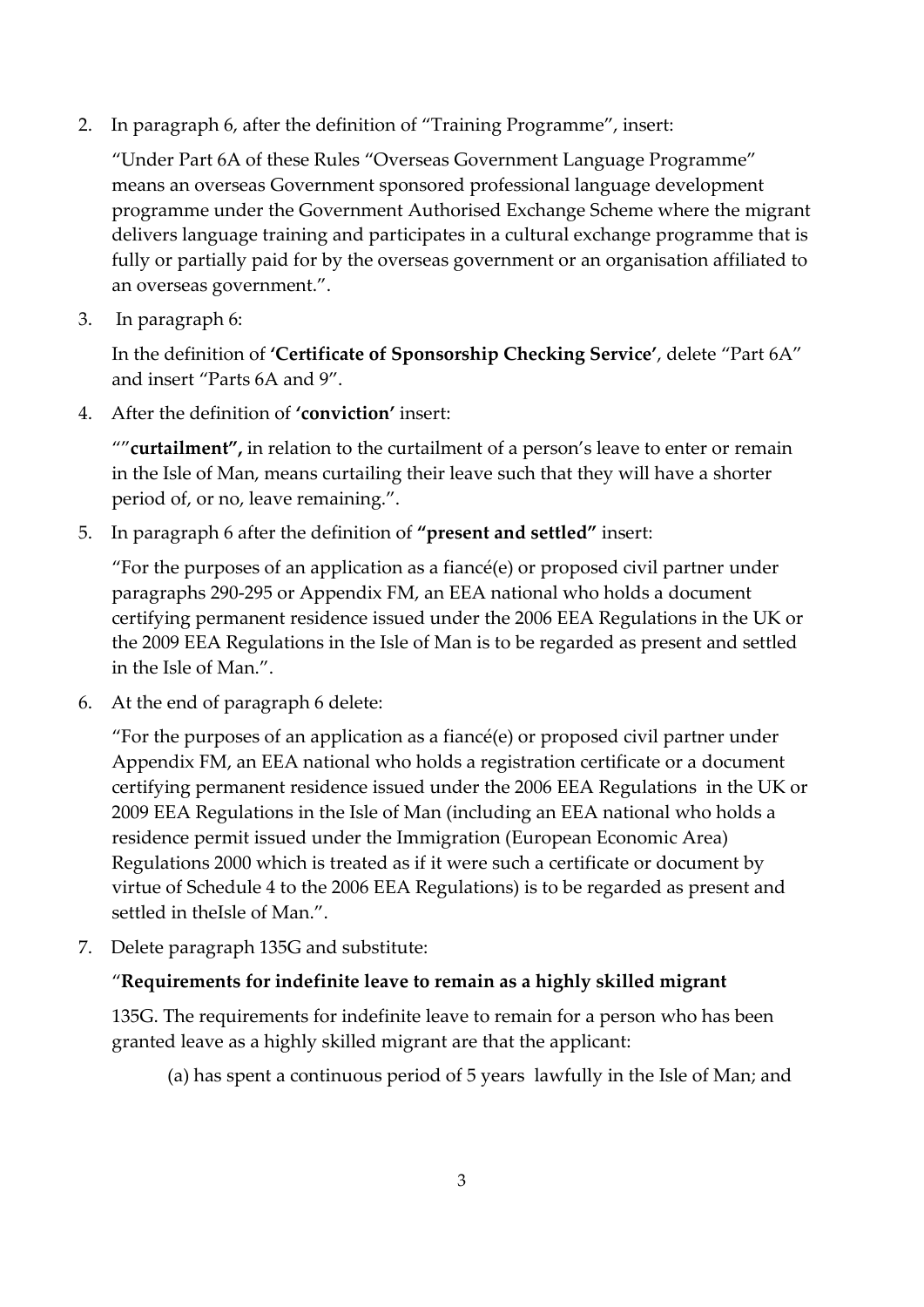(b) on the date that the continuous period of 5 years ends, has leave as a highly skilled migrant, and has spent the remainder of the period with leave as a highly skilled migrant or a work permit holder; and

(c) throughout the 5 years spent in the Isle of Man, has maintained and accommodated himself and any dependants adequately without recourse to public funds; and

(d) is lawfully economically active in the Isle of Man in employment, selfemployment or a combination of both; and

(e) has demonstrated sufficient knowledge of the English language and sufficient knowledge about life in the United Kingdom and Islands, in accordance with Appendix KoLL; and

(f) does not fall for refusal under the general grounds for refusal; and

(g) must not be in the Isle of Man in breach of immigration laws except that any period of overstaying for a period of 28 days or less will be disregarded; and

(h) has made the application for indefinite leave to remain before 6 April 2018.".

8. After paragraph 245CA(g), insert:

"(h) The application for leave to remain must have been made before 6 April 2015.".

9. Delete paragraph 245CD(d)-(j) and substitute:

"(d) The continuous period is 5 years,

(e) If the applicant has or has had leave as a Highly Skilled Migrant, a Writer, Composer or artist, a self-employed lawyer or as a Tier 1 (General) Migrant under the Rules in place before 26 July 2010, and has not been granted leave in any categories other than these under the Rules in place since 26 July 2010, the applicant must have 75 points under paragraphs 7 to 34 of Appendix A.

(f) not used

(g) in all cases other than those referred to in (e) or (f) above, the applicant must have 80 points under paragraphs 7 to 34 of Appendix A.

(h) The applicant must have sufficient knowledge of the English language and sufficient knowledge about life in the United Kingdom, in accordance with Appendix KoLL of these Rules,

(i) The applicant must not be in the Isle of Man in breach of immigration laws except that any period of overstaying for a period of 28 days or less will be disregarded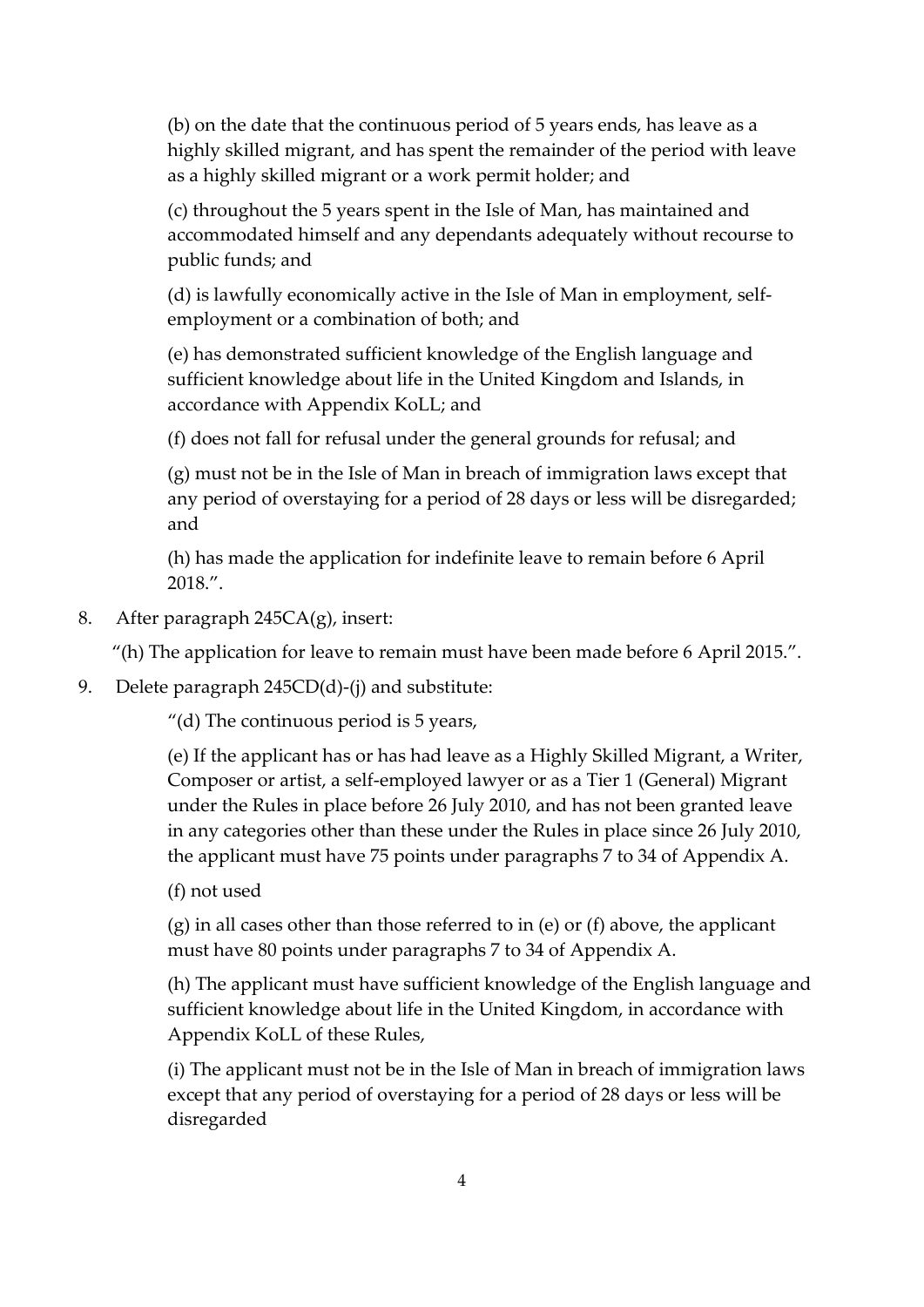(j) The applicant must provide the specified documents in paragraph 245CD-SD to evidence the reason for the absences set out in paragraph 245AAA,".

10. After paragraph 245D(b), insert:

"(c) Where paragraphs 245D to 245DF and paragraphs 35 to 53 of Appendix A, refer to money remaining available to the applicant until such time as it is spent for the purposes of his business or businesses:

(i) 'Available' means that the funds are:

(1) in the applicant's own possession,

(2) in the financial accounts of a Isle of Man incorporated business of which he is the director, or

(3) available from the third party or parties named in the application under the terms of the declaration(s) referred to in paragraph 41-SD(b) of Appendix A.

(ii) 'Spent' excludes spending on:

(1) the applicant's own remuneration,

(2) buying the business from a previous owner, where the money goes to that previous owner rather than into the business,

(3) investing in other businesses, and

(4) any spending which is not directly for the purpose of establishing or running the applicant's own business or businesses.".

11. Delete paragraph 245DB(f)(iii) and substitute:

"(iii) that the money referred to in Table 4 of Appendix A is genuinely available to the applicant, and will remain available to him until such time as it is spent for the purposes of his business or businesses.".

12. After paragraph 245DB(j), insert:

"(k) The applicant must be at least  $16$  years old.

(l) Where the applicant is under 18 years of age, the application must be supported by the applicant's parents or legal guardian or by one parent if that parent has sole legal responsibility for the child.

(m) Where the applicant is under 18 years of age, the applicant's parents or legal guardian, or one parent if that parent has sole legal responsibility for the child, must confirm that they consent to the arrangements for the applicant's care in the Isle of Man.".

13. Delete paragraph 245DD(h)(iii) and substitute: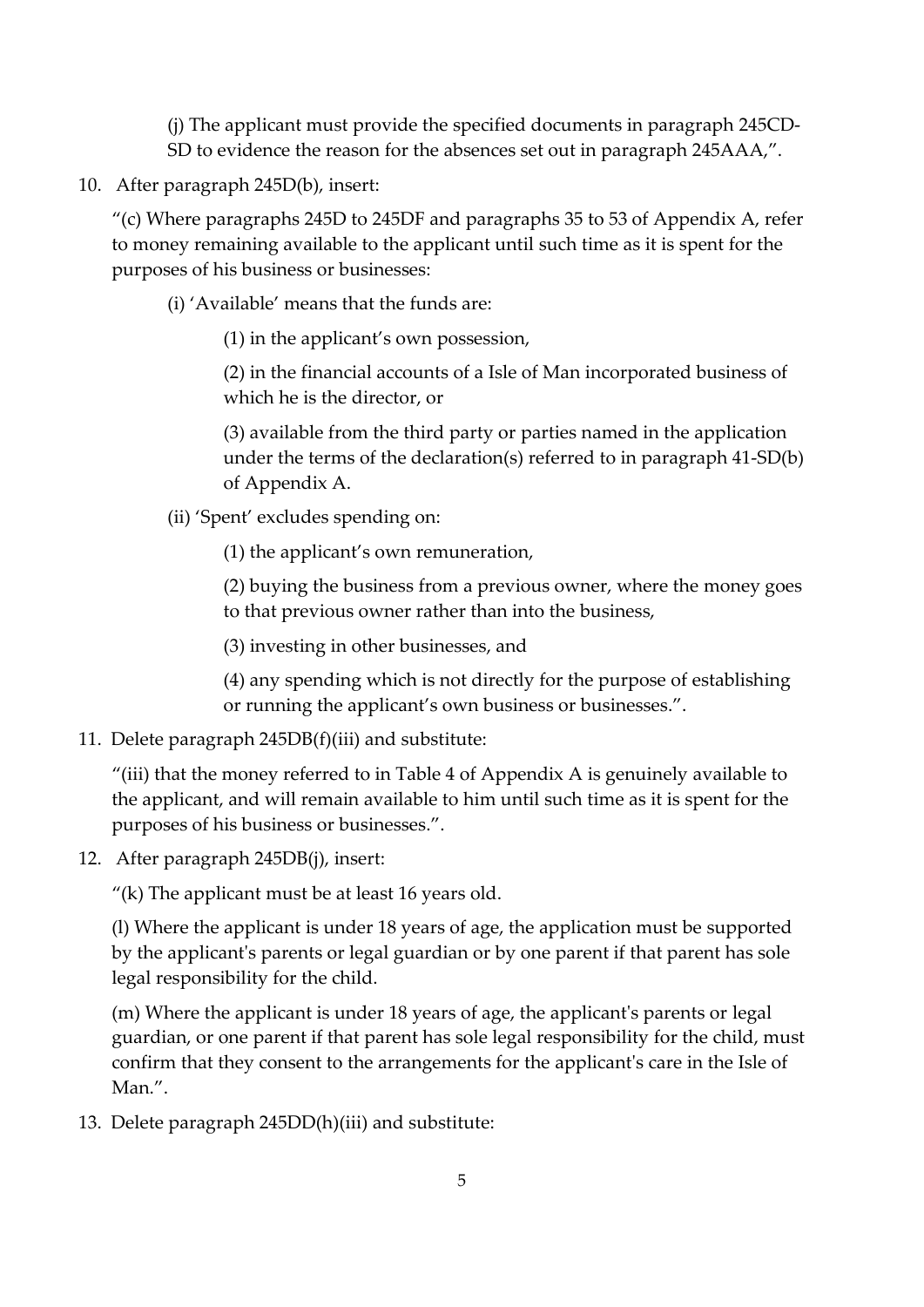"(iii) the money referred to in Table 4 of Appendix A is genuinely available to the applicant, and will remain available to him until such time as it is spent for the purposes of his business or businesses.".

14. After paragraph 245DD(m), insert:

"(n) The applicant must be at least 16 years old.

(o) Where the applicant is under 18 years of age, the application must be supported by the applicant's parents or legal guardian or by one parent if that parent has sole legal responsibility for the child.

(p) Where the applicant is under 18 years of age, the applicant's parents or legal guardian, or one parent if that parent has sole legal responsibility for the child, must confirm that they consent to the arrangements for the applicant's care in the Isle of Man.".

15. Delete paragraph 245DE(c)(ii) and substitute:

"(ii) the funds referred to in the relevant sections of Appendix A cease to be available to him, except where they have been spent for the purposes of his business or businesses.".

16. After paragraph 245EB(c), insert:

 $^{\prime\prime}$ (d) The applicant must be at least 16 years old and the assets and investment he is claiming points for must be wholly under his control.

(e) Where the applicant is under 18 years of age, the application must be supported by the applicant's parents or legal guardian or by one parent if that parent has sole legal responsibility for the child.

(f) Where the applicant is under 18 years of age, the applicant's parents or legal guardian, or one parent if that parent has sole legal responsibility for the child, must confirm that they consent to the arrangements for the applicant's care in the Isle of Man.".

17. After paragraph 245ED(d), insert:

"(e) The applicant must be at least 16 years old and the assets and investment he is claiming points for must be wholly under his control.

(f) Where the applicant is under 18 years of age, the application must be supported by the applicant's parents or legal guardian or by one parent if that parent has sole legal responsibility for the child.

(g) Where the applicant is under 18 years of age, the applicant's parents or legal guardian, or one parent if that parent has sole legal responsibility for the child, must confirm that they consent to the arrangements for the applicant's care in the Isle of Man.".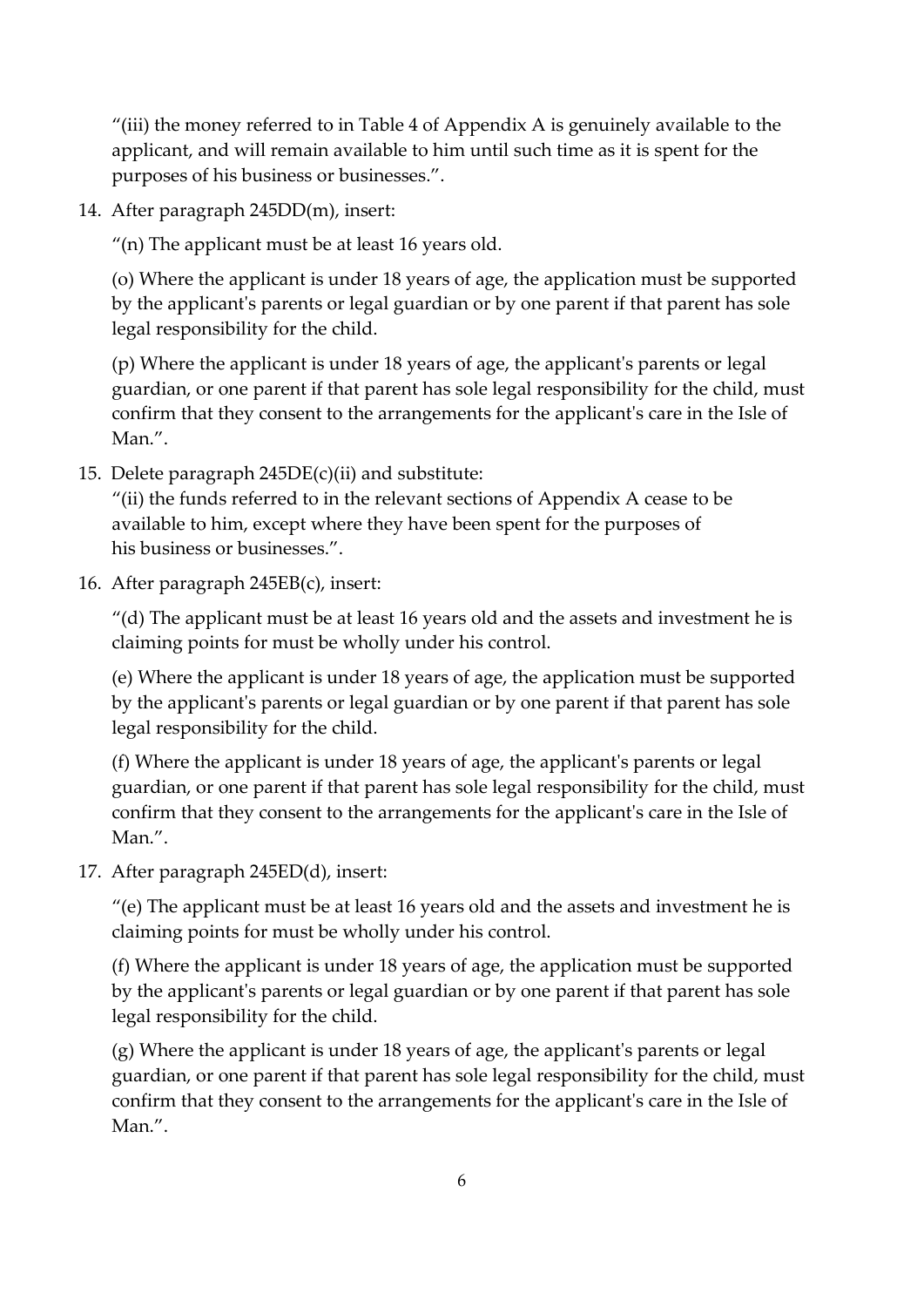- 18. After new paragraph 245ED(g), renumber following sub-paragraph (e) as (h).
- 19. Delete paragraph 245FB(f) and substitute:

"(f) An applicant who is applying for leave to remain and has, or was last granted, entry clearance or leave to remain as a Tier 2 (General) Migrant must have been granted leave to work as a post-doctoral researcher for the same institution which is endorsing his application as a Tier 1 (Graduate Entrepreneur) Migrant.".

- 20. In paragraph 245GB(e)(iii), delete "£152,100" and substitute "£153,500".
- 21. Delete paragraph 245GC(a) to (c) and substitute:

## "**245GC. Period and conditions of grant**

- (a) Entry clearance will be granted for whichever is the shorter of:
	- (i) a period equal to the length of the period of engagement plus 1 month, or
	- (ii) the maximum time, as set out in (b).
- (b) The maximum time referred to in  $(a)(ii)$  is:
	- (i) 6 months, if the applicant is applying in the Skills Transfer subcategory,

(ii) 12 months, if the applicant is applying in either of the Graduate Trainee or Short Term Staff sub-categories, or

(iii) 5 years and 1 month, if the applicant is applying in the Long Term Staff sub-category.".

- 22. In paragraph 245GC, renumber following sub-paragraphs (d) and (e) as (c) and (d) respectively.
- 23. Delete paragraph 245GE and substitute:

# "**245GE. Period and conditions of grant**

- (a) Leave to remain will be granted for whichever of the following is the shortest:
	- (i) the length of the period of engagement plus 14 days,
	- (ii) 5 years, or

(iii) the difference between the continuous period of leave that the applicant has already been granted (notwithstanding any breaks between periods of leave of up to 28 days) as a Tier 2 (Intra- Company Transfer) Migrant, and the maximum time, as set out in (b). If the calculation of period of leave comes to zero or a negative number, leave to remain will be refused.

- (b) The maximum time referred to in  $(a)(iii)$  is:
	- (i) 6 months, if the applicant is applying in the Skills Transfer subcategory,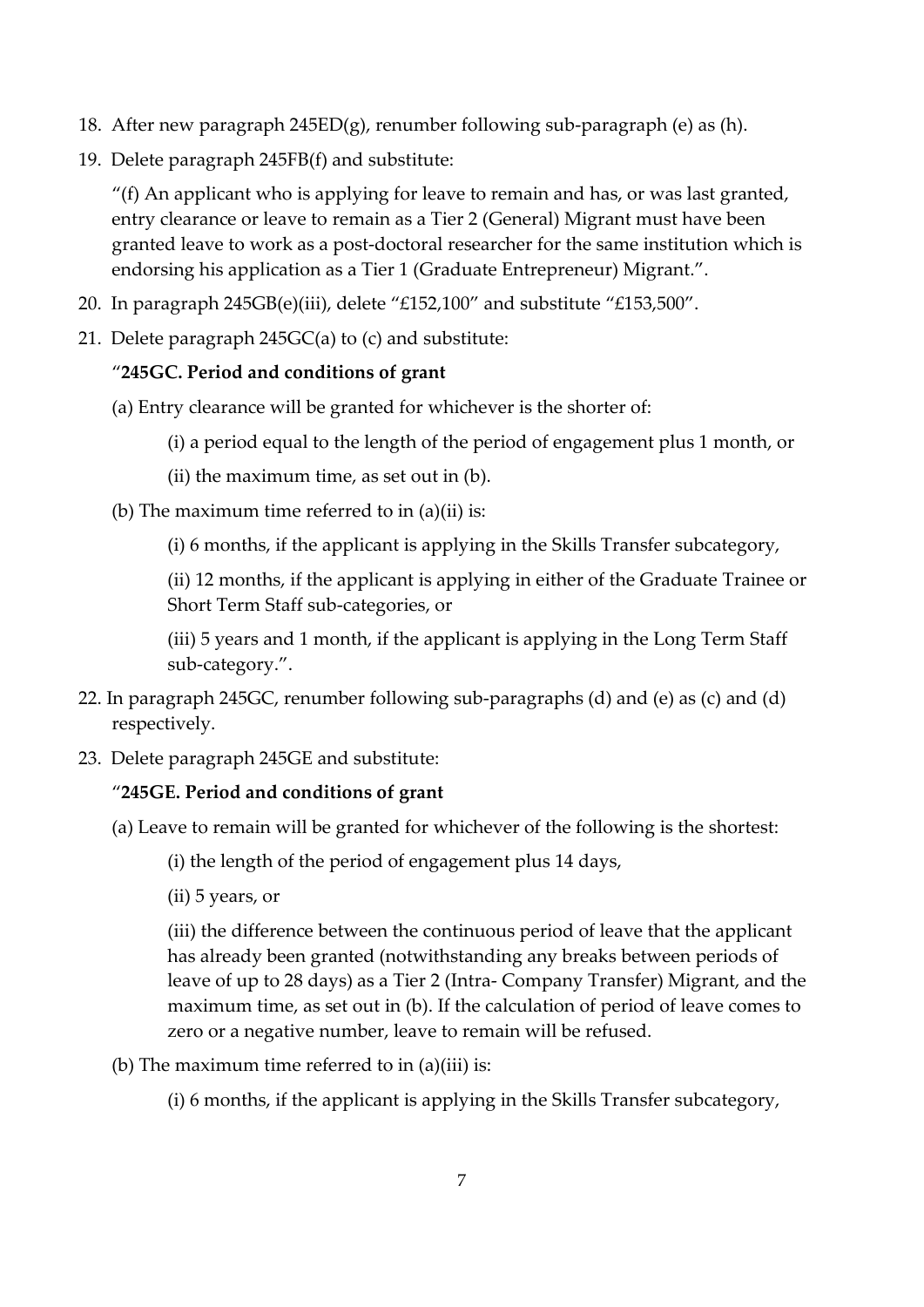(ii) 12 months, if the applicant is applying in either of the Graduate Trainee or Short Term Staff sub-categories,

(iii) 5 years, if:

(1) the applicant is applying in the Long Term Staff subcategory,

(2) the Certificate of Sponsorship Checking Service entry records that the applicant's gross annual salary (including such allowances as are specified as acceptable for this purpose in paragraph 75 of Appendix A) to be paid by the Sponsor is less than £153,500, (or £152,100 if the Certificate of Sponsorship used in support of the application was assigned to him before 20 October 2014) and

(3) Paragraph (v) below does not apply,

(iv) 9 years, if:

(1) the applicant is applying in the Long Term Staff subcategory,

(2) the Certificate of Sponsorship Checking Service entry records that the applicant's gross annual salary (including such allowances as are specified as acceptable for this purpose in paragraph 75 of Appendix A) to be paid by the Sponsor is £153,500, (or £152,100 if the Certificate of Sponsorship used in support of the application was assigned to him before 20 October 2014) or higher, and

(3) Paragraph (v) below does not apply, or

(v) No limit, if the applicant:

(1) is applying in the Long Term Staff sub-category,

(2) previously had leave as a Tier 2 (Intra-Company Transfer) Migrant under the Rules in place before 1st March 2012 or as a Qualifying Work Permit Holder, and

(3) has not been granted entry clearance in this or any other route since the grant of leave referred to in (2) above.

(c) In addition to the period in (a), leave to remain will be granted for the period between the date that the application is decided and the date that the Certificate of Sponsorship Checking Service records as the start date of employment in the Isle of Man, provided this is not a negative value.

(d) Leave to remain will be granted subject to the following conditions:

(i) no recourse to public funds,

- (ii) registration with the police, if this is required by paragraph 326, and
- (iii) no employment except: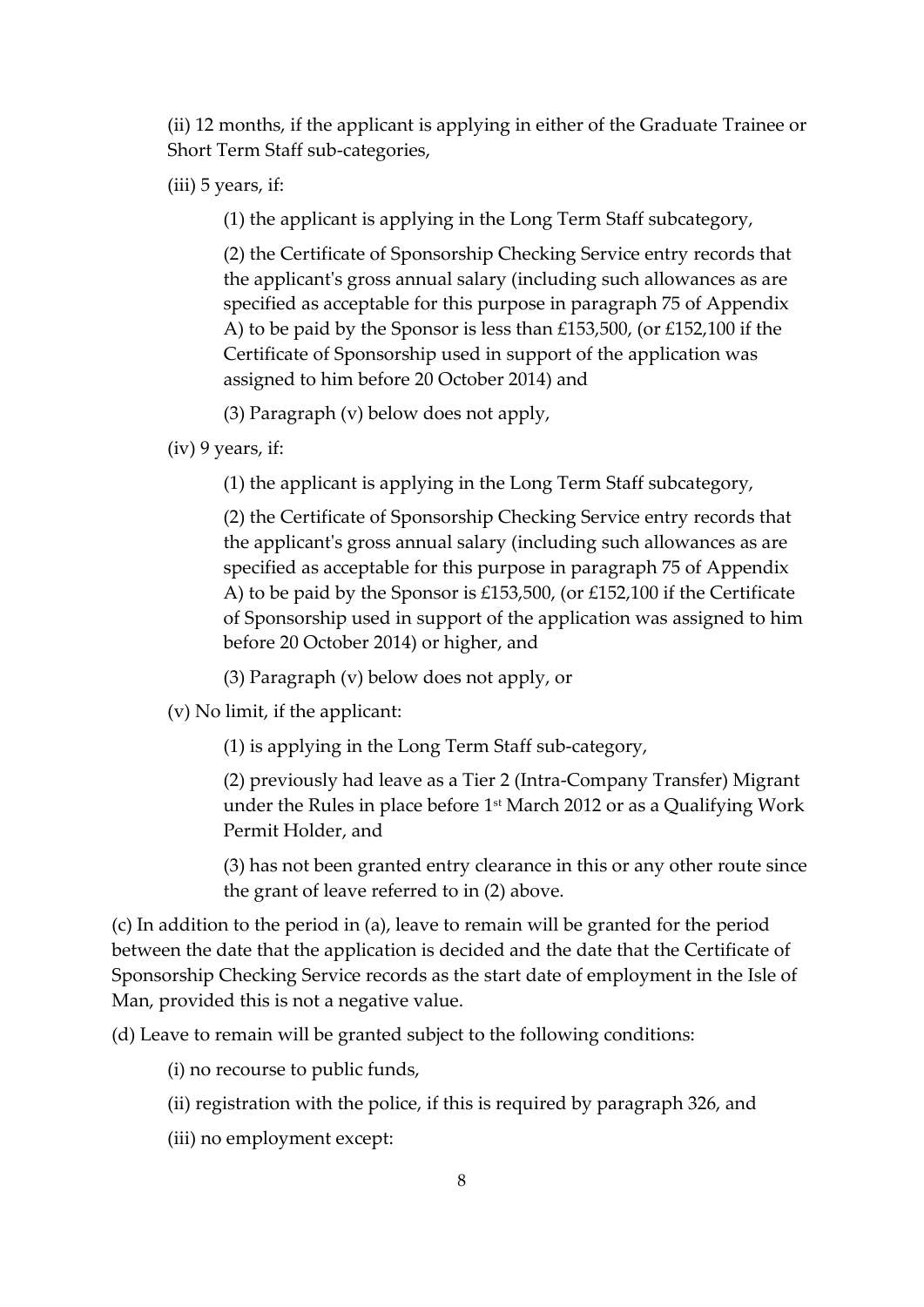(1) working for the sponsor in the employment that the Certificate of Sponsorship Checking Service records that the migrant is being sponsored to do, subject to any notification of a change to the details of that employment, other than prohibited changes as defined in paragraph 323AA,

(2) supplementary employment, and

(3) voluntary work.".

- 24. In paragraph  $245HB(g)(ii)$ , delete "£152,100" and substitute "£153,500".
- 25. In paragraph 245HB(l), delete "£152,100" and substitute "£153,500".
- 26. Delete paragraph  $245HC$  (a) (c) and substitute:

#### "**245HC. Period and conditions of grant**

- (a) Entry clearance will be granted for whichever of the following is the shorter:
	- (i) a period equal to the length of the period of engagement plus 1 month, or
	- (ii) the maximum time, as set out in (b).
- (b) The maximum time referred to in  $(a)(ii)$  is:

(i) 5 years and 1 month, if the applicant is applying as a Tier 2 (General) Migrant; or

(ii) 3 years and 1 month, if the applicant is applying as a Tier 2 (Minister of Religion) Migrant or a Tier 2 (Sportsperson) Migrant.".

- 27. In paragraph 245HC, renumber following sub-paragraphs (d) to (f) as (c) to (e)respectively.
- 28. In paragraph 245HD(k)(iii), delete "£152,100" and substitute "£153,500".
- 29. In paragraph 245HD(o), delete "£152,100" and substitute "£153,500".
- 30. Delete paragraph 245HE(a)-(f) and substitute:

#### "**245HE. Period and conditions of grant**

(a) Leave to remain will be granted for whichever of the following is the shortest:

(i) the length of the period of engagement plus 14 days,

(ii) 5 years if the applicant is applying as a Tier 2 (General) Migrant, or

(iii) 3 years if the applicant is applying as a Tier 2 (Minister of Religion) Migrant or a Tier 2 (Sportsperson) Migrant, or

(iv) except where (b) applies, the difference between the continuous period of leave that the applicant has already been granted (notwithstanding any breaks between periods of leave of up to 28 days) as a Tier 2 Migrant, and 6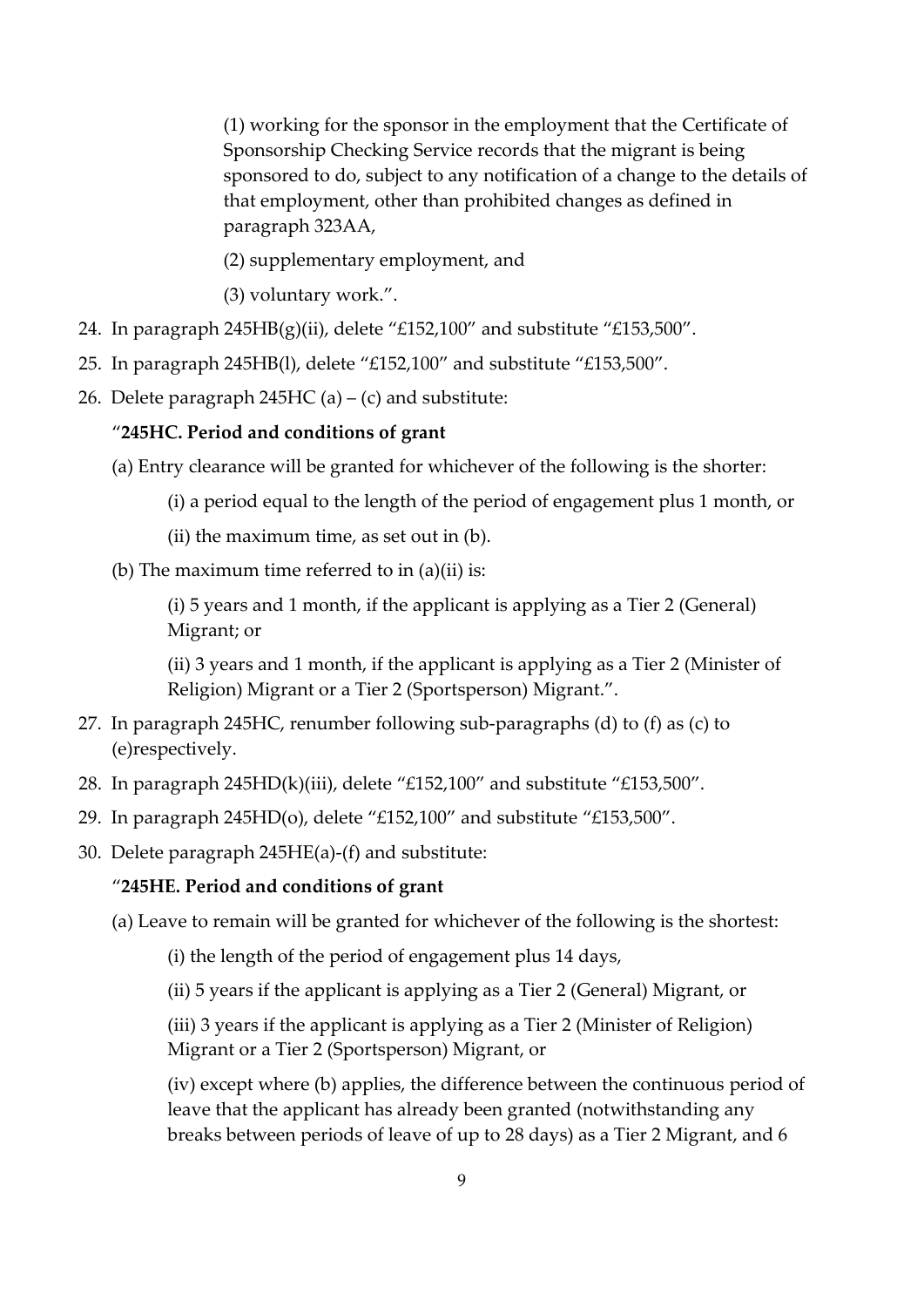years. If the calculation of period of leave comes to zero or a negative number, leave to remain will be refused.

(b) The 6 year restriction set out in (a)(iv) will not apply if the applicant:

(i) previously had leave under the Rules in place before 6 June 2011 as:

(1) a Tier 2 (General) Migrant,

(2) a Tier 2 (Minister of Religion) Migrant,

(3) a Tier 2 (Sportsperson) Migrant,

(4) a Jewish Agency Employee,

(5) a Member of the Operational Ground Staff of an Overseas-owned Airline,

(6) a Minister of Religion, Missionary or Member of a Religious Order,

(7) a Qualifying Work Permit Holder, or

(8) a Representative of an Overseas Newspaper, News Agency or Broadcasting Organisation, and

(ii) has not been granted entry clearance as a Tier 2 (General) Migrant, Tier 2 (Minister of Religion) Migrant or Tier 2 (Sportsperson) Migrant under the Rules in place from 6 June 2011, and

(iii) has not been granted entry clearance, leave to enter or leave to remain in any other category since the grant of leave referred to in (i) above.

(c) In addition to the period in (a), leave to remain will be granted for the period between the date that the application is decided and the date that the Certificate of Sponsorship Checking Service records as the start date of employment in the Isle of Man, provided this is not a negative value.".

- 31. In paragraph 245HE, renumber following sub-paragraphs (g) and (h) as (d) and (e) respectively.
- 32. In paragraph 245ZP (d), delete "for a Research Programme or Training Programme" and substitute "for a Research Programme, Training Programme or Overseas Government Language Programme".
- 33. In paragraph 245ZR(b)(ii) delete "or Training Programme" and substitute " , Training Programme or Overseas Government Language Programme".
- 34. At paragraph 245ZV(k) delete "245ZV(k) will not be applied to a national or the rightful holder of a qualifying passport issued by one of the relevant competent authorities listed in Appendix H.".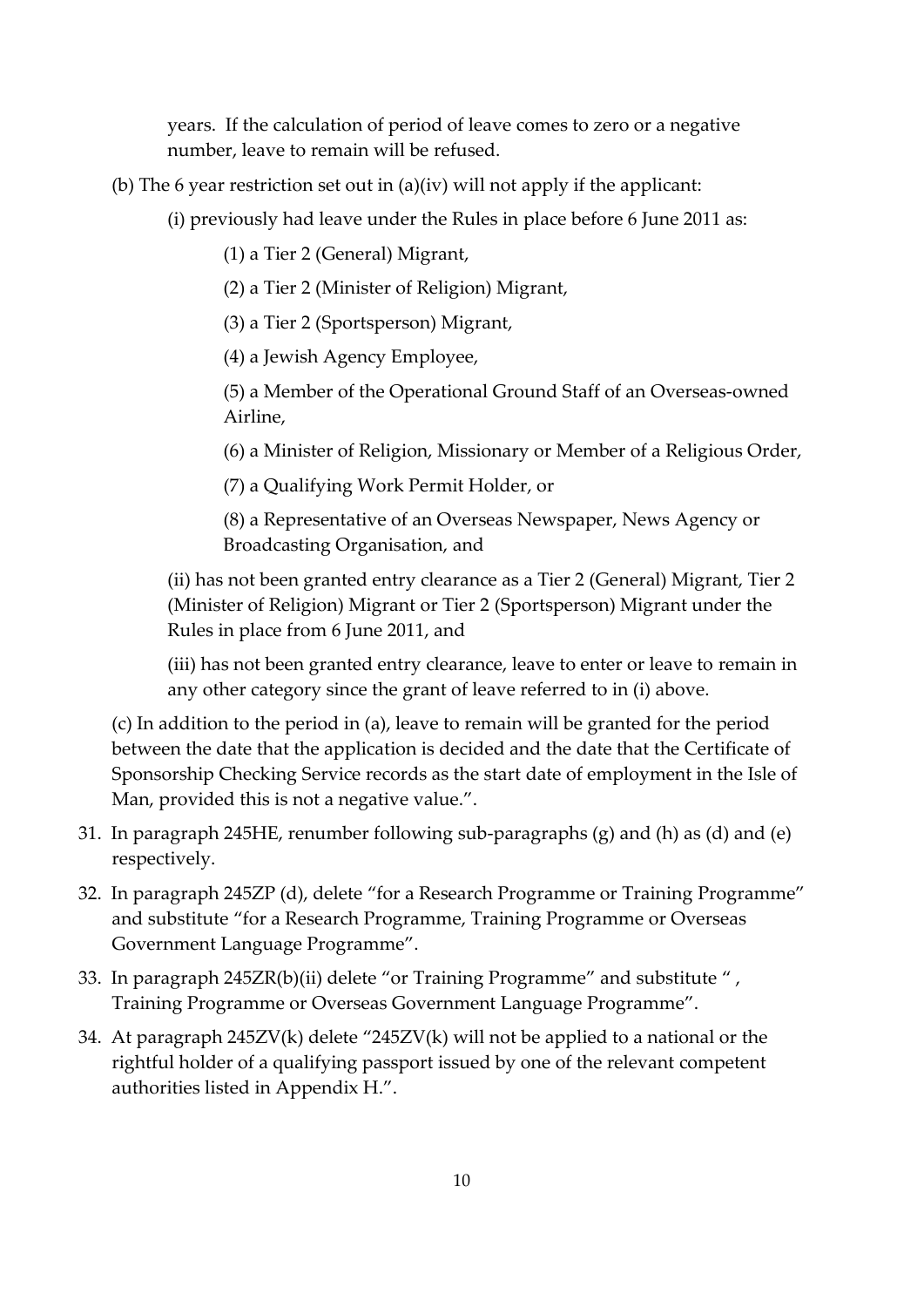- 35. At paragraph 245ZX(o) delete "245ZX(o) will not be applied to a national or the rightful holder of a qualifying passport issued by one of the relevant competent authorities listed in Appendix H.".
- 36. At paragraph 245ZZE (ii) (4), delete "lawfully allowed to be" and substitute "settled".
- 37. After paragraph A277B(c) insert:

"(d) Except sub-paragraph (c) does not apply to a person last granted leave as the family member of a Relevant Points Based System Migrant.".

38. In paragraph A280(b), amend the table entry for 309A-316F, as follows:

(i) for "Where the applicant" on the first occasion it occurs substitute: "Where: (1) the applicant:".

(ii) after the third bullet point ("is applying on or after 9 July 2012") in that paragraph insert: "; and (2) the "other parent" mentioned in paragraph 314(i)(a), or one of the prospective parents mentioned in paragraph 316A(i)(d) or (e), has or is applying for entry clearance or limited leave to remain as a partner under Appendix FM,"; and (iii) after "is seeking admission" insert ", but otherwise has or is applying for entry clearance or limited leave to remain as a partner under Appendix FM,".

39. Delete paragraph 284(i) and substitute:

"(i) the applicant has or was last granted limited leave to enter or remain in the Isle of Man which meets the following requirements:

(a) The leave was given in accordance with any of the provisions of these Rules; and

(b) The leave was granted for a period of 6 months or more, unless it was granted as a fiancé(e) or proposed civil partner; and

(c) The leave was not as the spouse, civil partner, unmarried or same-sex partner of a Relevant Points Based System Migrant; and".

- 40. Delete paragraph 290A.
- 41. Delete paragraph 295D(i) and substitute:

"(i) the applicant has or was last granted limited leave to enter or remain in the Isle of Man which was given in accordance with any of the provisions of these Rules, unless:

(a) as a result of that leave he would not have been in the Isle of Man beyond 6 months from the date on which he was admitted to the Isle of Man; or

(b) the leave was granted as the unmarried or same-sex partner of a Relevant Points Based System Migrant; and".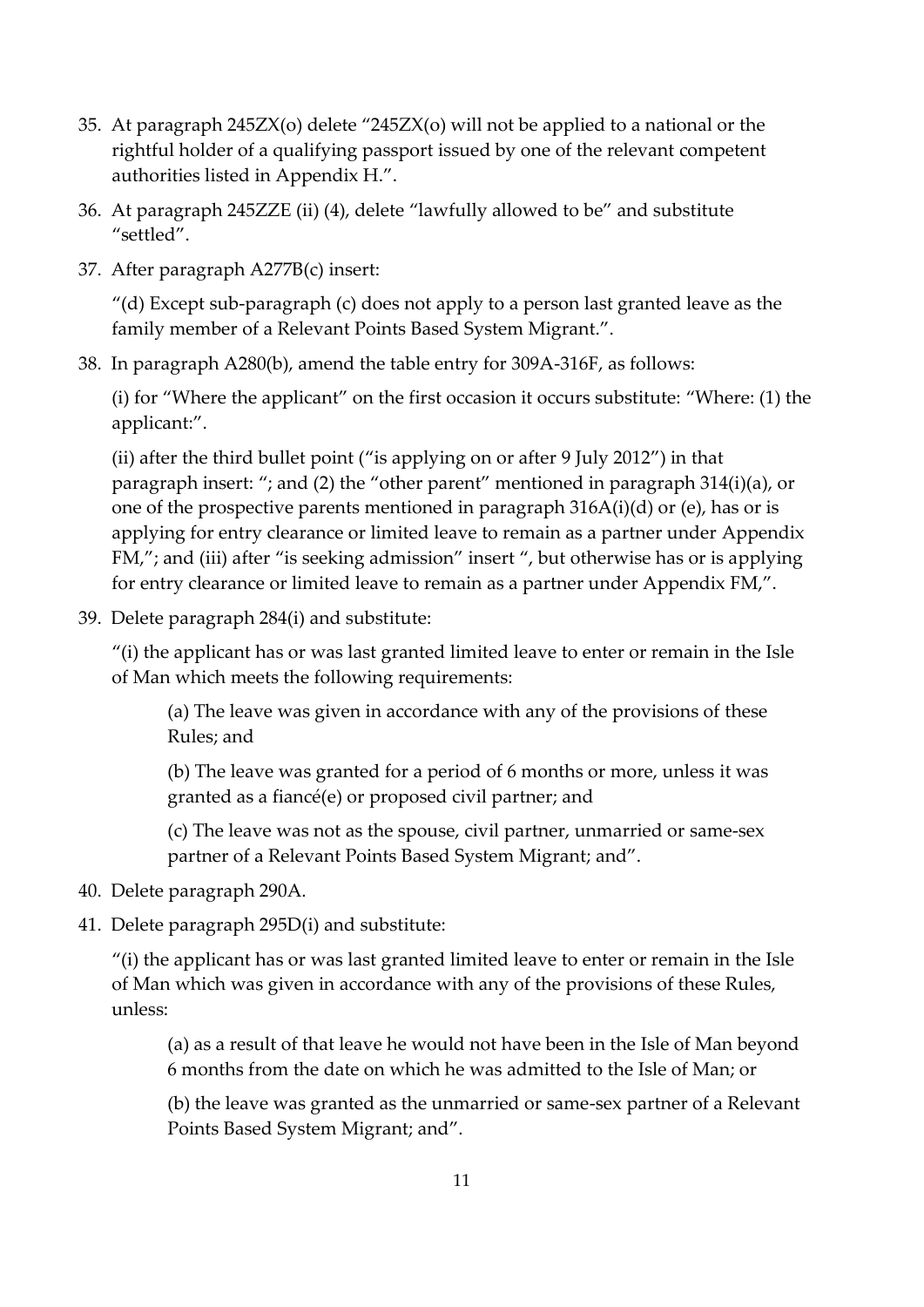- 42. At the end of paragraph 298(ii)(b) insert: "; or (e) was last given limited leave to remain under paragraph 298A; and".
- 43. At the end of paragraph 298(vi) insert "; and."
- 44. After paragraph 298 insert:

"298A. If an applicant does not meet the requirements of paragraph 298 only because:

(a) the applicant does not meet the requirement in paragraph 298(vi) by reason of a sentence or disposal of a type mentioned in paragraph 322(1C)(iii) or (iv); or

(b) an applicant aged 18 or over does not meet the requirement in paragraph 298(vii); or

(c) the applicant would otherwise be refused indefinite leave to remain under paragraph 322(1C)(iii) or (iv), the applicant may be granted limited leave to remain for a period not exceeding 30 months and subject to a condition of no recourse to public funds.".

45. After paragraph 319D(b)(iv), insert:

" $(v)$  no employment as a professional sportsperson (including as a sports coach).".

46. Delete paragraph 319H(b) and substitute:

 $''$ (b) The applicant must be the child of a parent who has, or is at the same time being granted, valid entry clearance, leave to enter or remain, or indefinite leave to remain, as:

(i) a Relevant Points Based System Migrant, or

(ii) the partner of a Relevant Points Based System Migrant, or who has obtained British citizenship having previously held indefinite leave to remain as above.".

47. Delete paragraph 319I(a) and substitute:

"(a) Entry clearance and leave to remain will be granted for:

(i) a period which expires on the same day as the leave granted to the parent whose leave expires first, or

(ii) where both parents have, or are at the same time being granted, indefinite leave to remain, or have since become British citizens, leave to remain will be granted to the applicant for a period of 3 years.".

48. After paragraph 322(2) insert:

"(2A) the making of false representations or the failure to disclose any material fact for the purpose of obtaining a document from the Lieutenant Governor that indicates the person has a right to reside in the Isle of Man.".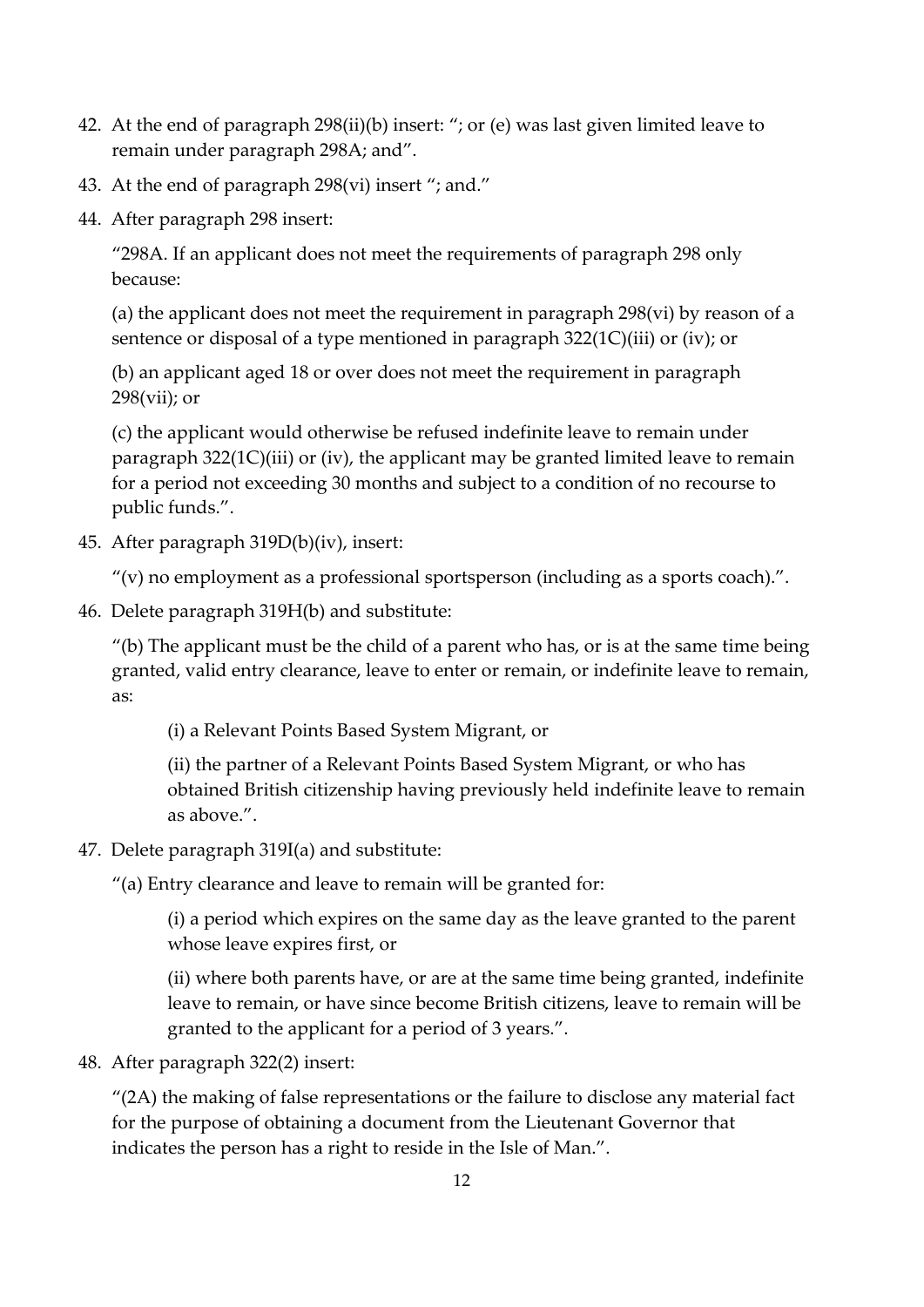49. After paragraph 323(i) insert:

"(ia) if he uses deception in seeking (whether successfully or not) leave to remain or a variation of leave to remain; or".

50. After paragraph 323(v) insert:

", or (vi) if he was granted his current period of leave as the dependent of a person ("P") and P's leave to enter or remain is being, or has been, curtailed".

- 51. At the end of paragraph 323AA(b)(i), delete "or".
- 52. At the end of paragraph 323AA(b)(ii), delete "." and substitute ", or".
- 53. After paragraph 323AA(b)(ii), insert:

"(iii) the migrant is a Tier 2 (Sportsperson) Migrant or a Tier 5 (Temporary Worker) Migrant in the creative and sporting sub-category and the following conditions are met:

(1) The migrant's sponsor is a sports club;

(2) The migrant is sponsored as a player only and is being temporarily loaned as a player to another sports club;

(3) Player loans are specifically permitted in rules set down by the relevant sports governing body listed in Appendix M;

(4) The migrant's sponsor has made arrangements with the loan club to enable the sponsor to continue to meet its sponsor duties; and

(5) The migrant will return to working for the sponsor at the end of the loan.".

- 54. At the end of paragraph 323AA(h)(iv), delete "or".
- 55. After paragraph 323AA(h)(iv), insert:

 $''(v)$  working for the sponsor's organisation while the migrant is not physically present in the Isle of Man, if the migrant is a Tier 2 (Intra-Company Transfer) Migrant, or".

- 56. In paragraph 323AA(h), renumber following sub-paragraph (v) as (vi).
- 57. In Appendix 1 paragraph 1 (a) after "Bahrain" insert "(except those referred to in sub-paragraph 2(p) of this Appendix).".
- 58. In Appendix 1 after paragraph 2(o) insert:

(p) " those nationals or citizens of Bahrain who hold diplomatic and special passports issued by Bahrain when travelling to the UK for the purpose of a general visit in accordance with paragraph 41.".

59. In Appendix 1 paragraph 1(a) after "Venezuela" omit "(except those referred to in sub paragraph 2(i) of this Appendix ).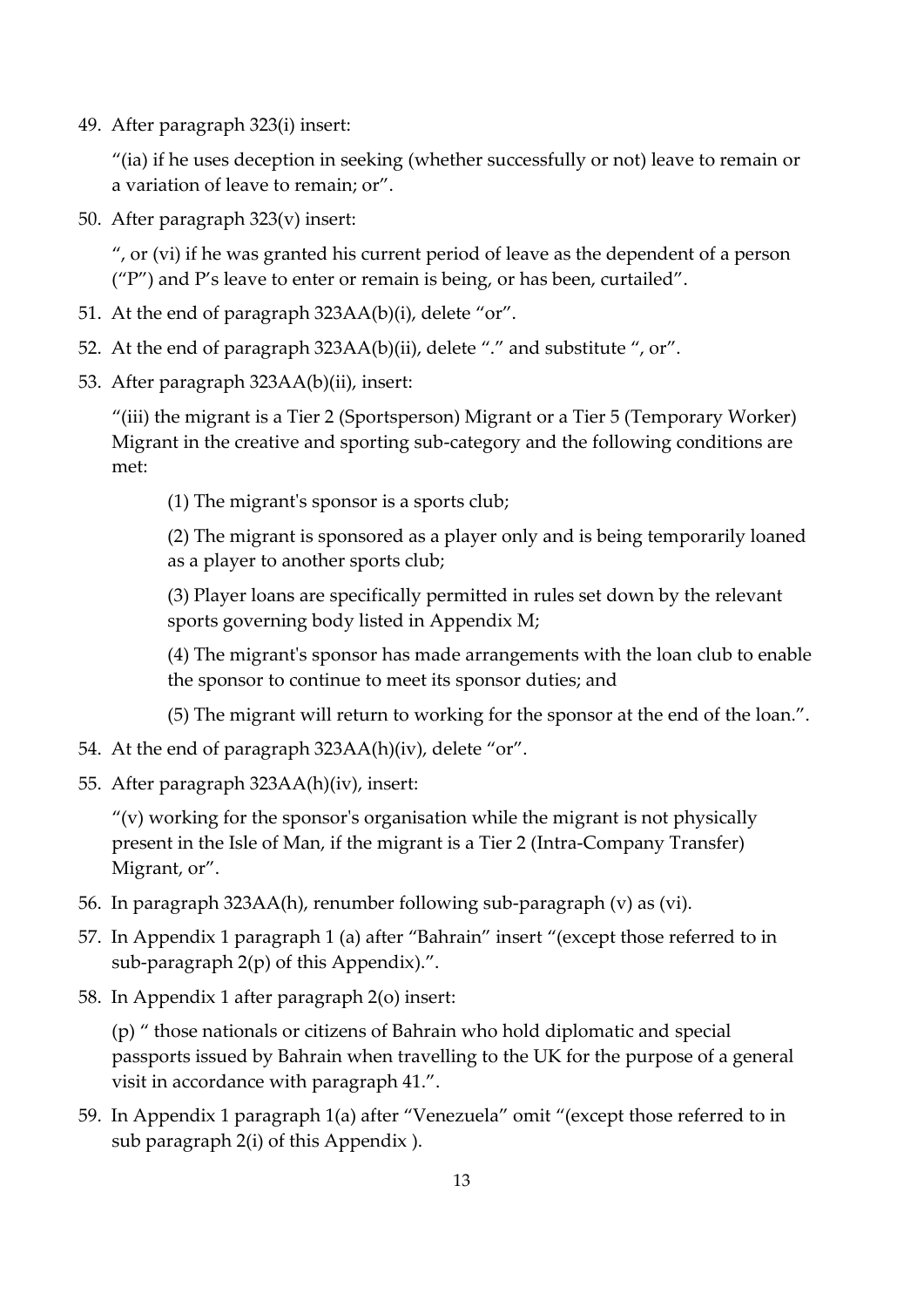- 60. In Appendix 1 paragraph 2, delete paragraph (i).
- 61. In Appendix A, in paragraph 14-SD(e), delete

"UK Border Agency" and substitute "visas and immigration pages of the gov.uk".

- 62. In Appendix A, at the end of paragraph  $19(g)(ii)(6)$ , delete "or".
- 63. In Appendix A, at the end of paragraph  $19(g)(ii)(7)$ , delete "." and substitute ",or".
- 64. In Appendix A, after paragraph  $19(g)(ii)(7)$ , insert:
	- "(8) The Association of International Accountants (AIA).".
- 65. In Appendix A, delete paragraph 41(d) and substitute:

 $^{\prime\prime}$ (d) The money will remain available to the applicant until such time as it is spent for the purposes of the applicant's business or businesses. The Lieutenant Governor reserves the right to request further evidence or otherwise verify that the money will remain available, and to refuse the application if this evidence is not provided or it is unable to satisfactorily verify.".

- 66. In Appendix A, in paragraph 41-SD(c), after "available to invest", insert ", whether from the applicant's own funds or from one or more third parties,".
- 67. In Appendix A, delete paragraph  $41-SD(c)(i)(10)$  and substitute:

 $''(10)$  for money available from any third party (if applicable) that is held in that institution, confirm that the third party has informed the institution of the amount of money it intends to make available, and that the institution is not aware of the third party having promised to make that money available to any other person,".

- 68. In Appendix A, in paragraph 41-SD(d), after "all of the following specified documents" insert ", in addition to the specified documents in (c) above.".
- 69. In Appendix A, in paragraph 41-SD(d)(ii), after "a legal representative" insert "who is independent from the third party or third parties,".
- 70. In Appendix A, delete paragraph 41-SD(d)(ii)(5) and substitute:

"(5) the third party's name (which cannot be the legal representative themselves or their client),".

- 71. In Appendix A, in paragraph 45, after "no more than 12 months", insert "(or 24 months if the applicant was last granted leave as a Tier 1 (Graduate Entrepreneur) Migrant).".
- 72. In Appendix A, in paragraph 46, after "no more than 12 months", insert "(or 24 months if the applicant was last granted leave as a Tier 1 (Graduate Entrepreneur) Migrant).".
- 73. In Appendix A, delete paragraph 46-SD(a)(ii) and substitute: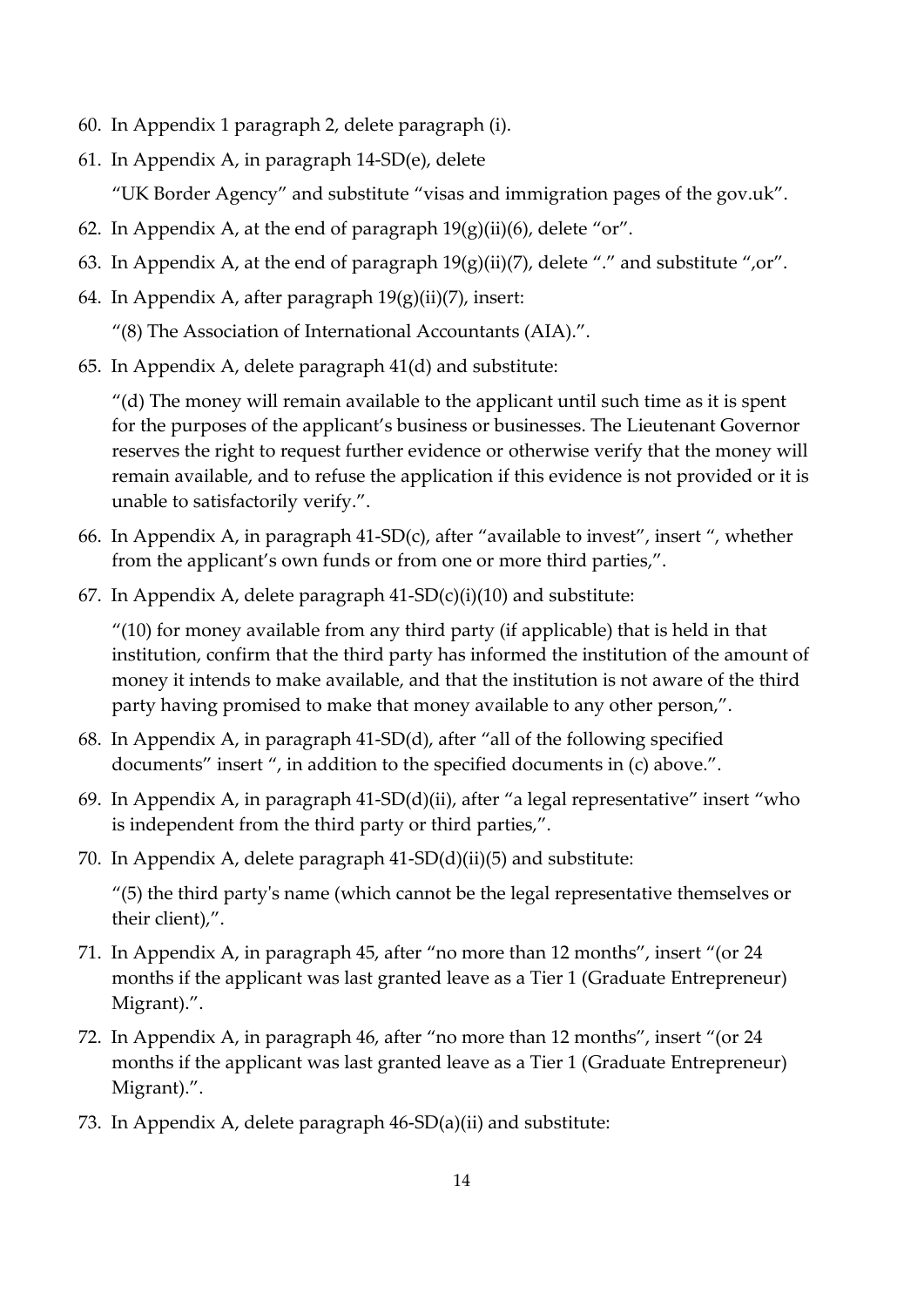"(ii) If the applicant's business is not required to produce audited accounts, unaudited accounts and an accounts compilation report must be provided from an accountant who is a member of a Recognised Supervisory Body.".

- 74. In Appendix A, at the end of paragraph 46-SD(b), insert "The accounts must be prepared and signed off in accordance with statutory requirements,".
- 75. In Appendix A, delete paragraph 53 and substitute:

"53. (a) No points will be awarded for funds that are made available to any individual other than the applicant, except:

(i) under the terms of paragraph 52 above; or

(ii) where the money is held in a joint account with the applicant's spouse, civil partner or partner (defined as a person who has been living together with the applicant in a relationship akin to marriage or civil partnership for at least two years prior to the date of the application), and that spouse or partner is not (or is not applying to be) another Tier 1 (Entrepreneur) Migrant.

(b) No points will be awarded for investment and business activity shared with another Tier 1 (Entrepreneur) applicant, except under the terms of paragraph 52 above.

(c) If the applicant is not the sole partner or director in the business, he must state:

(i) the names of the other partners or directors,

(ii) whether any of the other partners or directors are also Tier 1 (Entrepreneur) Migrants, and

(iii) if so:

(1) the dates they became partners or directors,

(2) whether they are applying under the provisions in paragraph 52 above, and

(3) if they have made (or are making at the same time) an application in which they claimed points for creating jobs, the names of the jobholders in question.".

76. In Appendix A, delete the last row of Table 8 and substitute:

(i) The investment referred to above was made:

(1) within 3 months of the applicant's entry to the Isle of Man, if he was granted entry clearance as a Tier 1 (Investor) Migrant and there is evidence to establish his date of entry to the Isle of Man, unless there are exceptionally compelling reasons for the delay in investing, or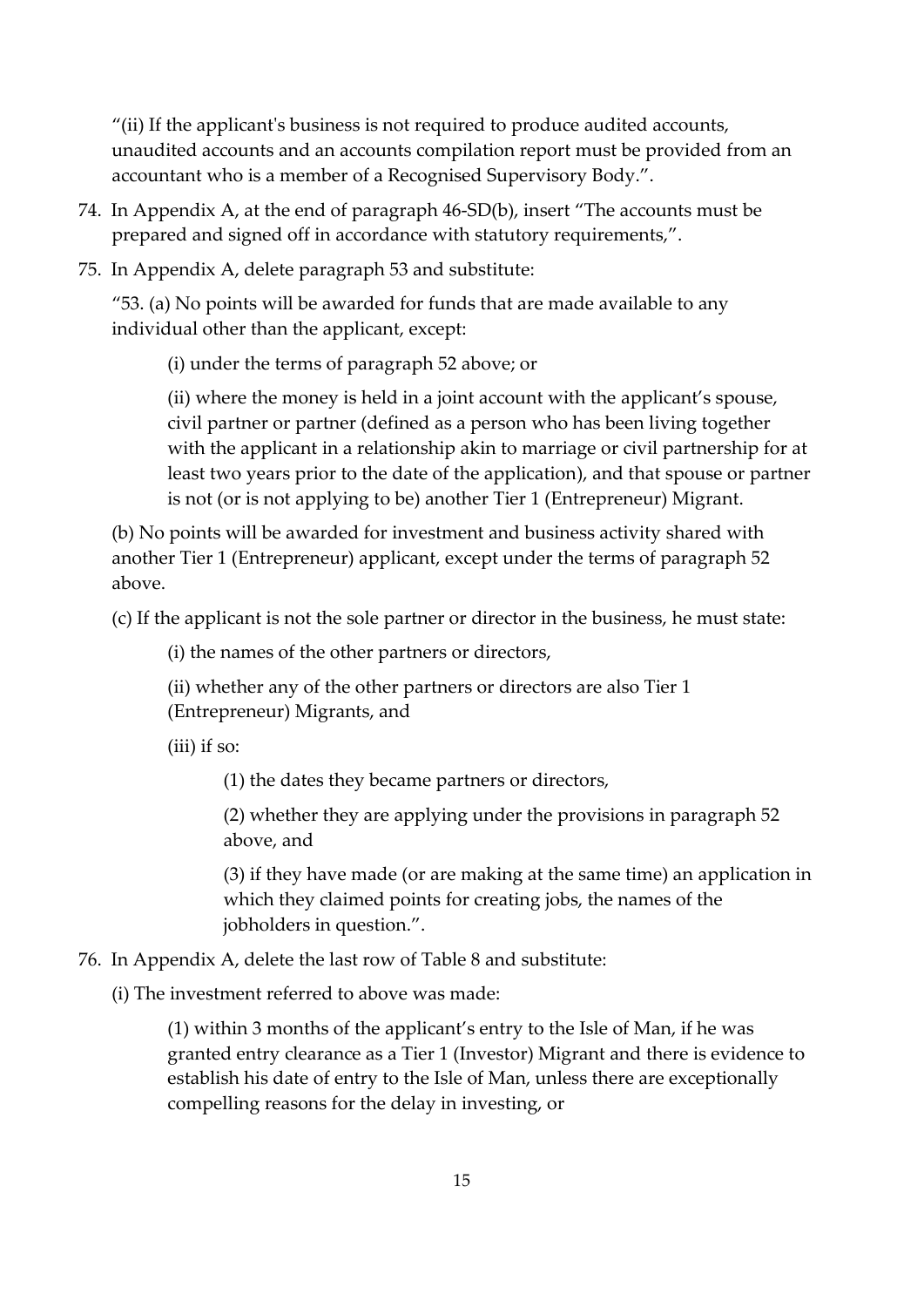(2) within 3 months of the date of the grant of entry clearance or leave to remain as a Tier 1 (Investor) Migrant, unless there are exceptionally compelling reasons for the delay in investing, or

(3) no earlier than 12 months before the date of the application which led to the first grant of leave as a Tier 1(Investor) Migrant, and in each case the investment has been maintained for the whole of the remaining period of that leave; or

(ii) The migrant has, or was last granted, entry clearance, leave to enter or leave to remain as an Investor. Reasons for delay in investing must be unforeseeable and outside the applicant's control. Delays caused by the applicant failing to take timely action will not be accepted.".

- 77. In Appendix A, in paragraph 65-SD(a)(vii), delete "accountant's certificate" and substitute "accounts compilation report".
- 78. In Appendix A, in paragraph 65-SD(b)(iii), delete "which clearly show" and substitute "which have been prepared and signed off in accordance with statutory requirements, and clearly show".
- 79. In Appendix A, delete Table 10 and substitute:

#### "**Table 10**

| Criterion                                                                                                                                                       | Points |
|-----------------------------------------------------------------------------------------------------------------------------------------------------------------|--------|
| (a) The applicant has been endorsed by an Isle of Man Higher<br>Education Institution which:                                                                    | 25     |
| (i) has Highly Trusted Sponsor status under Tier 4 of the<br>Points-Based System,                                                                               |        |
| (ii) is an A-rated Sponsor under Tier 2 of the Points-Based<br>System if a Tier 2 licence is held,                                                              |        |
| (iii) is an A-rated Sponsor under Tier 5 of the Points-Based<br>System if a Tier 5 licence is held,                                                             |        |
| (iv) has degree-awarding powers, and                                                                                                                            |        |
| (v) has established processes and competence for identifying,<br>nurturing and developing entrepreneurs among its<br>undergraduate and postgraduate population; |        |
| or                                                                                                                                                              |        |
| (b) not used".                                                                                                                                                  |        |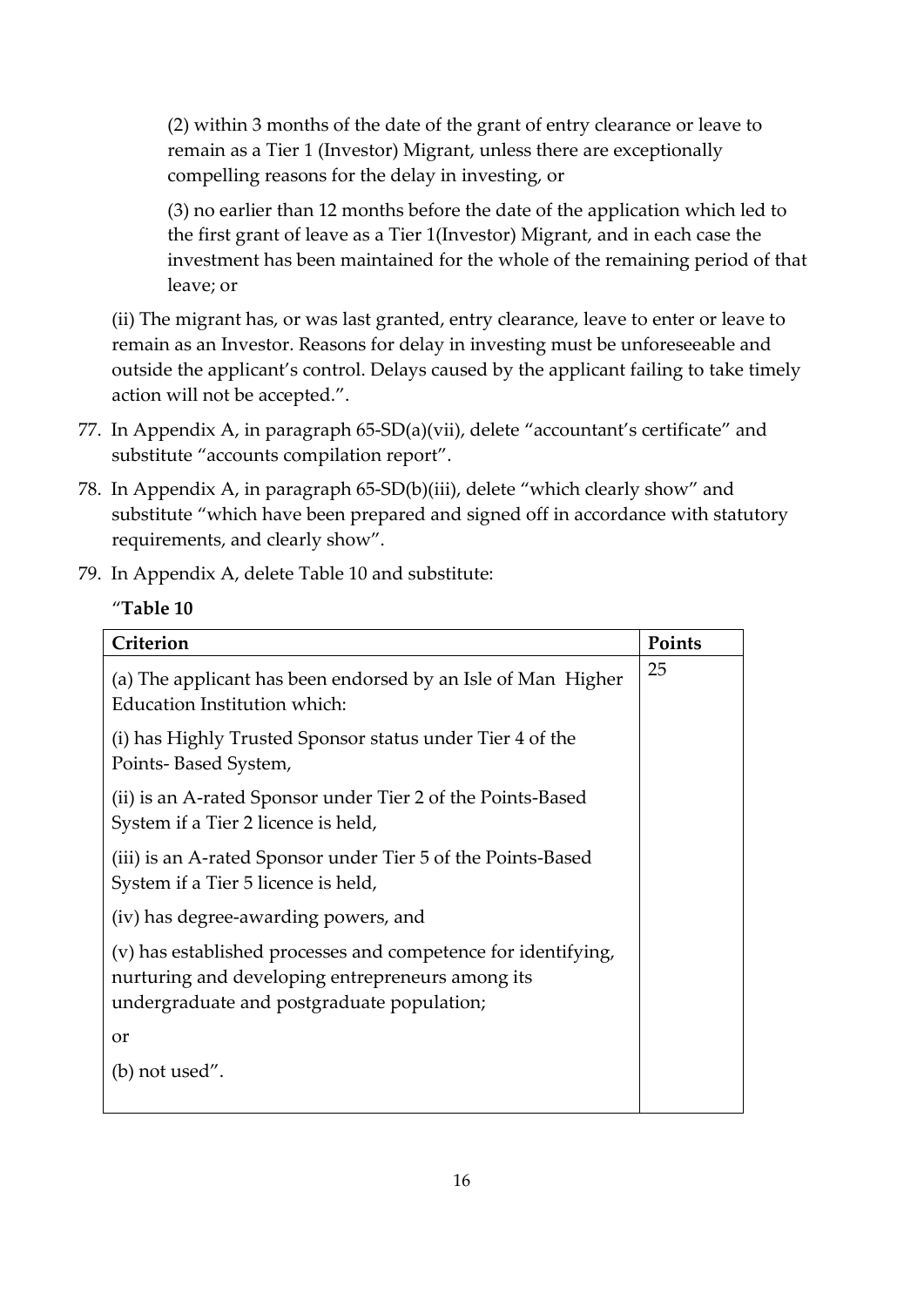| The endorsement must confirm that the endorsing body has<br>assessed the applicant and considers that:                                                                                                                          |  |
|---------------------------------------------------------------------------------------------------------------------------------------------------------------------------------------------------------------------------------|--|
| (a) the applicant has a genuine and credible business<br>idea, and                                                                                                                                                              |  |
| (b) the applicant will spend the majority of his working<br>time on developing business ventures, and                                                                                                                           |  |
| (c) if the applicant is applying for leave to remain and his last<br>grant of leave was as a Tier 1 (Graduate Entrepreneur), he has<br>made satisfactory progress in developing his business since<br>that leave was granted.". |  |

- 80. In Appendix A, in paragraph 70(b), delete "the UK Border Agency" and substitute "the entry clearance officer or the Lieutenant Governor".
- 81. In Appendix A, delete paragraph  $70(c)(x)$  and substitute:

 $''(x)$  the name, level and date of award of the applicant's qualification, unless this was shown in a previous successful Tier 1 (Graduate Entrepreneur) application,".

82. In Appendix A, delete paragraph 71 and substitute:

"71. Points will be awarded for a degree qualification if the endorsement:

- (a) is by the UK Higher Education Institution which awarded the qualification; and
- (b) contains the specified details of the qualification, as set out in paragraph 70(c).".
- 83. In Appendix A, at the end of paragraph 74B(b), delete "or".
- 84. In Appendix A, at the end of paragraph 74B(c), delete "." and substitute ", or".
- 85. In Appendix A, delete paragraph 74C and substitute:

"74C. (a) if the applicant is applying as a Tier 2 (Intra-Company Transfer) Migrant in either the Short Term Staff or Long Term Staff subcategories, no points will be awarded for a Certificate of Sponsorship unless:

(i) the Certificate of Sponsorship Checking Service entry confirms that the applicant has been working for the Sponsor for at least 12 months as specified in paragraphs (b) and (c) below and,

(ii) the applicant provides, if requested to do so, the specified documents as set out in paragraph 74C-SD(a) below, unless he was last granted leave to work for the same Sponsor in the same sub-category as he is currently applying under. The application may be granted without these specified documents, but the Isle of Man Immigration office reserves the right to request the specified documents, and to refuse applications if these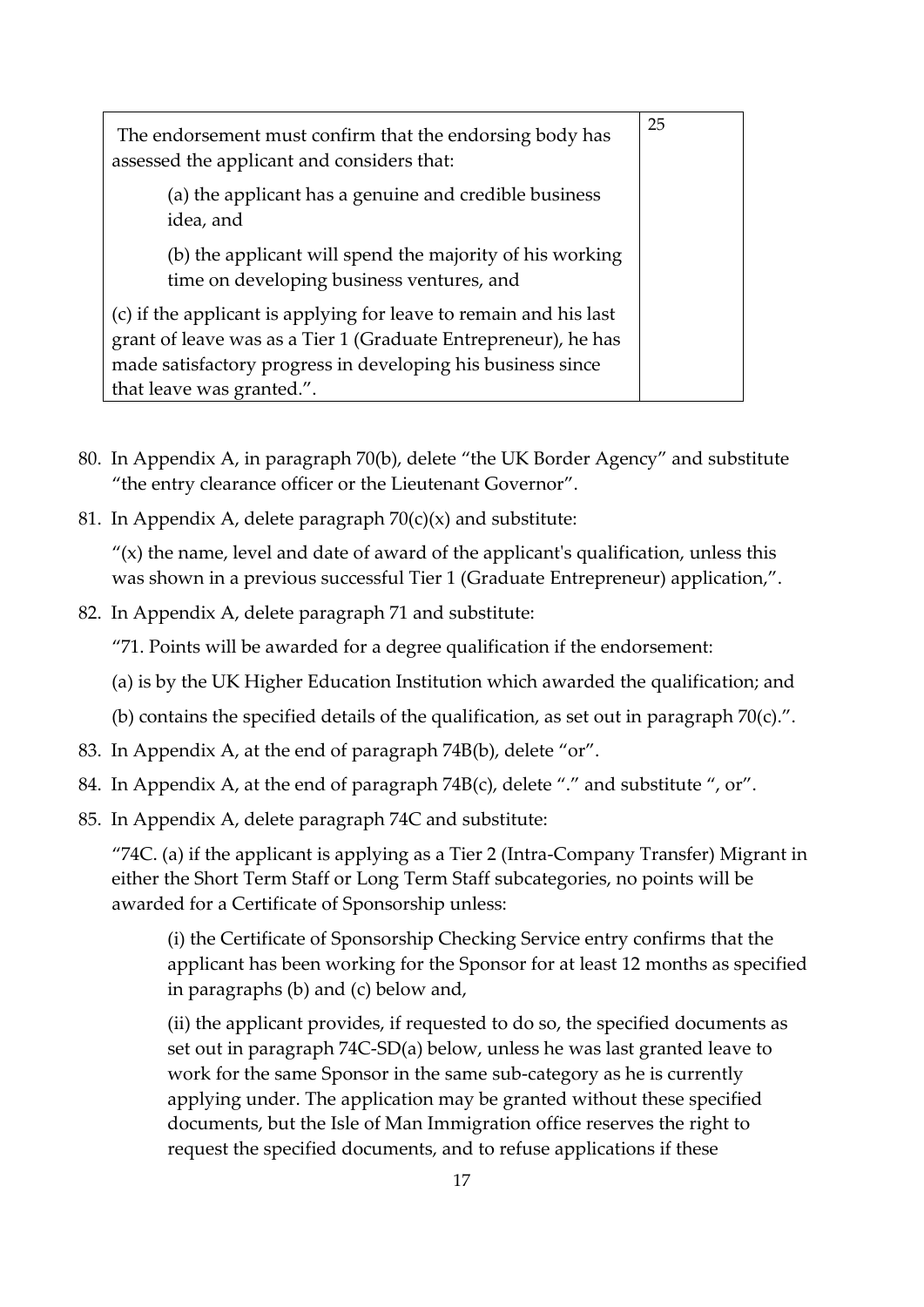documents are not received at the address specified in the request within 7 working days of the date of the request.

(b) Throughout the 12 months referred to in paragraph (a)(i) above, the applicant must have been working for the Sponsor:

(i) outside the Isle of Man, or

(ii) in the Isle if Man, provided he had leave to work for the Sponsor as:

(1) a Tier 2 (Intra-Company Transfer) Migrant in either of the Short Term Staff or Long Term Staff sub-categories,

(2) a Tier 2 (Intra-Company Transfer) Migrant in the established staff sub-category under the rules in place before 6 June 2011,

(3) a Tier 2 (Intra-Company Transfer) Migrant under the rules in place before 6 June 2011,

(4) a Qualifying Work Permit Holder (provided that the work permit was granted because the holder was the subject of an Intra-Company Transfer), and/or

(5) a representative of an Overseas Business, and

(c) The 12 months referred to in paragraph (a)(i) above is:

(i) a continuous period of 12 months immediately prior to the date of application, or

(ii) an aggregated period of at least 12 months within the 24 month period immediately prior to the date of application, if at some point within the 12 months preceding the date of application, the applicant has been:

(1) on maternity, paternity or adoption leave,

(2) on long-term sick leave lasting one month or longer, or

(3) working for the Sponsor in the Isle of Man as a Tier 2 (Intra-Company Transfer) Migrant in either of the Graduate Trainee or Skills Transfer sub-categories, and if requested to provide the specified documents set out in paragraph 74C-SD(a) below, also provides, at the same time, the specified documents as set out in paragraph 74C-SD(c) below, or

(iii) an aggregated period of at least 12 months during the time the applicant has been continuously working for the Sponsor, if at some point within the 12 months preceding the date of application, the applicant has been working in the Isle of Man for the Sponsor lawfully under any other category of these Rules not listed in paragraph (b)(ii) above.".

86. In Appendix A, in paragraph 75A, delete "£40,600" and substitute "£41,000".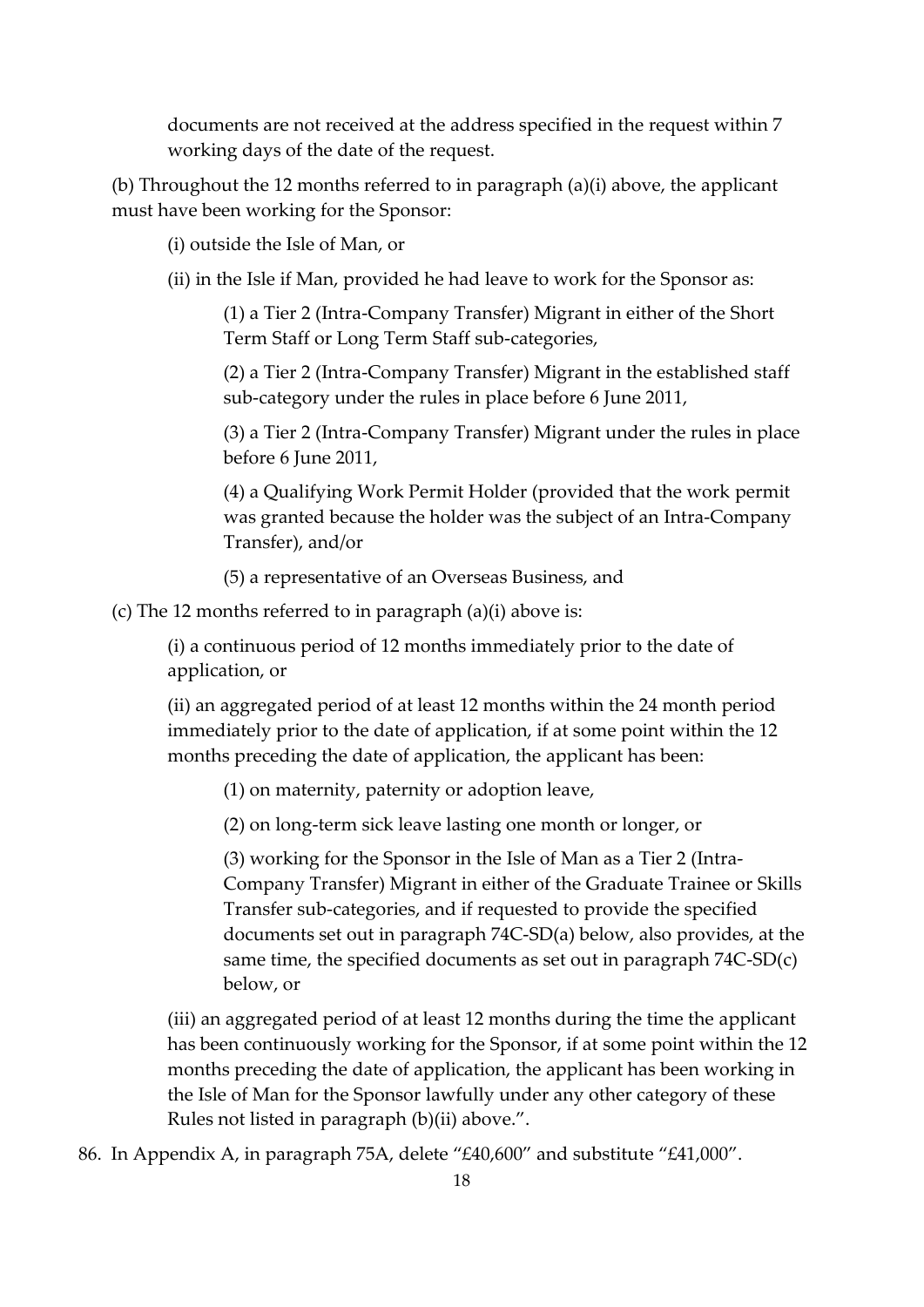- 87. In Appendix A, in paragraph 75B, delete "£24,300" and substitute "£24,500".
- 88. In Appendix A, in the fourth row of Table 11B, delete "at least £71,000 per year (or £70,000 per year if the job was advertised before 6 April 2013)" and substitute "at least £71,600 per year (or £71,000 per year if the job was advertised before 20 October.2014)".
- 89. In Appendix A, in the penultimate row of Table 11B, delete "1 October 2013" and substitute "1 October 2014".
- 90. In Appendix A, in paragraph 78C(a), delete "£152,100 (or £150,000, if the recruitment took place before 6 April 2013)" and substitute "£153,500 (or £152,100, if the recruitment took place before 20 October 2014)".
- 91. In Appendix A, at the end of paragraph 78C(d), delete ";" and substitute "; or".
- 92. In Appendix A, after paragraph 78C(d), insert:

"(e) the job offer must be to resume a post in a Higher Education Institution, working for the same Sponsor as in a previous grant of entry clearance or leave to remain as a Tier 2 (General) Migrant, where the break in employment is due solely to a period of academic leave;".

- 93. In Appendix A, in paragraph 79A, delete "£20,300" and substitute "£20,500".
- 94. In Appendix A, in paragraph 79A(b), delete "£20,300" and substitute "£20,500".
- 95. In Appendix A, in the third column of Table 11D, delete "£20,300" and substitute "£20,500".
- 96. In Appendix B, delete paragraph 9 and substitute:

"9. An applicant for entry clearance or leave to remain as a Tier 1 (Graduate Entrepreneur) Migrant does not need to provide evidence of a qualification taught in English if:

(a) the applicant scores points from Appendix A for an endorsement by the UK Higher Education Institution which awarded the qualification; and

(b) the endorsement letter contains the specified details of the qualification, as set out in paragraph 70(c) of Appendix A.".

97. In Appendix B, delete paragraph 11(i) and substitute:

"(i) has ever been granted leave as a Tier 1 (General) Migrant, a Tier 1 (Entrepreneur) Migrant or Business person, or a Tier 1 (Post-Study Work) Migrant, or".

98. In Appendix B, after paragraph 13(a), insert:

"(b) as a Tier 1 (Graduate Entrepreneur) Migrant,".

99. In Appendix B, after new paragraph 13(b), renumber following subparagraphs (b) and (c) as (c) and (d) respectively.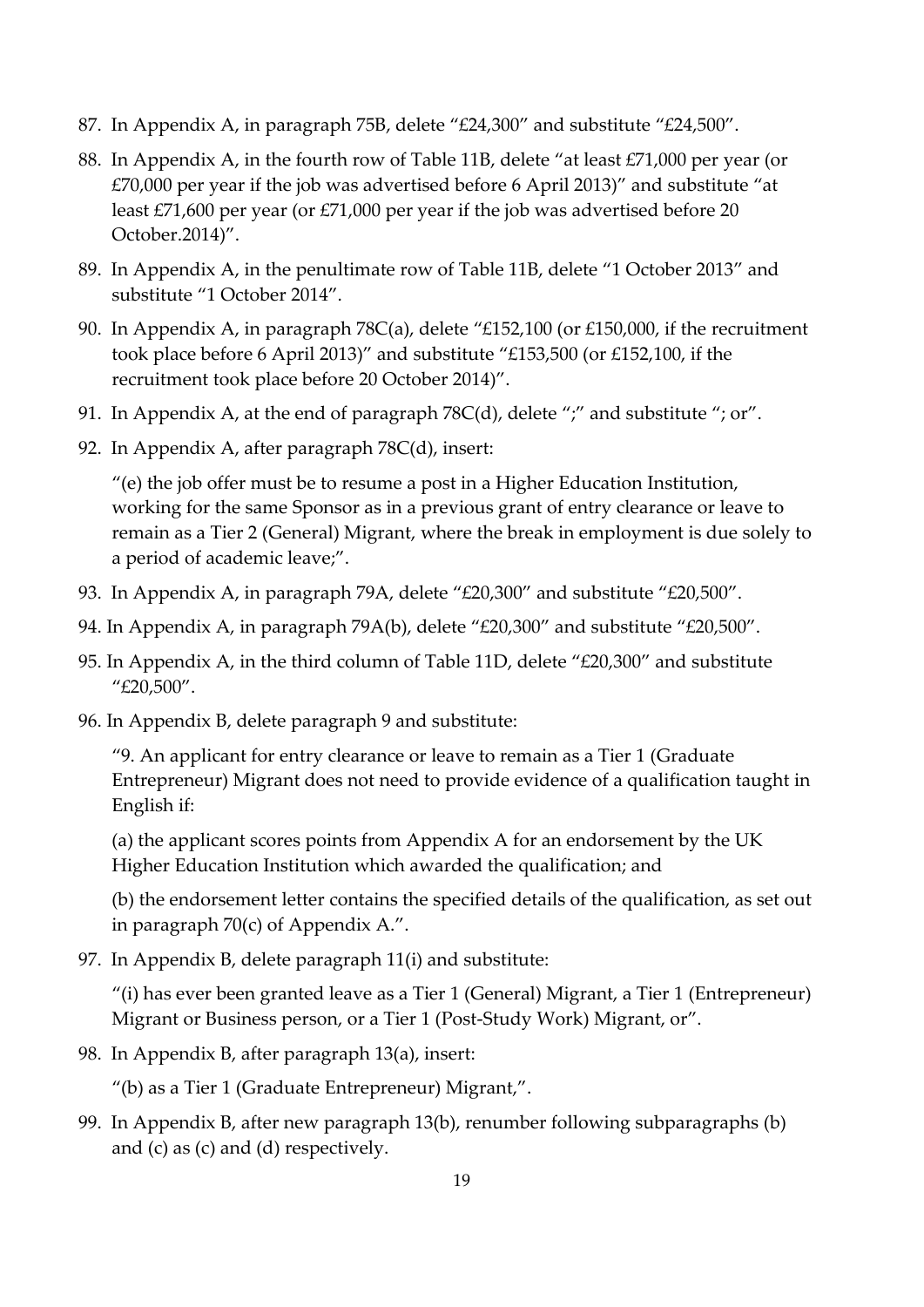- 100. In Appendix C, in paragraph 1A(j), after "bonds," insert "credit cards,".
- 101 . In Appendix C, in the table in paragraph 2(a), delete " $\text{\textsterling}3,100$ " and substitute "£3,310".
- 102. In Appendix C, in the table in paragraph 2(a), delete "£1,800" and substitute "£1,890".
- 103. In Appendix C, in the table in paragraph 2(b), delete "£900" and substitute "£945".
- 104. In Appendix C, in the table in paragraph 5(a), delete "£900" and substitute "£945".
- 105. In Appendix C, in paragraph 5(c), delete "£900" and substitute "£945".
- 106. In Appendix C, in paragraph 7, delete "£1,800" and substitute "£1,890".
- 107. In Appendix C, in the table in paragraph 9, delete "£900" and substitute "£945".
- 108. In Appendix C, paragraph 11, delete both instances of "£800" and substitute "£820" in both cases.
- 109. In Appendix C, in paragraph 13A, delete "£1,000" and substitute "£1,020".
- 110. In Appendix C, in the second row of the table in paragraph 16, delete "£550" and substitute "£560".
- 111. In Appendix C, in the third row of the table in paragraph 16, delete both instances of " $£1500"$  and substitute " $£1,535"$  in both cases.
- 112. In Appendix C, in the third row of the table in paragraph 16, delete "£600" and substitute "£615".
- 113. In Appendix C, in paragraph 16, delete both instances of "£700" and substitute "£715" in both cases.
- 114. In Appendix C, in paragraph 19(b)(i)(6), delete "£550" and substitute "£560".
- 115. In Appendix C, in paragraph 21A, delete "£1,000" and substitute "£1,020".
- 116. In Appendix E, in paragraph (a)(i), delete "£1,200" and substitute "£1,260".
- 117. In Appendix E, in paragraph (a)(ii), delete "£1,800" and substitute "£1,890".
- 118. In Appendix E, in paragraph (b)(ii), delete "£600" and substitute "£630".
- 119. In Appendix E, in paragraph (ba)(i)(1), delete "£600" and substitute "£615".
- 120. In Appendix E, in paragraph (ba)(i)(1), delete "£5,400" and substitute "£5,535".
- 121. In Appendix E, in paragraph (ba)(i)(1), delete "£450" and substitute "£460".
- 122. In Appendix E, in paragraph (ba)(i)(1), delete "£4,050" and substitute "£4,140".
- 123. In Appendix E, in paragraph (i)(3), delete "£533" and substitute "£630".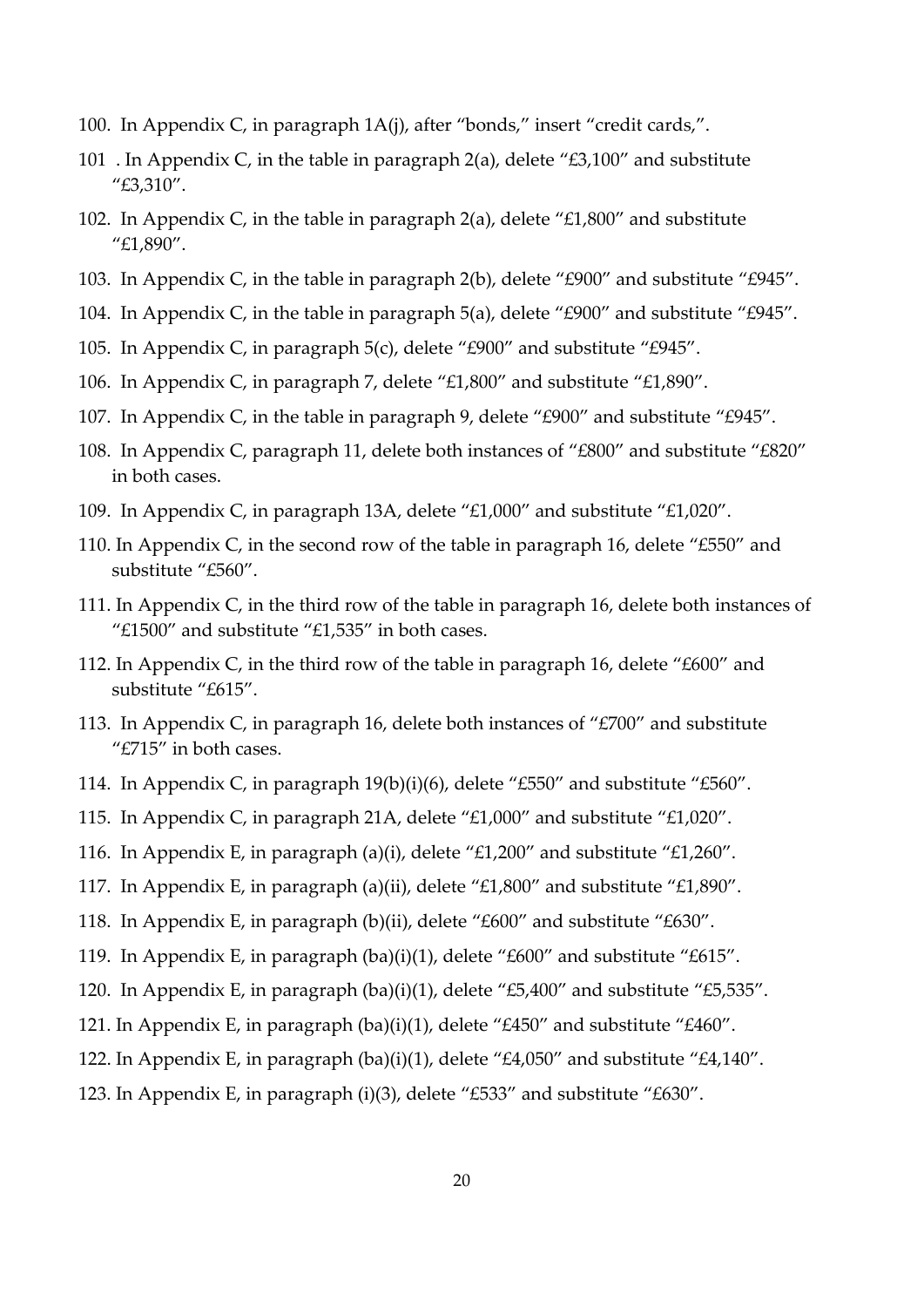- 124. In Appendix FM paragraph GEN.1.2 delete "unless the context otherwise requires" and substitute "unless a different meaning of partner applies elsewhere in this Appendix.".
- 125. In Appendix FM paragraph E-LTRP.4.1. after "previous application for leave as a partner" insert "or parent".
- 126. In Appendix FM paragraph E-LTRPT.5.1. delete "The applicant" and substitute:

"If the applicant has not met the requirement in a previous application for leave as a parent or partner, the applicant".

- 127. In Appendix FM paragraph D-LTRPT.1.1. before "LTRPT.1.1.(a) to (c)" insert "R-".
- 128. In Appendix FM paragraph D-LTRPT.1.2. before "LTRPT.1.1.(a), (b) and (d)" insert  $^{\prime\prime}$ R- $^{\prime\prime}$ .
- 129. In Appendix FM-SE delete paragraph 1(b)(i) and substitute:

"(i) payments from a former partner of the applicant for the maintenance of the applicant or any children of the applicant and the former partner, and payments from a former partner of the applicant's partner for the maintenance of that partner.".

130. In Appendix FM-SE after paragraph 1(m) insert:

"(n) The gross amount of any cash income may be counted where the person's specified bank statements show the net amount which relates to the gross amount shown on their payslips (or in the relevant specified evidence provided in addition to the specified bank statements in relation to non-employment income). Otherwise, only the net amount shown on the specified bank statements may be counted.".

131. In Appendix FM-SE renumber paragraph 1(n) as paragraph 1(o).

132. In Appendix FM-SE paragraph 5 after "adoption pay" delete "in the Isle of Man".

133. In Appendix FM-SE paragraph 7(a) before "financial year" insert "full".

134. In Appendix FM-SE delete paragraph 7(b) and substitute:

"(b) The following documents for the last full financial year, or for the last two such years (where those documents show the necessary level of gross income as an average of those two years):

(i) annual self-assessment tax return to Isle of Man Treasury (a copy or printout); and

(ii) Statement of Account."

135. In Appendix FM-SE paragraph 7(h)(i)(aa) delete "the latest such accounts" and substitute "such accounts for the last full financial year".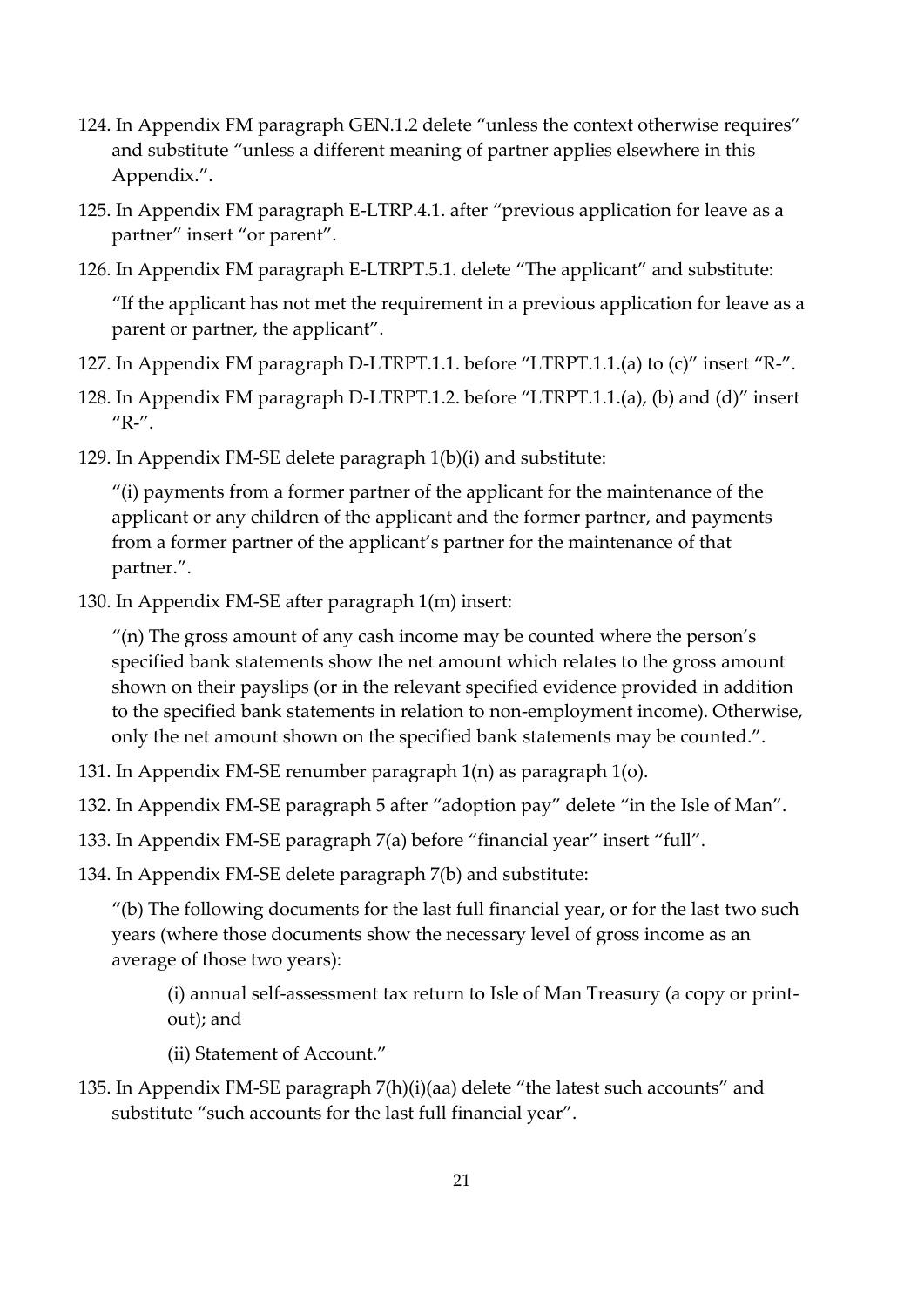- 136. In Appendix FM-SE paragraph 7(h)(i)(bb) delete "the latest unaudited accounts" and substitute "unaudited accounts for the last full financial year".
- 137. In Appendix FM-SE paragraph 7(h)(ii) delete "latest" and after "VAT return" insert "for the last full financial year".
- 138. In Appendix FM-SE paragraph 7(h)(ii) delete "£73,000" and substitute "£79,000 or was in excess of the threshold which applied during the last full financial year".
- 139. In Appendix FM-SE paragraph 9(b)(iii) delete "the latest such accounts" and substitute "such accounts for the last full financial year.".
- 140. In Appendix FM-SE paragraph 9(b)(iv) delete "the latest unaudited accounts" and substitute "unaudited accounts for the last full financial year".
- 141. In Appendix FM-SE paragraph 9(b)(vii)(1) delete "latest" and after "VAT return" insert "for the last full financial year".
- 142. In Appendix FM-SE paragraph 10(d) after "a former partner" insert "of the applicant".
- 143. In Appendix FM-SE paragraph 10(d) after "or the applicant" insert ", or from a former partner of the applicant's partner to maintain the applicant's partner".
- 144. In Appendix FM-SE after paragraph 10(g) insert:

"(h) To evidence ongoing insurance payments (such as, but not exclusively, payments received under an income protection policy):

(i) documentation from the insurance company confirming:

(a) that in the 12 months prior to the date of application the person has been in receipt of insurance payments and the amount and frequency of the payments.

(b) the reason for the payments and their expected duration.

(c) that, provided any relevant terms and conditions continue to be met, the payment(s) will continue for at least the 12 months following the date of application.

(ii) personal bank statements for the 12-month period prior to the date of application showing the insurance payments were paid into the person's account.

(i) To evidence ongoing payments (other than maintenance payments under paragraph 10(d)) arising from a structured legal settlement (such as, but not exclusively, one arising from settlement of a personal injury claim):

(i) documentation from a court or the person's legal representative confirming: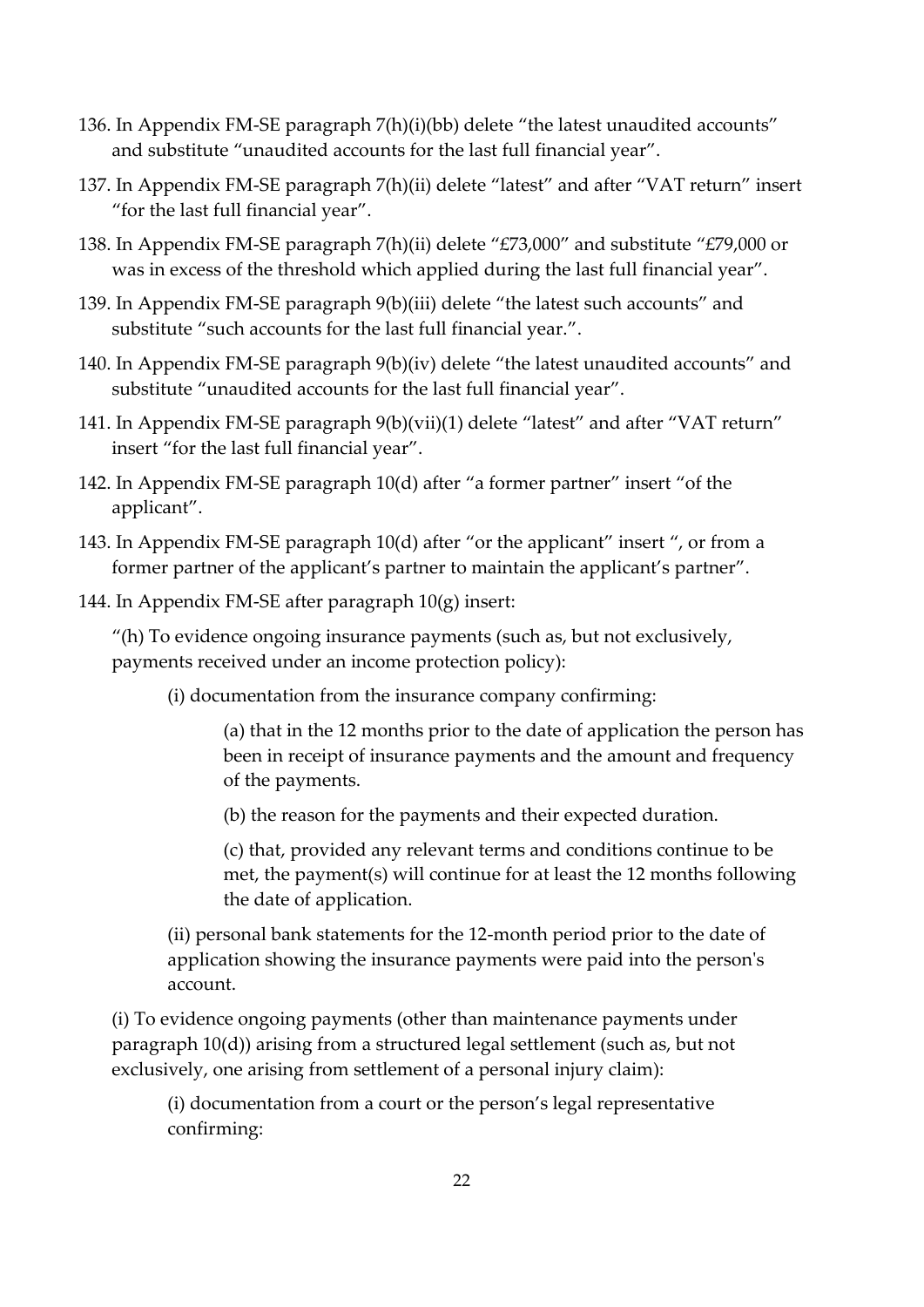(a) that in the 12 months prior to the date of application the person has been in receipt of structured legal settlement payments and the amount and frequency of those payments.

(b) the reason for the payments and their expected duration.

(c) that the payment(s) will continue for at least the 12 months following the date of application.

(ii) personal bank statements for the 12-month period prior to the date of application showing the payments were paid into the person's account, either directly or via the person's legal representative.".

- 145. In Appendix FM-SE paragraph 13(e) delete "from any salaried employment they have had," and substitute "from any salaried or non-salaried employment they have had or their partner has had (if their partner is in the Isle of Man with permission to work),".
- 146. In Appendix FM-SE paragraph 34(a) insert "Independent" before "medical evidence".
- 147. In Appendix FM-SE paragraph 35 insert "Independent" before "evidence".
- 148. In Appendix H after New Zealand insert "Oman".
- 149. In Appendix H after Oman insert "Qatar".
- 150. In Appendix H after Trinidad and Tobago insert "United Arab Emirates".
- 151. In Appendix I, delete paragraph 245HF(d)(ii)(2) and substitute:
	- "(2) a gross annual salary of at least:
	- (a) £35,000 if applying on or after 6 April 2016,
	- (b) £35,500 if applying on or after 6 April 2018,
	- (c) £35,800 if applying on or after 6 April 2019,".
- 152. In Appendix I, in paragraph 79E, delete "a gross annual salary of £35,000 (or £35,500 if applying on or after 6 April 2018) per annum" and substitute "a gross annual salary as set out in paragraph  $245HF(d)(ii)(2)$ ".
- 153. In Appendix I, in paragraph 79E, delete "or £35,000 (or £35,500 if applying on or after 6 April 2018) per annum" and substitute "or gross annual salary as set out in paragraph  $245HF(d)(ii)(2)$ ".
- 154. In Appendix I, in paragraph 100A, delete "a gross annual salary of £35,000 (or £35,500 if applying on or after 6 April 2018) per annum" and substitute "a gross annual salary as set out in paragraph 245HF(d)(ii)(2)".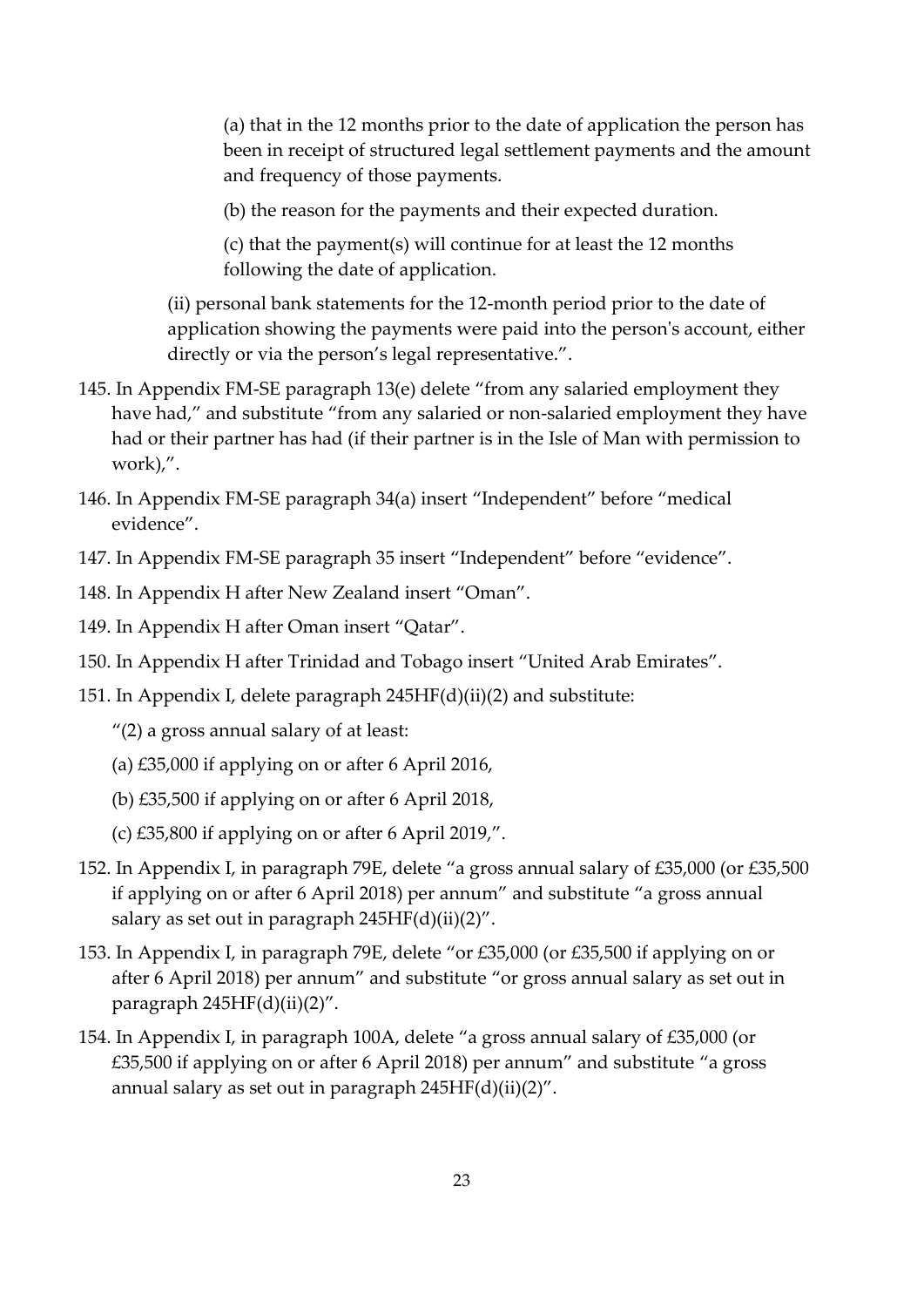- 155. In Appendix I, in paragraph 100A, delete "or £35,000 (or £35,500 if applying on or after 6 April 2018) per annum" and substitute "or gross annual salary as set out in paragraph  $245HF(d)(ii)(2)$ ".
- 156. In Appendix J, at the end of paragraph 12(b)(i), delete "or".
- 157. In Appendix J, at the end of paragraph 12(b)(ii), delete "." and substitute ", or".
- 158. In Appendix J, after paragraph 12(b)(ii), insert:

"(iii) any SOC 2010 code, providing the change is due solely to the move from SOC 2000 to SOC 2010 and not due to a change in the applicant's job.".

- 159. In Appendix J, at the end of paragraph 14(e), after "the rates must be pro-rated accordingly." insert: "The exception is 'Skilled chef as defined in the Shortage Occupation List in Appendix K', where the appropriate rate cannot be prorated down for shorter working hours as it forms a key part of the shortage occupation criteria recommended by the Migration Advisory Committee.".
- 160. In Appendix J, delete Tables 1-5 and substitute:

## "**Table 1: Occupations skilled to PhD-level**

| SOC code and description                      | Related job<br>titles                                                                                      | Appropriate<br>salary rates                                                                                                                                   | <b>Skill level</b> |
|-----------------------------------------------|------------------------------------------------------------------------------------------------------------|---------------------------------------------------------------------------------------------------------------------------------------------------------------|--------------------|
| 2111 Chemical scientists                      | Analytical<br>chemist<br>Chemist<br>Development<br>chemist<br>Industrial<br>chemist<br>Research<br>chemist | New entrant:<br>£21,000<br>Experienced<br>worker: £27,000<br>[Source:<br>Evidence from<br>partners who<br>responded to<br>Migration<br>Advisory<br>Committee] | PhD                |
| 2112 Biological scientists and<br>biochemists | Biomedical<br>scientist<br>Forensic                                                                        | New entrant:<br>£21,000<br>Experienced                                                                                                                        | PhD                |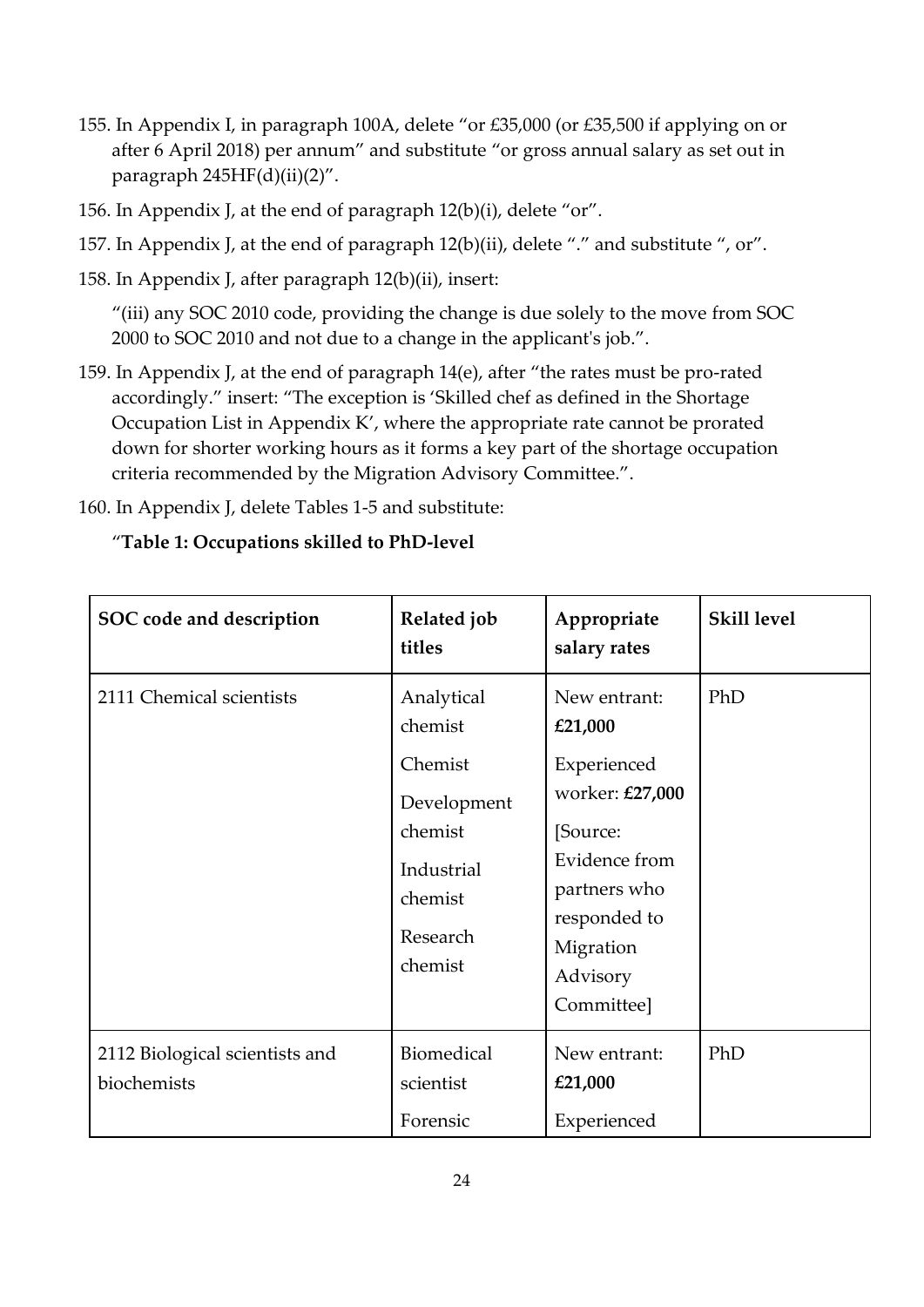|                                          | scientist<br>Horticulturist<br>Microbiologist<br>Pathologist                                                                                | worker: £27,000<br>[Source:<br>Evidence from<br>partners who<br>responded to<br>Migration<br>Advisory<br>Committee]                                           |     |
|------------------------------------------|---------------------------------------------------------------------------------------------------------------------------------------------|---------------------------------------------------------------------------------------------------------------------------------------------------------------|-----|
| 2113 Physical scientists                 | Geologist<br>Geophysicist<br>Medical<br>physicist<br>Meteorologist<br>Oceanographer<br>Physicist<br>Seismologist                            | New entrant:<br>£21,000<br>Experienced<br>worker: £27,000<br>[Source:<br>Evidence from<br>partners who<br>responded to<br>Migration<br>Advisory<br>Committee] | PhD |
| 2114 Social and humanities<br>scientists | Anthropologist<br>Archaeologist<br>Criminologist<br>Epidemiologist<br>Geographer<br>Historian<br>Political<br>scientist<br>Social scientist | New entrant:<br>£21,000<br>Experienced<br>worker: £27,000<br>[Source:<br>Evidence from<br>partners who<br>responded to<br>Migration<br>Advisory<br>Committee] | PhD |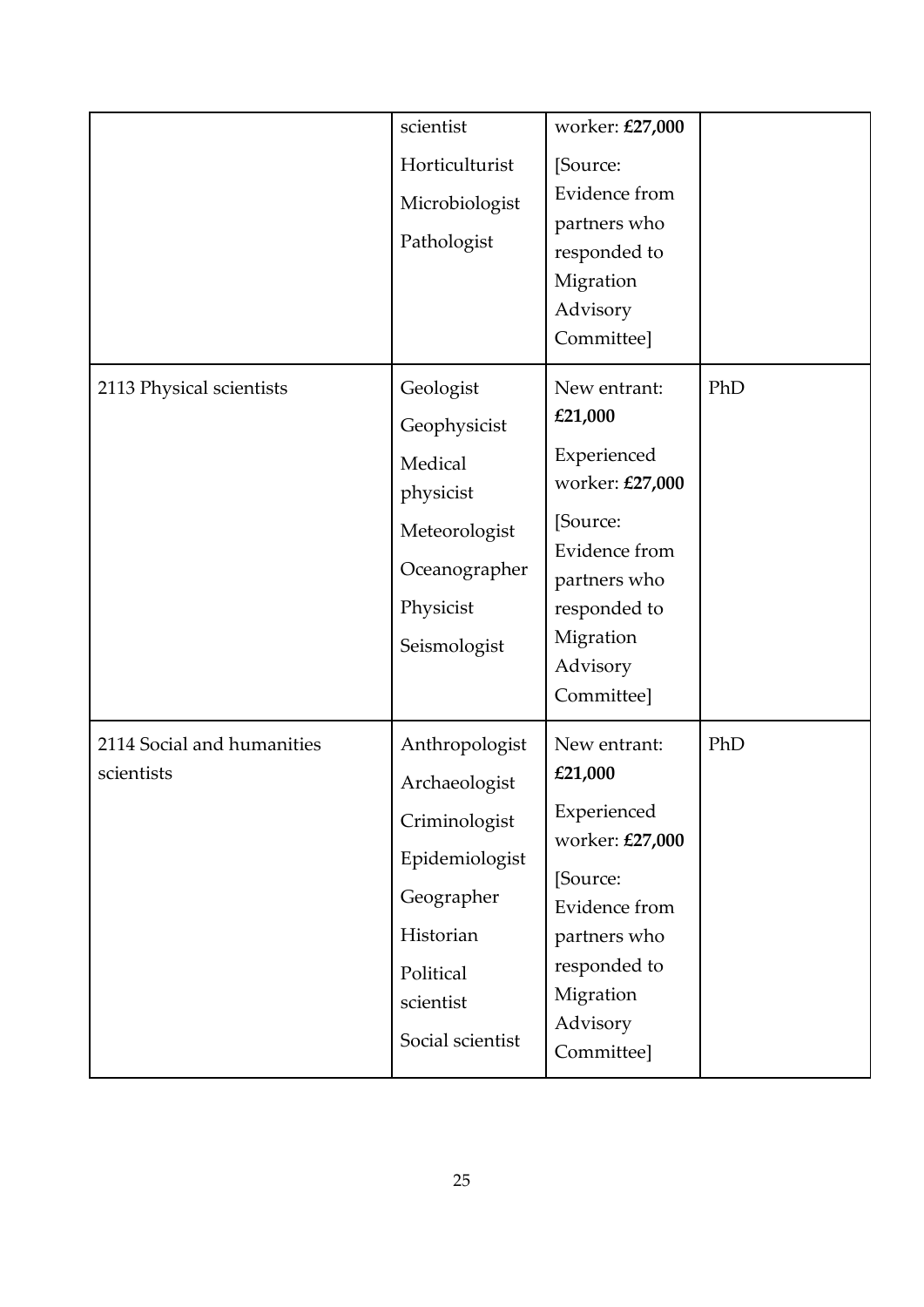| 2119 Natural and social science<br>professionals not elsewhere<br>classified<br>[Note: For immigration purposes<br>this code includes researchers in<br>research organisations other than<br>universities.] | Operational<br>research<br>scientist<br>Research<br>associate<br>(medical)<br>Research fellow<br>Researcher<br>Scientific officer<br>Scientist<br>Sports scientist<br>University<br>researcher | New entrant:<br>£21,000<br>Experienced<br>worker: £27,000<br>[Source:<br>Evidence from<br>partners who<br>responded to<br>Migration<br>Advisory<br>Committee] | PhD |
|-------------------------------------------------------------------------------------------------------------------------------------------------------------------------------------------------------------|------------------------------------------------------------------------------------------------------------------------------------------------------------------------------------------------|---------------------------------------------------------------------------------------------------------------------------------------------------------------|-----|
| 2150 Research and development<br>managers                                                                                                                                                                   | Creative<br>manager<br>(research and<br>development)<br>Design manager<br>Market research<br>manager<br>Research<br>manager<br>(broadcasting)                                                  | New entrant:<br>£24,000<br>Experienced<br>worker: £32,700<br>[Source: Annual<br>Survey of Hours<br>and Earnings<br>2013]                                      | PhD |
| 2311 Higher education teaching<br>professionals                                                                                                                                                             | Fellow<br>(university)<br>Lecturer (higher<br>education,<br>university)<br>Professor<br>(higher                                                                                                | New entrant:<br>£25,000<br>Experienced<br>worker: £31,200<br>[Source:<br>evidence from<br>Universities UK,                                                    | PhD |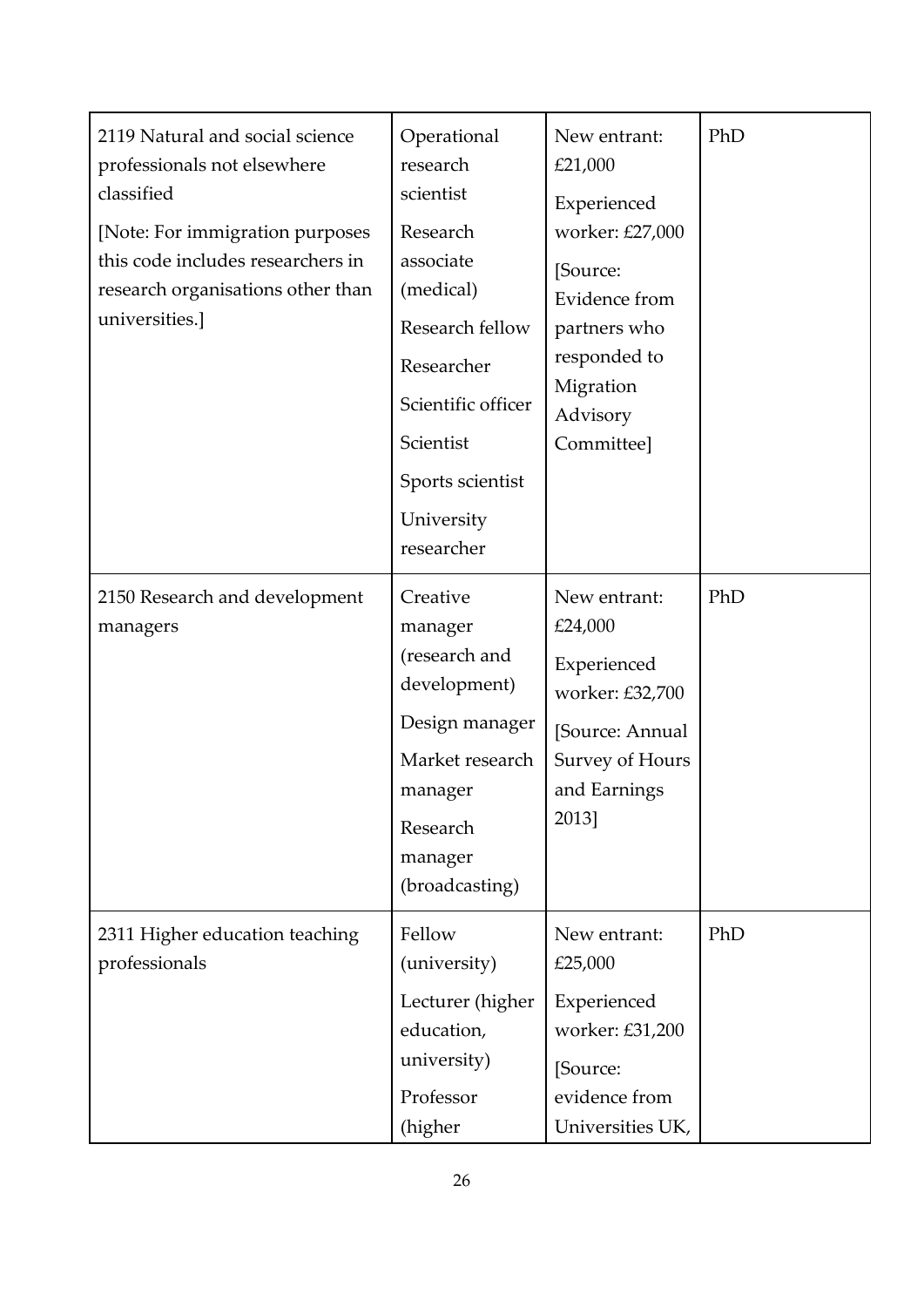| education,<br>university)<br>Tutor (higher<br>education,<br>university)<br>University<br>lecturer | Universities and<br>Colleges<br>Employers<br>Association and<br>GuildHE] |
|---------------------------------------------------------------------------------------------------|--------------------------------------------------------------------------|
|---------------------------------------------------------------------------------------------------|--------------------------------------------------------------------------|

# **Table 2: Occupations skilled to National Qualifications Framework (NQF) level 6 and above SOC code and above.**

| SOC code and description                                      | Related job titles                                                                                      | Appropriate salary rates                                                                                     | <b>Skill</b><br>level |
|---------------------------------------------------------------|---------------------------------------------------------------------------------------------------------|--------------------------------------------------------------------------------------------------------------|-----------------------|
| All occupations in Table 1                                    | As stated in Table 1                                                                                    | As stated in Table 1                                                                                         | PhD                   |
| 1115 Chief executives and<br>senior officials                 | Chief executive<br>Chief medical officer<br>Civil servant (grade 5<br>& above)<br><b>Vice President</b> | New entrant: £28,700<br>Experienced worker: £47,500<br>[Source: Annual Survey of Hours<br>and Earnings 2013] | NQF 6                 |
| 1116 Elected officers and<br>representatives                  | Councillor (local<br>government)<br>Member of Parliament                                                | New entrant: £23,400<br>Experienced worker: £43,200<br>[Source: Annual Survey of Hours<br>and Earnings 2013] | NQF 6                 |
| 1121 Production managers<br>and directors in<br>manufacturing | Engineering manager<br>Managing director<br>(engineering)<br>Operations manager<br>(manufacturing)      | New entrant: £13,500<br>Experienced worker: £27,500<br>[Source: Annual Survey of Hours<br>and Earnings 2013] | NQF6                  |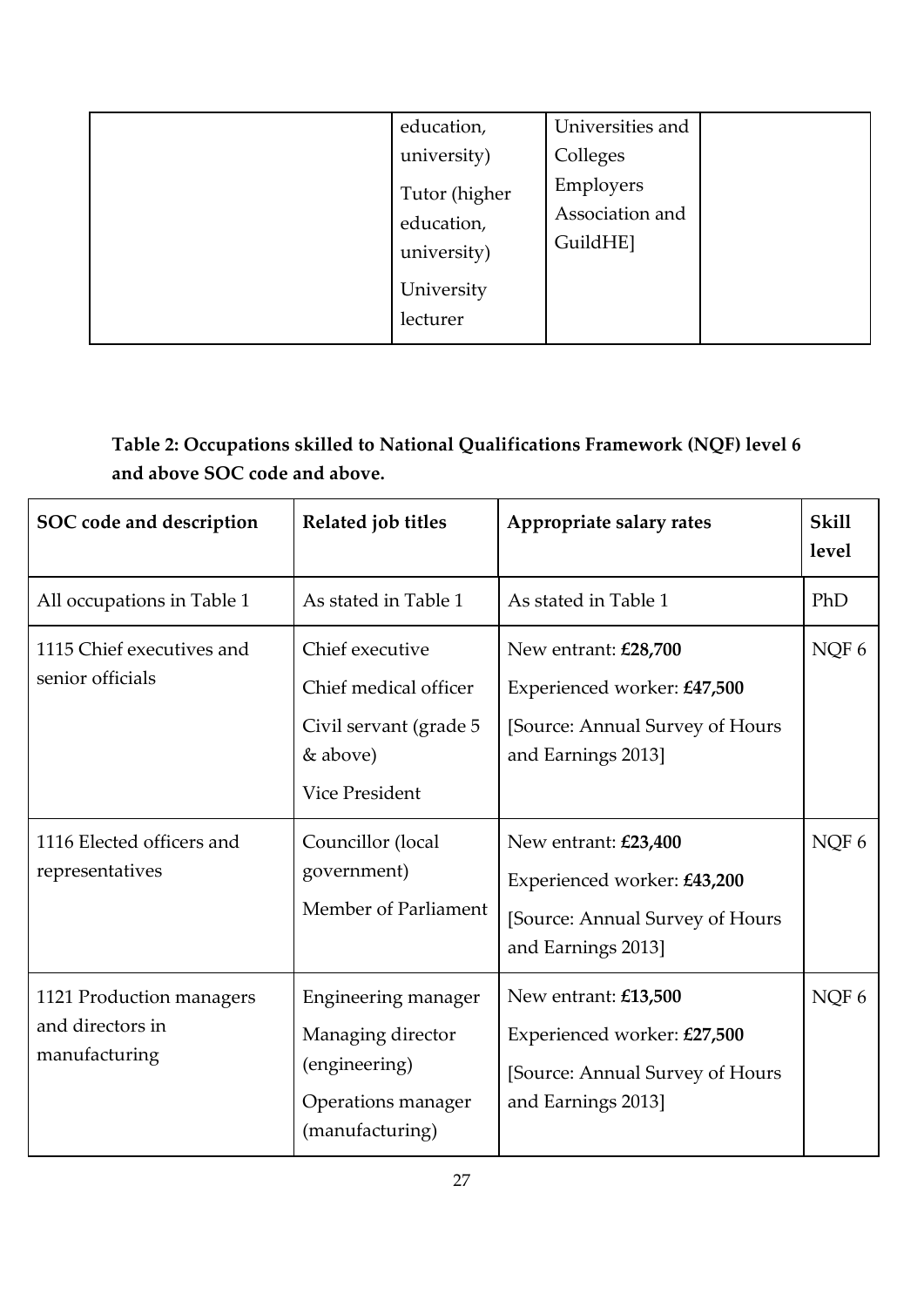|                                                                   | Production manager                                                                                                                      |                                                                                                              |       |
|-------------------------------------------------------------------|-----------------------------------------------------------------------------------------------------------------------------------------|--------------------------------------------------------------------------------------------------------------|-------|
| 1122 Production managers<br>and directors in construction         | <b>Building Services</b><br>manager<br>Construction manager<br>Director (building<br>construction)<br>Owner (electrical<br>contracting) | New entrant: £18,600<br>Experienced worker: £28,800<br>[Source: Annual Survey of Hours<br>and Earnings 2013] | NQF 6 |
| 1123 Production managers<br>and directors in mining and<br>energy | Operations manager<br>(mining, water $&$<br>energy)<br>Quarry manager                                                                   | New entrant: £15,000<br>Experienced worker: £37,900<br>[Source: Annual Survey of Hours<br>and Earnings 2013] | NQF6  |
| 1131 Financial managers and<br>directors                          | Investment banker<br>Treasury manager                                                                                                   | New entrant: £15,300<br>Experienced worker: £32,800<br>[Source: Annual Survey of Hours<br>and Earnings 2013] | NQF6  |
| 1132 Marketing and sales<br>directors                             | Marketing director<br>Sales director                                                                                                    | New entrant: £24,000<br>Experienced worker: £40,700<br>[Source: Annual Survey of Hours<br>and Earnings 2013] | NQF 6 |
| 1133 Purchasing managers<br>and directors                         | Bid manager<br>Purchasing manager                                                                                                       | New entrant: £26,000<br>Experienced worker: £35,900<br>[Source: Annual Survey of Hours<br>and Earnings 2013] | NQF 6 |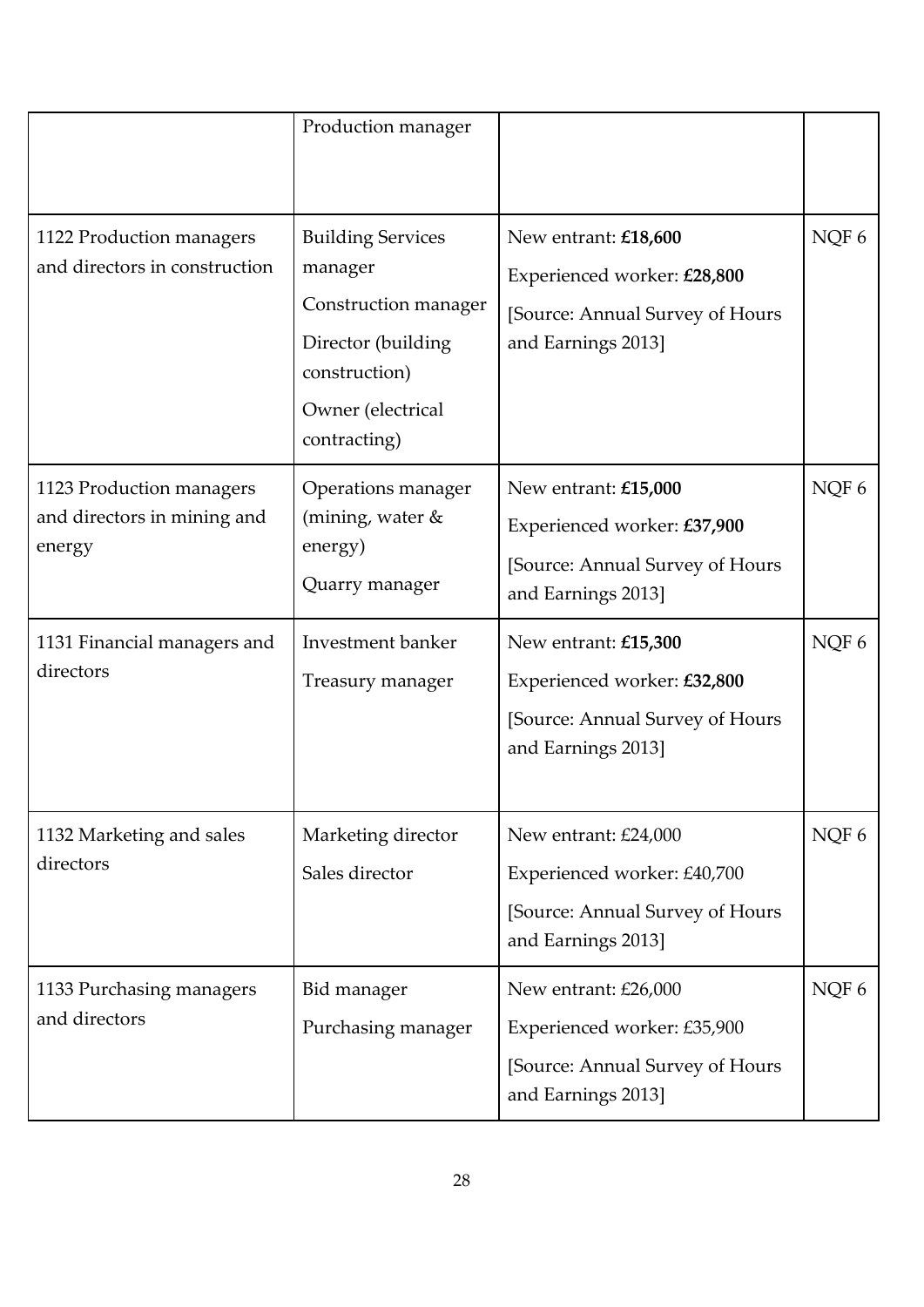| 1134 Advertising and public<br>relations directors                    | Account director<br>(advertising)<br>Head of public<br>relations                                         | New entrant: £19,200<br>Experienced worker: £34,000<br>[Source: Annual Survey of Hours<br>and Earnings 2013]                                    | NQF 6 |
|-----------------------------------------------------------------------|----------------------------------------------------------------------------------------------------------|-------------------------------------------------------------------------------------------------------------------------------------------------|-------|
| 1135 Human resource<br>managers and directors                         | Human resources<br>manager<br>Personnel manager<br>Recruitment manager                                   | New entrant: £22,200<br>Experienced worker: £31,900<br>[Source: Annual Survey of Hours<br>and Earnings 2013]                                    | NQF 6 |
| 1136 Information technology<br>and telecommunications<br>directors    | <b>IT Director</b><br><b>Technical director</b><br>(computer services)<br>Telecommunications<br>director | New entrant: £19,200<br>[Source: Annual Survey of Hours<br>and Earnings 2013]<br>Experienced worker: £75,000<br>[Source: Incomes Data Services] | NQF6  |
| 1139 Functional managers<br>and directors not elsewhere<br>classified | Manager (charitable<br>organisation)<br>Research director                                                | New entrant: £12,000<br>Experienced worker: £26,100<br>[Source: Annual Survey of Hours<br>and Earnings 2013]                                    | NQF 6 |
| 1150 Financial institution<br>managers and directors                  | Bank manager<br>Insurance manager                                                                        | New entrant: £21,500<br>Experienced worker: £31,200<br>[Source: Annual Survey of Hours<br>and Earnings 2013]                                    | NQF 6 |
| 1161 Managers and directors<br>in transport and distribution          | Fleet manager<br>Transport manager                                                                       | New entrant: £21,600<br>Experienced worker: £27,600<br>[Source: Annual Survey of Hours<br>and earnings 2013]                                    | NQF 6 |
| 1172 Senior police officers                                           | Chief superintendent<br>(police service)                                                                 | New entrant: £50,800<br>Experienced worker: £53,800                                                                                             | NQF 6 |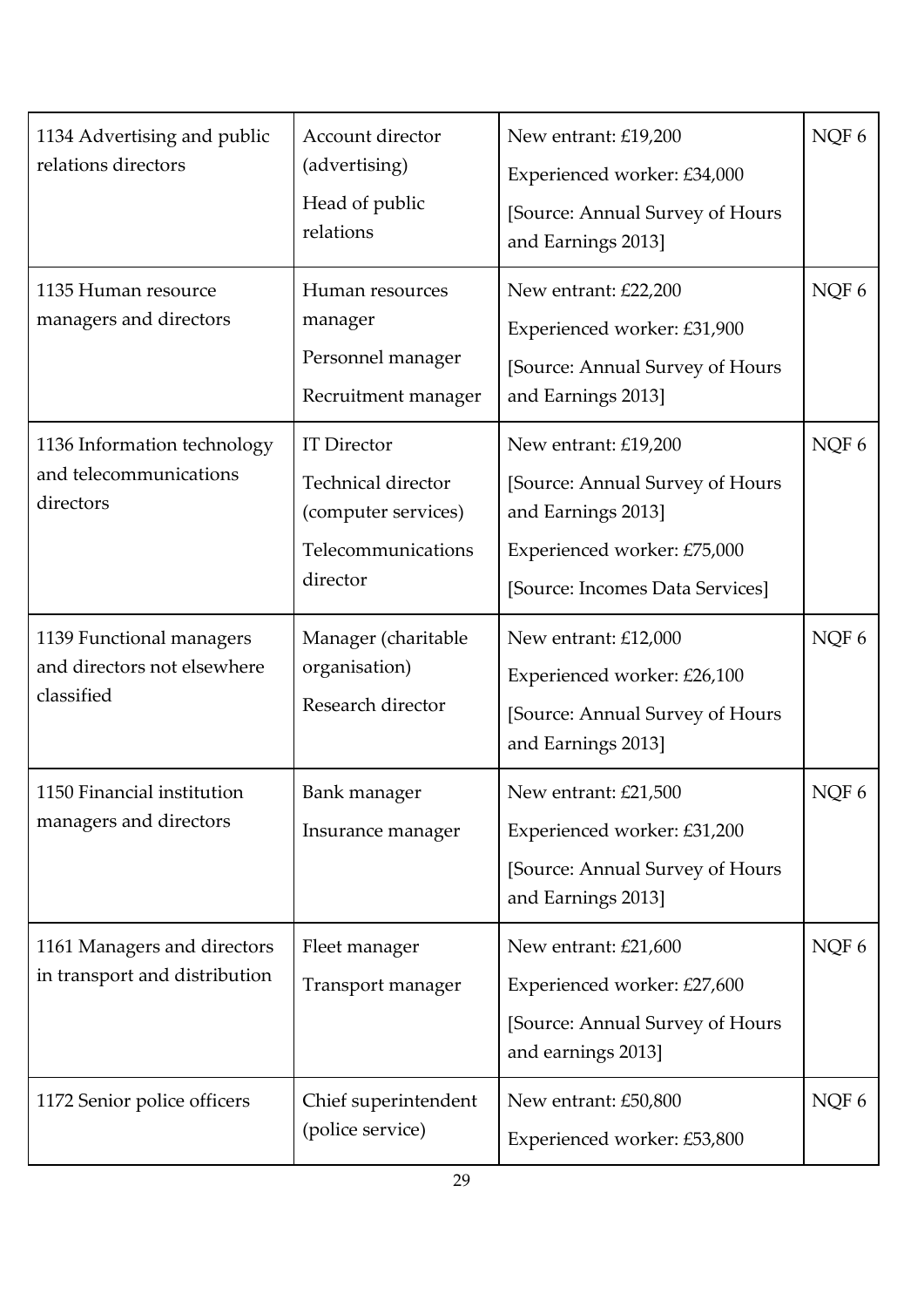|                                                                            | Detective inspector<br>Police inspector                                                                                                                                   | [Source: Annual Survey of Hours<br>and Earnings 2013]                                                         |       |
|----------------------------------------------------------------------------|---------------------------------------------------------------------------------------------------------------------------------------------------------------------------|---------------------------------------------------------------------------------------------------------------|-------|
| 1173 Senior officers in fire,<br>ambulance, prison and<br>related services | Fire service officer<br>(government)<br>Prison governor<br><b>Station officer</b><br>(ambulance service                                                                   | New entrant: £31,100<br>Experienced worker: £36,400<br>[Source: Annual Survey of Hours<br>and Earnings 2011]  | NQF 6 |
| 1181 Health services and<br>public health managers and<br>directors        | Director of nursing<br><b>Health Service</b><br>manager<br>Information manager<br>(health authority:<br>hospital service)                                                 | New entrant: £21,600<br>Experienced worker: £32,400<br>[Source: Annual Survey of Hours<br>and Earnings 2013]  | NQF 6 |
| 1184 Social services managers<br>and directors                             | Care manager (local<br>government: social<br>services)<br>Service manager<br>(welfare services)                                                                           | New entrant: £22,900<br>Experienced worker: £29,900<br>[Source: Annual Survey of Hours<br>and Earnings 2013]  | NQF 6 |
| 2121 Civil engineers                                                       | <b>Building engineer</b><br>Civil engineer<br>(professional)<br>Highways engineer<br>Petroleum engineer<br>Public health engineer<br>Site engineer<br>Structural engineer | New entrant: £21,200<br>Experienced worker: £28,700<br>[Source: Annual Survey of Hours]<br>and Earnings 2013] | NQF 6 |
| 2122 Mechanical engineers                                                  | Aeronautical engineer<br>(professional)                                                                                                                                   | New entrant: £24,000<br>Experienced worker: £31,200                                                           | NQF 6 |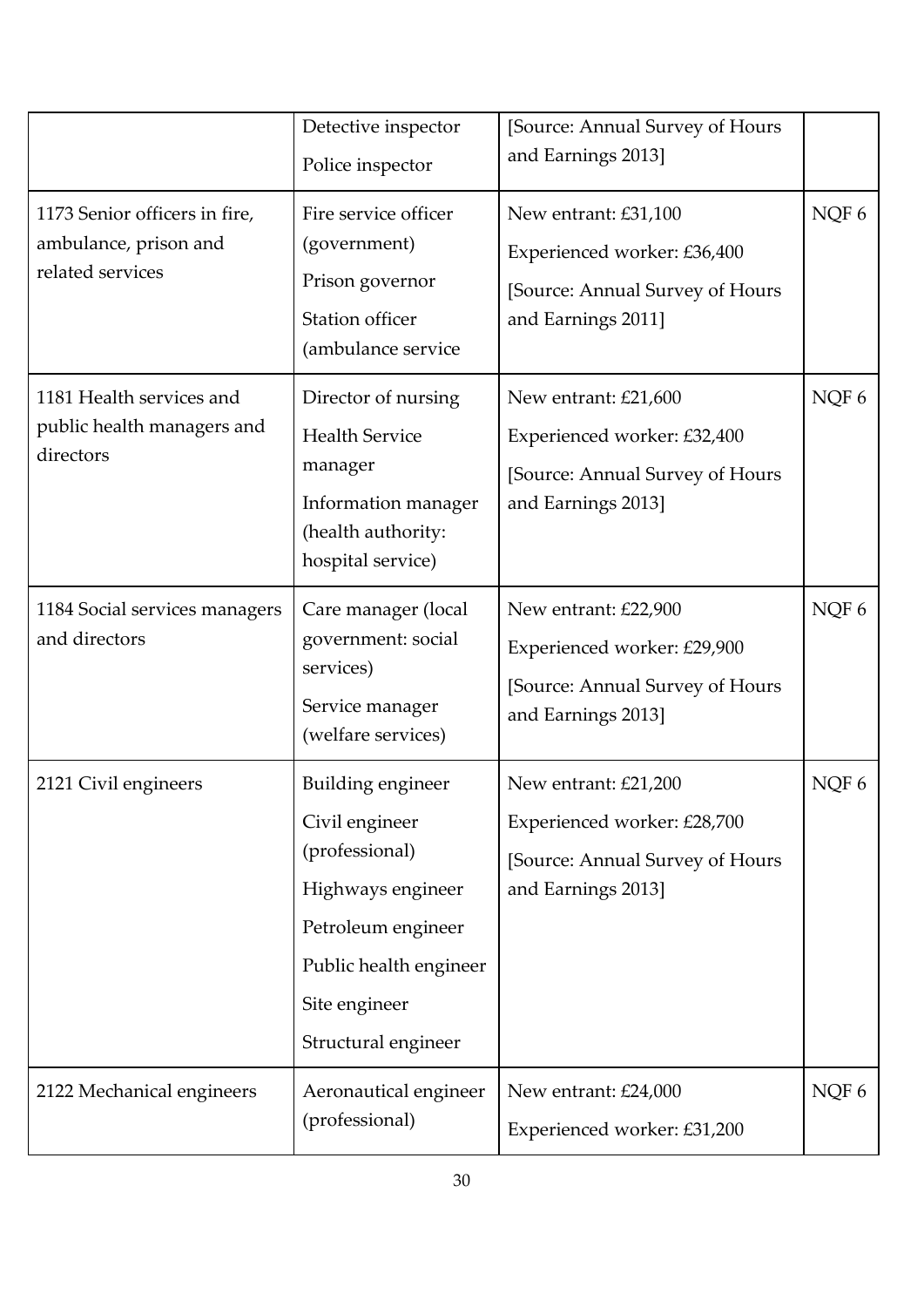|                            | Aerospace engineer<br>Automotive engineer<br>(professional)<br>Marine engineer<br>(professional)<br>Mechanical engineer<br>(professional)                                               | [Source: Annual Survey of Hours<br>and Earnings 2013]                                                                                                                                                                                                                                                                                                                                                |       |
|----------------------------|-----------------------------------------------------------------------------------------------------------------------------------------------------------------------------------------|------------------------------------------------------------------------------------------------------------------------------------------------------------------------------------------------------------------------------------------------------------------------------------------------------------------------------------------------------------------------------------------------------|-------|
| 2123 Electrical engineers  | Electrical engineer<br>(professional)<br>Electrical surveyor<br>Equipment engineer<br>Power engineer<br>Signal engineer<br>(railways)                                                   | Power system engineer, control<br>engineer or protection engineer in<br>the electricity transmission and<br>distribution industry: £32,300<br>[Source: National Grid submission<br>to Migration Advisory<br>Committee]<br>Other electrical engineer (new<br>entrant): £21,100<br>Other electrical engineer<br>(experienced worker): £32,500<br>[Source: Annual Survey of Hours<br>and Earnings 2013] | NQF 6 |
| 2124 Electronics engineers | Avionics engineer<br><b>Broadcasting engineer</b><br>(professional)<br>Electronics engineer<br>(professional)<br>Microwave engineer<br>Telecommunications<br>engineer<br>(professional) | New entrant: £23,800<br>Experienced worker: £26,400<br>[Source: Annual Survey of Hours]<br>and Earnings 2011]                                                                                                                                                                                                                                                                                        | NQF 6 |
| 2126 Design and            | Clinical engineer                                                                                                                                                                       | New entrant: £22,600                                                                                                                                                                                                                                                                                                                                                                                 | NQF 6 |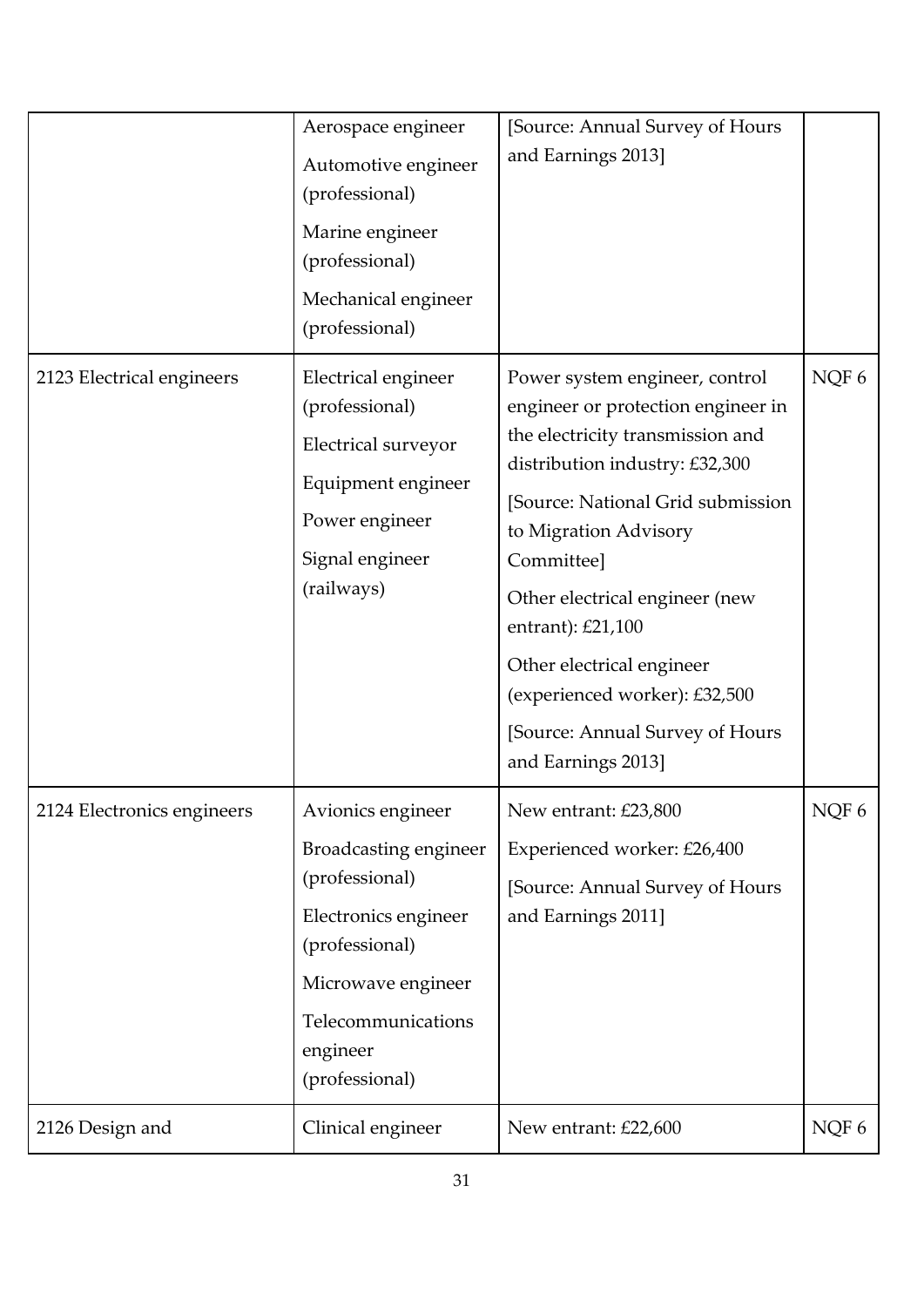| development engineers                                         | Design engineer<br>Development engineer<br>Ergonomist<br>Research and<br>development engineer                                                                                                           | Experienced worker: £29,900<br>[Source: Annual Survey of Hours<br>and Earnings 2013]                                                            |       |
|---------------------------------------------------------------|---------------------------------------------------------------------------------------------------------------------------------------------------------------------------------------------------------|-------------------------------------------------------------------------------------------------------------------------------------------------|-------|
| 2127 Production and process<br>engineers                      | Chemical engineer<br>Industrial engineer<br>Process engineer<br>Production consultant<br>Production engineer                                                                                            | New entrant: £24,000<br>Experienced worker: £29,900<br>[Source: Annual Survey of Hours<br>and Earnings 2013]                                    | NQF 6 |
| 2129 Engineering<br>professionals not elsewhere<br>classified | Acoustician<br>(professional)<br>Ceramicist<br>Food technologist<br>Metallurgist<br>Patent agent<br>Project engineer<br>Scientific consultant<br>Technical engineer<br>Technologist<br>Traffic engineer | New entrant: £24,300<br>Experienced worker: £30,900<br>[Source: Annual Survey of Hours<br>and Earnings 2013]                                    | NQF 6 |
| 2133 IT specialist managers                                   | Data centre manager<br>IT manager<br>IT support manager<br>Network operations<br>manager (computer<br>services)                                                                                         | New entrant: £25,000<br>[Source: Annual Survey of Hours<br>and Earnings 2013]<br>Experienced worker: £40,000<br>[Source: Incomes Data Services] | NQF 6 |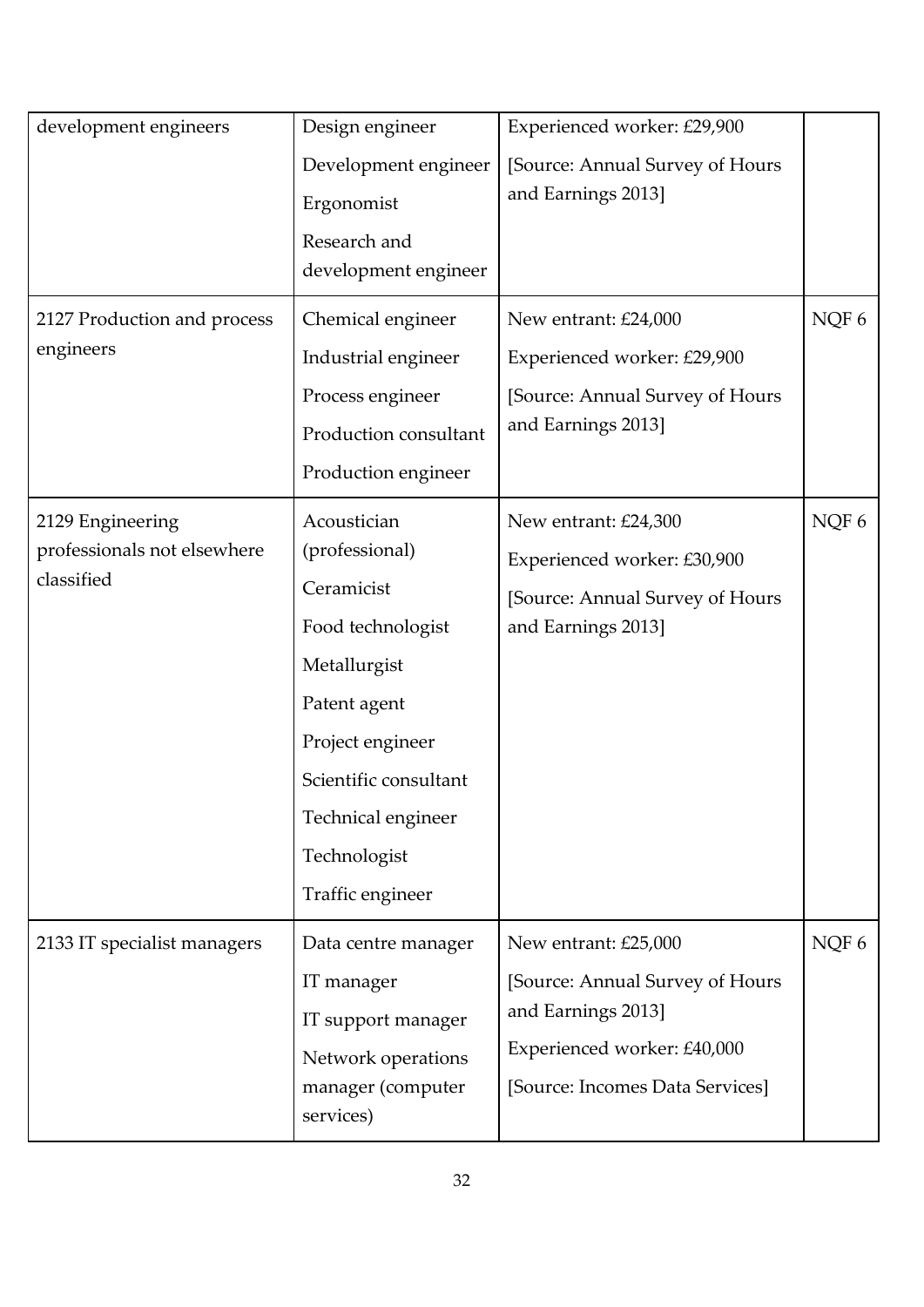|                                                                   | Service delivery<br>manager                                                                                                                                                  |                                                                                                                                                 |       |
|-------------------------------------------------------------------|------------------------------------------------------------------------------------------------------------------------------------------------------------------------------|-------------------------------------------------------------------------------------------------------------------------------------------------|-------|
| 2134 IT project and<br>programme managers                         | Implementation<br>manager (computing)<br>IT project manager<br>Programme manager<br>(computing)<br>Project leader<br>(software design)                                       | New entrant: £29,000<br>[Source: Annual Survey of Hours<br>and Earnings 2013]<br>Experienced worker: £40,300<br>[Source: Incomes Data Services] | NQF6  |
| 2135 IT business analysts,<br>architects and systems<br>designers | <b>Business analyst</b><br>(computing)<br>Data communications<br>analyst<br>Systems analyst<br>Systems consultant<br>Technical analyst<br>(computing)<br>Technical architect | New entrant: £22,500<br>Experienced worker: £31,200<br>[Source: Annual Survey of Hours<br>and Earnings 2013]                                    | NQF6  |
| 2136 Programmers and<br>software development<br>professionals     | Analyst-programmer<br>Database developer<br>Games programmer<br>Programmer<br>Software engineer                                                                              | New entrant: £22,800<br>Experienced worker: £29,600<br>[Source: Annual Survey of Hours<br>and Earnings 2013]                                    | NQF 6 |
| 2137 Web design and<br>development professionals                  | Internet developer<br>Multimedia developer<br>Web design consultant<br>Web designer                                                                                          | New entrant: £20,000<br>Experienced worker: £25,200<br>[Source: Annual Survey of Hours<br>and Earnings 2011]                                    | NQF 6 |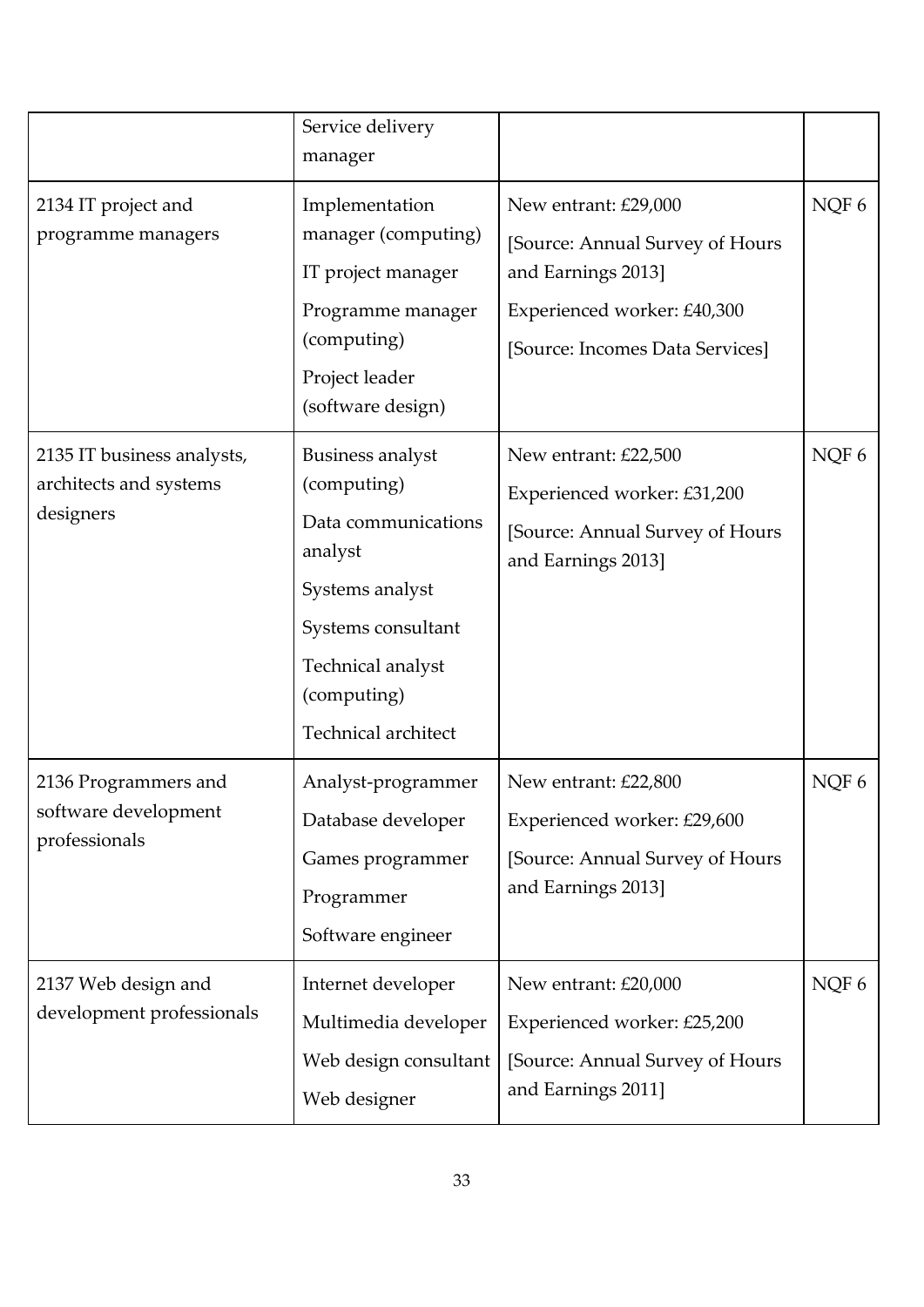| 2139 Information technology<br>and telecommunications<br>professionals not elsewhere<br>classified | IT consultant<br>Quality analyst<br>(computing)<br>Software tester<br>Systems tester<br>(computing)<br>Telecommunications<br>planner                                 | New entrant: £19,700<br>Experienced worker: £27,000<br>[Source: Annual Survey of Hours<br>and Earnings 2013] | NQF 6   |
|----------------------------------------------------------------------------------------------------|----------------------------------------------------------------------------------------------------------------------------------------------------------------------|--------------------------------------------------------------------------------------------------------------|---------|
| 2141 Conservation<br>professionals                                                                 | Conservation officer<br>Ecologist<br>Energy conservation<br>officer<br>Heritage manager<br>Marine<br>conservationist                                                 | New entrant: £17,500<br>Experienced worker: £20,700<br>[Source: Annual Survey of Hours<br>and Earnings 2013] | NQF $6$ |
| 2142 Environment<br>professionals                                                                  | Energy manager<br>Environmental<br>consultant<br>Environmental<br>engineer<br>Environmental<br>protection officer<br>Environmental<br>scientist<br>Landfill engineer | New entrant: £19,700<br>Experienced worker: £24,600<br>[Source: Annual Survey of Hours<br>and Earnings 2013] | NQF 6   |
| 2211 Medical practitioners                                                                         | Anaesthetist<br>Consultant (Hospital<br>Service)                                                                                                                     | Foundation year 1 (F1) and<br>equivalent: £22,636<br>Foundation year 2 (F2) and<br>equivalent: £28,076       | NQF 6   |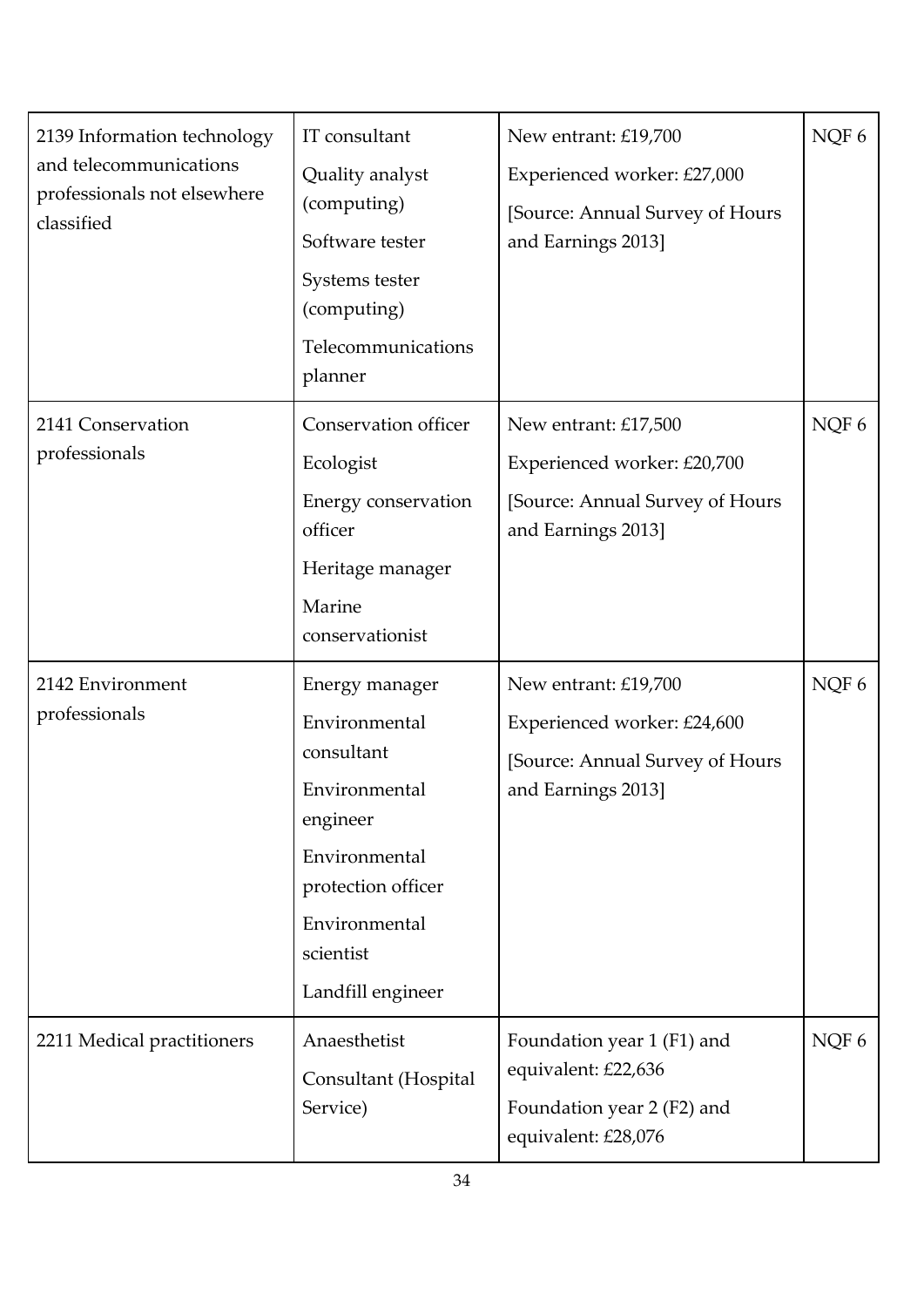|                    | Doctor<br>General practitioner<br>Medical practitioner<br>Paediatrician<br>Psychiatrist<br>Radiologist<br>Surgeon                              | Speciality registrar (StR) and<br>equivalent: £30,002<br>Speciality doctor and equivalent:<br>£37,176<br>Salaried General practitioner (GP)<br>and equivalent: £54,319<br>Consultant and equivalent:<br>£75,249<br>[Source: NHS Employers Medical]<br>and Dental Pay Circular 2013]                                         |       |
|--------------------|------------------------------------------------------------------------------------------------------------------------------------------------|-----------------------------------------------------------------------------------------------------------------------------------------------------------------------------------------------------------------------------------------------------------------------------------------------------------------------------|-------|
| 2212 Psychologists | Clinical psychologist<br>Educational<br>psychologist<br>Forensic psychologist<br>Occupational<br>psychologist<br>Psychologist<br>Psychometrist | Band 5 and equivalent: £21,388<br>Band 6 and equivalent: £25,783<br>Band 7 and equivalent: £30,764<br>Band 8a and equivalent: £39,239<br>Band 8b and equivalent: £45,707<br>Band 8c and equivalent: £45,988<br>Band 8d and equivalent: £65,922<br>Band 9 and equivalent: £77,850<br>[Source: NHS Agenda for Change<br>2013] | NQF 6 |
| 2213 Pharmacists   | Chemist<br>(pharmaceutical)<br>Dispensary manager<br>Pharmaceutical<br>chemist<br>Pharmacist<br>Pharmacy manager                               | Pre-registration pharmacists (non-<br>NHS): £20,000<br>[Source: Annual Survey of Hours<br>and Earnings 2011]<br>Band 5 and equivalent: £21,388<br>Band 6 and equivalent: £25,783<br>Band 7 and equivalent: £30,784<br>Band 8a and equivalent: £39,239                                                                       | NQF 6 |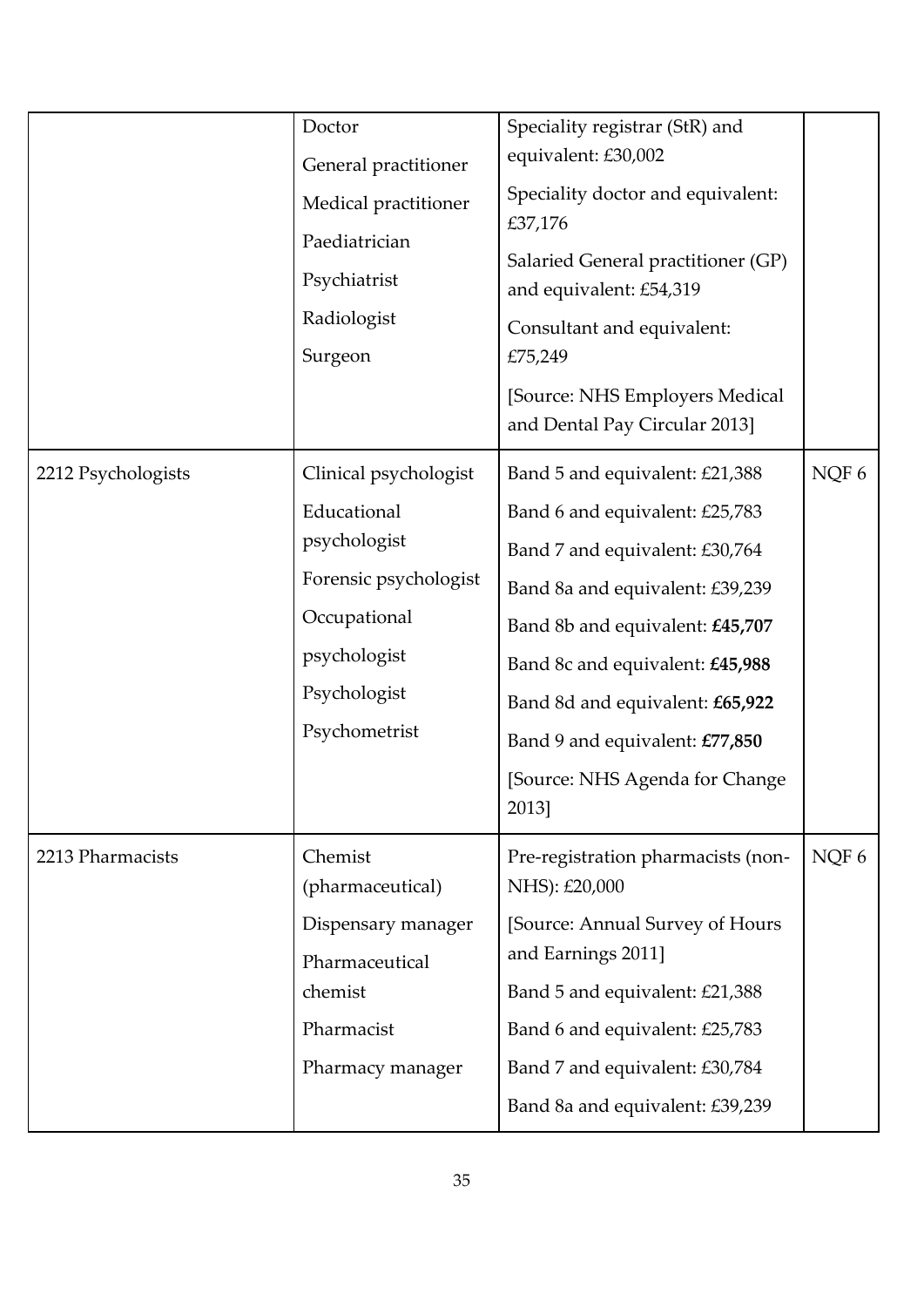|                           |                                                           | Band 8b and equivalent: £45,707                                                 |       |
|---------------------------|-----------------------------------------------------------|---------------------------------------------------------------------------------|-------|
|                           |                                                           | Band 8c and equivalent: £54,998                                                 |       |
|                           |                                                           | Band 8d and equivalent: £65,922                                                 |       |
|                           |                                                           | Band 9 and equivalent: £77,850                                                  |       |
|                           |                                                           | [Source: NHS Agenda for Change<br>2013]                                         |       |
| 2214 Ophthalmic opticians | Ophthalmic optician                                       | Band 5 and equivalent: £21,388                                                  | NQF 6 |
|                           | Optician                                                  | Band 6 and equivalent: £25,783                                                  |       |
|                           | Optologist                                                | Band 7 and equivalent: £30,764                                                  |       |
|                           | Optometrist                                               | Band 8a and equivalent: £39,239                                                 |       |
|                           |                                                           | Band 8b and equivalent: £45,707                                                 |       |
|                           |                                                           | Band 8c and equivalent: £54,998                                                 |       |
|                           |                                                           | Band 8d and equivalent: £65,270                                                 |       |
|                           |                                                           | Band 9 and equivalent: £77,850                                                  |       |
|                           |                                                           | [Source: NHS Agenda for Change<br>2013]                                         |       |
| 2215 Dental practitioners | Dental surgeon<br>Dentist<br>Orthodontist<br>Periodontist | Foundation year 1 (F1) (Hospital<br>dental services) and equivalent:<br>£30,433 | NQF 6 |
|                           |                                                           | Foundation year 2 (F2) (Hospital<br>dental services) and equivalent:<br>£29,912 |       |
|                           |                                                           | Speciality registrar (StR) and<br>equivalent: £30,002                           |       |
|                           |                                                           | Speciality dentist: £37,176                                                     |       |
|                           |                                                           | Band A posts (e.g. Community<br>practitioner) and equivalent:<br>£38,095        |       |
|                           |                                                           | Band B posts (e.g. Senior dental                                                |       |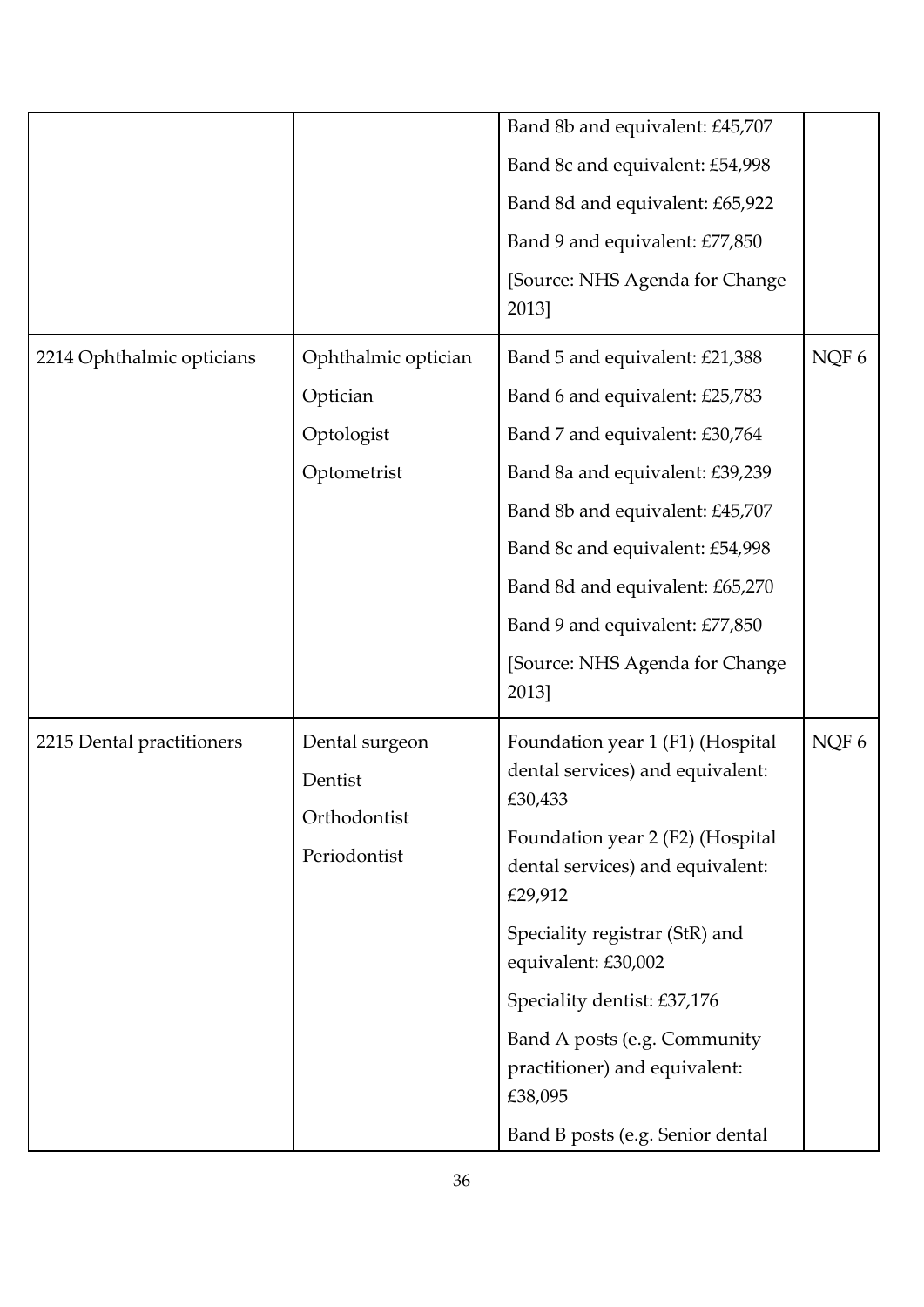|                            |                                                                                                             | officer) and equivalent: £59,259<br>Band C posts (e.g. Specialist /<br>managerial posts) and equivalent:<br>£70,899<br>Consultant (Hospital dental<br>services) and equivalent: £75,249<br>[Source: NHS Employers Medical<br>and Dental Pay Circular 2013]                                                                  |       |
|----------------------------|-------------------------------------------------------------------------------------------------------------|-----------------------------------------------------------------------------------------------------------------------------------------------------------------------------------------------------------------------------------------------------------------------------------------------------------------------------|-------|
| 2216 Veterinarians         | Veterinarian<br>Veterinary<br>practitioner<br>Veterinary surgeon                                            | New entrant: £17,000<br>Experienced worker: £24,700<br>[Source: Annual Survey of Hours<br>and Earnings 2013]                                                                                                                                                                                                                | NQF 6 |
| 2217 Medical radiographers | Medical radiographer<br>Radiographer<br>Sonographer<br>Therapeutic<br>radiographer<br>Vascular technologist | Band 5 and equivalent: £21,388<br>Band 6 and equivalent: £25,783<br>Band 7 and equivalent: £30,764<br>Band 8a and equivalent: £39,239<br>Band 8b and equivalent: £45,707<br>Band 8c and equivalent: £54,998<br>Band 8d and equivalent: £65,922<br>Band 9 and equivalent: £77,850<br>[Source: NHS Agenda for Change<br>2013] | NQF 6 |
| 2218 Podiatrists           | Chiropodist<br>Chiropodist-podiatrist<br>Podiatrist                                                         | Band 5 and equivalent: £21,388<br>Band 6 and equivalent: £25,783<br>Band 7 and equivalent: £30,764<br>Band 8a and equivalent: £39,239<br>Band 8b and equivalent: £45,707<br>Band 8c and equivalent: £54,988                                                                                                                 | NQF 6 |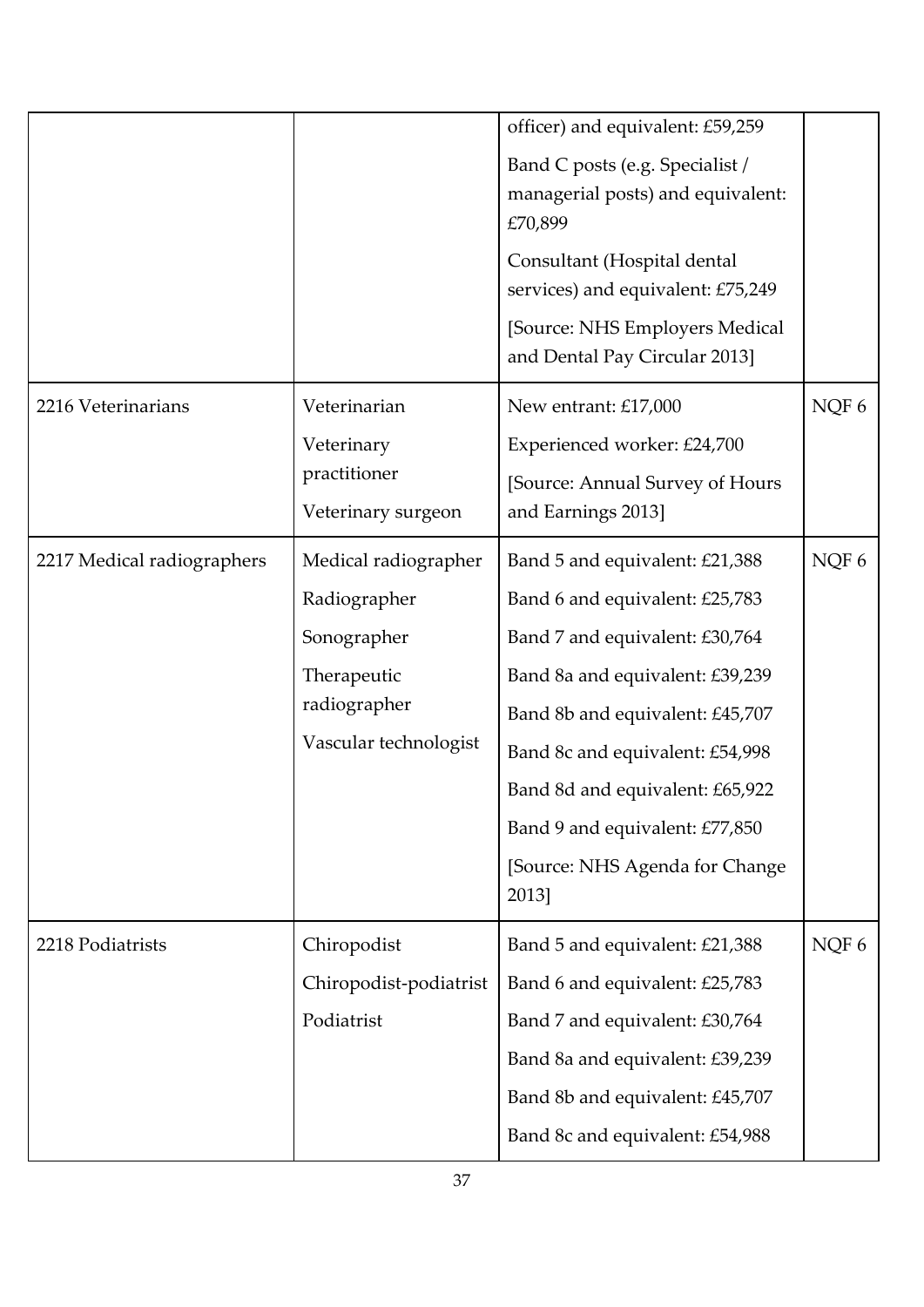| 2219 Health professionals not<br>elsewhere classified | Audiologist<br>Dental hygiene<br>therapist<br>Dietician-nutritionist<br>Family planner<br>Occupational health<br>adviser<br>Paramedical<br>practitioner | Band 8d and equivalent: £65,922<br>Band 9 and equivalent: £77,850<br>[Source: NHS Agenda for Change<br>2013]<br>Band 5 and equivalent: £21,388<br>Band 6 and equivalent: £25,738<br>Band 7 and equivalent: £30,764<br>Band 8a and equivalent: £39,239<br>Band 8b and equivalent: £45,707<br>Band 8c and equivalent: £54,998<br>Band 8d and equivalent: £65,922<br>Band 9 and equivalent: £77,850<br>[Source: NHS Agenda for Change<br>2013] | NQF <sub>6</sub> |
|-------------------------------------------------------|---------------------------------------------------------------------------------------------------------------------------------------------------------|---------------------------------------------------------------------------------------------------------------------------------------------------------------------------------------------------------------------------------------------------------------------------------------------------------------------------------------------------------------------------------------------------------------------------------------------|------------------|
| 2221<br>Physiotherapists                              | Electro-therapist<br>Physiotherapist<br>Physiotherapist<br>practitioner                                                                                 | Band 5 and equivalent: £21,388<br>Band 6 and equivalent: £25,738<br>Band 7 and equivalent: £30,764<br>Band 8a and equivalent: £39,239<br>Band 8b and equivalent: £45,707<br>Band 8c and equivalent: £54,998<br>Band 8d and equivalent: £65,922<br>Band 9 and equivalent: £77,850<br>[Source: NHS Agenda for Change<br>2013]                                                                                                                 | NQF 6            |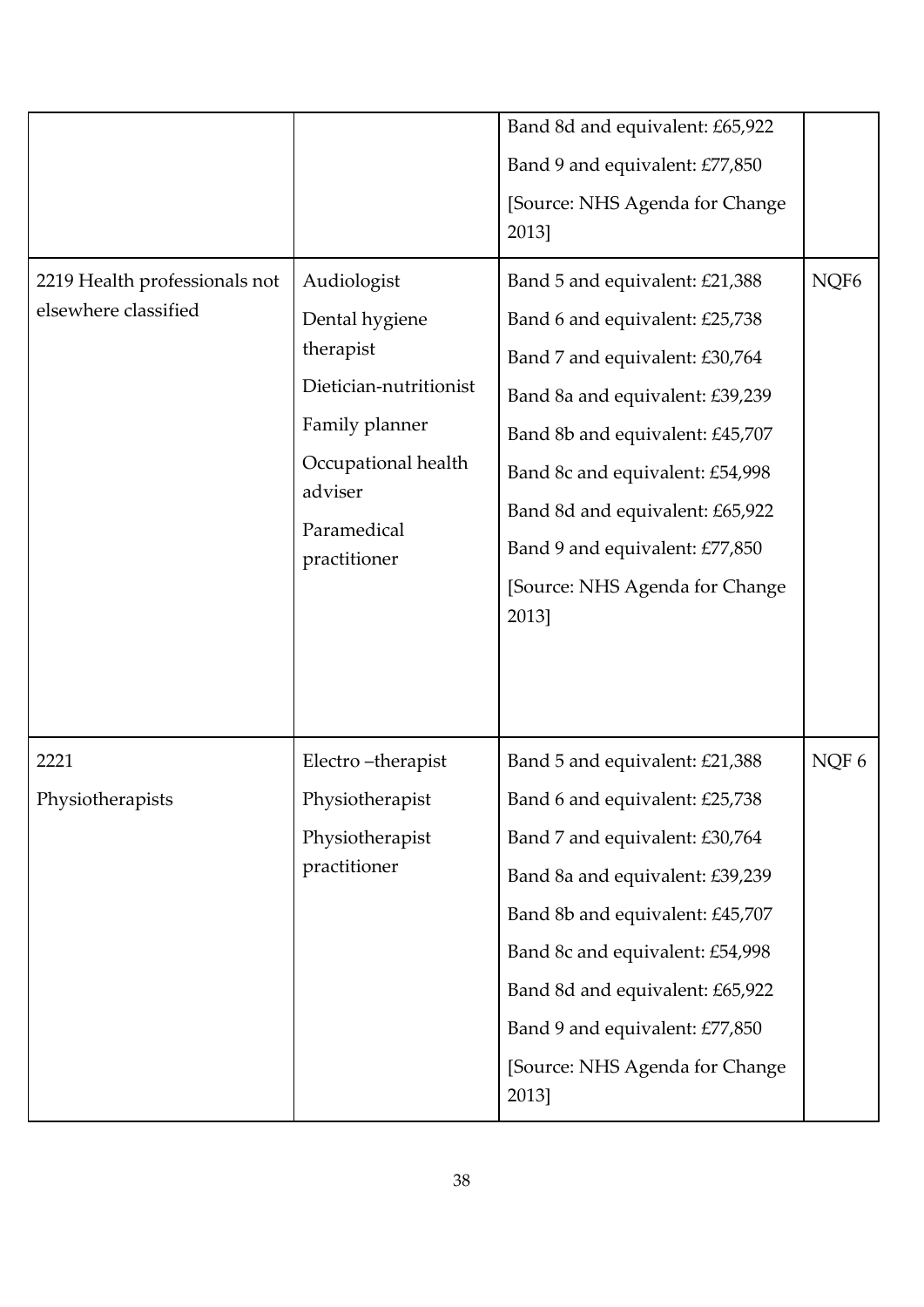| 2222<br>Occupational Therapists                        | Occupational<br>Therapists                                                                                                | Band 5 and equivalent: £21,388<br>Band 6 and equivalent: £25,738<br>Band 7 and equivalent: £30,764<br>Band 8a and equivalent: £39,239<br>Band 8b and equivalent: £45,707<br>Band 8c and equivalent: £54,998<br>Band 8d and equivalent: £65,922                                                                              | NQF <sub>6</sub> |
|--------------------------------------------------------|---------------------------------------------------------------------------------------------------------------------------|-----------------------------------------------------------------------------------------------------------------------------------------------------------------------------------------------------------------------------------------------------------------------------------------------------------------------------|------------------|
|                                                        |                                                                                                                           | Band 9 and equivalent: £77,850<br>[Source: NHS Agenda for Change<br>2013]                                                                                                                                                                                                                                                   |                  |
| 2223 Speech and Language<br>therapists                 | Language therapist<br>Speech and language<br>therapist<br>Speech therapist                                                | Band 5 and equivalent: £21,388<br>Band 6 and equivalent: £25,738<br>Band 7 and equivalent: £30,764<br>Band 8a and equivalent: £39,239<br>Band 8b and equivalent: £45,707<br>Band 8c and equivalent: £54,998<br>Band 8d and equivalent: £65,922<br>Band 9 and equivalent: £77,850<br>[Source: NHS Agenda for Change<br>2013] | NQF <sub>6</sub> |
| 2229 Therapy professionals<br>not elsewhere classified | Art therapist<br>Chiropractor<br>Cognitive be<br>behavioural therapist<br>Dance movement<br>therapist<br>Family therapist | Band 5 and equivalent: £21,388<br>Band 6 and equivalent: £25,738<br>Band 7 and equivalent: £30,764<br>Band 8a and equivalent: £39,239<br>Band 8b and equivalent: £45,707<br>Band 8c and equivalent: £54,998<br>Band 8d and equivalent: £65,922                                                                              | NQF <sub>6</sub> |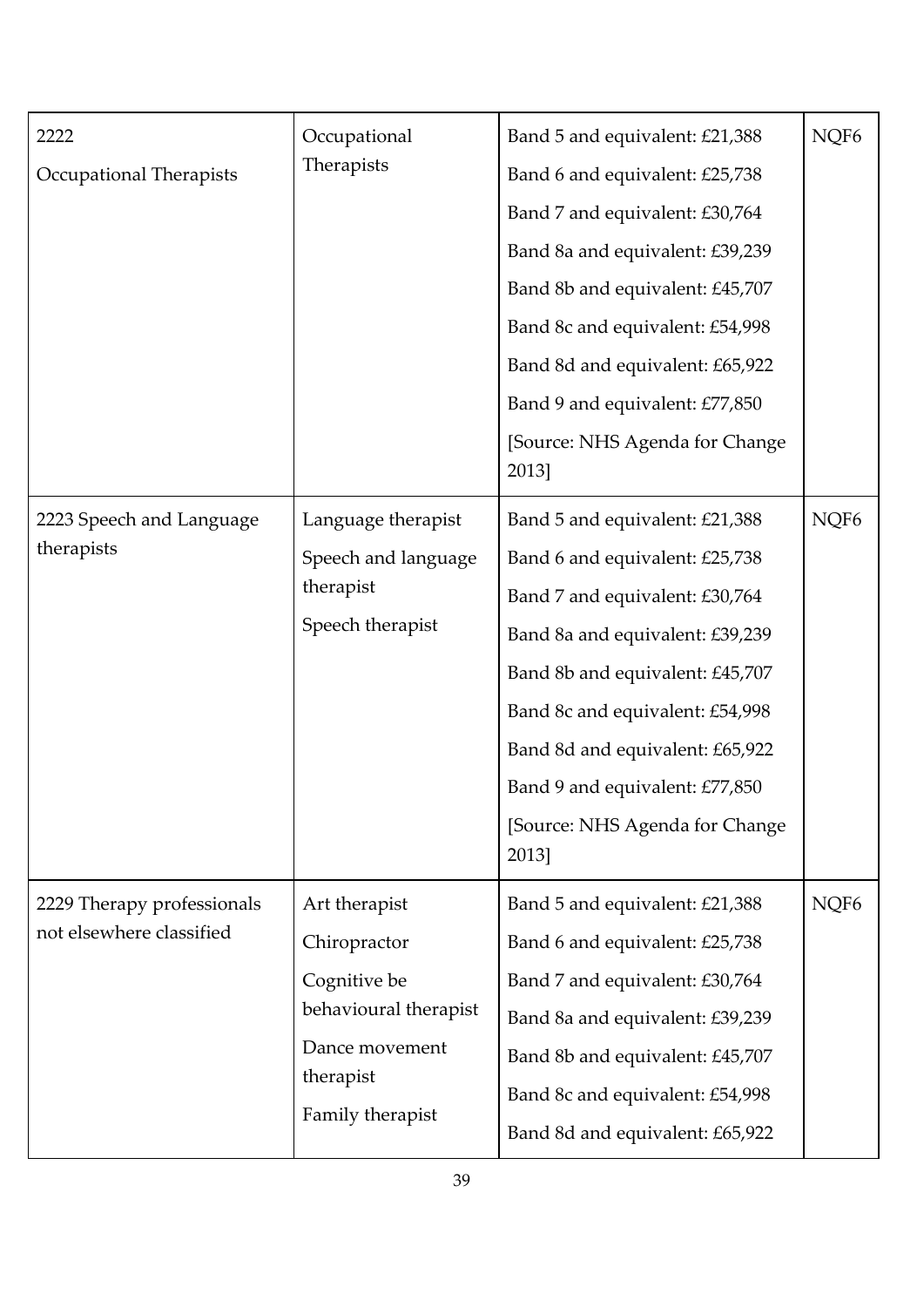|               | Nutritionalist<br>Osteopath<br>Psychotherapist                                                                                                           | Band 9 and equivalent: £77,850<br>[Source: NHS Agenda for Change<br>2013]                                                                                                                                                                                                                                                                                                                     |                  |
|---------------|----------------------------------------------------------------------------------------------------------------------------------------------------------|-----------------------------------------------------------------------------------------------------------------------------------------------------------------------------------------------------------------------------------------------------------------------------------------------------------------------------------------------------------------------------------------------|------------------|
| 2231 Nurses   | District nurse<br>Health visitor<br>Mental health<br>practitioner<br><b>Nurse</b><br>Practice nurse<br>Psychiatric nurse<br>Staff nurse<br>Student nurse | Supervised practice nurses (Band<br>3 and equivalent): £16,271<br>Band 5 and equivalent: £21,388<br>Band 6 and equivalent: £25,738<br>Band 7 and equivalent: £30,764<br>Band 8a and equivalent: £39,239<br>Band 8b and equivalent: £45,707<br>Band 8c and equivalent: £54,998<br>Band 8d and equivalent: £65,922<br>Band 9 and equivalent: £77,850<br>[Source: NHS Agenda for Change<br>2013] | NQF <sub>6</sub> |
| 2232 Midwives | Midwife<br>Midwifery sister                                                                                                                              | Supervised practice nurses (Band<br>3 and equivalent): £16,271<br>Band 5 and equivalent: £21,388<br>Band 6 and equivalent: £25,738<br>Band 7 and equivalent: £30,764<br>Band 8a and equivalent: £39,239<br>Band 8b and equivalent: £45,707<br>Band 8c and equivalent: £54,998<br>Band 8d and equivalent: £65,922<br>Band 9 and equivalent: £77,850<br>[Source: NHS Agenda for Change<br>2013] | NQF 6            |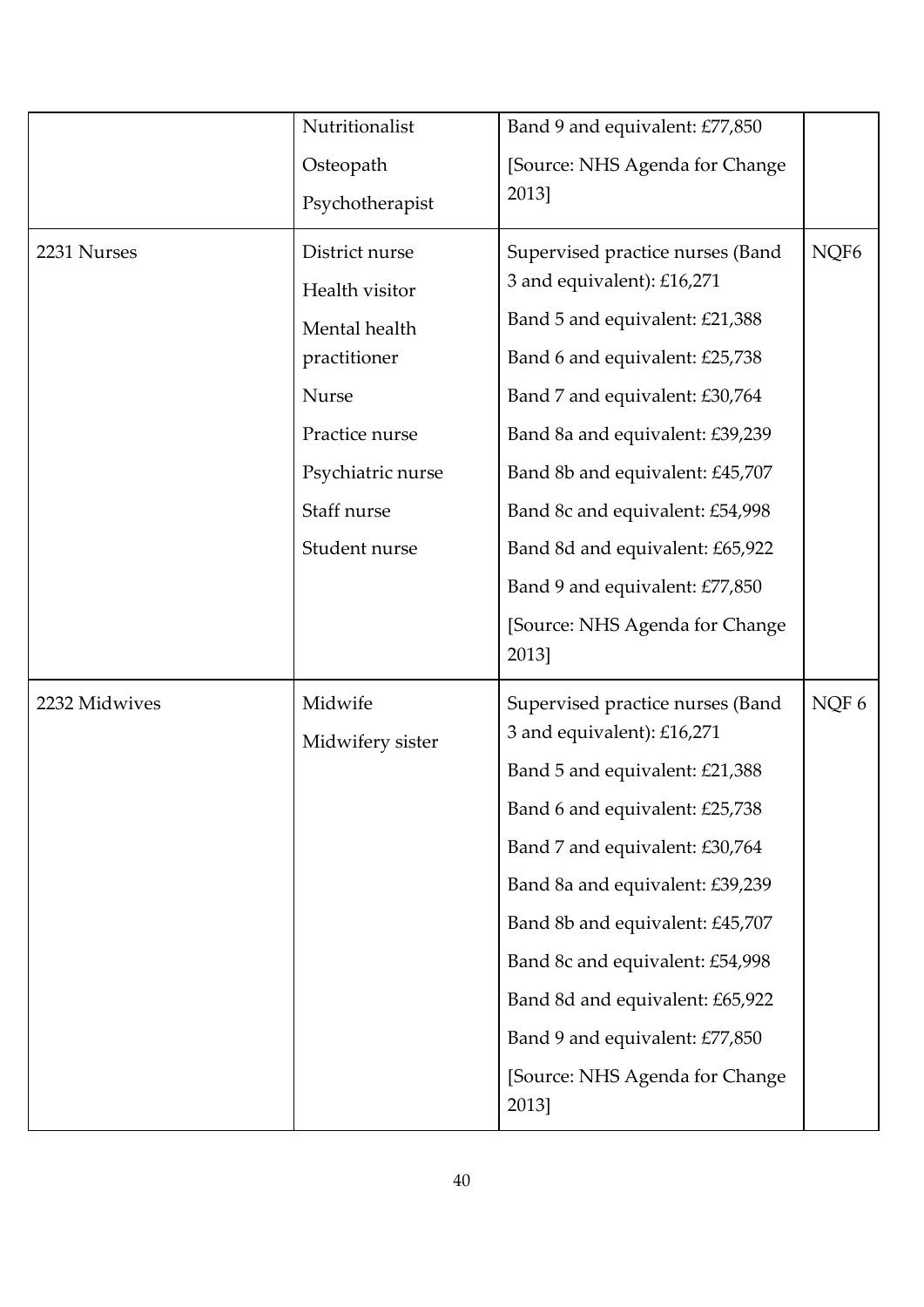| 2312 Further education<br>teaching professionals                | FE College lecturer<br>Lecturer (further<br>education)<br>Teacher (further<br>education)<br>Tutor (further<br>education)        | Lecturer or equivalent (new<br>entrant): £21,719<br>Senior lecturer / advanced teacher<br>and equivalent: £32,421<br>Further education management /<br>principal lecturer and equivalent:<br>£35,551<br>[Source: Teachers' national pay<br>scales]                                                                                                             | NQF 6            |
|-----------------------------------------------------------------|---------------------------------------------------------------------------------------------------------------------------------|----------------------------------------------------------------------------------------------------------------------------------------------------------------------------------------------------------------------------------------------------------------------------------------------------------------------------------------------------------------|------------------|
| 2314 Secondary education<br>teaching professionals              | Deputy head teacher<br>(secondary school)<br>Secondary school<br>teacher<br>Sixth form teacher<br>Teacher (secondary<br>school) | Unqualified teachers undertaking<br><b>Overseas Trained Teachers</b><br>Programme and equivalent:<br>£20,000<br>Qualified teachers and equivalent:<br>£21,438<br>Post-threshold teachers and<br>equivalent: £34,523<br>Leadership group, assistant head<br>teacher, principal teacher and<br>equivalent: £37,284<br>[Source: Teachers' national pay<br>scales] | NQF 6            |
| 2315 Primary and nursery<br>education teaching<br>professionals | Deputy head teacher<br>(primary school)<br>Infant teacher<br>Nursery school<br>teacher<br>Primary school<br>teacher             | Unqualified teachers undertaking<br><b>Overseas Trained Teachers</b><br>Programme and equivalent:<br>£20,000<br>Qualified teachers and equivalent:<br>£21,438<br>Post-threshold teachers and<br>equivalent: £34,523<br>Leadership group, assistant head                                                                                                        | NOF <sub>6</sub> |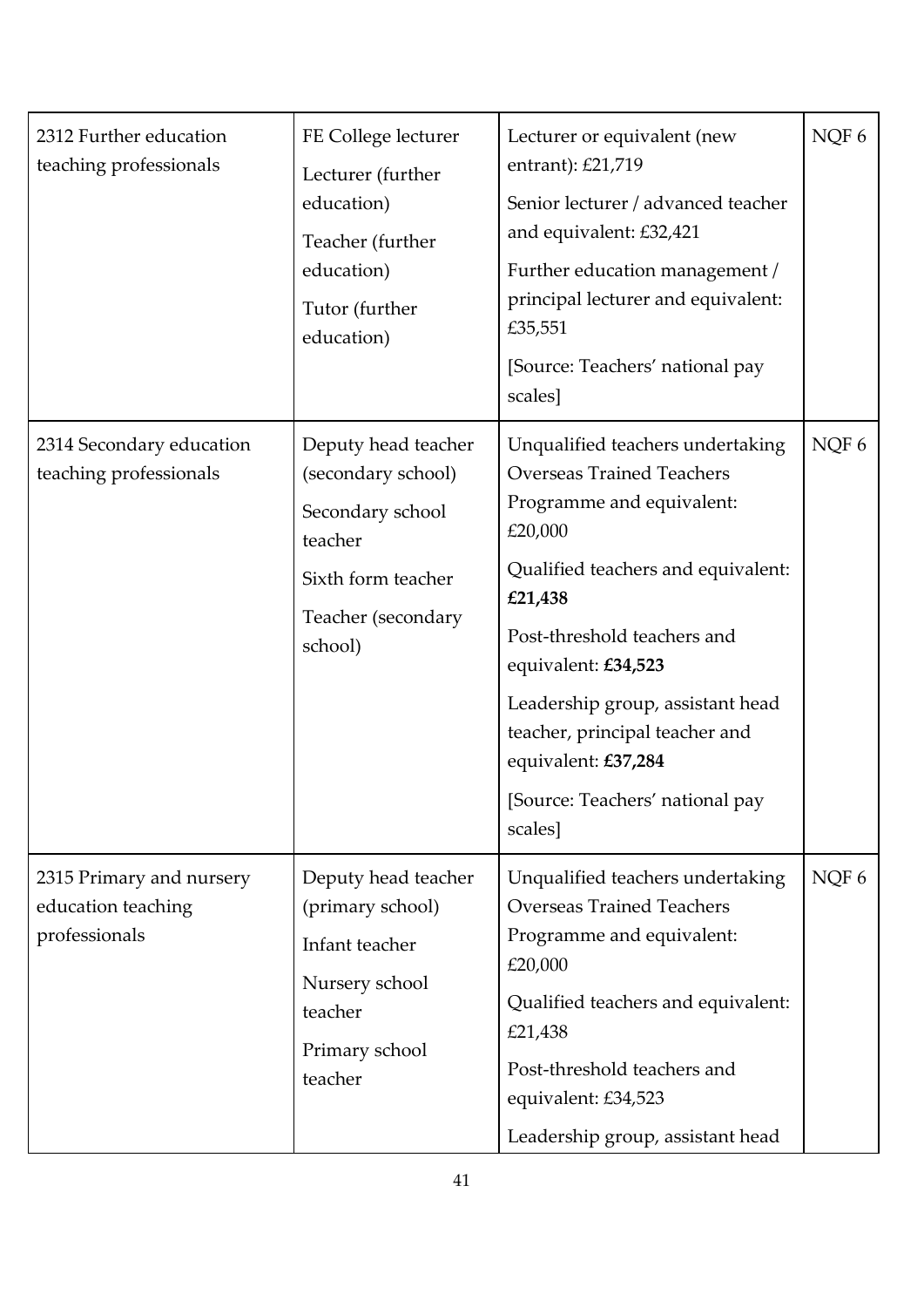|                                                            |                                                                                                                                                                                       | teacher, principal teacher and<br>equivalent: £37,284<br>[Source: Teachers' national pay<br>scales]                                                                                                                                                                                                                                                            |       |
|------------------------------------------------------------|---------------------------------------------------------------------------------------------------------------------------------------------------------------------------------------|----------------------------------------------------------------------------------------------------------------------------------------------------------------------------------------------------------------------------------------------------------------------------------------------------------------------------------------------------------------|-------|
| 2316 Special needs education<br>teaching professionals     | Deputy head teacher<br>(special school)<br>Learning support<br>teacher<br>Special needs<br>coordinator<br>Special needs teacher                                                       | Unqualified teachers undertaking<br><b>Overseas Trained Teachers</b><br>Programme and equivalent:<br>£20,000<br>Qualified teachers and equivalent:<br>£21,438<br>Post-threshold teachers and<br>equivalent: £34,523<br>Leadership group, assistant head<br>teacher, principal teacher and<br>equivalent: £37,284<br>[Source: Teachers' national pay<br>scales] | NQF 6 |
| 2317 Senior professionals of<br>educational establishments | Administrator (higher<br>education, university)<br><b>Bursar</b><br>Head teacher (primary<br>school)<br>Principal (further<br>education)<br>Registrar (educational<br>establishments) | New entrant: £23,000<br>Experienced worker: £37,100<br>[Source: Annual Survey of Hours<br>and Earnings 2011]                                                                                                                                                                                                                                                   | NQF 6 |
| 2318 Education advisers and<br>school inspectors           | Curriculum adviser<br><b>Education adviser</b><br><b>Education</b> officer<br>School inspector                                                                                        | New entrant: £20,200<br>Experienced worker: £20,900<br>[Source: Annual Survey of Hours<br>and Earnings 2013]                                                                                                                                                                                                                                                   | NQF 6 |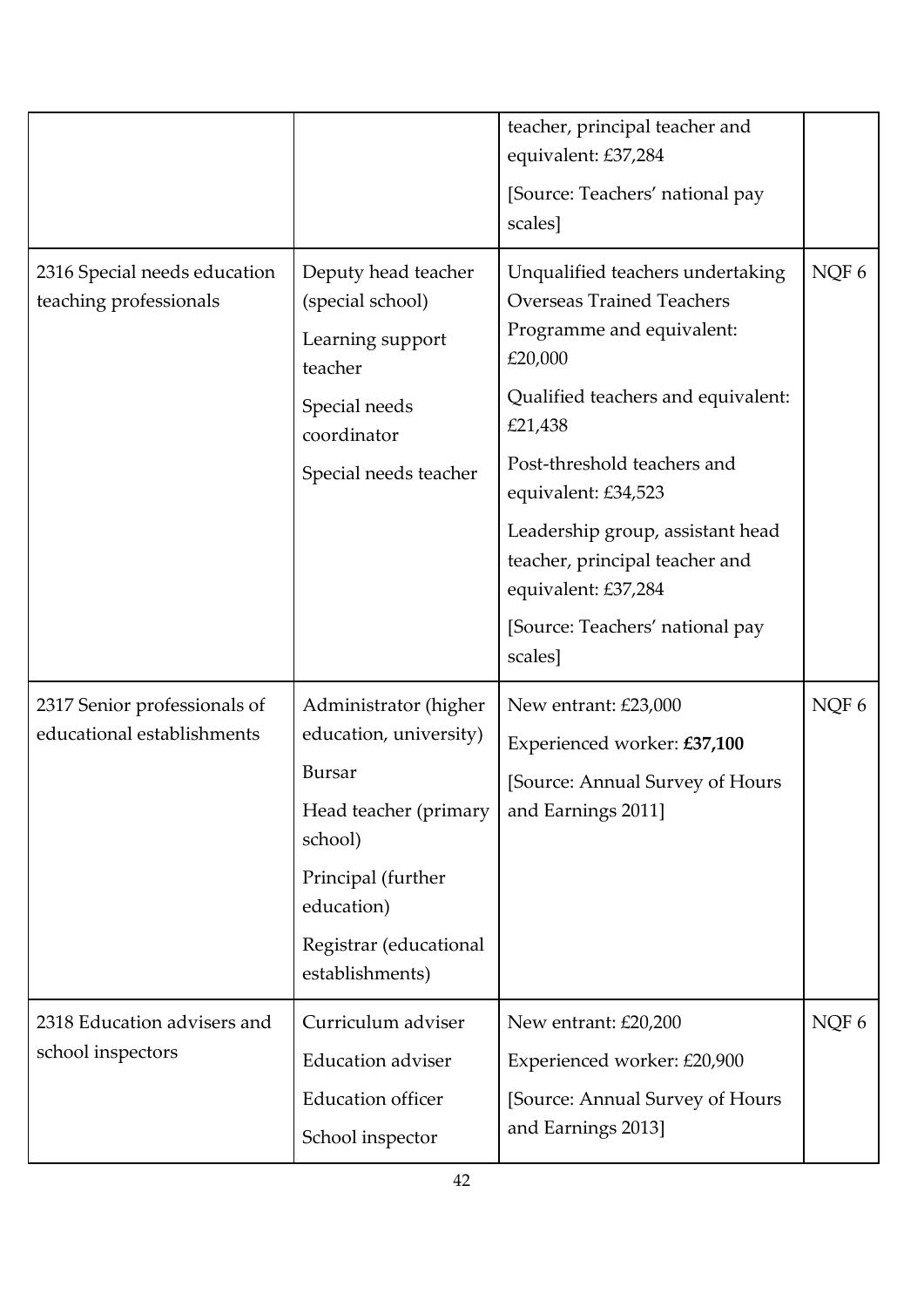| 2319 Teaching and other<br>educational professionals not<br>elsewhere classified | Adult education tutor                                                                                 | New entrant: £2,100                                                                                          | NQF6  |
|----------------------------------------------------------------------------------|-------------------------------------------------------------------------------------------------------|--------------------------------------------------------------------------------------------------------------|-------|
|                                                                                  | <b>Education consultant</b>                                                                           | Experienced worker: £6,200                                                                                   |       |
|                                                                                  | Music teacher                                                                                         | [Source: Annual Survey of Hours                                                                              |       |
|                                                                                  | Nursery manager (day<br>nursery)                                                                      | and Earnings 2013]                                                                                           |       |
|                                                                                  | Owner (nursery:<br>children's)                                                                        |                                                                                                              |       |
|                                                                                  | Private tutor                                                                                         |                                                                                                              |       |
|                                                                                  | <b>TEFL</b>                                                                                           |                                                                                                              |       |
| 2412 Barristers and judges                                                       | Advocate                                                                                              | New entrant: £20,500                                                                                         | NQF 6 |
|                                                                                  | <b>Barrister</b>                                                                                      | Pupillage: £20,500                                                                                           |       |
|                                                                                  | Chairman (appeals<br>tribunal, inquiry)                                                               | Experienced worker (not<br>pupillage): £31,700                                                               |       |
|                                                                                  | Coroner                                                                                               | [Source: The Bar Council]                                                                                    |       |
|                                                                                  | Crown prosecutor                                                                                      |                                                                                                              |       |
|                                                                                  | District judge                                                                                        |                                                                                                              |       |
| 2413 Solicitors                                                                  | Managing clerk<br>(qualified solicitor)<br>Solicitor<br>Solicitor-partner<br>Solicitor to the council | New entrant: £20,400<br>Experienced worker: £28,000<br>[Source: Annual Survey of Hours<br>and Earnings 2013] | NQF 6 |
| 2419 Legal professionals not                                                     | Attorney                                                                                              | New entrant: £29,200                                                                                         | NQF 6 |
| elsewhere classified                                                             | Justice's clerk                                                                                       | Experienced worker: £41,600                                                                                  |       |
|                                                                                  | Lawyer                                                                                                | [Source: Annual Survey of Hours]                                                                             |       |
|                                                                                  | Legal adviser                                                                                         | and Earnings 2013]                                                                                           |       |
|                                                                                  | Legal consultant                                                                                      |                                                                                                              |       |
|                                                                                  | Legal counsel                                                                                         |                                                                                                              |       |
|                                                                                  |                                                                                                       |                                                                                                              |       |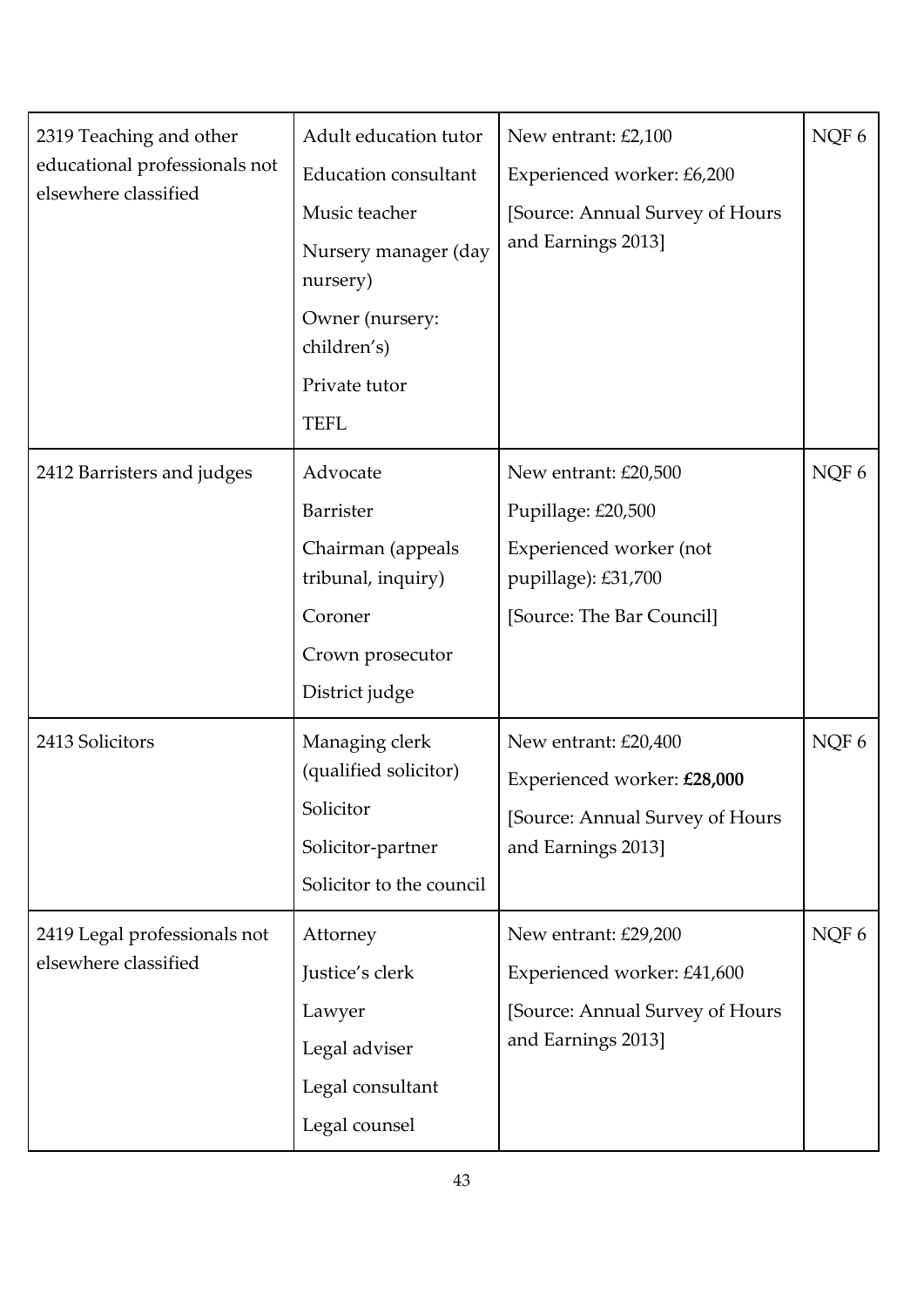|                                                                    | Solicitor's clerk<br>(articled)                                                                                                                                                                              |                                                                                                              |       |
|--------------------------------------------------------------------|--------------------------------------------------------------------------------------------------------------------------------------------------------------------------------------------------------------|--------------------------------------------------------------------------------------------------------------|-------|
| 2421 Chartered and certified<br>accountants                        | Accountant (qualified)<br>Auditor (qualified)<br>Chartered accountant<br>Company accountant<br>Cost accountant<br>(qualified)<br>Financial controller<br>(qualified)<br>Management<br>accountant (qualified) | New entrant: £15,200<br>Experienced worker: £24,600<br>[Source: Annual Survey of Hours<br>and Earnings 2013] | NQF 6 |
| 2423 Management<br>consultants and business<br>analysts            | <b>Business adviser</b><br><b>Business consultant</b><br><b>Business continuity</b><br>manager<br>Financial risk analyst<br>Management<br>consultant                                                         | New entrant: £19,100<br>Experienced worker: £27,200<br>[Source: Annual Survey of Hours<br>and Earnings 2013] | NQF6  |
| 2424 Business and financial<br>project management<br>professionals | Chief knowledge<br>officer<br>Contracts manager<br>(security services)<br>Project manager<br>Research support<br>officer                                                                                     | New entrant: £24,000<br>Experienced worker: £32,000<br>[Source: Annual Survey of Hours<br>and Earnings 2013] | NQF 6 |
| 2425 Actuaries, economists<br>and statisticians                    | Actuarial consultant<br>Actuary                                                                                                                                                                              | New entrant: £27,600<br>Experienced worker: £32,400                                                          | NQF 6 |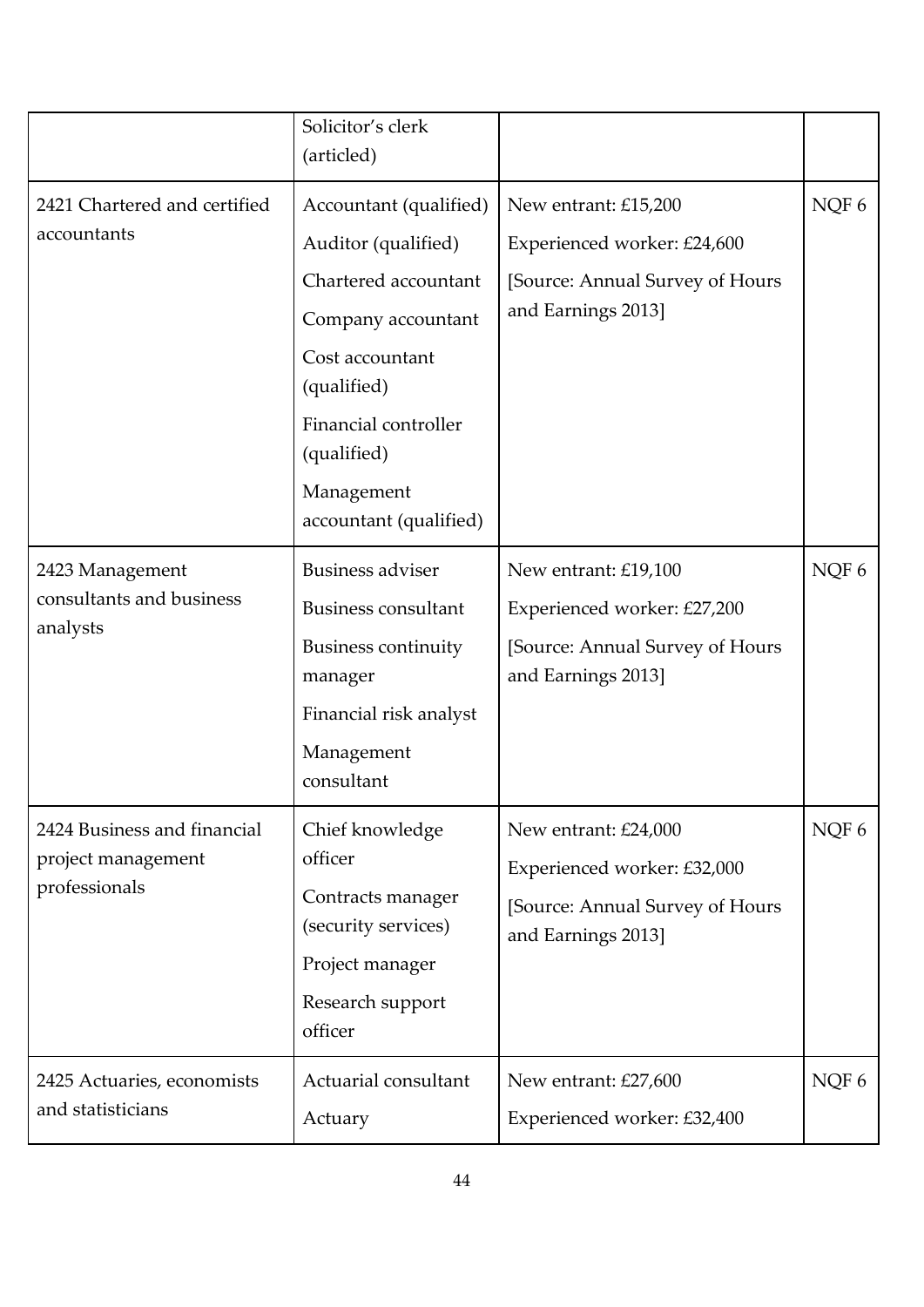|                                                                                         | Economist<br>Statistician<br>Statistical analyst                                                                                 | [Source: Annual Survey of Hours]<br>and Earnings 2013]                                                                                                                                                      |       |
|-----------------------------------------------------------------------------------------|----------------------------------------------------------------------------------------------------------------------------------|-------------------------------------------------------------------------------------------------------------------------------------------------------------------------------------------------------------|-------|
| 2426 Business and related<br>research professionals                                     | Crime analyst (police<br>force)<br>Fellow (research)<br>Games researcher<br>(broadcasting)<br>Inventor                           | New entrant: £19,500<br>Experienced worker: £23,600<br>[Source: Annual Survey of Hours<br>and Earnings 2013]                                                                                                | NQF 6 |
| 2429 Business, research and<br>administrative professionals<br>not elsewhere classified | Civil servant (grade 6,<br>7)<br>Company secretary<br>(qualified)<br>Policy adviser<br>(government)<br>Registrar<br>(government) | New entrant: £20,400<br>Experienced worker: £27,800<br>[Source: Annual Survey of Hours<br>and Earnings 2013]                                                                                                | NQF 6 |
| 2431 Architects                                                                         | Architect<br>Architectural<br>consultant<br>Chartered architect<br>Landscape architect                                           | Part 1 graduate: £21,000<br>Part 2 graduate: £23,100<br>Part 3 graduate / newly-registered<br>architect: £27,300<br>Experienced worker: £31,200<br>[Source: Royal Institute of British]<br>Architects 2013] | NQF 6 |
| 2432 Town planning officers                                                             | Planning officer (local<br>government: building<br>and contracting)<br>Town planner<br>Town planning                             | New entrant: £19,400<br>Experienced worker: £20,900<br>[Source: Annual Survey of Hours<br>and Earnings 2013]                                                                                                | NQF 6 |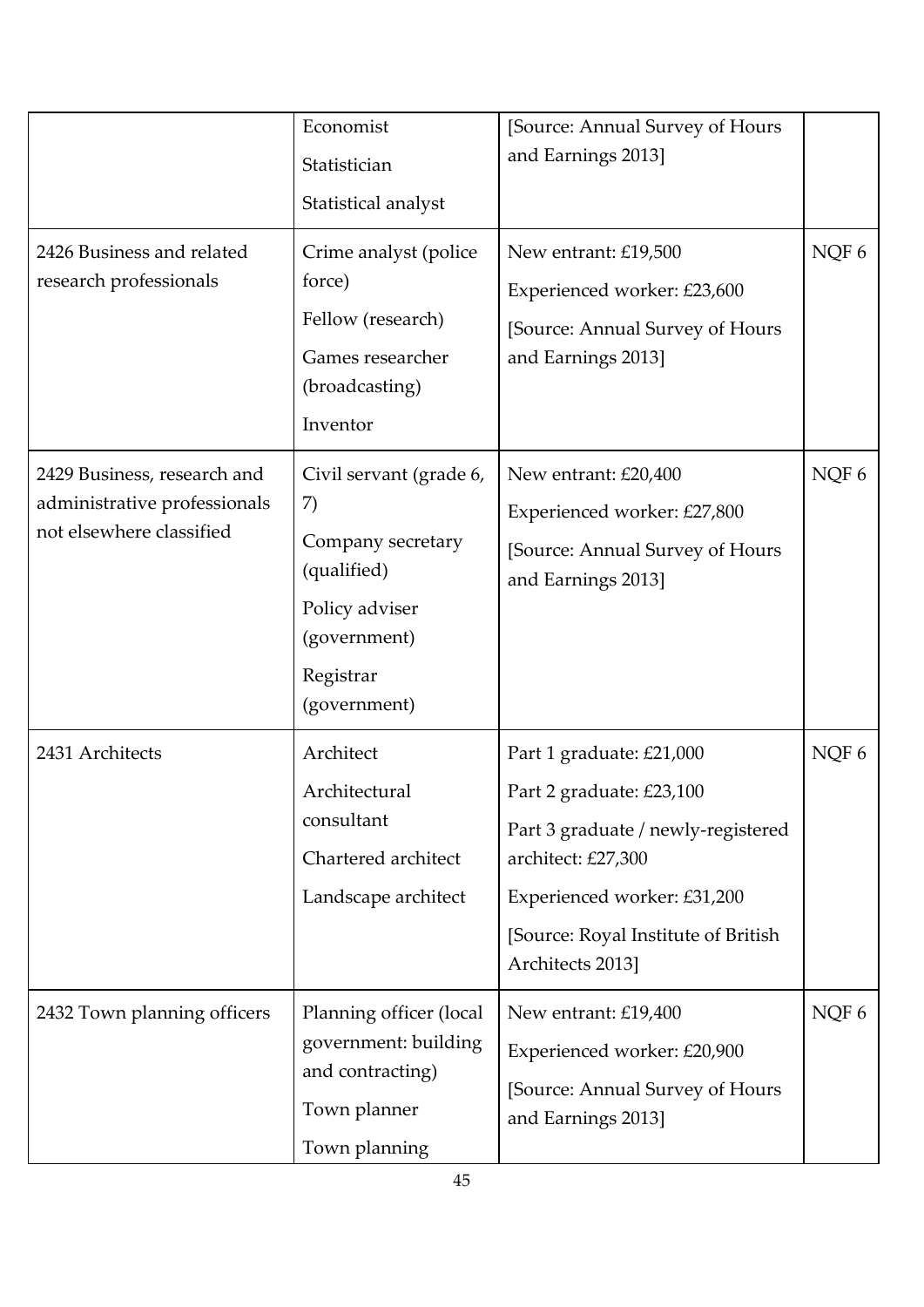|                                                                    | consultant                                                                                                            |                                                                                                                                                                                                                                                                                                                             |         |
|--------------------------------------------------------------------|-----------------------------------------------------------------------------------------------------------------------|-----------------------------------------------------------------------------------------------------------------------------------------------------------------------------------------------------------------------------------------------------------------------------------------------------------------------------|---------|
| 2433 Quantity surveyors                                            | Quantity surveyor<br>Surveyor (quantity<br>surveying)                                                                 | New entrant: £21,600<br>Experienced worker: £27,400<br>[Source: Annual Survey of Hours<br>and Earnings 2013]                                                                                                                                                                                                                | NQF 6   |
| 2434 Chartered surveyors                                           | Building surveyor<br>Chartered surveyor<br>Hydrographic<br>surveyor<br>Land surveyor                                  | New entrant: £19,400<br>Experienced worker: £25,000<br>[Source: Annual Survey of Hours<br>and Earnings 2013]                                                                                                                                                                                                                | NQF 6   |
| 2436 Construction project<br>managers and related<br>professionals | Contract manager<br>(building)<br>construction)<br>Project manager<br>(building<br>construction)<br>Transport planner | New entrant: £22,700<br>Experienced worker: £27,000<br>[Source: Annual Survey of Hours<br>and Earnings 2013]                                                                                                                                                                                                                | NQF $6$ |
| 2442 Social workers                                                | Psychiatric social<br>worker<br>Senior practitioner<br>(local government:<br>social services)<br>Social worker        | Band 5 and equivalent: £21,388<br>Band 6 and equivalent: £25,783<br>Band 7 and equivalent: £30,764<br>Band 8a and equivalent: £39,239<br>Band 8b and equivalent: £45,707<br>Band 8c and equivalent: £54,998<br>Band 8d and equivalent: £65,922<br>Band 9 and equivalent: £77,850<br>[Source: NHS Agenda for Change<br>2013] | NQF 6   |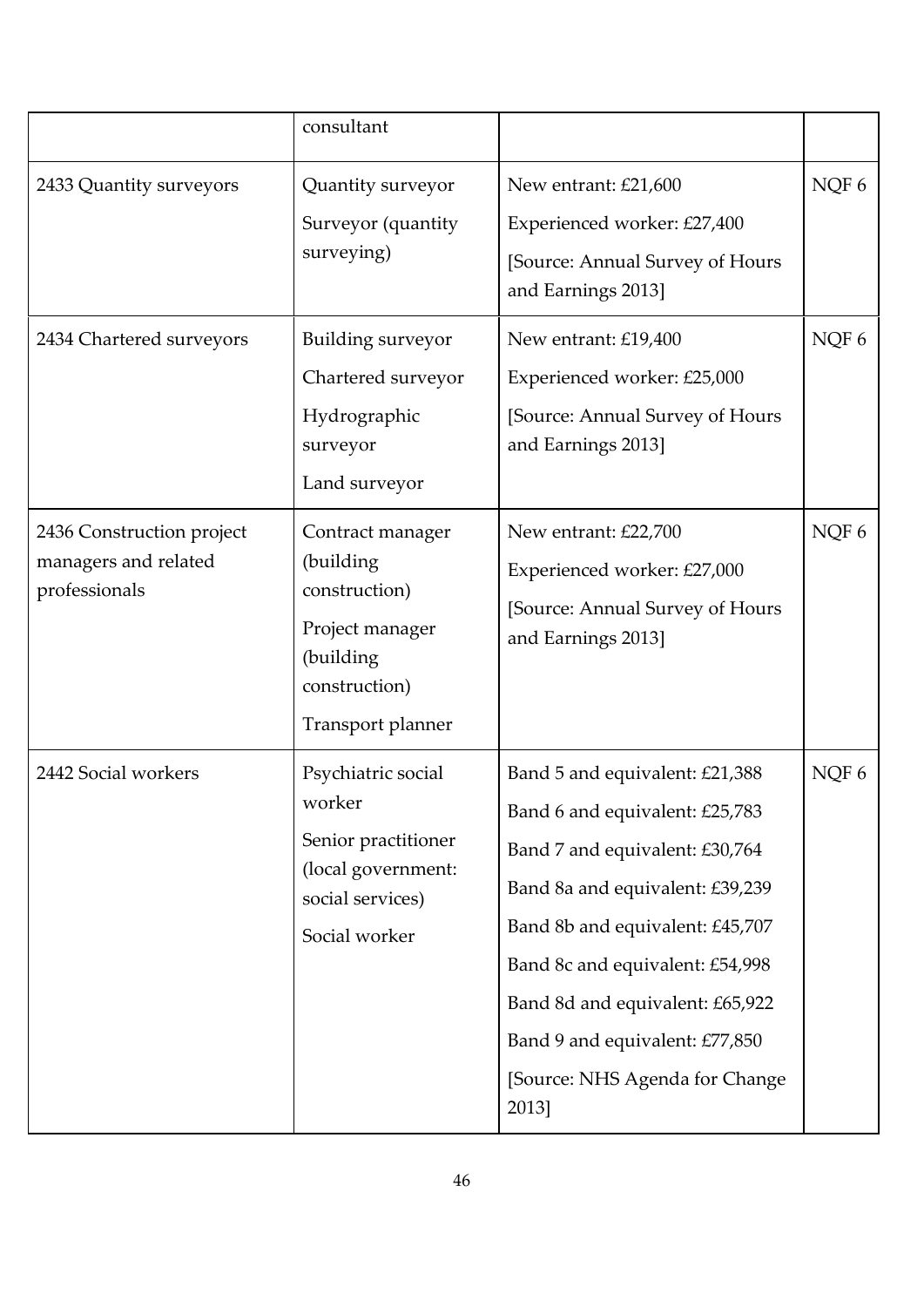| 2443 Probation officers                                | <b>Inspector</b> (National<br>Probation Service)<br>Probation officer<br>Youth justice officer                      | New entrant: £12,500<br>Experienced worker: £24,600<br>[Source: Annual Survey of Hours<br>and Earnings 2013] | NQF 6 |
|--------------------------------------------------------|---------------------------------------------------------------------------------------------------------------------|--------------------------------------------------------------------------------------------------------------|-------|
| 2449 Welfare professionals<br>not elsewhere classified | Children's guardian<br>Rehabilitation officer<br>Social services officer<br>Youth worker<br>(professional)          | New entrant: £12,500<br>Experienced worker: £20,300<br>[Source: Annual Survey of Hours<br>and Earnings 2013] | NQF 6 |
| 2451 Librarians                                        | Chartered librarian<br>Librarian<br>Technical librarian<br>University librarian                                     | New entrant: £12,800<br>Experienced worker: £17,600<br>[Source: Annual Survey of Hours<br>and Earnings 2013] | NQF 6 |
| 2452 Archivists and curators                           | Archivist<br>Conservator<br>Curator<br>Keeper (art gallery)<br>Museum officer                                       | All workers: £21,600<br>[Source: Annual Survey of Hours<br>and Earnings 2013]                                | NQF 6 |
| 2461 Quality control and<br>planning engineers         | Planning engineer<br>Quality assurance<br>engineer<br>Quality control officer<br>(professional)<br>Quality engineer | New entrant: £22,500<br>Experienced worker: £27,200<br>[Source: Annual Survey of Hours<br>and Earnings 2013] | NQF 6 |
| 2462 Quality assurance and<br>regulatory professionals | Compliance manager<br>Financial regulator                                                                           | New entrant: £22,500<br>Experienced worker: £27,000<br>[Source: Annual Survey of Hours                       | NQF 6 |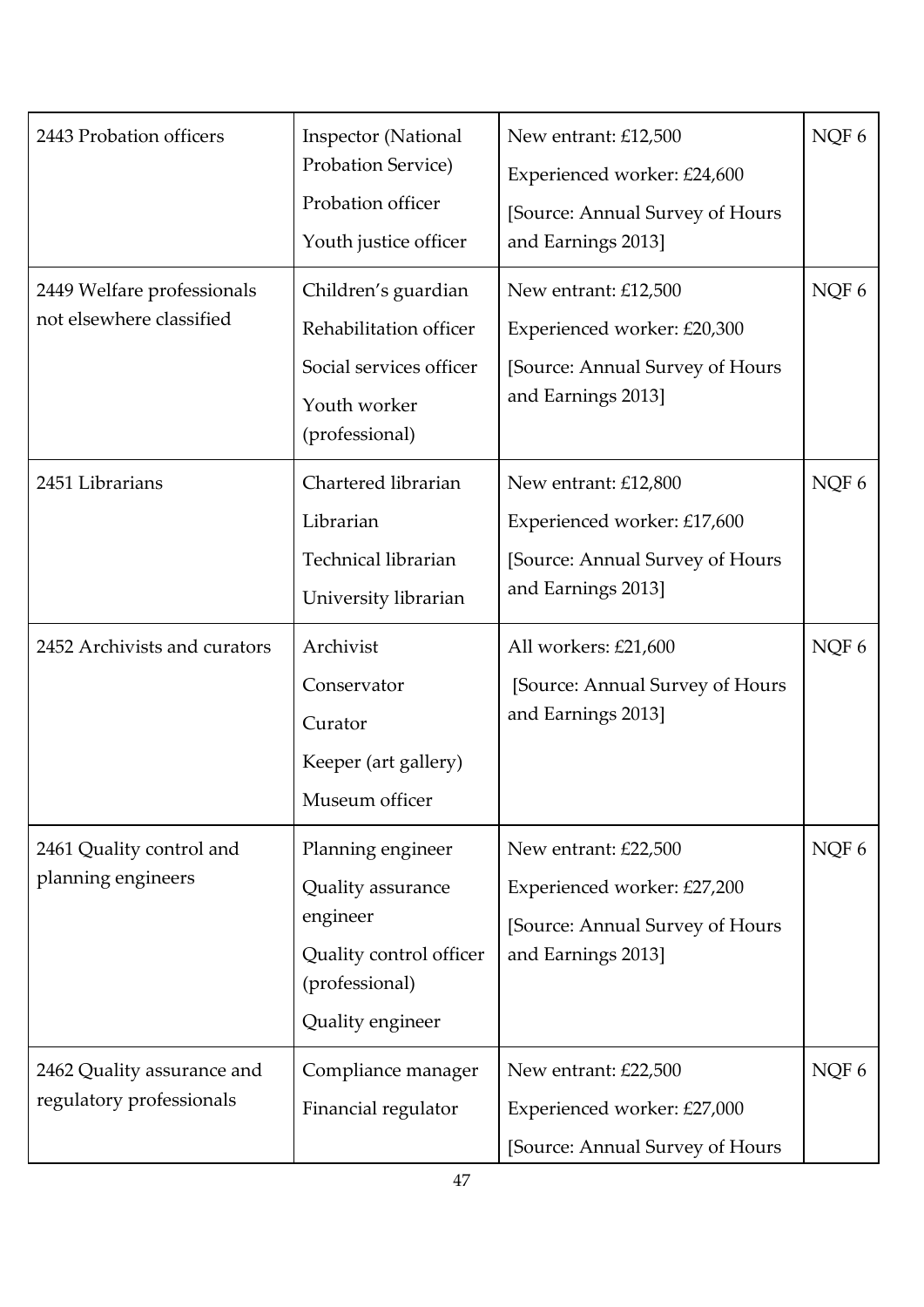|                                                       | Patent attorney                                                                                                                                      | and Earnings 2013]                                                                                           |       |
|-------------------------------------------------------|------------------------------------------------------------------------------------------------------------------------------------------------------|--------------------------------------------------------------------------------------------------------------|-------|
|                                                       | Quality assurance<br>manager                                                                                                                         |                                                                                                              |       |
|                                                       | Quality manager                                                                                                                                      |                                                                                                              |       |
| 2463 Environmental health<br>professionals            | Air pollution<br>inspector<br>Environmental health<br>officer<br>Food inspector<br>Public health<br>inspector<br>Technical officer<br>(environmental | New entrant: £22,100<br>Experienced worker: £26,000<br>[Source: Annual Survey of Hours<br>and Earnings 2013] | NQF 6 |
|                                                       | health)                                                                                                                                              |                                                                                                              |       |
| 2471 Journalists, newspaper<br>and periodical editors | Broadcast journalist<br>Editor<br>Journalist<br>Radio journalist<br>Reporter                                                                         | New entrant: £19,400<br>Experienced worker: £24,200<br>[Source: Annual Survey of Hours<br>and Earnings 2013] | NQF 6 |
| 2472 Public relations<br>professionals                | Account manager<br>(public relations)<br>Information officer<br>(public relations)<br>PR consultant<br>Press officer<br>Public relations officer     | New entrant: £14,200<br>Experienced worker: £21,600<br>[Source: Annual Survey of Hours<br>and Earnings 2013] | NQF 6 |
| 2473 Advertising accounts<br>managers and creative    | Account manager<br>(advertising)                                                                                                                     | New entrant: £18,800<br>Experienced worker: £26,000                                                          | NQF 6 |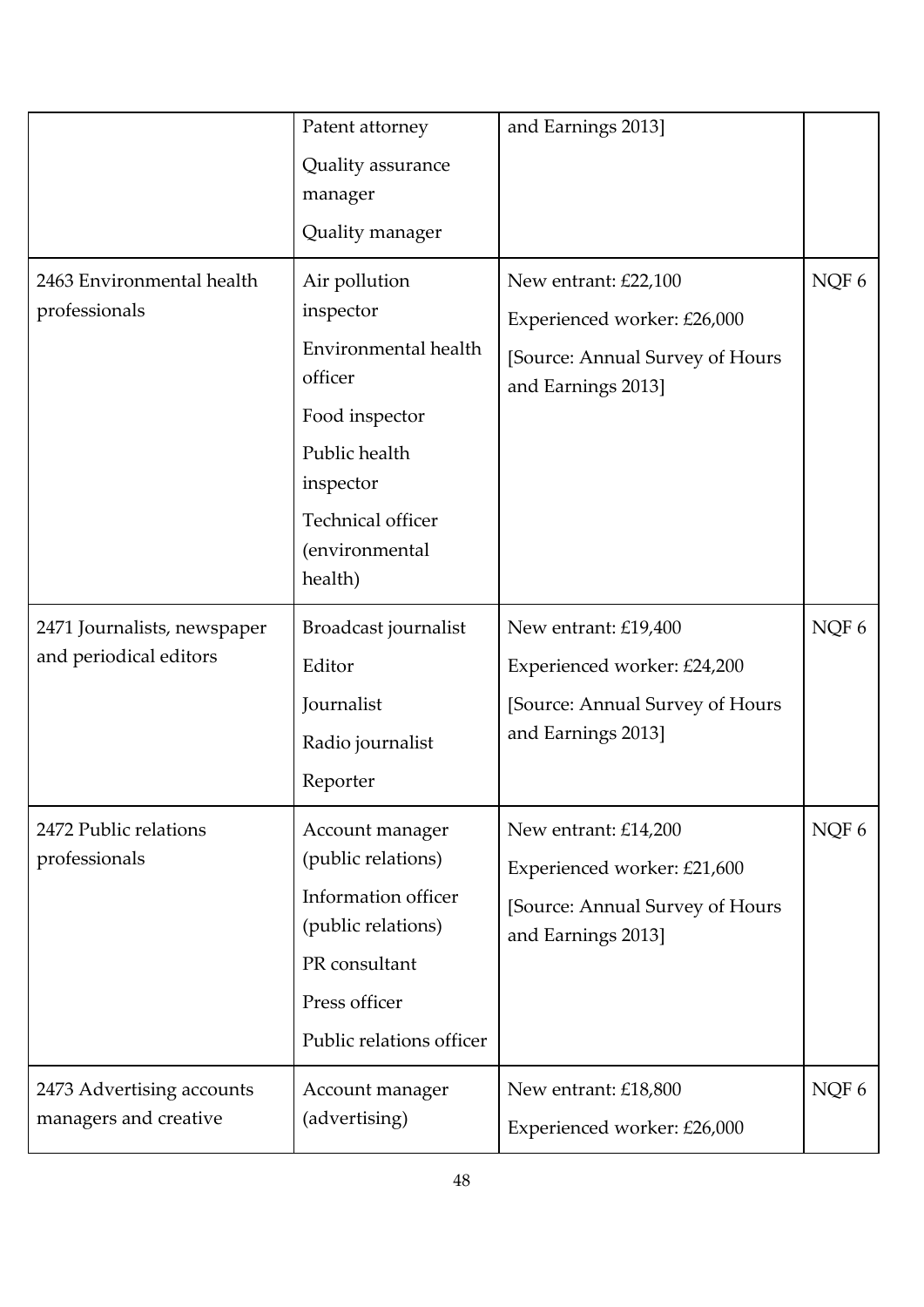| directors                                      | <b>Advertising Manager</b><br>Campaign Manager<br><b>Creative Director</b><br>Projects Manager<br>(advertising)    | [Source: Annual Survey of Hours<br>and Earnings 2013]                                                        |       |
|------------------------------------------------|--------------------------------------------------------------------------------------------------------------------|--------------------------------------------------------------------------------------------------------------|-------|
| 3415 Musicians                                 | Composer<br>Musician<br>Organist<br>Pianist<br>Song writer<br>Violinist                                            | All workers: £16,700<br>[Source: Annual Survey of Hours<br>and Earnings 2013]                                | NQF 6 |
| 3416 Arts officers, producers<br>and directors | Film editor<br>Production assistant<br>(broadcasting)<br>Studio manager<br>Television producer<br>Theatrical agent | New entrant: £20,800<br>Experienced worker: £25,600<br>[Source: Annual Survey of Hours<br>and Earnings 2013] | NQF 6 |
| 3512 Aircraft pilots and flight<br>engineers   | Airline pilot<br>First officer (airlines)<br>Flight engineer<br>Flying instructor<br>Helicopter pilot              | New entrant: £28,000<br>Experienced worker: £56,000<br>[Source: Annual Survey of Hours<br>and Earnings 2013] | NQF 6 |
| 3532 Brokers                                   | Foreign exchange<br>dealer<br>Insurance broker<br>Investment<br>administrator                                      | New entrant: £16,100<br>Experienced worker: £26,600<br>[Source: Annual Survey of Hours<br>and Earnings 2013] | NQF 6 |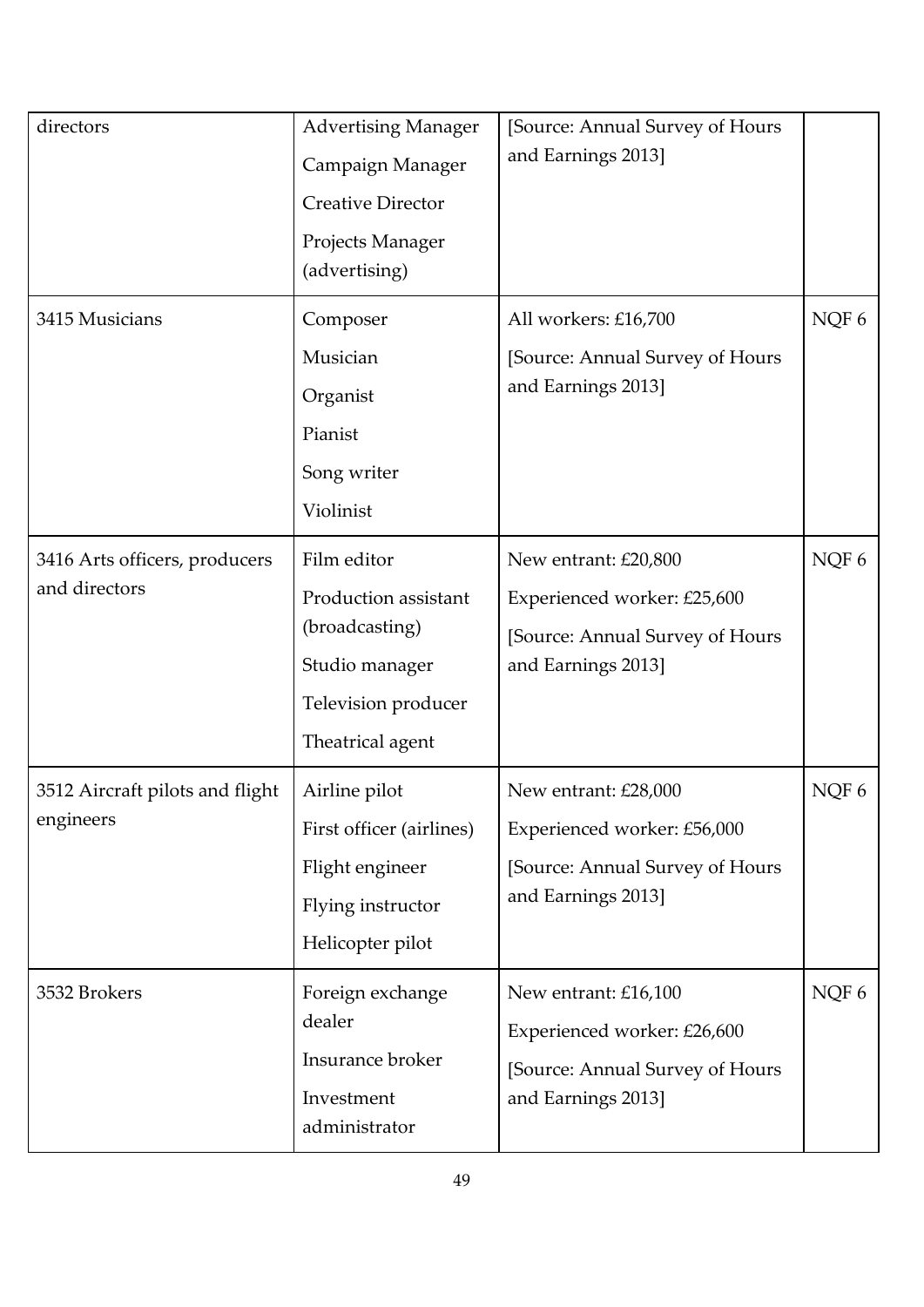|                                                              | Stockbroker<br>Trader (stock<br>exchange)                                                                                              |                                                                                                                                      |                |
|--------------------------------------------------------------|----------------------------------------------------------------------------------------------------------------------------------------|--------------------------------------------------------------------------------------------------------------------------------------|----------------|
| 3534 Finance and investment<br>analysts and advisers         | Financial adviser<br>Financial analyst<br>Financial consultant<br>Mortgage adviser<br>Pensions consultant                              | New entrant: £19,500<br>Experienced worker: £26,100<br>[Source: Annual Survey of Hours<br>and Earnings 2013]                         | NQF 6          |
| 3535 Taxation experts<br>3538 Financial accounts<br>managers | Tax adviser<br>Tax consultant<br>Tax inspector<br>Taxation specialist<br>Accounts manager                                              | New entrant: £24,100<br>Experienced worker: £28,900<br>[Source: Annual Survey of Hours<br>and Earnings 2013]<br>New entrant: £18,300 | NQF 6<br>NQF 6 |
|                                                              | Audit manager<br>Credit manager<br>Fund manager<br>Relationship manager<br>(bank)                                                      | Experienced worker: £24,700<br>[Source: Annual Survey of Hours<br>and Earnings 2013]                                                 |                |
| 3545 Sales accounts and<br>business development<br>managers  | Account manager<br>(sales)<br>Area sales manager<br>Business development<br>manager<br>Product development<br>manager<br>Sales manager | New entrant: £22,000<br>Experienced worker: £30,600<br>[Source: Annual Survey of Hours<br>and Earnings 2013]                         | NQF 6          |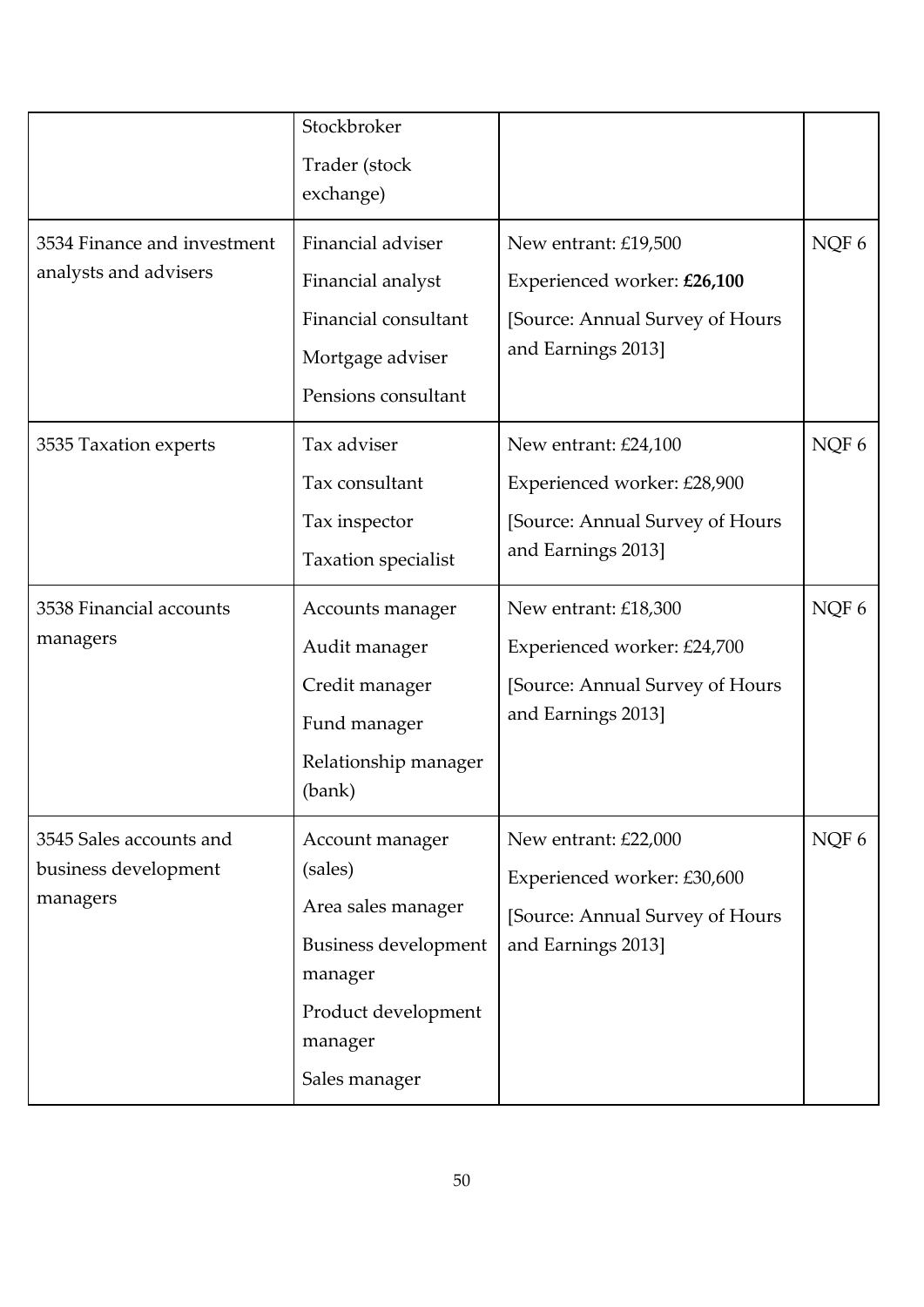## **SOC code and description** Related job titles Appropriate salary rates [Skill] **level**  All occupations in Table 1  $|$  As stated in Table 1  $|$  As stated in Table 1  $|$  PhD All occupations in Table 2 As stated in Table 2 As stated in Table 2 NQF 6 1211 Managers and proprietors in agriculture and horticulture Farm manager Farm owner Nursery manager (horticulture) New entrant: £16,000 Experienced worker: £22,200 [Source: Annual Survey of Hours and Earnings 2011] (no data available for 2013) NQF 4 1213 Managers and proprietors in forestry, fishing and related services Cattery owner Forest manager Racehorse trainer New entrant: £16,000 [Source: Annual Survey of Hours and Earnings 2011] (no data available for 2013) Experienced worker: £20,500 [Source: Annual Survey of Hours and Earnings 2013] NQF 4 1241 Health care practice managers Clinic manager GP practice manager Veterinary practice manager New entrant: £14,500 Experienced worker: £22,600 [Source: Annual Survey of Hours and Earnings 2013] NQF 4 1242 Residential, day and domiciliary care managers and proprietors Care manager Day centre manager Nursing home owner Residential manager New entrant: £14,300 Experienced worker: £21,800 [Source: Annual Survey of Hours and Earnings 2013] NQF 4

## **Table 3: Occupations skilled to National Qualifications Framework (NQF) level 4 and above**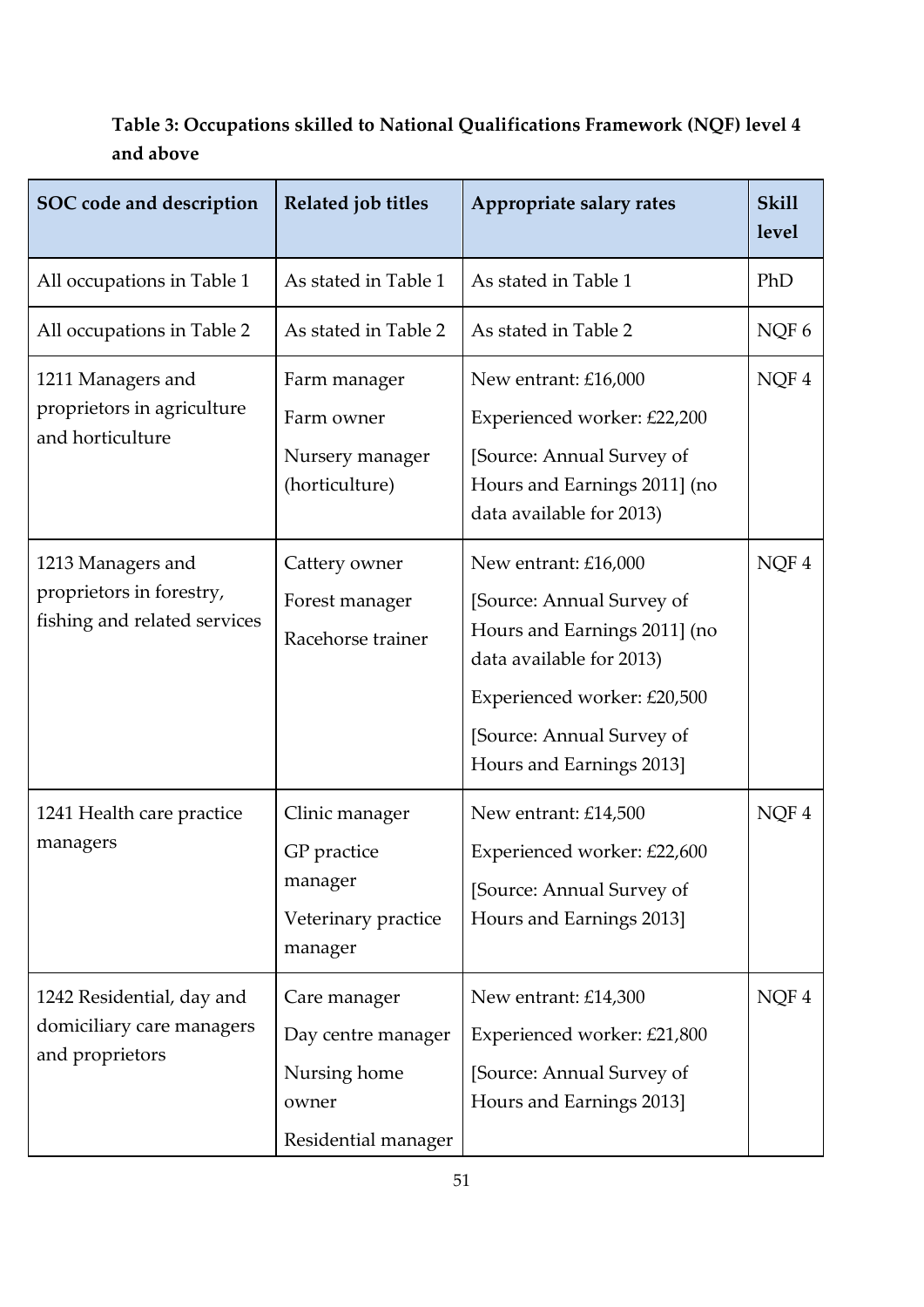|                                                                                   | (residential home)                                                                                                                                     |                                                                                                                                          |      |
|-----------------------------------------------------------------------------------|--------------------------------------------------------------------------------------------------------------------------------------------------------|------------------------------------------------------------------------------------------------------------------------------------------|------|
| 1251 Property, housing and<br>estate managers                                     | Estate manager<br>Facilities manager<br>Landlord (property<br>management)<br>Property manager                                                          | New entrant: £16,600<br>Experienced worker: £23,300<br>[Source: Annual Survey of<br>Hours and Earnings 2013]                             | NQF4 |
| 1255 Waste disposal and<br>environmental services<br>managers                     | Environmental<br>manager (refuse<br>disposal)<br>Manager (local<br>government:<br>cleansing dept.)<br>Recycling plant<br>manager<br>Scrap metal dealer | New entrant: £15,200<br>Experienced worker: £28,900<br>[Source: Annual Survey of<br>Hours and Earnings 2011 (no<br>2013 data available)] | NQF4 |
| 1259 Managers and<br>proprietors in other<br>services not elsewhere<br>classified | Betting shop<br>manager<br>Graphic design<br>manager<br>Library manager<br>Plant hire manager<br>Production manager<br>(entertainment)                 | New entrant: £15,700<br>Experienced worker: £20,500<br>[Source: Annual Survey of<br>Hours and Earnings 2013)                             | NQF4 |
| 2435 Chartered<br>architectural technologists                                     | Architectural<br>technologist                                                                                                                          | New entrant: £19,400<br>Experienced worker: £26,600<br>[Source: Annual Survey of<br>Hours and Earnings 2013]                             | NQF4 |
| 3116 Planning, process and                                                        | Process technician                                                                                                                                     | New entrant: £14,100                                                                                                                     | NQF4 |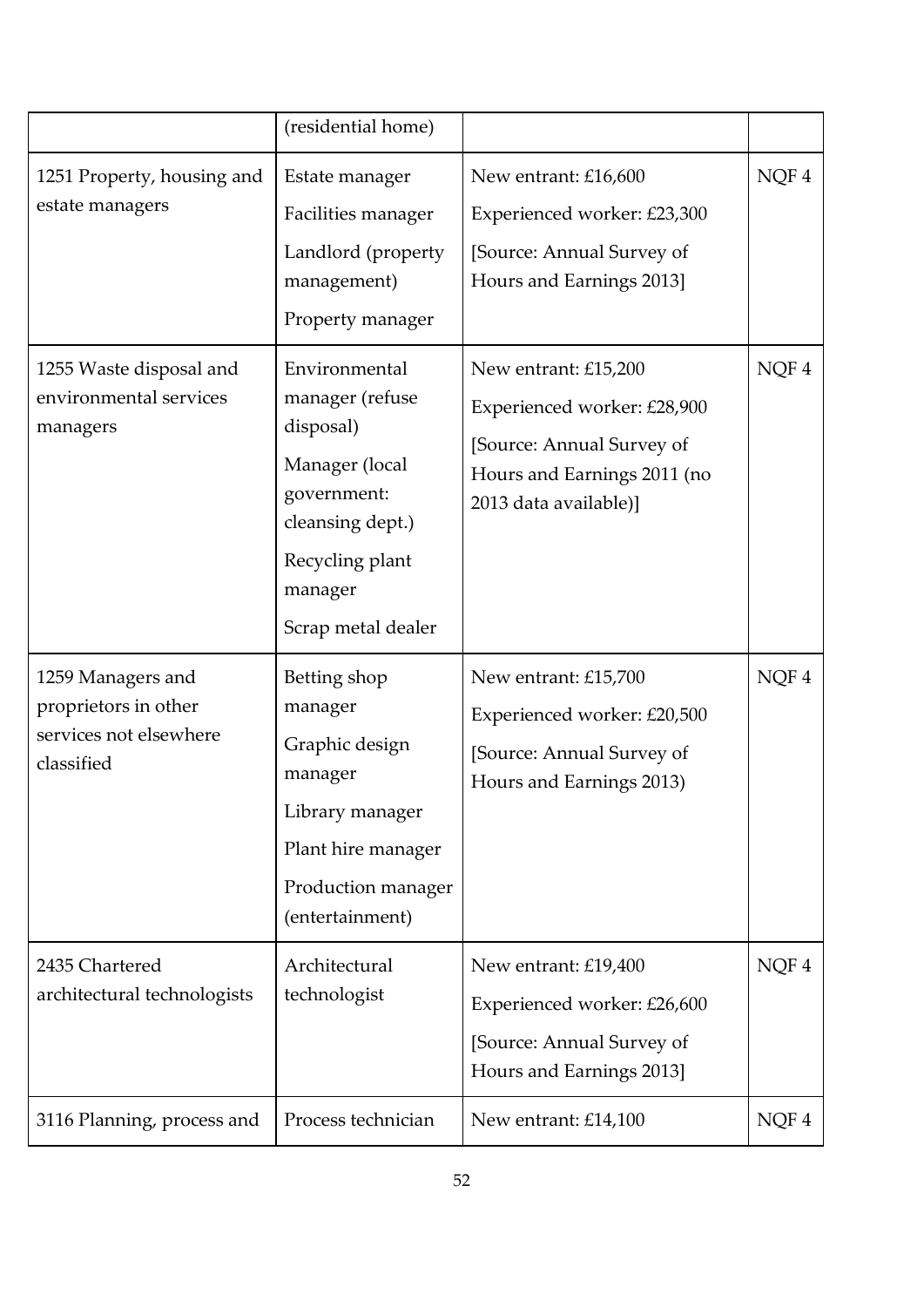| production technicians                              | Production<br>controller<br>Production planner<br>Production<br>technician                                                     | [Source: Annual Survey of<br>Hours and Earnings 2011 (no<br>2013 data available) ]<br>Experienced worker: £23,300<br>[Source: Annual Survey of<br>Hours and Earnings 2013]                         |      |
|-----------------------------------------------------|--------------------------------------------------------------------------------------------------------------------------------|----------------------------------------------------------------------------------------------------------------------------------------------------------------------------------------------------|------|
| 3121 Architectural and<br>town planning technicians | Architectural<br>assistant<br>Architectural<br>technician<br>Construction<br>planner<br>Planning<br>enforcement officer        | New entrant: £17,200<br>Experienced worker: £21,600<br>[Source: Annual Survey of<br>Hours and Earnings 2013]                                                                                       |      |
| 3131 IT operations<br>technicians                   | Computer games<br>tester<br>Database<br>administrator<br>IT technician<br>Network<br>administrator<br>Systems<br>administrator | New entrant: £14,700<br>Experienced worker: £19,900<br>[Source: Annual Survey of<br>Hours and Earnings 2013]                                                                                       | NQF4 |
| 3213 Paramedics                                     | Ambulance<br>paramedic<br>Emergency care<br>practitioner<br>Paramedic<br>Paramedic-ECP                                         | New entrant: £28,400<br>[Source: Annual Survey of<br>Hours and Earnings 2011 (no<br>2013 data available) ]<br>Experienced worker: £32,100<br>[Source: Annual Survey of<br>Hours and Earnings 2013] | NQF4 |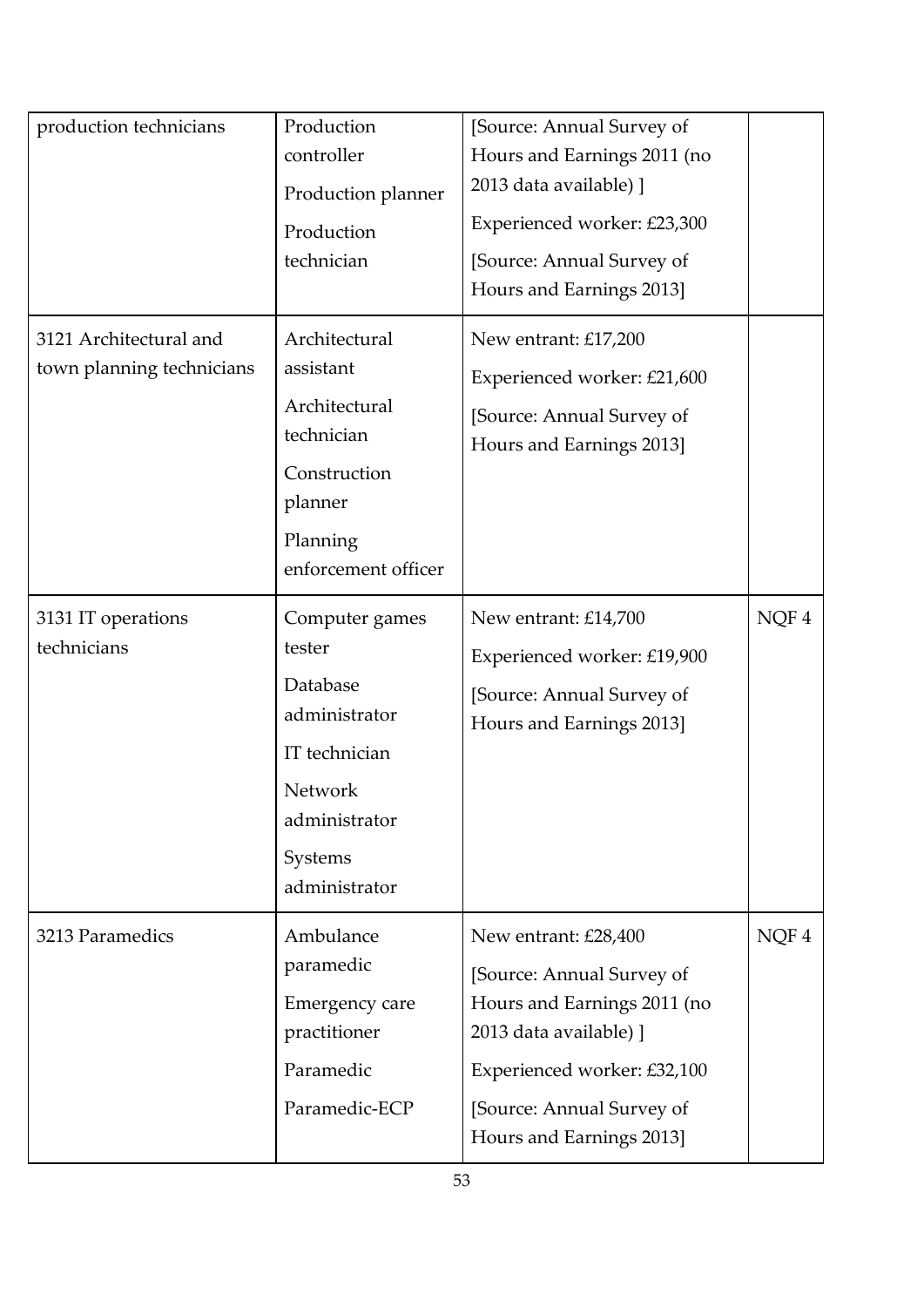| 3218 Medical and dental<br>technicians                                         | Cardiographer<br>Dental hygienist<br>Dental technician<br>Medical technical<br>officer<br>Orthopaedic<br>technician                   | Band 3 and equivalent: £16,271<br>Band 4 and equivalent: £18,838<br>Band 5 and equivalent: £21,388<br>Band 6 and equivalent: £25,783<br>Band 7 and equivalent: £30,764<br>[Source: NHS Agenda for<br>Change 2013] | NQF4 |
|--------------------------------------------------------------------------------|---------------------------------------------------------------------------------------------------------------------------------------|-------------------------------------------------------------------------------------------------------------------------------------------------------------------------------------------------------------------|------|
| 3219 Health associate<br>professionals not elsewhere<br>classified             | Acupuncturist<br>Homeopath<br>Hypnotherapist<br>Massage therapist<br>Reflexologist<br>Sports therapist                                | Band 3 and equivalent: £16,271<br>Band 4 and equivalent: £18,838<br>Band 5 and equivalent: £21,388<br>Band 6 and equivalent: £25,783<br>Band 7 and equivalent: £30,764<br>[Source: NHS Agenda for<br>Change 2013] | NQF4 |
| 3319 Protective service<br>associate professionals not<br>elsewhere classified | Customs officer<br>Immigration officer<br>Operations manager<br>(security services)<br>Scenes of crime<br>officer<br>Security manager | New entrant: £22,800<br>Experienced worker: £28,100<br>[Source: Annual Survey of<br>Hours and Earnings 2013]                                                                                                      | NQF4 |
| 3411 Artists                                                                   | Artist<br>Illustrator<br>Portrait Painter<br>Sculptor                                                                                 | New entrant: £16,700<br>[Source: Annual Survey of<br>Hours and Earnings 2011 (no<br>2013 data available) ]<br>Experienced worker: £18,900<br>[Source: Annual Survey of<br>Hours and Earnings 2013]                | NQF4 |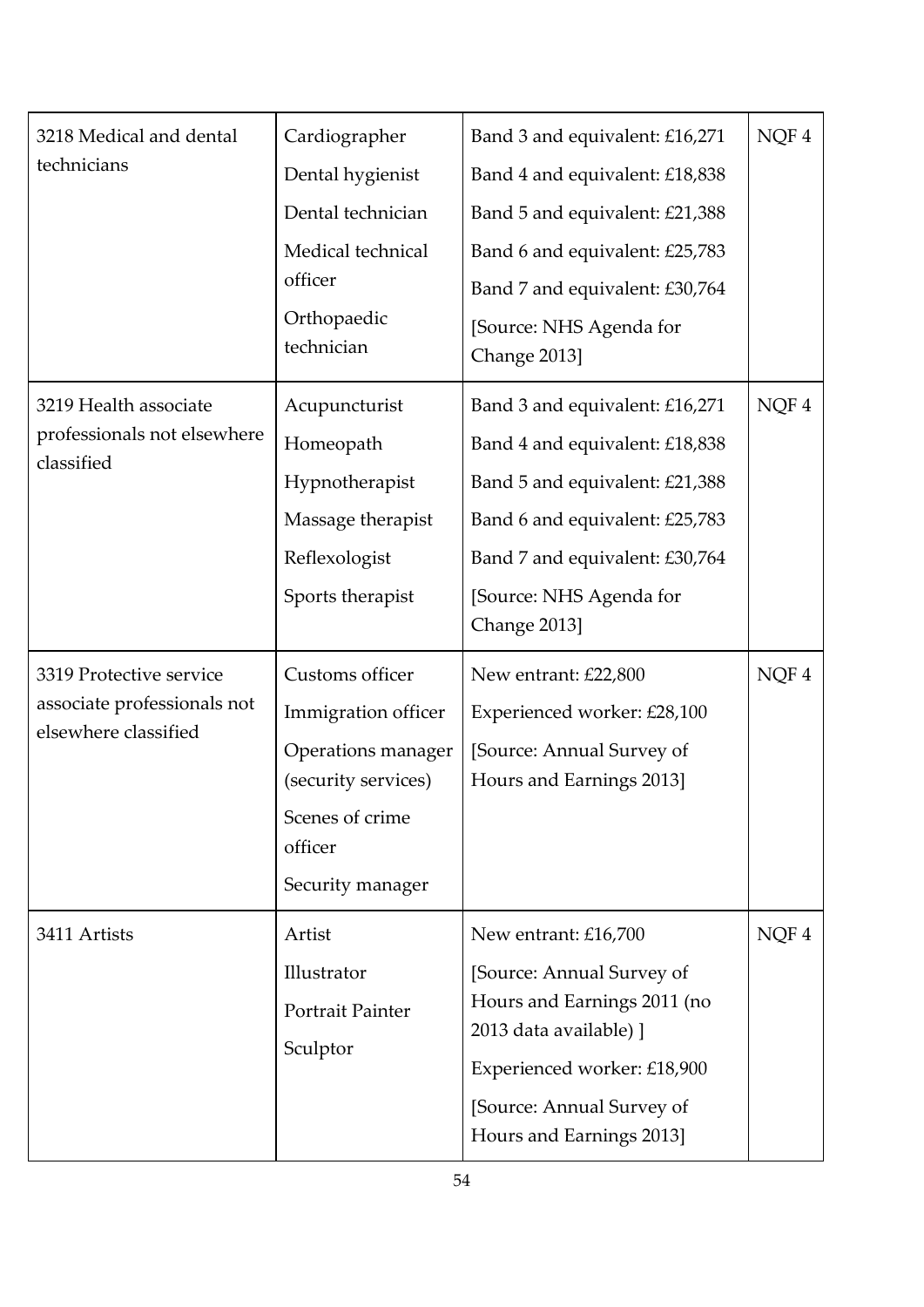| 3412 Authors, writers and<br>translators        | Copywriter<br>Editor (books)<br>Interpreter<br>Technical author<br>Translator<br>Writer                                  | New entrant: £16,700<br>Experienced worker: £21,100<br>[Source: Annual Survey of<br>Hours and Earnings 2011 (no<br>2013 data available)] | NQF4 |
|-------------------------------------------------|--------------------------------------------------------------------------------------------------------------------------|------------------------------------------------------------------------------------------------------------------------------------------|------|
| 3413 Actors, entertainers<br>and presenters     | Actor<br>Disc jockey<br>Entertainer<br>Presenter<br>(broadcasting)<br>Singer                                             | New entrant: £16,700<br>[Source: Annual Survey of<br>Hours and Earnings 2031]                                                            | NQF4 |
| 3414 Dancers and<br>choreographers              | <b>Ballet</b> dancer<br>Choreographer<br>Dancer<br>Dance teacher                                                         | New entrant: £16,700<br>[Source: Annual Survey of<br>Hours and Earnings 2013]                                                            | NQF4 |
| 3422 Product, clothing and<br>related designers | Design consultant<br>Fashion designer<br>Furniture designer<br>Interior designer<br>Kitchen designer<br>Textile designer | New entrant: £15,000<br>Experienced worker: £21,000<br>[Source: Annual Survey of<br>Hours and Earnings 2013]                             | NQF4 |
| 3513 Ship and hovercraft<br>officers            | Chief engineer<br>(shipping)<br>Marine engineer                                                                          | New entrant: £28,000<br>[Source: Annual Survey of<br>Hours and Earnings 2011 (no                                                         | NQF4 |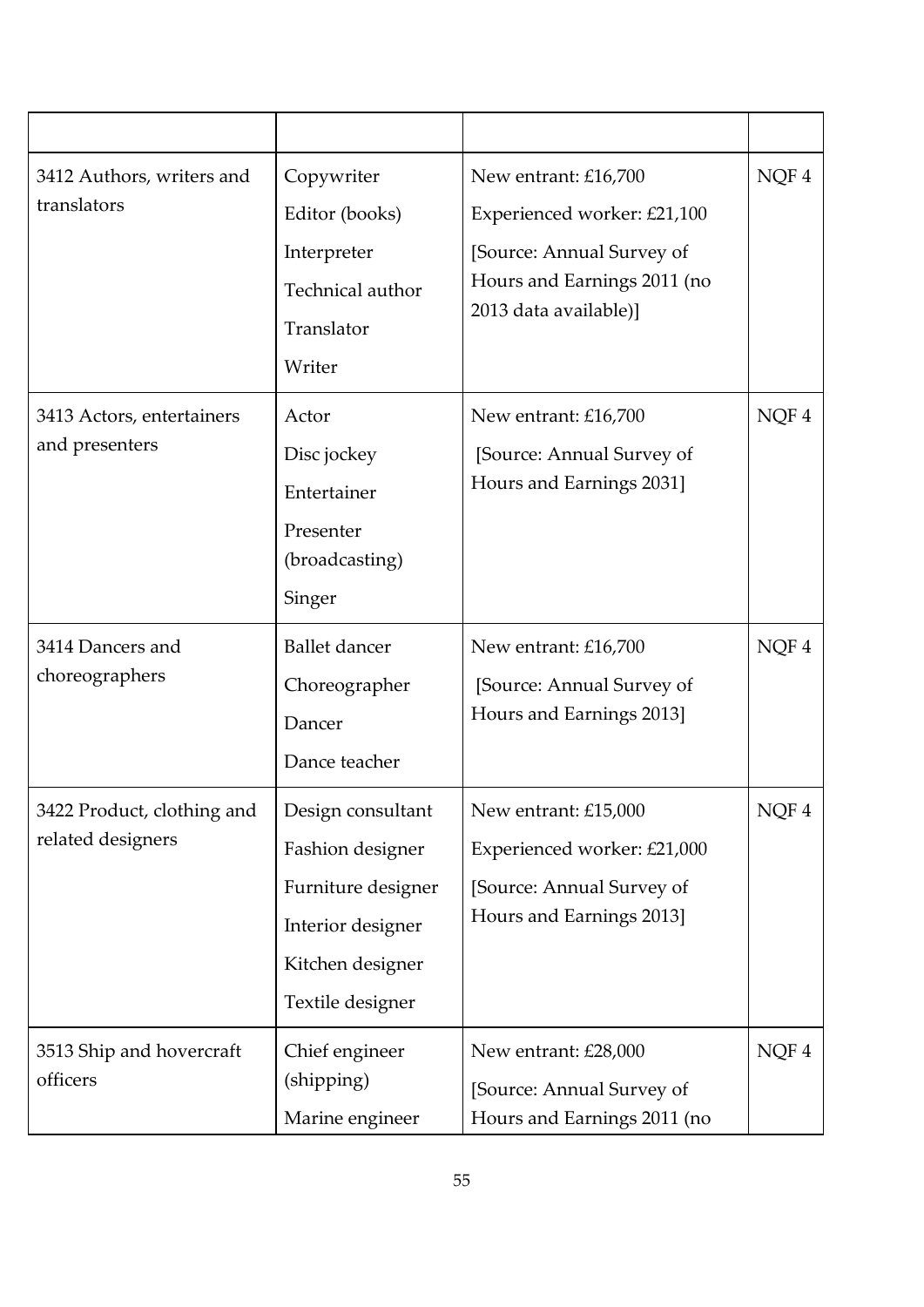|                             | (shipping)                | 2013 data available) ]      |      |
|-----------------------------|---------------------------|-----------------------------|------|
|                             | Merchant navy             | Experienced worker: £42,500 |      |
|                             | officer                   | [Source: Annual Survey of   |      |
|                             | Petty officer             | Hours and Earnings 2011]    |      |
|                             | Tug master                |                             |      |
|                             | Yacht skipper             |                             |      |
| 3531 Estimators, valuers    | Claims assessor           | New entrant: £14,000        | NQF4 |
| and assessors               | Claims investigator       | Experienced worker: £20,100 |      |
|                             | Engineering               | [Source: Annual Survey of   |      |
|                             | surveyor                  | Hours and Earnings 2013]    |      |
|                             | Estimator                 |                             |      |
|                             | Loss adjuster             |                             |      |
|                             | Valuer                    |                             |      |
| 3537 Financial and          | Accounting                | New entrant: £16,500        | NQF4 |
| accounting technicians      | technician                | Experienced worker: £24,000 |      |
|                             | <b>Business associate</b> | [Source: Annual Survey of   |      |
|                             | (banking)                 | Hours and Earnings 2013]    |      |
|                             | Financial controller      |                             |      |
|                             | Insolvency                |                             |      |
|                             | administrator             |                             |      |
|                             | Managing clerk            |                             |      |
|                             | (accountancy)             |                             |      |
| 3539 Business and related   | <b>Business systems</b>   | New entrant: £13,600        | NQF4 |
| associate professionals not | analyst                   | Experienced worker: £19,100 |      |
| elsewhere classified        | Data analyst              | [Source: Annual Survey of   |      |
|                             | Marine consultant         | Hours and Earnings 2013]    |      |
|                             | Planning assistant        |                             |      |
|                             | Project                   |                             |      |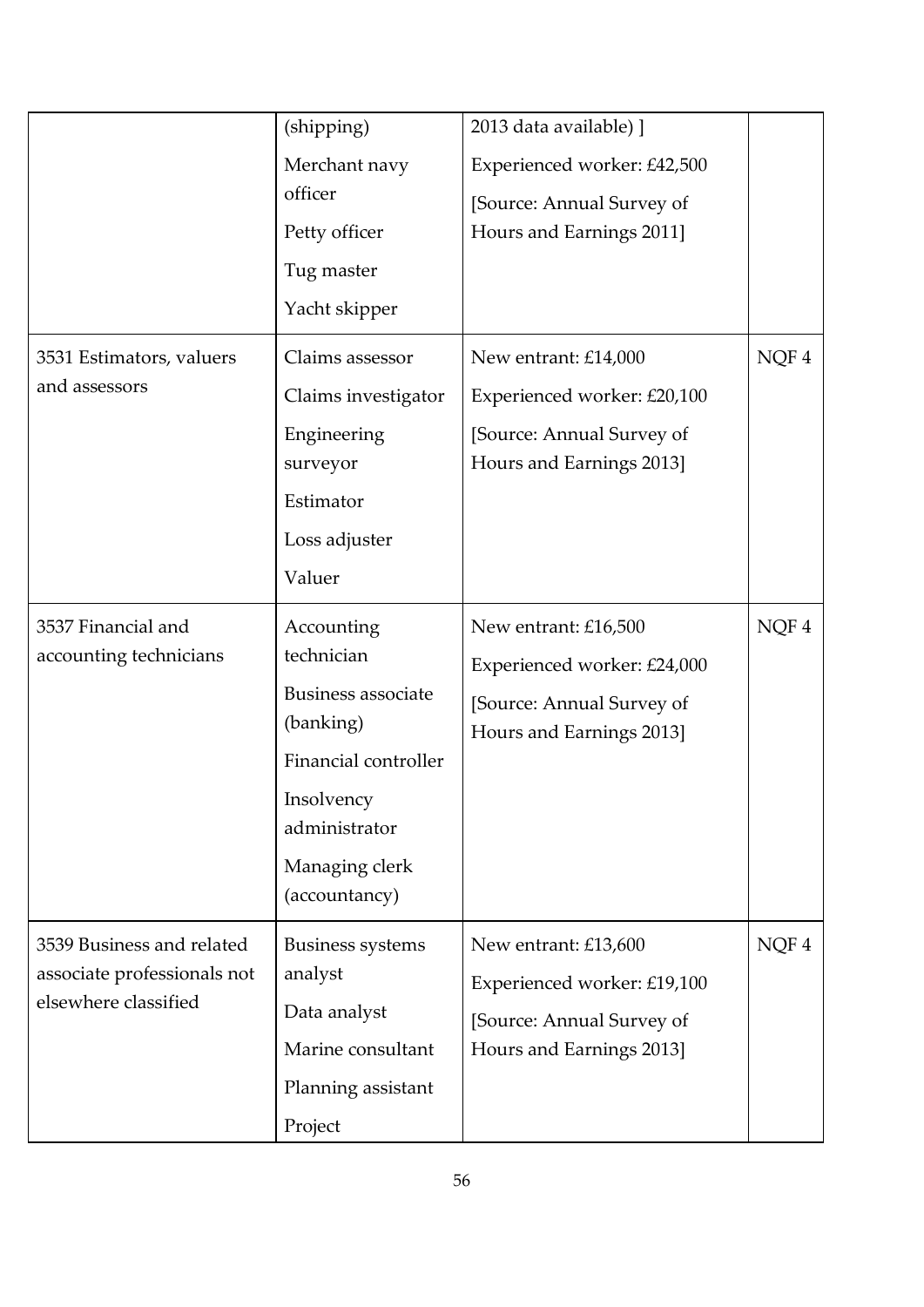|                                                                             | administrator<br>Project coordinator                                                                                                       |                                                                                                              |      |
|-----------------------------------------------------------------------------|--------------------------------------------------------------------------------------------------------------------------------------------|--------------------------------------------------------------------------------------------------------------|------|
| 3541 Buyers and<br>procurement officers                                     | <b>Buyer</b><br>Procurement officer<br>Purchasing<br>consultant                                                                            | New entrant: £16,900<br>Experienced worker: £21,700<br>[Source: Annual Survey of<br>Hours and Earnings 2013] | NQF4 |
| 3543 Marketing associate<br>professionals                                   | <b>Business</b><br>development<br>executive<br>Fundraiser<br>Market research<br>analyst<br>Marketing<br>consultant<br>Marketing executive  | New entrant: £13,200<br>Experienced worker: £19,700<br>[Source: Annual Survey of<br>Hours and Earnings 2013] | NQF4 |
| 3546 Conference and<br>exhibition managers and<br>organisers                | Conference<br>coordinator<br>Event organiser<br>Events manager<br>Exhibition organiser<br>Hospitality manager                              | New entrant: £15,700<br>[Source: Annual Survey of<br>Hours and Earnings 2013]                                | NQF4 |
| 3561 Public services<br>associate professionals<br>Civil servant (HEO, SEO) | Higher executive<br>officer (government)<br>Principle revenue<br>officer (local<br>government)<br>Senior executive<br>officer (government) | New entrant: £17,600<br>Experienced worker: £22,200<br>[Source: Annual Survey of<br>Hours and Earnings 2013] | NQF4 |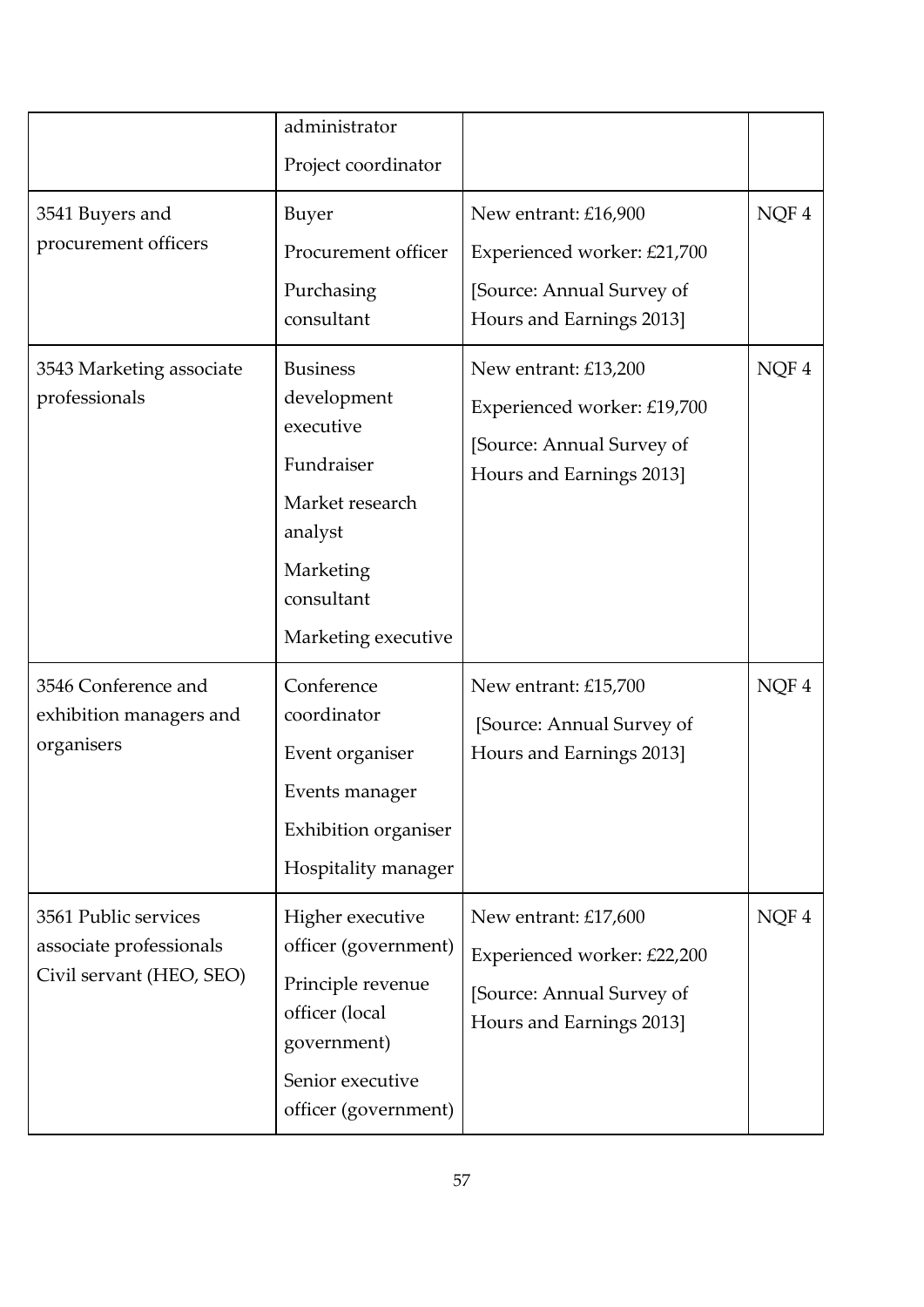| 3563 Vocational and<br>industrial trainers and<br>instructors   | IT trainer<br>NVQ assessor<br>Technical instructor<br>Training consultant<br>Training manager                                                     | New entrant: £13,00<br>Experienced worker: £19,300<br>[Source: Annual Survey of<br>Hours and Earnings 2013]                                                                                       | NQF4 |
|-----------------------------------------------------------------|---------------------------------------------------------------------------------------------------------------------------------------------------|---------------------------------------------------------------------------------------------------------------------------------------------------------------------------------------------------|------|
| 3564 Careers advisers and<br>vocational guidance<br>specialists | Careers adviser<br>Careers consultant<br>Careers teacher<br>Placement officer                                                                     | New entrant: £15,100<br>Experienced worker: £17,300<br>[Source: Annual Survey of<br>Hours and Earnings 2013]                                                                                      | NQF4 |
| 3565 Inspectors of<br>standards and regulations                 | Building inspector<br>Driving examiner<br>Housing inspector<br>Meat hygiene<br>inspector<br>Trading standards<br>officer                          | New entrant: £17,400<br>Experienced worker: £23,600<br>[Source: Annual Survey of<br>Hours and Earnings 2013]                                                                                      | NQF4 |
| 3567 Health and safety<br>officers                              | Fire protection<br>engineer<br>(professional)<br>Health and safety<br>officer<br>Occupational<br>hygienist<br>Safety consultant<br>Safety officer | New entrant: £17,700<br>[Source: Annual Survey of<br>Hours and Earnings 2013]<br>Experienced worker: £26,400<br>[Source: Annual Survey of<br>Hours and Earnings 2011 (no<br>2013 data available)] | NQF4 |
| 4161 Office managers                                            | <b>Business support</b><br>manager<br>Delivery office                                                                                             | New entrant: £12,500<br>Experienced worker: £19,100                                                                                                                                               | NQF4 |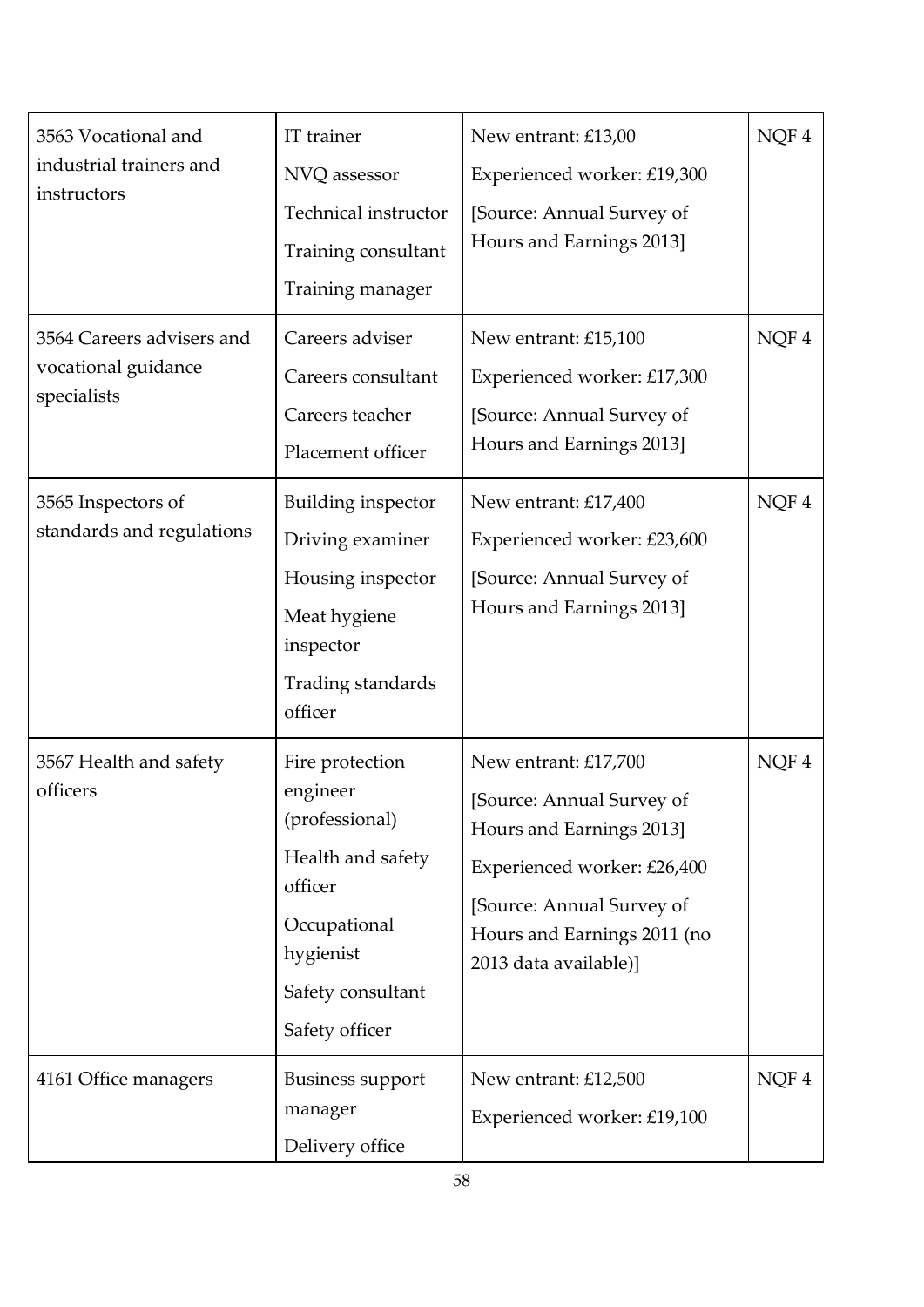|                                                   | manager<br>Office manager<br>Practice manager<br>Sales administration<br>manager<br>Sales office manager                                            | [Source: Annual Survey of<br>Hours and Earnings 2013]                                                        |      |
|---------------------------------------------------|-----------------------------------------------------------------------------------------------------------------------------------------------------|--------------------------------------------------------------------------------------------------------------|------|
| 7220 Customer service<br>managers and supervisors | After sales manager<br>Call centre<br>supervisor<br>Customer service<br>manager<br>Customer service<br>supervisor<br>Team leader<br>(customer care) | New entrant: £15,600<br>Experienced worker: £19,700<br>[Source: Annual Survey of<br>Hours and Earnings 2013] | NQF4 |

## **Table 4: Occupations skilled to National Qualifications Framework (NQF) level 3 and above**

| SOC code and description                                     | Related job titles                        | Appropriate salary rates                                                                                     | <b>Skill</b><br>level |
|--------------------------------------------------------------|-------------------------------------------|--------------------------------------------------------------------------------------------------------------|-----------------------|
| All occupations in Table 1                                   | As stated in Table 1                      | As stated in Table 1                                                                                         | PhD                   |
| All occupations in Table 2                                   | As stated in Table 2                      | As stated in Table 2                                                                                         | NOF <sub>6</sub>      |
| All occupations in Table 3                                   | As stated in Table 3                      | As stated in Table 3                                                                                         | NOF <sub>4</sub>      |
| 1162 Managers and<br>directors in storage and<br>warehousing | Logistics manager<br>Warehouse<br>manager | New entrant: £16,900<br>Experienced worker: £21,700<br>[Source: Annual Survey of<br>Hours and Earnings 2013] | NOF <sub>3</sub>      |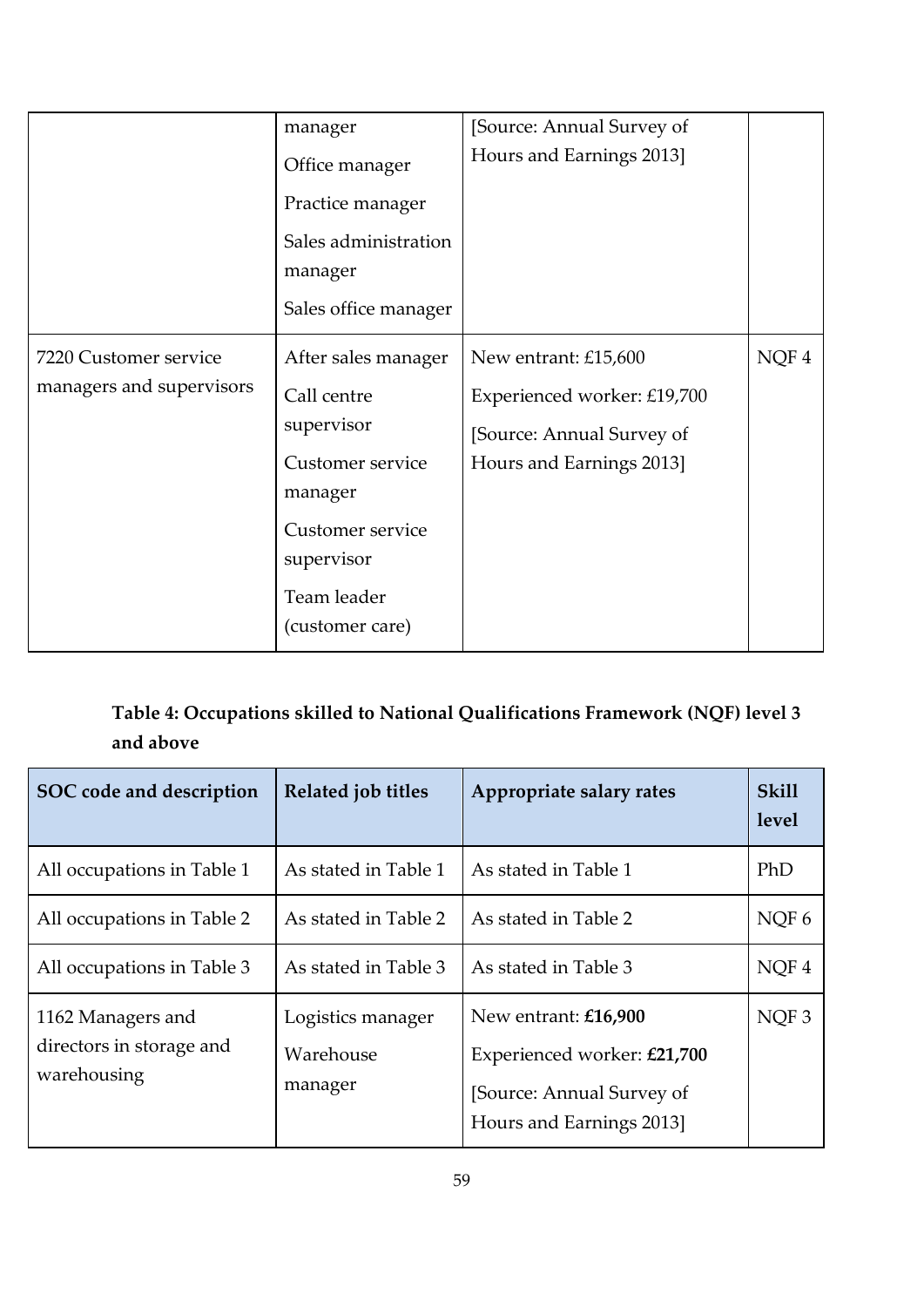| 1190 Managers and<br>directors in retail and<br>wholesale   | Managing director<br>(retail trade)<br>Retail manager<br>Shop manager<br>(charitable<br>organisation)<br>Wholesale manager | New entrant: £12,200<br>Experienced worker: £17,300<br>[Source: Annual Survey of<br>Hours and Earnings 2013]                                                                                     | NQF3             |
|-------------------------------------------------------------|----------------------------------------------------------------------------------------------------------------------------|--------------------------------------------------------------------------------------------------------------------------------------------------------------------------------------------------|------------------|
| 1221 Hotel and<br>accommodation managers<br>and proprietors | Caravan park<br>owner<br>Hotel manager<br>Landlady (boarding,<br>guest, lodging<br>house)                                  | New entrant: £11,000<br>Experienced worker: £15,900<br>[Source: Annual Survey of<br>Hours and Earnings 2013]                                                                                     | NQF <sub>3</sub> |
| 1225 Leisure and sports<br>managers                         | Amusement arcade<br>owner<br>Leisure centre<br>manager<br>Social club manager<br>Theatre manager                           | New entrant: £14,800<br>Experienced worker: £19,000<br>[Source: Annual Survey of<br>Hours and Earnings 2013]                                                                                     | NQF <sub>3</sub> |
| 1226 Travel agency<br>managers and proprietors              | Tourist information<br>manager<br>Travel agency<br>owner<br>Travel manager                                                 | New entrant: £11,400<br>[Source: Annual Survey of<br>Hours and Earnings 2013<br>Experienced worker: £20,600<br>[Source: Annual Survey of<br>Hours and Earnings 2011 (no<br>2013 data available)] | NQF <sub>3</sub> |
| 1252 Garage managers and<br>proprietors                     | Garage director<br>Garage owner<br>Manager (repairing:                                                                     | New entrant: £15,200<br>Experienced worker: £22,800<br>[Source: Annual Survey of                                                                                                                 | $\rm NQF$ 3      |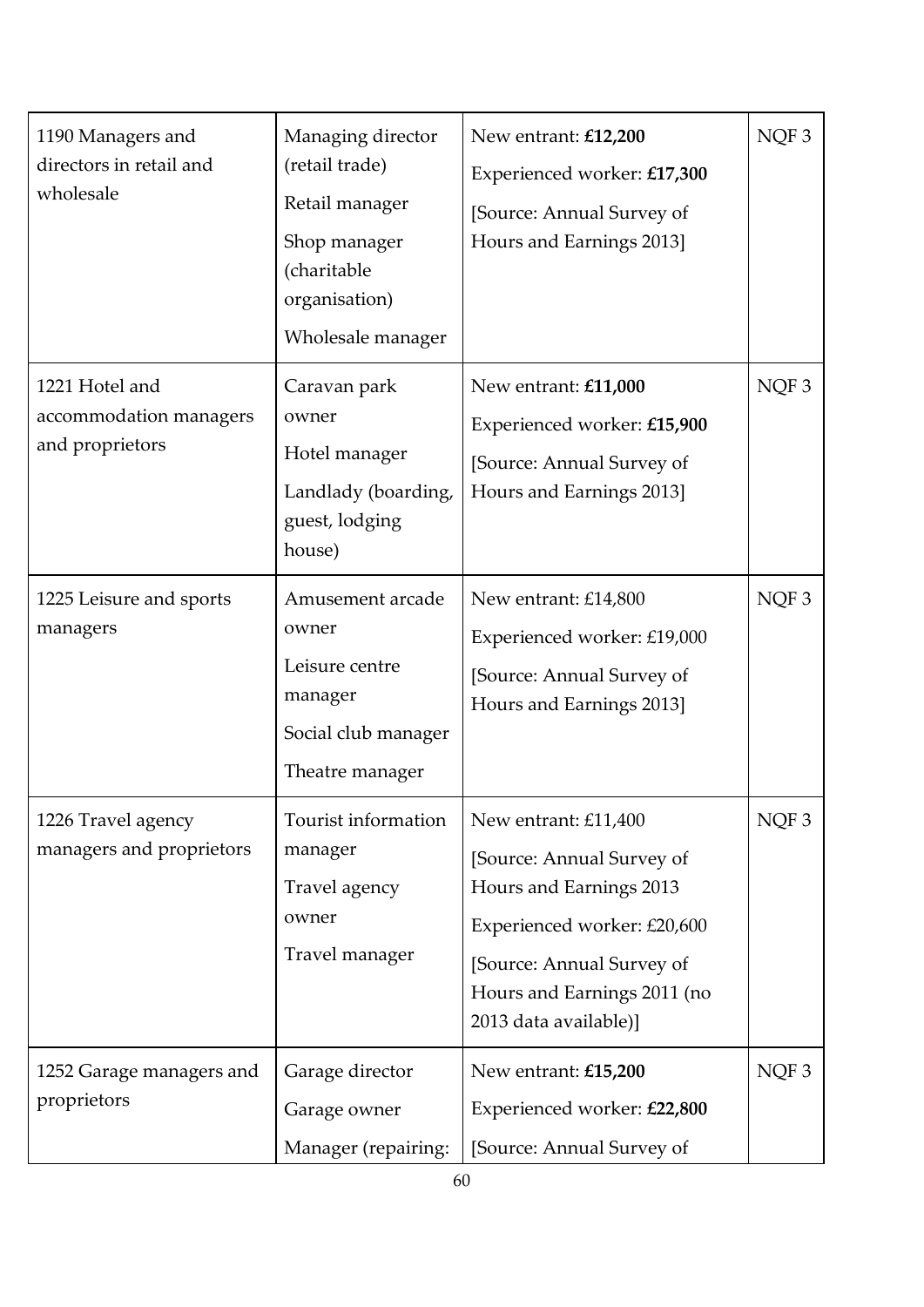|                                                                   | motor vehicles)                                                                                                                 | Hours and Earnings 2013]                                                                                                                                                                          |                  |
|-------------------------------------------------------------------|---------------------------------------------------------------------------------------------------------------------------------|---------------------------------------------------------------------------------------------------------------------------------------------------------------------------------------------------|------------------|
| 1253 Hairdressing and<br>beauty salon managers and<br>proprietors | Hairdressing salon<br>owner<br>Health and fitness<br>manager<br>Manager (beauty<br>salon)                                       | New entrant: £15,200<br>Experienced worker: £21,400<br>[Source: Annual Survey of<br>Hours and Earnings 2013]                                                                                      | NQF3             |
| 1254 Shopkeepers and<br>proprietors - wholesale and<br>retail     | Antiques dealer<br>Fashion retailer<br>Newsagent<br>Shopkeeper                                                                  | All workers: £15,200<br>[Source: Annual Survey of<br>Hours and Earnings 2013]<br>Experienced worker £16,400<br>[Source: Annual Survey of<br>Hours and Earnings 2011 (no<br>2013 data available) ] | NQF3             |
| 3111 Laboratory technicians                                       | Laboratory analyst<br>Laboratory<br>technician<br>Medical laboratory<br>assistant<br>Scientific technician<br>Water tester      | New entrant: £9,100<br>Experienced worker: £14,300<br>[Source: Annual Survey of<br>Hours and Earnings 2013]                                                                                       | NQF3             |
| 3112 Electrical and<br>electronics technicians                    | Avionics technician<br>Electrical technician<br>Electronics<br>technician<br>Installation engineer<br>(Electricity<br>Supplier) | New entrant: £14,100<br>Experienced worker: £22,500<br>[Source: Annual Survey of<br>Hours and Earnings 2013]                                                                                      | NQF <sub>3</sub> |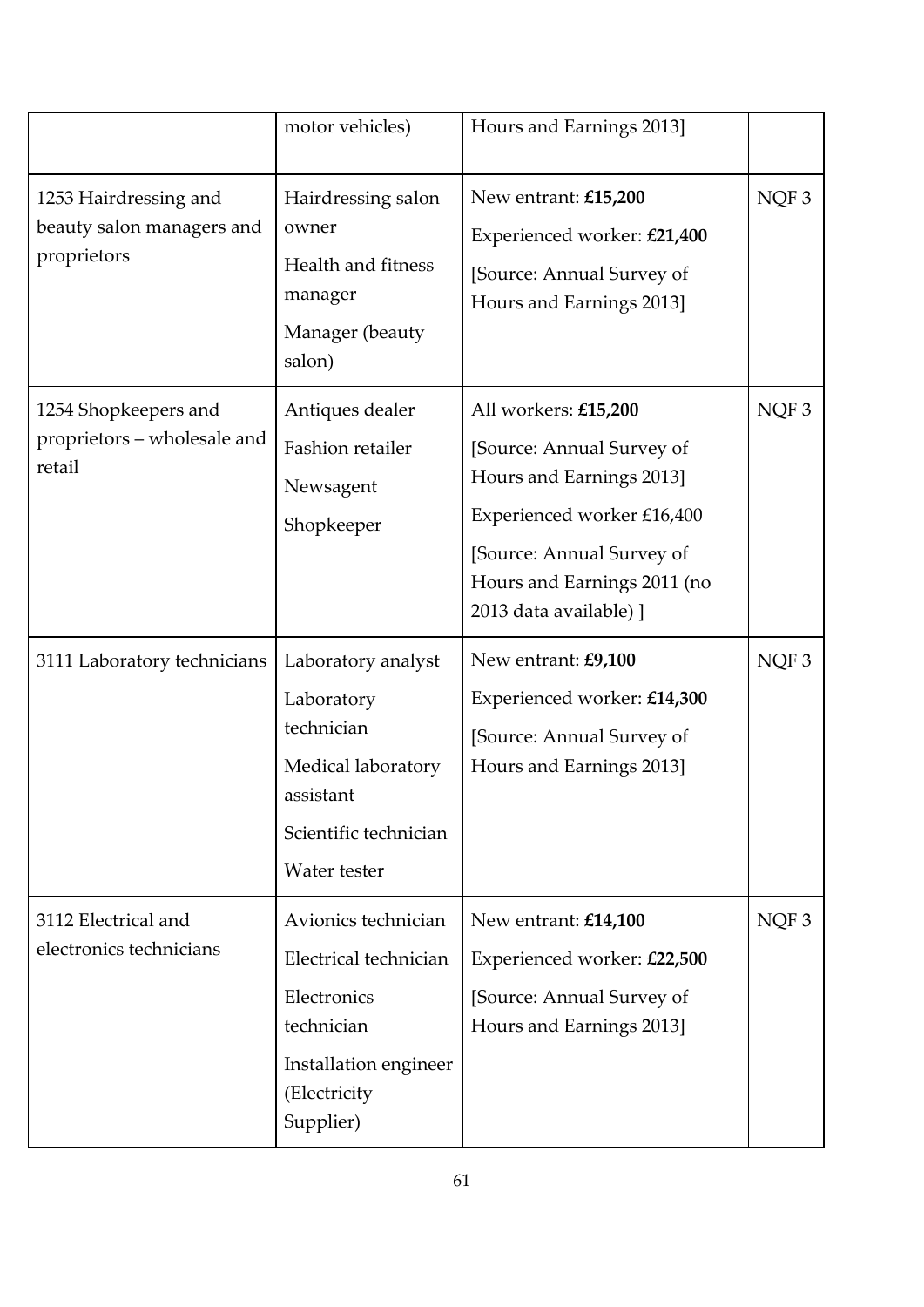| 3113 Engineering<br>technicians                                                     | Aircraft technician<br>Commissioning<br>engineer<br>Engineering<br>technician<br>Manufacturing<br>engineer<br>Mechanical<br>technician       | New entrant: £18,500<br>Experienced worker: £24,500<br>[Source: Annual Survey of<br>Hours and Earnings 2013] | NQF3             |
|-------------------------------------------------------------------------------------|----------------------------------------------------------------------------------------------------------------------------------------------|--------------------------------------------------------------------------------------------------------------|------------------|
| 3114 Building and civil<br>engineering technicians                                  | <b>Building services</b><br>consultant<br>Civil engineering<br>technician<br>Survey technician<br>Technical assistant<br>(civil engineering) | New entrant: £14,100<br>Experienced worker: £19,500<br>[Source: Annual Survey of<br>Hours and Earnings 2013] | NQF3             |
| 3115 Quality assurance<br>technicians                                               | Quality assurance<br>technician<br>Quality control<br>technician<br>Quality officer<br>Quality technician<br>Test technician                 | New entrant: £17,600<br>Experienced worker: £20,900<br>[Source: Annual Survey of<br>Hours and Earnings 2013] | NQF <sub>3</sub> |
| 3119 Science, engineering<br>and production technicians<br>not elsewhere classified | School technician<br>Technical assistant<br>Technician<br>Textile consultant<br>Workshop                                                     | New entrant: £14,200<br>Experienced worker: £19,000<br>[Source: Annual Survey of<br>Hours and Earnings 2013] | NQF <sub>3</sub> |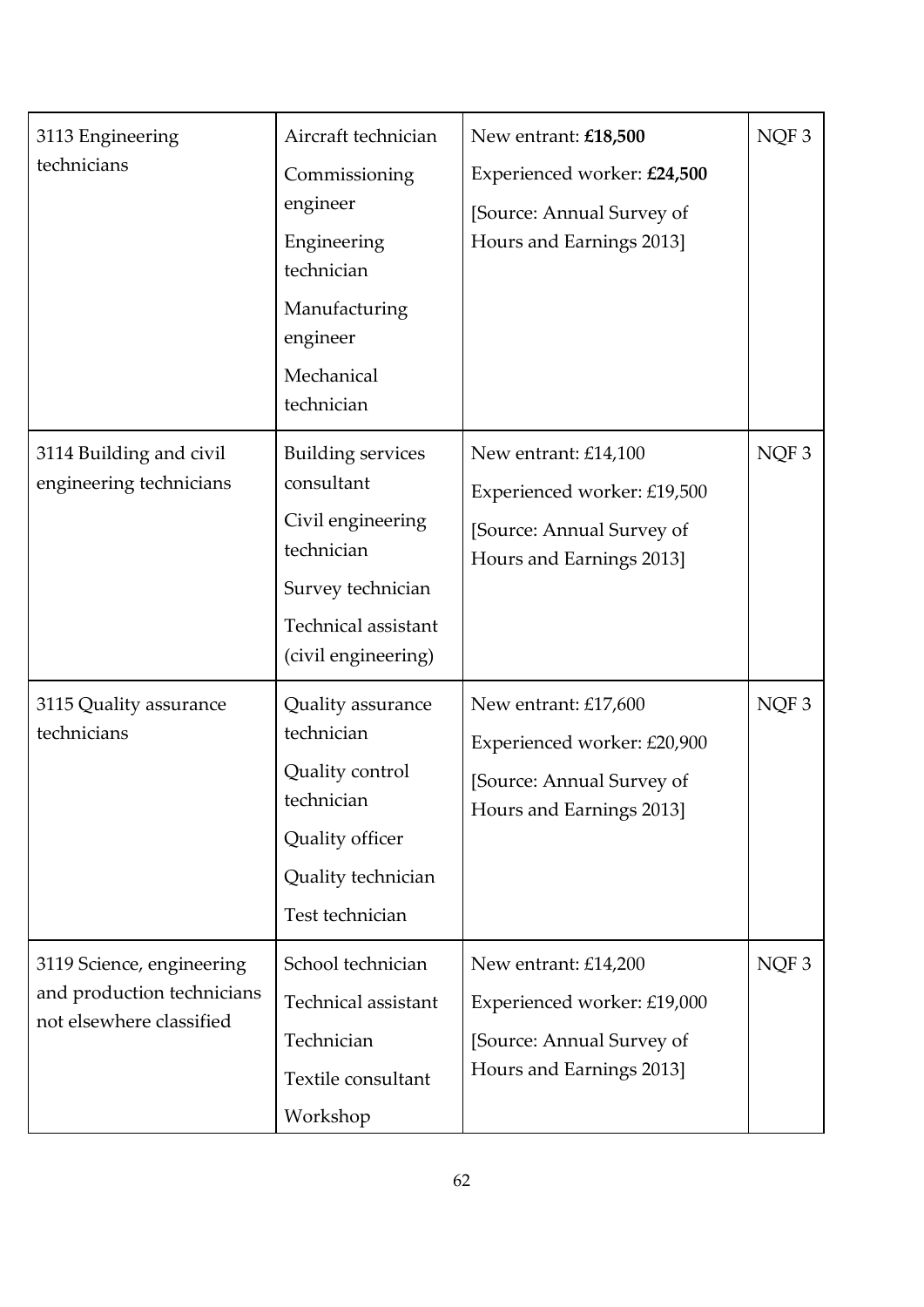|                           | technician                 |                             |                  |
|---------------------------|----------------------------|-----------------------------|------------------|
|                           |                            |                             |                  |
| 3122 Draughtspersons      | CAD operator               | New entrant: £16,800        | NQF3             |
|                           | Cartographer               | Experienced worker: £22,200 |                  |
|                           | Design technician          | [Source: Annual Survey of   |                  |
|                           | Draughtsman                | Hours and Earnings 2013]    |                  |
| 3216 Dispensing opticians | Dispensing optician        | New entrant: £12,600        | NQF <sub>3</sub> |
|                           | Optical dispenser          | Experienced worker: £18,900 |                  |
|                           |                            | [Source: Annual Survey of   |                  |
|                           |                            | Hours and Earnings 2013]    |                  |
| 3231 Youth and community  | Community                  | All workers: £13,100        | NQF3             |
| workers                   | development officer        | [Source: Annual Survey of   |                  |
|                           | Youth and                  | Hours and Earnings 2013]    |                  |
|                           | community worker           |                             |                  |
|                           | Youth project              |                             |                  |
|                           | coordinator                |                             |                  |
|                           | Youth worker               |                             |                  |
| 3234 Housing officers     | Housing adviser            | New entrant: £13,100        | NQF3             |
|                           | Housing officer            | Experienced worker: £18,300 |                  |
|                           | Homeless                   | [Source: Annual Survey of   |                  |
|                           | prevention officer         | Hours and Earnings 2013]    |                  |
|                           | Housing support<br>officer |                             |                  |
| 3235 Counsellors          | Counsellor (welfare        | New entrant: £7,000         | NQF3             |
|                           | services)                  | [Source: Annual Survey of   |                  |
|                           | Debt adviser               | Hours and Earnings 2013]    |                  |
|                           | Drugs and alcohol          | Experienced worker: £21,800 |                  |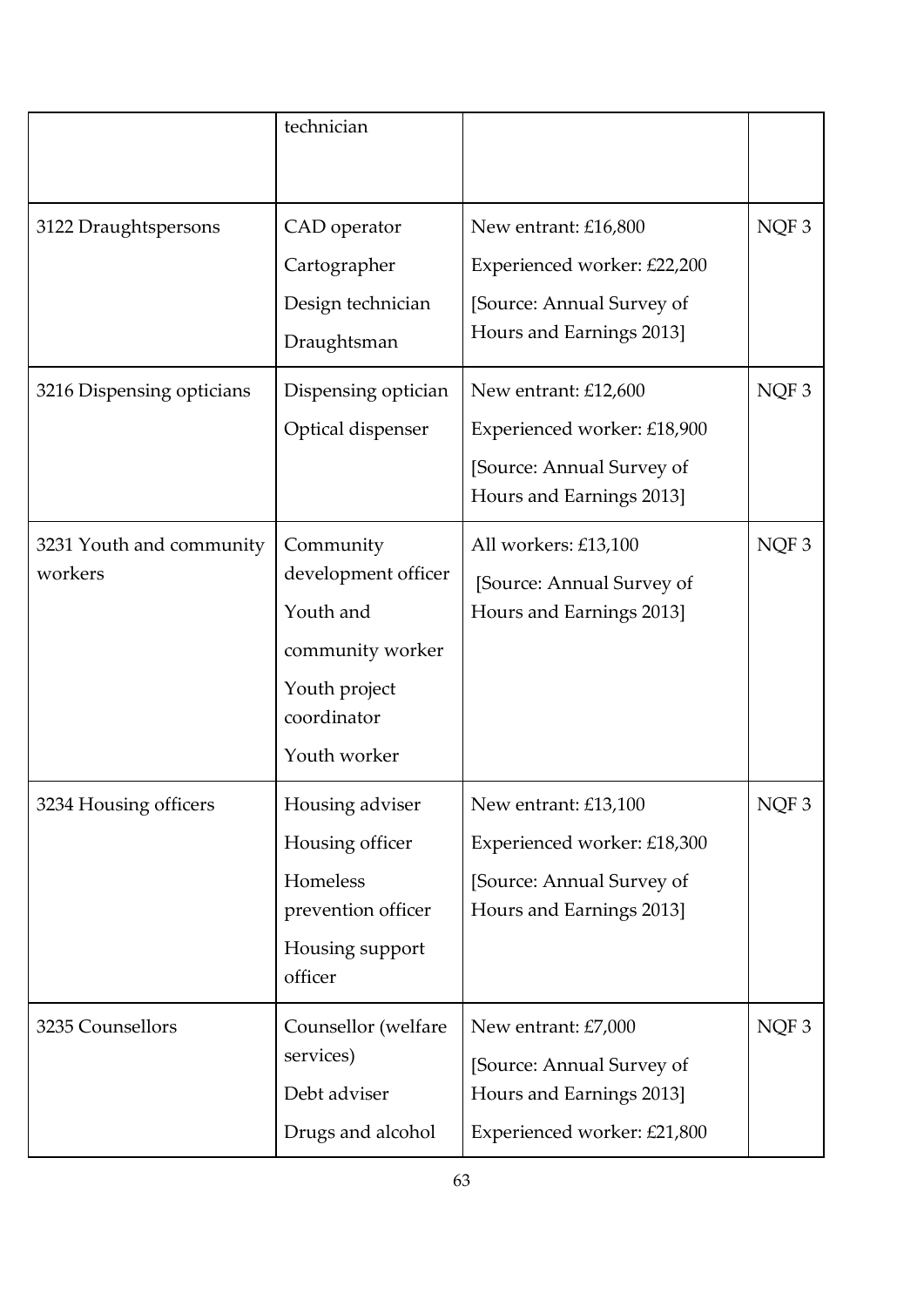|                                                                                 | counsellor<br>Student counsellor                                                                                                                                                               | [Source: Annual Survey of<br>Hours and Earnings 2011(no<br>2013 data available)]                             |      |
|---------------------------------------------------------------------------------|------------------------------------------------------------------------------------------------------------------------------------------------------------------------------------------------|--------------------------------------------------------------------------------------------------------------|------|
| 3239 Welfare and housing<br>associate professionals not<br>elsewhere classified | Day centre officer<br>Health coordinator<br>Key worker (welfare<br>services)<br>Outreach worker<br>(welfare services)<br>Probation services<br>officer<br>Project worker<br>(welfare services) | New entrant: £6,100<br>Experienced worker: £12,500<br>[Source: Annual Survey of<br>Hours and Earnings 2013]  | NQF3 |
| 3312 Police officers<br>(sergeant and below)                                    | Detective (police<br>service)<br>Police constable<br>Police officer<br>Sergeant<br>Transport police<br>officer                                                                                 | New entrant: £29,500<br>Experienced worker: £33,600<br>[Source: Annual Survey of<br>Hours and Earnings 2013] | NQF3 |
| 3313 Fire service officers<br>(watch manager and<br>below)                      | Fire engineer<br>Fire safety officer<br>Firefighter<br>Watch manager (fire<br>service)                                                                                                         | New entrant: £7,300<br>Experienced worker: £26,00<br>[Source: Annual Survey of<br>Hours and Earnings 2013]   | NQF3 |
| 3421 Graphic designers                                                          | Commercial artist<br>Designer<br>(advertising)                                                                                                                                                 | New entrant: £15,500<br>Experienced worker: £20,400<br>[Source: Annual Survey of                             | NQF3 |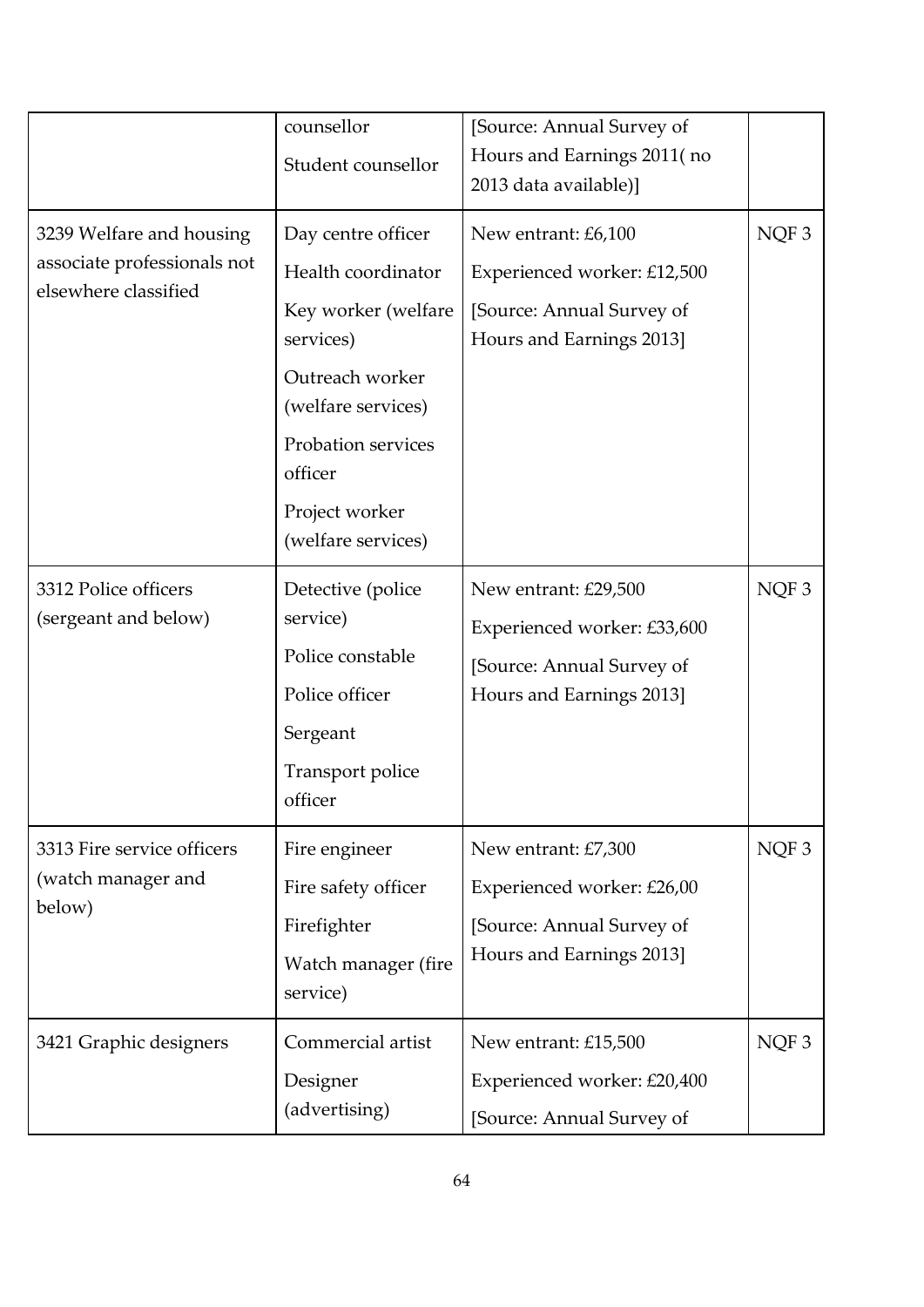|                                       | Graphic artist<br>Graphic designer<br>MAC operator                                                                            | Hours and Earnings 2013]                                                                                                                                                                          |                  |
|---------------------------------------|-------------------------------------------------------------------------------------------------------------------------------|---------------------------------------------------------------------------------------------------------------------------------------------------------------------------------------------------|------------------|
| 3443 Fitness instructors              | Aerobics instructor<br>Fitness instructor<br>Gym instructor<br>Lifestyle consultant<br>Personal trainer<br>Pilates instructor | New entrant: £1,100<br>[Source: Annual Survey of<br>Hours and Earnings 2013]<br>Experienced worker: £13,600<br>[Source: Annual Survey of<br>Hours and Earnings 2011 (no<br>2013 data available)]  | NQF <sub>3</sub> |
| 3511 Air traffic controllers          | Air traffic control<br>officer<br>Air traffic controller<br>Air traffic services<br>assistant<br>Flight planner               | New entrant: £28,000<br>[Source: Annual Survey of<br>Hours and Earnings 2011 (no<br>2013 data available)]<br>Experienced worker: £42,500<br>[Source: Annual Survey of<br>Hours and Earnings 2013] | NQF3             |
| 3520 Legal associate<br>professionals | Barrister's clerk<br>Compliance officer<br>Conveyancer<br>Legal executive<br>Litigator<br>Paralegal                           | New entrant: £12,900<br>Experienced worker: £18,400<br>[Source: Annual Survey of<br>Hours and Earnings 2013]                                                                                      | NQF <sub>3</sub> |
| 3533 Insurance<br>underwriters        | Account handler<br>(insurance)<br>Commercial<br>underwriter<br>Insurance inspector                                            | New entrant: £16,400<br>Experienced worker: £22,400<br>[Source: Annual Survey of<br>Hours and Earnings 2013]                                                                                      | NQF <sub>3</sub> |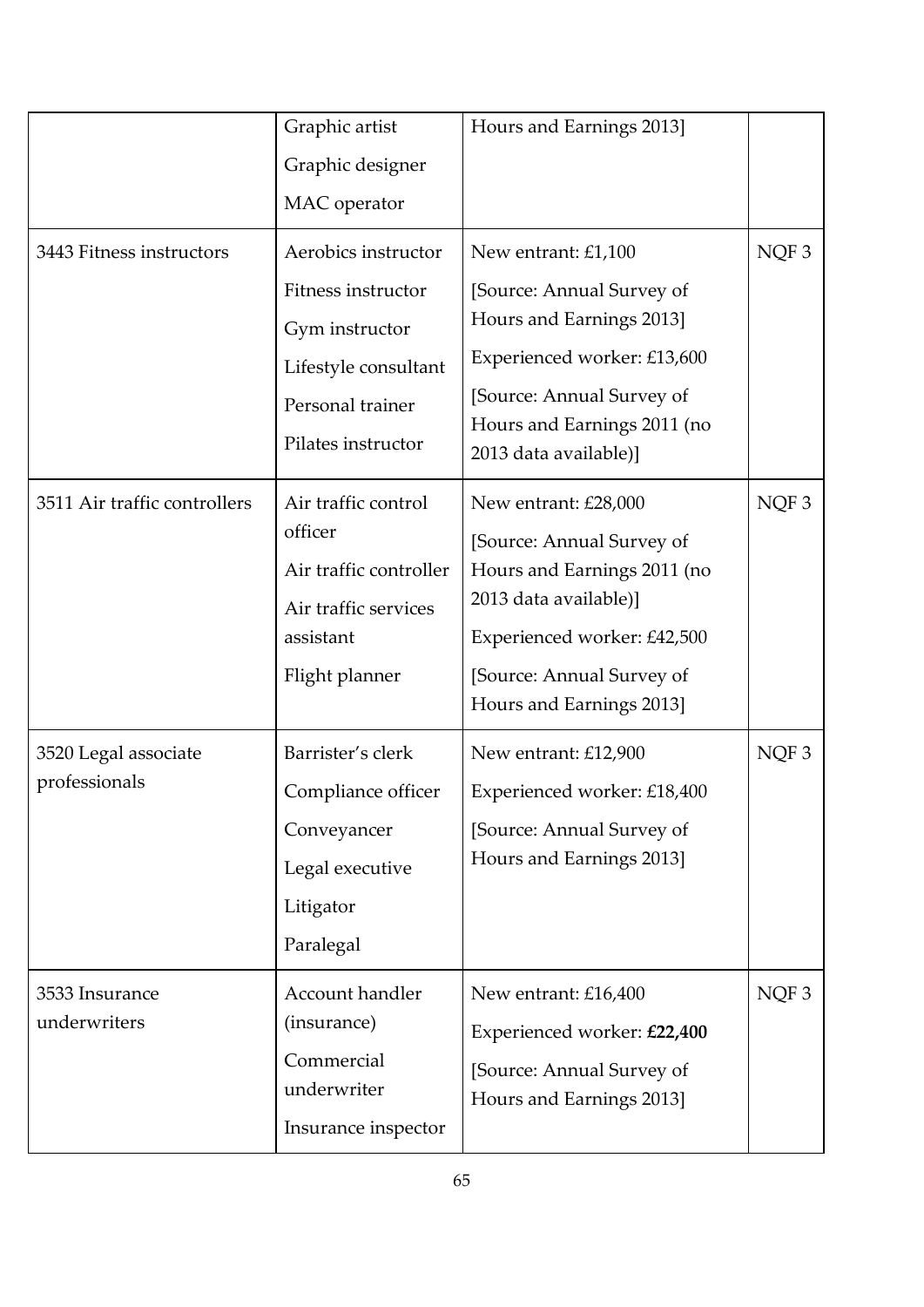|                                                                   | Mortgage<br>underwriter<br>Underwriter                                                                              |                                                                                                                                          |                  |
|-------------------------------------------------------------------|---------------------------------------------------------------------------------------------------------------------|------------------------------------------------------------------------------------------------------------------------------------------|------------------|
| 3536 Importers and<br>exporters                                   | Export controller<br>Export coordinator<br>Exporter<br>Import agent<br>Importer                                     | New entrant: £16,400<br>Experienced worker: £22,400<br>[Source: Annual Survey of<br>Hours and Earnings 2013]                             | NQF <sub>3</sub> |
| 3542 Business sales<br>executives                                 | Corporate account<br>executive<br>Sales agent<br>Sales consultant<br>Sales executive<br>Technical<br>representative | New entrant: £13,700<br>Experienced worker: £21,000<br>[Source: Annual Survey of<br>Hours and Earnings 2013]                             | NQF <sub>3</sub> |
| 3544 Estate agents and<br>auctioneers                             | Auctioneer<br>Auctioneer and<br>valuer<br>Estate agent<br>Letting agent<br>Property consultant                      | New entrant: £13,500<br>Experienced worker: £17,200<br>[Source: Annual Survey of<br>Hours and Earnings 2011 (no<br>2013 data available)] | NQF <sub>3</sub> |
| 3550 Conservation and<br>environmental associate<br>professionals | Conservation<br>worker<br>Countryside ranger<br>National park<br>warden<br>Park ranger                              | All workers: £17,100<br>[Source: Annual Survey of<br>Hours and Earnings 2013]                                                            | NQF <sub>3</sub> |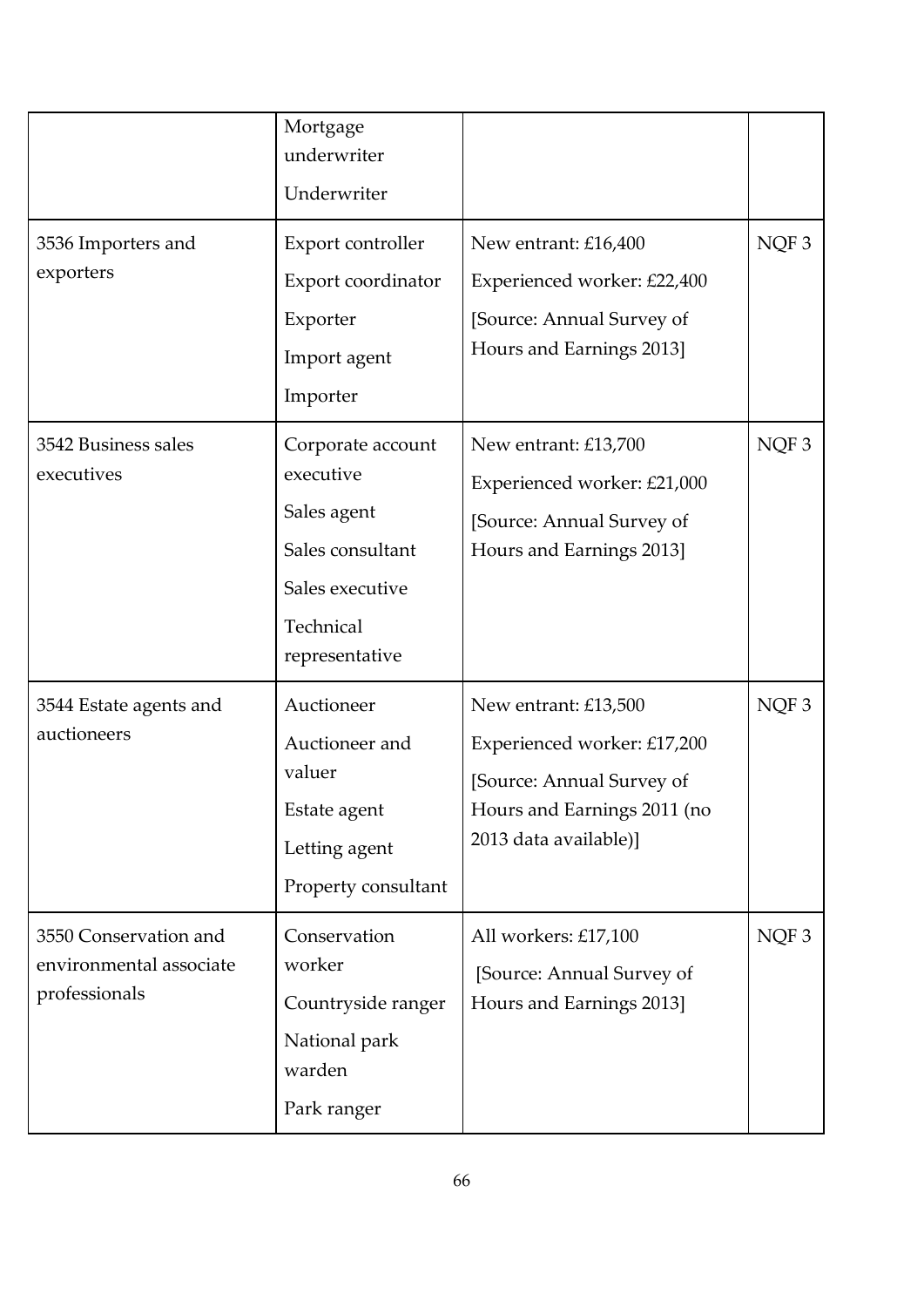| 3562 Human resources and<br>industrial relations officers   | Employment<br>adviser<br>Human resources<br>officer<br>Personnel officer<br>Recruitment<br>consultant                                                                       | New entrant: £14,600<br>Experienced worker: £20,000<br>[Source: Annual Survey of<br>Hours and Earnings 2013] | NQF3             |
|-------------------------------------------------------------|-----------------------------------------------------------------------------------------------------------------------------------------------------------------------------|--------------------------------------------------------------------------------------------------------------|------------------|
| 4112 National government<br>administrative occupations      | Administrative<br>assistant (courts of<br>justice)<br>Administrative<br>officer (government)<br>Civil servant (EO)<br>Clerk (government)<br>Revenue officer<br>(government) | New entrant: £11,500<br>Experienced worker: £15,800<br>[Source: Annual Survey of<br>Hours and Earnings 2013] | NQF <sub>3</sub> |
| 4114 Officers of non-<br>governmental<br>organisations      | Administrator<br>(charitable<br>organisation)<br>Organiser (trade<br>union)<br>Secretary (research<br>association)<br>Trade union official                                  | New entrant: £10,600<br>Experienced worker: £15,600<br>[Source: Annual Survey of<br>Hours and Earnings 2013] | NQF3             |
| 4134 Transport and<br>distribution clerks and<br>assistants | Export clerk<br>Logistics controller<br>Shipping clerk<br>Transport<br>administrator                                                                                        | New entrant: £12,100<br>Experienced worker: £17,900<br>[Source: Annual Survey of<br>Hours and Earnings 2013] | NQF3             |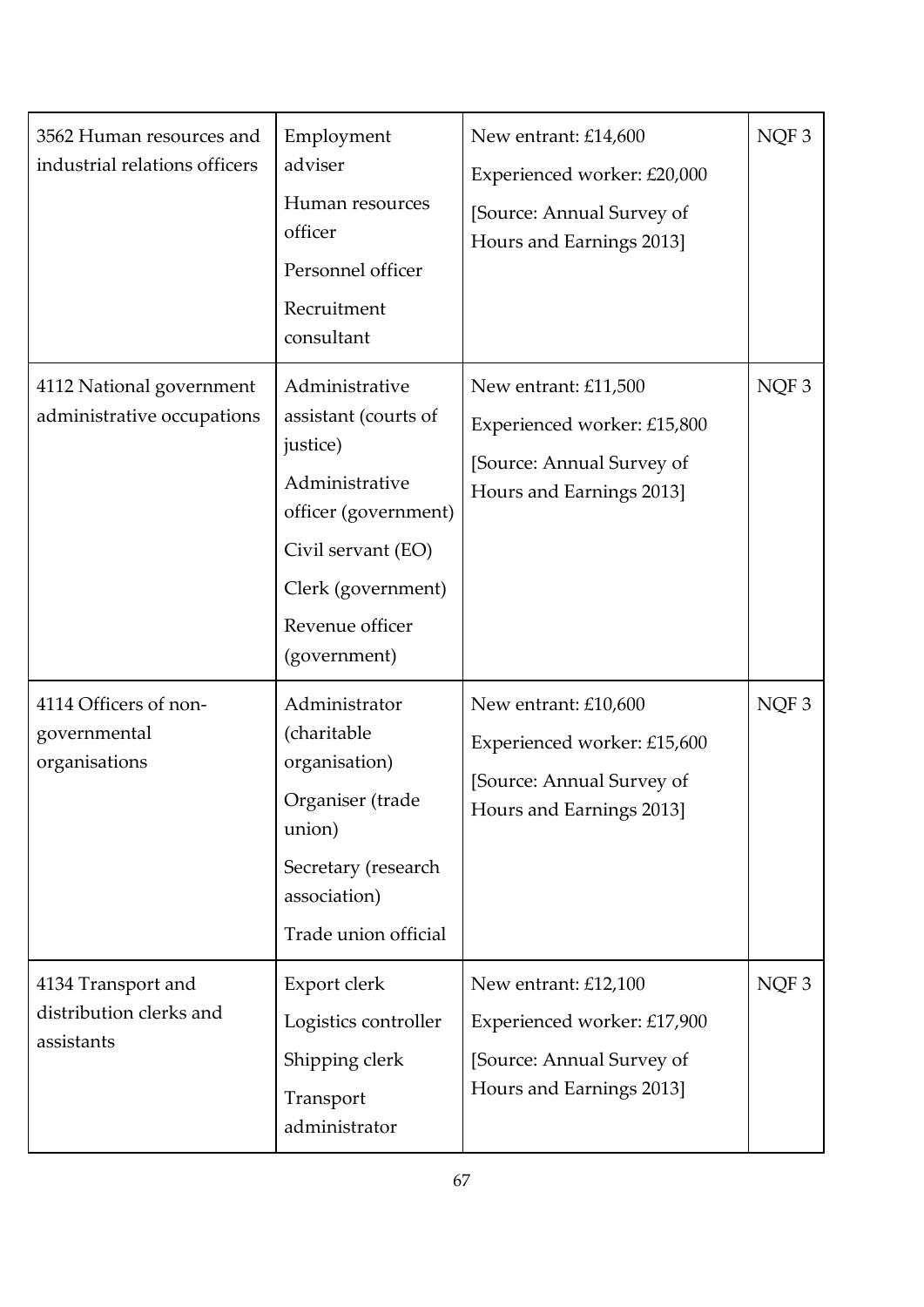|                                                   | Transport clerk<br>Transport<br>coordinator                                                         |                                                                                                              |                  |
|---------------------------------------------------|-----------------------------------------------------------------------------------------------------|--------------------------------------------------------------------------------------------------------------|------------------|
| 4151 Sales administrators                         | Marketing<br>administrator<br>Sales administrator<br>Sales clerk<br>Sales coordinator               | New entrant: £10,500<br>Experienced worker: £15,100<br>[Source: Annual Survey of<br>Hours and Earnings 2013] | NQF3             |
| 4214 Company secretaries                          | Assistant secretary<br>Club secretary<br>Company secretary                                          | New entrant: £6,000<br>Experienced worker: £7,000<br>[Source: Annual Survey of<br>Hours and Earnings 2013]   | NQF3             |
| 4215 Personal assistants<br>and other secretaries | <b>Executive assistant</b><br>PA-secretary<br>Personal assistant<br>Personal secretary<br>Secretary | New entrant: £5,600<br>Experienced worker: £10,300<br>[Source: Annual Survey of<br>Hours and Earnings 2013]  | NQF <sub>3</sub> |
| 5211 Smiths and forge<br>workers                  | Blacksmith<br>Chain repairer<br>Farrier<br>Pewtersmith<br>Steel presser                             | New entrant: £17,200<br>Experienced worker: £20,300<br>[Source: Annual Survey of<br>Hours and Earnings 2013] | NQF <sub>3</sub> |
| 5213 Sheet metal workers                          | Coppersmith<br>Panel beater (metal<br>trades)<br>Sheet metal<br>fabricator                          | New entrant: £17,200<br>Experienced worker: £20,000<br>[Source: Annual Survey of<br>Hours and Earnings 2013] | NQF3             |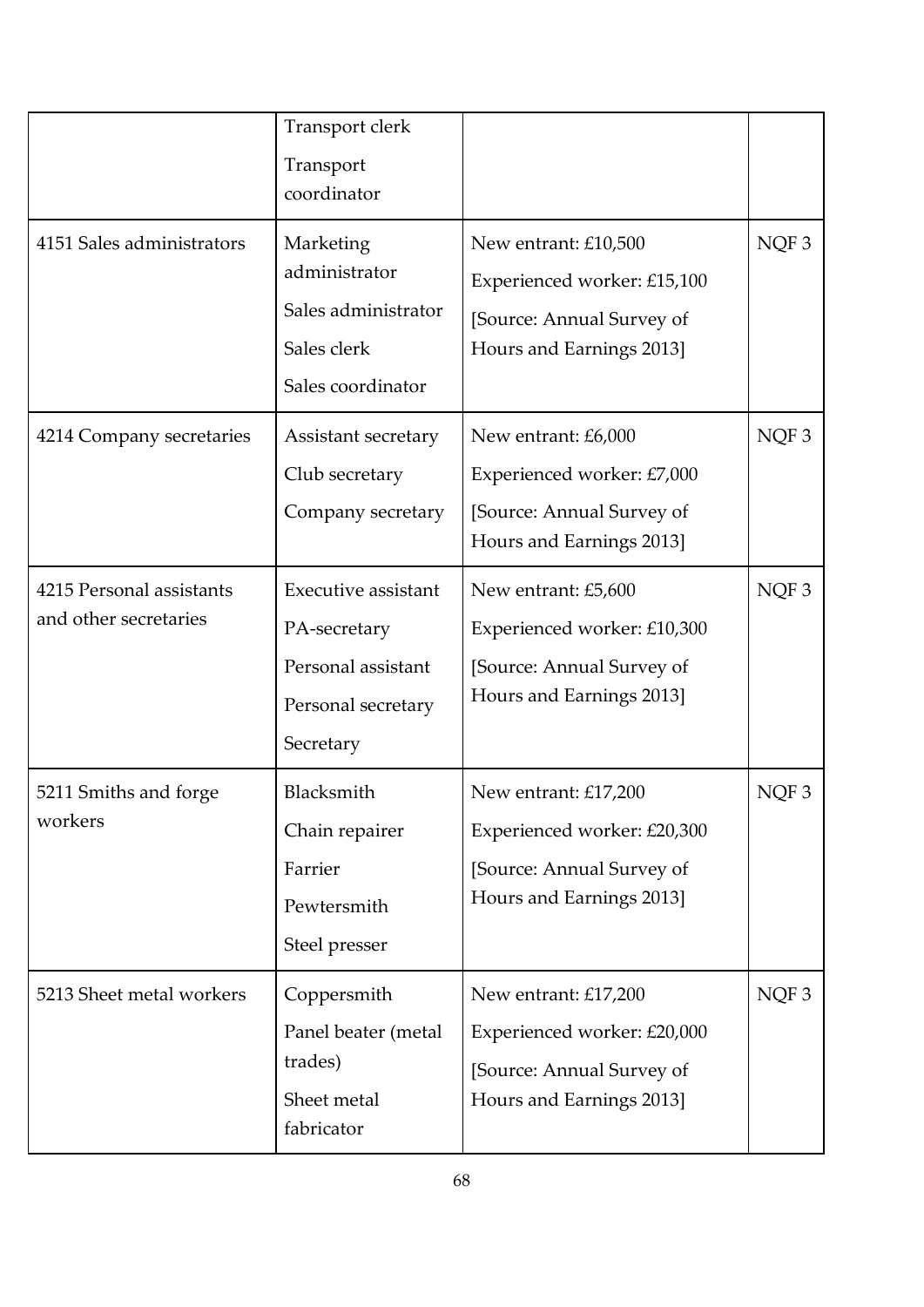|                                                      | Sheet metal worker                                                                                                                                                     |                                                                                                                                                                                                   |      |
|------------------------------------------------------|------------------------------------------------------------------------------------------------------------------------------------------------------------------------|---------------------------------------------------------------------------------------------------------------------------------------------------------------------------------------------------|------|
| 5221 Metal machining<br>setters and setter-operators | CNC machinist<br>CNC programmer<br>Centre lathe turner<br>Miller (metal trades)<br>Tool setter<br>Turner                                                               | New entrant: £17,400<br>Experienced worker: £21,000<br>[Source: Annual Survey of<br>Hours and Earnings 2013]                                                                                      | NQF3 |
| 5222 Tool makers, tool<br>fitters and markers-out    | Die maker<br>Engineer-toolmaker<br>Jig maker<br>Marker-out<br>(engineering)<br>Tool fitter<br><b>Tool Maker</b>                                                        | New entrant: £16,000<br>[Source: Annual Survey of<br>Hours and Earnings 2013]<br>Experienced worker: £20,000<br>[Source: Annual Survey of<br>Hours and Earnings 2011 (no<br>2013 data available)] | NQF3 |
| 5224 Precision instrument<br>makers and repairers    | Calibration engineer<br>Horologist<br>Instrument maker<br>Instrument<br>mechanic<br>Instrument<br>technician<br>Optical technician<br>Precision engineer<br>Watchmaker | New entrant: £16,000<br>Experienced worker: £19,700<br>[Source: Annual Survey of<br>Hours and Earnings 2013]                                                                                      | NQF3 |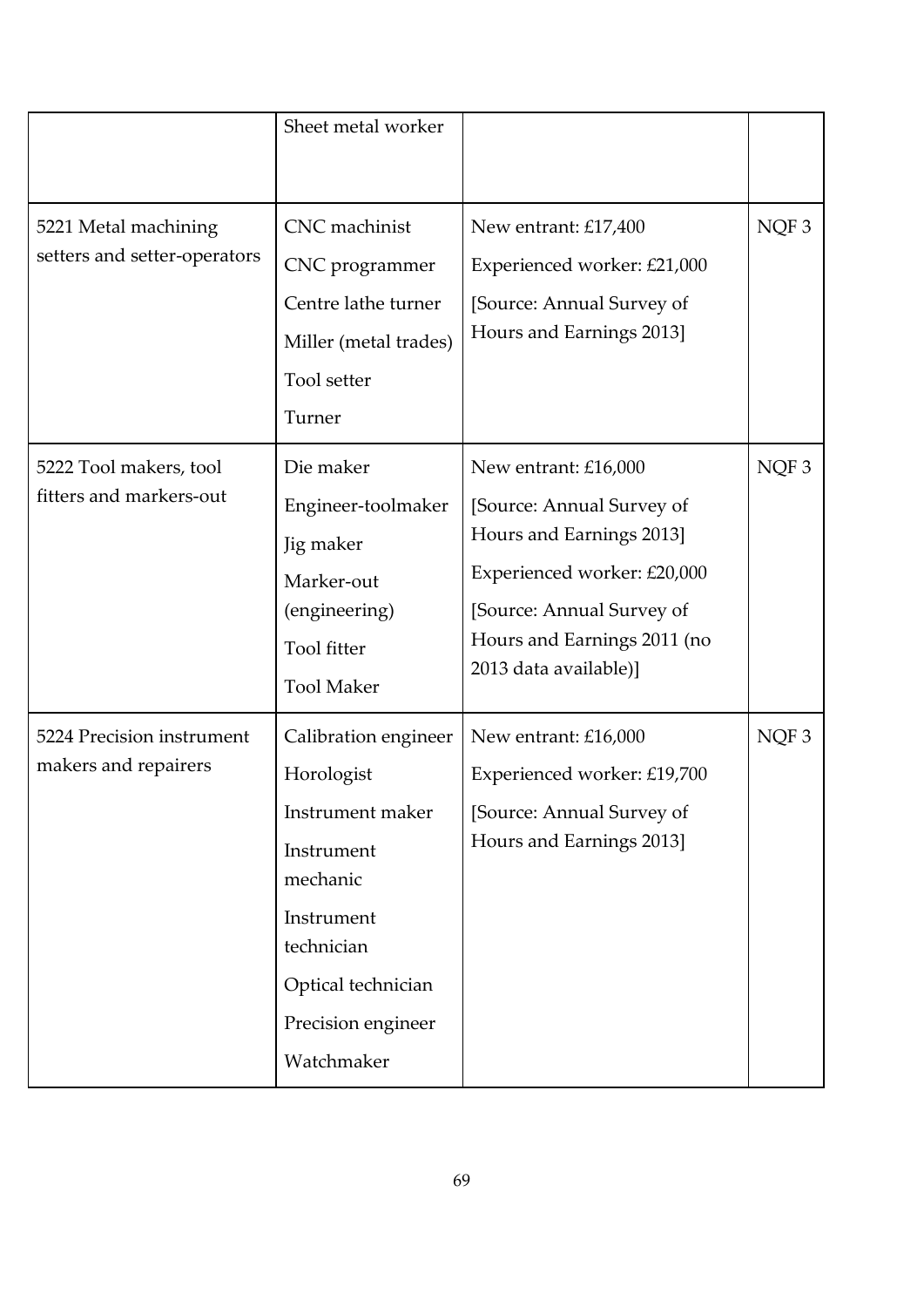| 5231 Vehicle technicians,<br>mechanics and electricians | Auto electrician<br>Car mechanic<br>HGV mechanic                                                                                                 | New entrant: £15,000<br>Experienced worker: £19,200<br>[Source: Annual Survey of                             | NQF <sub>3</sub> |
|---------------------------------------------------------|--------------------------------------------------------------------------------------------------------------------------------------------------|--------------------------------------------------------------------------------------------------------------|------------------|
|                                                         | Mechanic (garage)<br><b>MOT</b> tester                                                                                                           | Hours and Earnings 2013]                                                                                     |                  |
|                                                         | Motor mechanic                                                                                                                                   |                                                                                                              |                  |
|                                                         | Motor vehicle<br>technician                                                                                                                      |                                                                                                              |                  |
|                                                         | Technician (motor<br>vehicles)                                                                                                                   |                                                                                                              |                  |
|                                                         | Vehicle technician                                                                                                                               |                                                                                                              |                  |
| 5232 Vehicle body builders<br>and repairers             | Bodyshop<br>technician<br>Car body repairer<br>Coach builder<br>Panel beater<br>Restoration<br>technician (motor<br>vehicles)<br>Vehicle builder | New entrant: £15,500<br>Experienced worker: £19,500<br>[Source: Annual Survey of<br>Hours and Earnings 2013] | NQF3             |
| 5234 Vehicle paint<br>technicians                       | Car paint sprayer<br>Coach painter<br>Paint technician<br>(motor vehicles)<br>Vehicle refinisher                                                 | New entrant: £15,400<br>Experienced worker: £19,400<br>[Source: Annual Survey of<br>Hours and Earnings 2013] | NQF <sub>3</sub> |
| 5242 Tele-communications<br>engineers                   | Cable jointer<br>Customer service<br>engineer                                                                                                    | New entrant: £21,100<br>Experienced worker: £27,500<br>[Source: Annual Survey of                             | NQF <sub>3</sub> |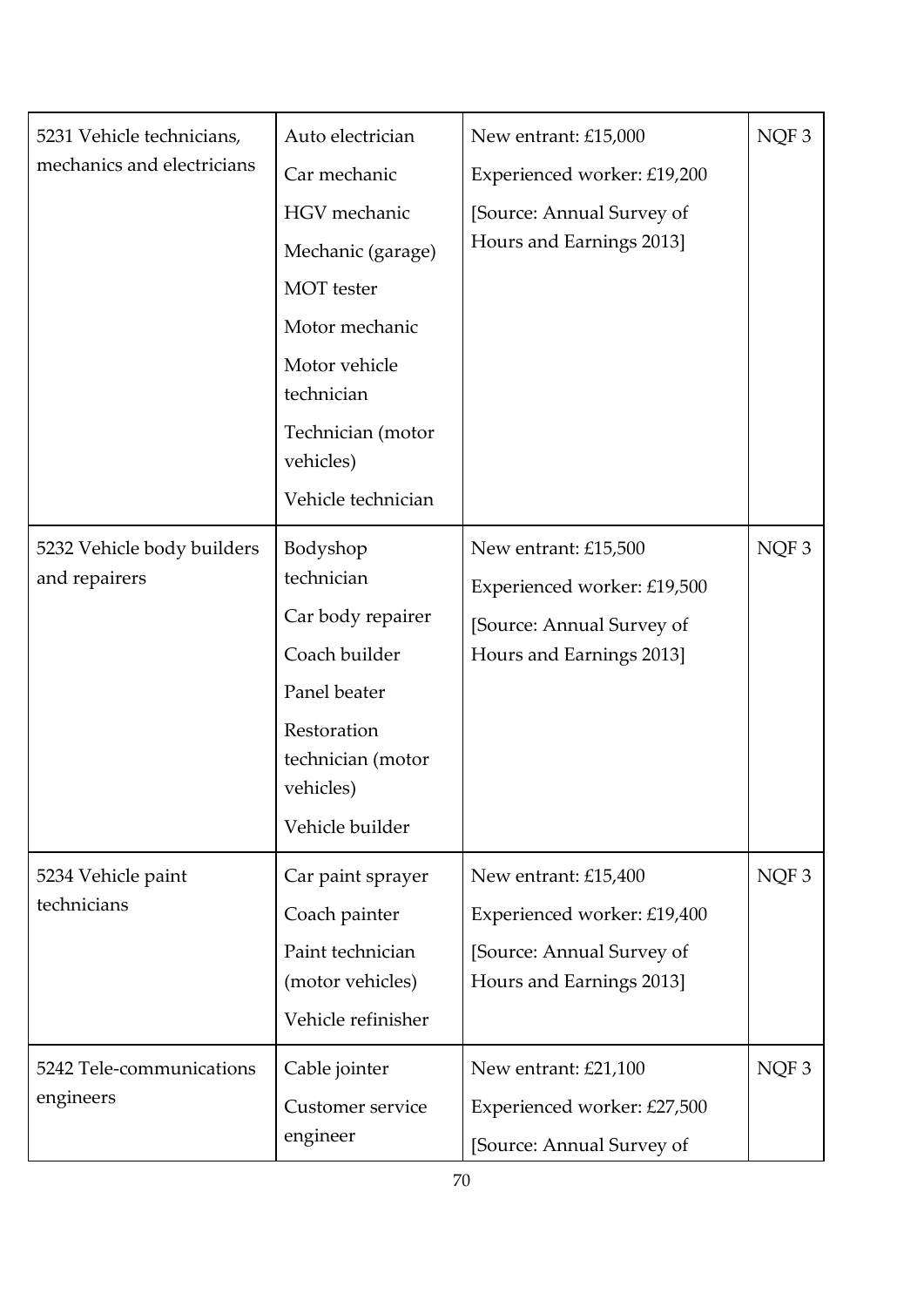|                                       | (telecommunication<br>s)<br>Installation engineer<br>(telecommunication<br>s)<br>Network officer<br>(telecommunication<br>s)<br>Telecommunication<br>s engineer<br>Telephone engineer                            | Hours and Earnings 2013]                                                                                     |      |
|---------------------------------------|------------------------------------------------------------------------------------------------------------------------------------------------------------------------------------------------------------------|--------------------------------------------------------------------------------------------------------------|------|
| 5244 TV, video and audio<br>engineers | Installation engineer<br>(radio, television<br>and video)<br>Satellite engineer<br>Service engineer<br>(radio, television<br>and video)<br>Technician (radio,<br>television and<br>video)<br>Television engineer | New entrant: £18,500<br>Experienced worker: £22,200<br>[Source: Annual Survey of<br>Hours and Earnings 2013] | NQF3 |
| 5245 IT engineers                     | Computer repairer<br>Computer service<br>engineer<br>Hardware engineer<br>(computer)<br>Maintenance<br>engineer (computer<br>servicing)                                                                          | New entrant: £18,500<br>Experienced worker: £19,100<br>[Source: Annual Survey of<br>Hours and Earnings 2013] | NQF3 |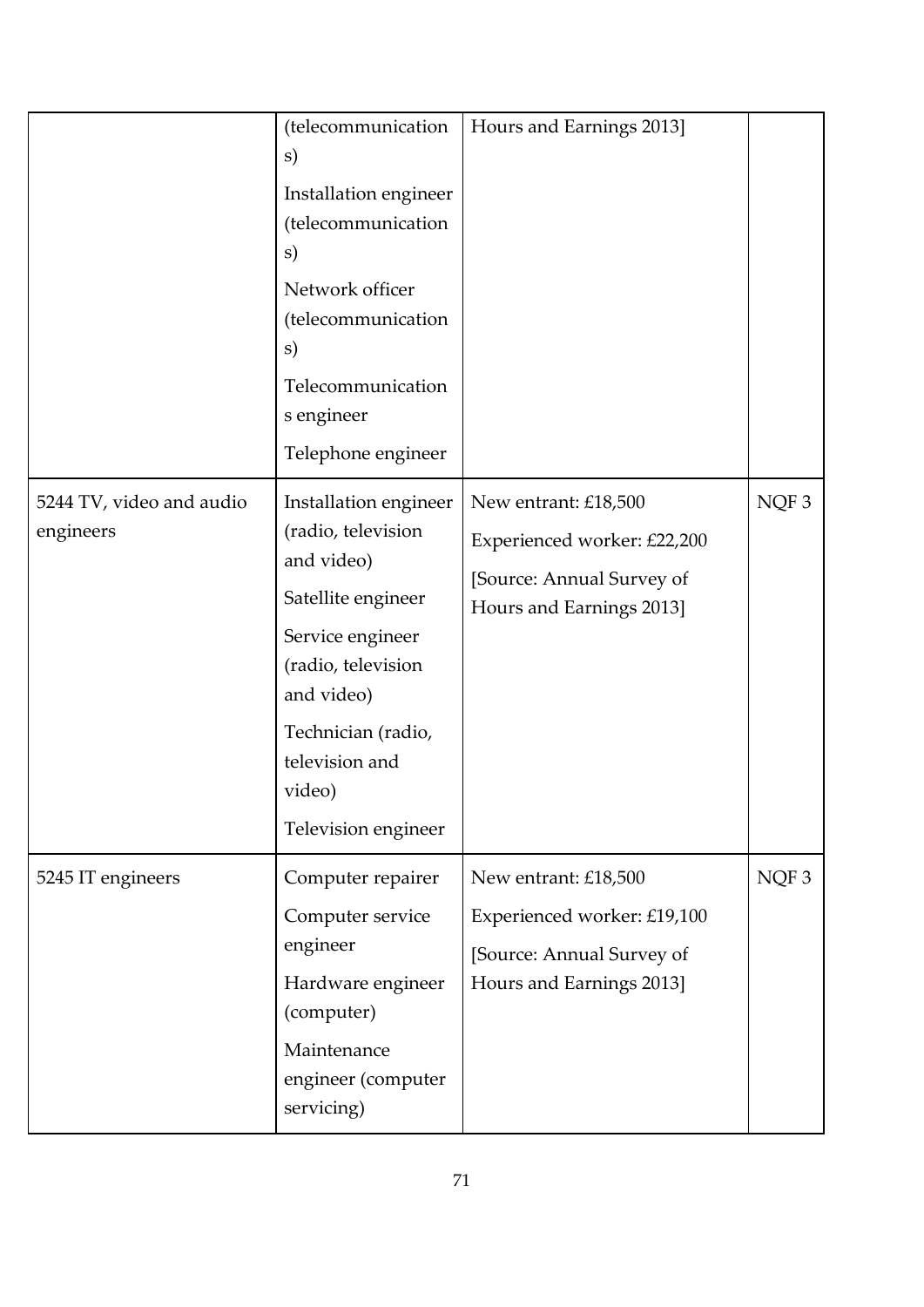| 5311 Steel erectors           | Steel erector                       | New entrant: £15,200                                  | NQF <sub>3</sub> |
|-------------------------------|-------------------------------------|-------------------------------------------------------|------------------|
|                               | Steel fabricator                    | Experienced worker: £19,600                           |                  |
|                               | Steel worker                        | [Source: Annual Survey of                             |                  |
|                               | (structural                         | Hours and Earnings 2013]                              |                  |
|                               | engineering)                        |                                                       |                  |
| 5313 Roofers, roof tilers and | Mastic asphalt                      | New entrant: £15,200                                  | NQF3             |
| slaters                       | spreader                            | Experienced worker: £17,900                           |                  |
|                               | Roof tiler                          | [Source: Annual Survey of                             |                  |
|                               | Roofer                              | Hours and Earnings 2013]                              |                  |
|                               | Roofing contractor                  |                                                       |                  |
|                               | Slater                              |                                                       |                  |
|                               | Thatcher                            |                                                       |                  |
| 5314 Plumbers and heating     | Gas engineer                        | New entrant: £17,200                                  | NQF <sub>3</sub> |
| and ventilating engineers     | Gas service engineer                | Experienced worker: £22,400                           |                  |
|                               | Heating and<br>ventilating engineer | [Source: Annual Survey of<br>Hours and Earnings 2013] |                  |
|                               | Heating engineer                    |                                                       |                  |
|                               | Plumber                             |                                                       |                  |
|                               | Plumbing and                        |                                                       |                  |
|                               | heating engineer                    |                                                       |                  |
| 5319 Construction and         | Acoustician                         | New entrant: £15,100                                  | NQF3             |
| building trades not           | <b>Builder</b>                      | Experienced worker: £19,900                           |                  |
| elsewhere classified          | Building contractor                 | [Source: Annual Survey of                             |                  |
|                               | Fencer                              | Hours and Earnings 2013]                              |                  |
|                               | Maintenance                         |                                                       |                  |
|                               | manager (buildings                  |                                                       |                  |
|                               | and other                           |                                                       |                  |
|                               | structures)                         |                                                       |                  |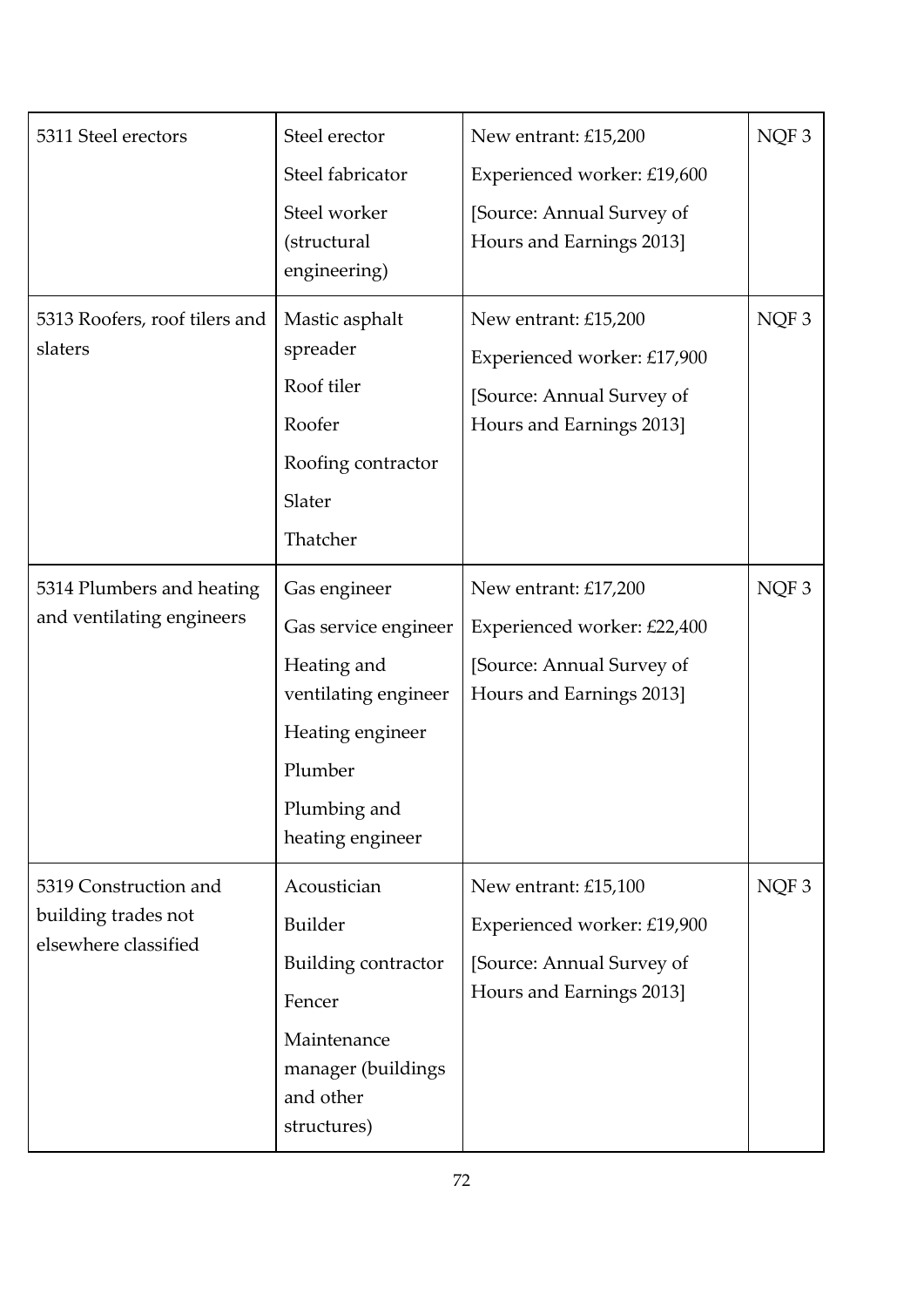|                                             | Property developer<br>(building<br>construction)                                                                        |                                                                                                                                                                                                    |            |
|---------------------------------------------|-------------------------------------------------------------------------------------------------------------------------|----------------------------------------------------------------------------------------------------------------------------------------------------------------------------------------------------|------------|
| 5411 Weavers and knitters                   | Carpet weaver<br>Knitter<br>Knitwear<br>manufacturer<br>Weaver                                                          | New entrant: £12,200<br>[Source: Annual Survey of<br>Hours and Earnings 2011 (no<br>2013 data available) ]<br>Experienced worker: £13,400<br>[Source: Annual Survey of<br>Hours and Earnings 2013] | <b>NQF</b> |
| 5412 Upholsterers                           | Curtain fitter<br>Curtain maker<br>Soft furnisher<br>Trimmer (furniture<br>mfr)<br>Upholsterer                          | New entrant: £12,200<br>[Source: Annual Survey of<br>Hours and Earnings 2011 (no<br>2013 data available) ]<br>Experienced worker: £14,900<br>[Source: Annual Survey of<br>Hours and Earnings 2013] | NQF3       |
| 5413 Footwear and leather<br>working trades | Cobbler<br>Leather worker<br>(leather goods mfr)<br>Machinist (leather<br>goods mfr)<br>Shoe machinist<br>Shoe repairer | New entrant: £12,200<br>Experienced worker: £14,900<br>[Source: Annual Survey of<br>Hours and Earnings 2011 (no<br>2013 data available)]                                                           | NQF3       |
| 5421 Pre-press technicians                  | Compositor<br>Plate maker<br>Pre-press manager<br>Pre-press technician                                                  | New entrant: £13,900<br>[Source: Annual Survey of<br>Hours and Earnings 2011 (no<br>2013 data available)]<br>Experienced worker: £17,000                                                           | NQF3       |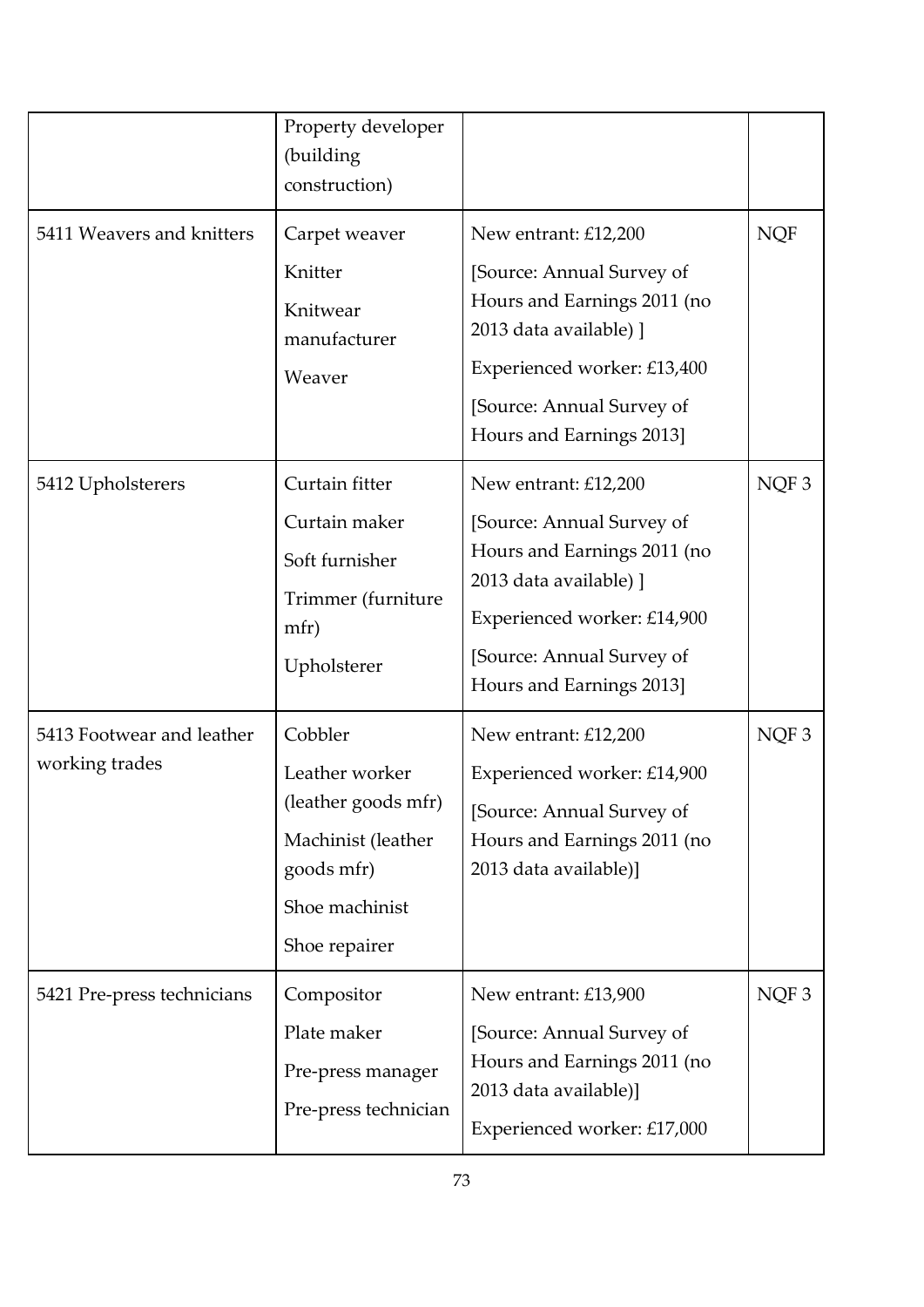|                                                                                                                                          | Type setter                                                                                 | [Source: Annual Survey of<br>Hours and Earnings 2013]                                                                                    |                  |
|------------------------------------------------------------------------------------------------------------------------------------------|---------------------------------------------------------------------------------------------|------------------------------------------------------------------------------------------------------------------------------------------|------------------|
| 5422 Printers<br>Lithographic printer<br>Machine minder<br>(printing)<br>Print manager<br>Screen printer<br>Wallpaper printer            |                                                                                             | New entrant: £14,500<br>Experienced worker: £18,400<br>[Source: Annual Survey of<br>Hours and Earnings 2011 (no<br>2013 data available)] | NQF3             |
| 5423 Print finishing and<br>Binder's assistant<br>binding workers<br>Book binder<br>Finishing supervisor<br>(printing)<br>Print finisher |                                                                                             | New entrant: £10,300<br>Experienced worker: £15,700<br>[Source: Annual Survey of<br>Hours and Earnings 2013]                             | NQF3             |
| 5431 Butchers                                                                                                                            | <b>Butcher</b><br>Butcher's assistant<br>Butchery manager<br>Master butcher<br>Slaughterman | New entrant: £9,300<br>Experienced worker: £14,300<br>[Source: Annual Survey of<br>Hours and Earnings 2013]                              | NQF <sub>3</sub> |
| 5432 Bakers and flour<br>confectioners                                                                                                   | <b>Baker</b><br>Baker's assistant<br>Bakery manager<br>Cake decorator<br>Confectioner       | New entrant: £9,300<br>Experienced worker: £14,600<br>[Source: Annual Survey of<br>Hours and Earnings 2013]                              | NQF3             |
| 5441 Glass and ceramics<br>makers, decorators and<br>finishers                                                                           | Ceramic artist<br>Glass blower<br>Potter (ceramics                                          | New entrant: £8,400<br>Experienced worker: £15,000<br>[Source: Annual Survey of                                                          | NQF3             |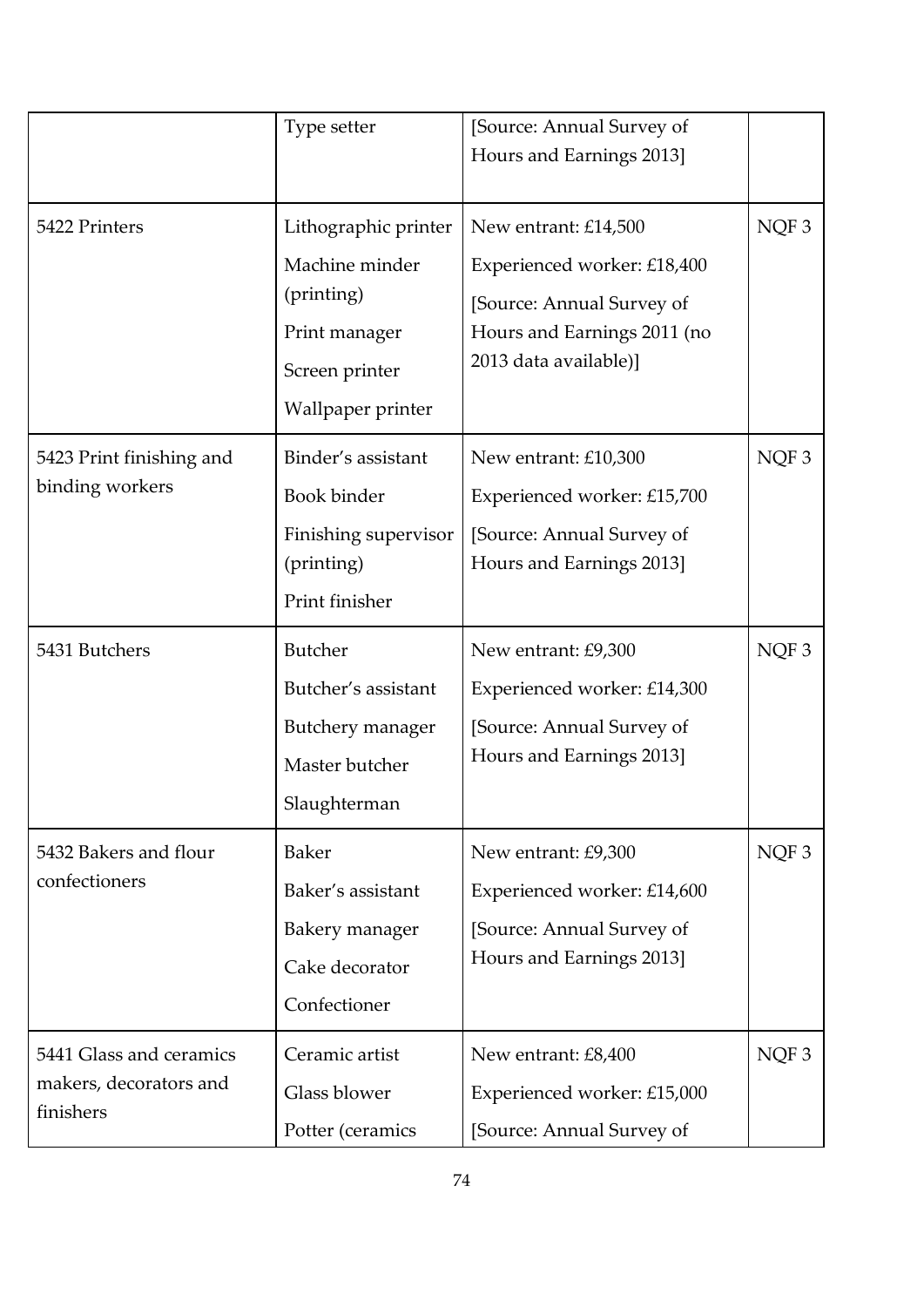|                           | mfr)                 | Hours and Earnings 2013]    |                  |
|---------------------------|----------------------|-----------------------------|------------------|
|                           | Pottery worker       |                             |                  |
|                           | Sprayer (ceramics    |                             |                  |
|                           | mfr)                 |                             |                  |
|                           | Stained glass artist |                             |                  |
| 5442 Furniture makers and | Antiques restorer    | New entrant: £8,400         | NQF3             |
| other craft woodworkers   | Cabinet maker        | Experienced worker: £15,000 |                  |
|                           | Coffin maker         | [Source: Annual Survey of   |                  |
|                           | Furniture restorer   | Hours and Earnings 2013]    |                  |
|                           | Picture framer       |                             |                  |
|                           | Sprayer (furniture   |                             |                  |
|                           | mfr)                 |                             |                  |
| 5449 Other skilled trades | Diamond mounter      | New entrant: £8,400         | NQF <sub>3</sub> |
| not elsewhere classified  | Engraver             | Experienced worker: £18,100 |                  |
|                           | Goldsmith            | [Source: Annual Survey of   |                  |
|                           | Paint sprayer        | Hours and Earnings 2013]    |                  |
|                           | Piano tuner          |                             |                  |
|                           | Sign maker           |                             |                  |
|                           | Silversmith          |                             |                  |
|                           | Wig maker            |                             |                  |
| 6131 Veterinary nurses    | Animal nurse         | New entrant: £7,400         | NQF <sub>3</sub> |
|                           | Veterinary nurse     | Experienced worker: £13,000 |                  |
|                           |                      | [Source: Annual Survey of   |                  |
|                           |                      | Hours and Earnings 2013]    |                  |
| 6144 Houseparents and     | Foster carer         | New entrant: £6,700         | NQF <sub>3</sub> |
| residential wardens       | Matron (residential  | Experienced worker: £11,900 |                  |
|                           | home)                | [Source: Annual Survey of   |                  |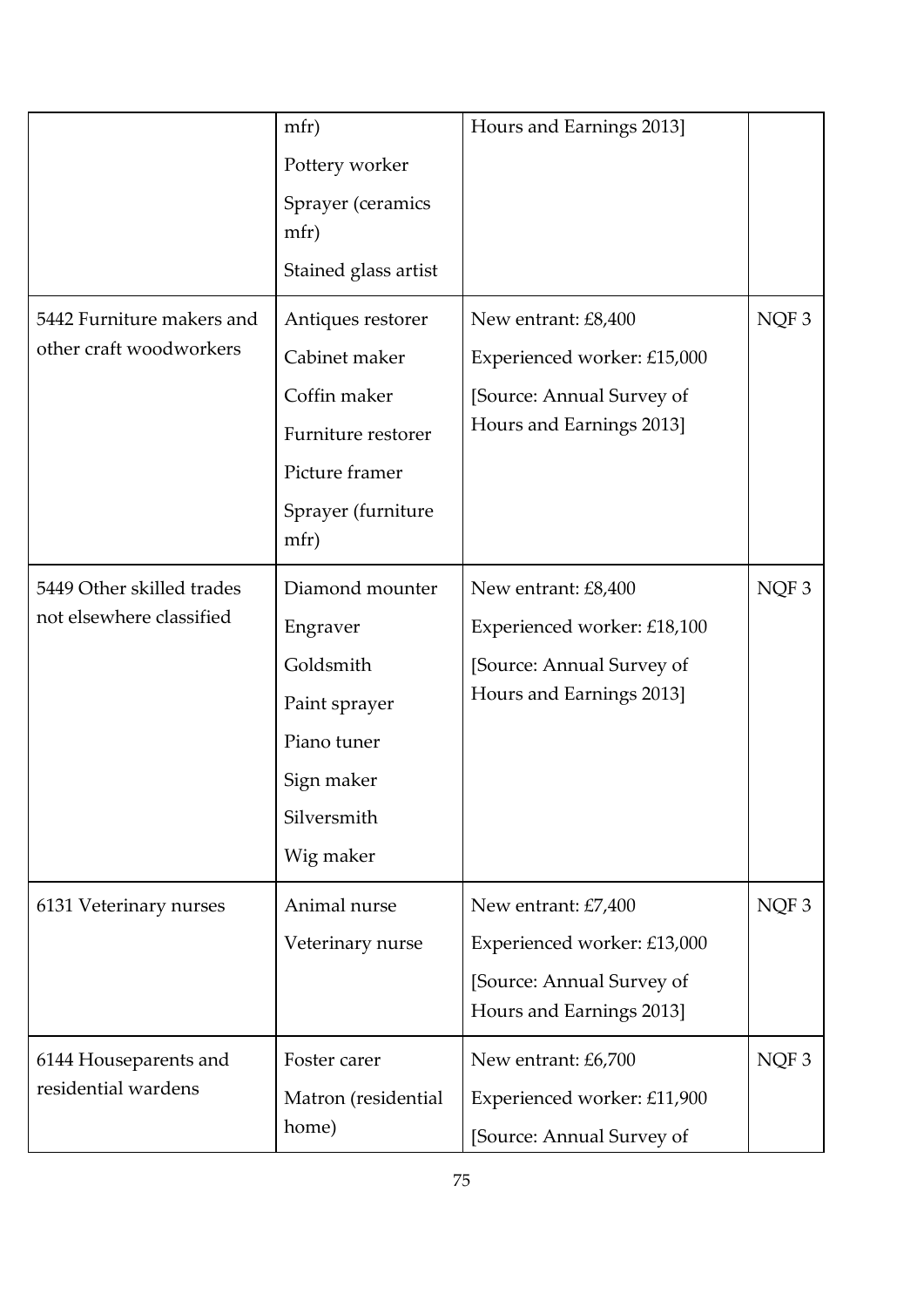|                                           | Resident warden<br>Team leader<br>(residential care<br>home)<br>Warden (sheltered<br>housing)                                                               | Hours and Earnings 2013]                                                                                                                 |                  |
|-------------------------------------------|-------------------------------------------------------------------------------------------------------------------------------------------------------------|------------------------------------------------------------------------------------------------------------------------------------------|------------------|
| 6214 Air travel assistants                | Air hostess<br>Cabin crew<br>Customer service<br>agent (travel)<br>Flight attendant<br>Passenger service<br>agent                                           | New entrant: £8,100<br>Experienced worker: £13,600<br>[Source: Annual Survey of<br>Hours and Earnings 2013]                              | NQF <sub>3</sub> |
| 6215 Rail travel assistants               | Retail service<br>manager (railways)<br>Station assistant<br>(underground<br>railway)<br>Ticket inspector<br>(railways)<br>Train conductor<br>Train manager | New entrant: £18,400<br>Experienced worker: £24,400<br>[Source: Annual Survey of<br>Hours and Earnings 2013]                             | NQF3             |
| 7125 Merchandisers and<br>window dressers | Merchandiser<br>Sales merchandiser<br>Visual<br>merchandising<br>manager<br>Window dresser                                                                  | New entrant: £13,500<br>Experienced worker: £17,100<br>[Source: Annual Survey of<br>Hours and Earnings 2011 (no<br>2013 data available)] | NQF <sub>3</sub> |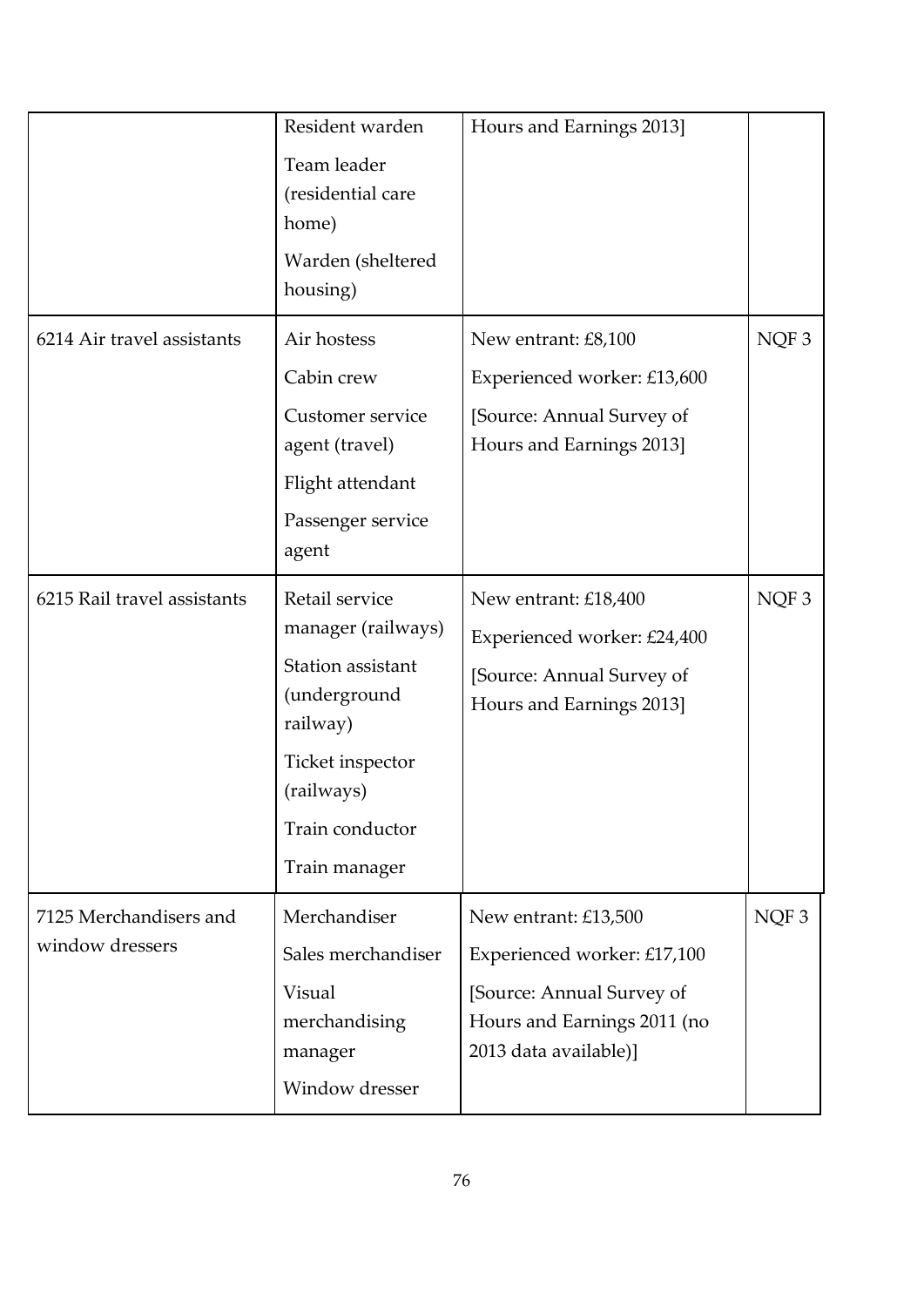| 7130 Sales supervisors               | <b>Sales</b><br>supervisor(retail<br>trade: delivery<br>round)<br>Section manager<br>(retail trade)<br>Shop supervisor<br>(retail trade)<br>Supervisor (retail,<br>wholesale trade)<br>Team leader (retail<br>trade) | New entrant: £9,300<br>Experienced worker: £13,700<br>[Source: Annual Survey of<br>Hours and Earnings 2013]                                                                                       |      |
|--------------------------------------|----------------------------------------------------------------------------------------------------------------------------------------------------------------------------------------------------------------------|---------------------------------------------------------------------------------------------------------------------------------------------------------------------------------------------------|------|
| 7215 Market research<br>interviewers | Interviewer (market<br>research)<br>Market researcher<br>(interviewing)<br>Telephone<br>interviewer<br>Telephone<br>researcher<br>Traffic enumerator                                                                 | New entrant: £6,400<br>Experienced worker: £10,900<br>[Source: Annual Survey of<br>Hours and Earnings 2013]                                                                                       | NQF3 |
| 8124 Energy plant<br>operatives      | Boilerman<br>Control room<br>operator (electric)<br>Hydraulic<br>engineman<br>Plant operator<br>(electricity supplier)<br>Power station<br>operator                                                                  | New entrant: £13,200<br>[Source: Annual Survey of<br>Hours and Earnings 2013]<br>Experienced worker: £16,200<br>[Source: Annual Survey of<br>Hours and Earnings 2011 (no<br>2013 data available)] | NQF3 |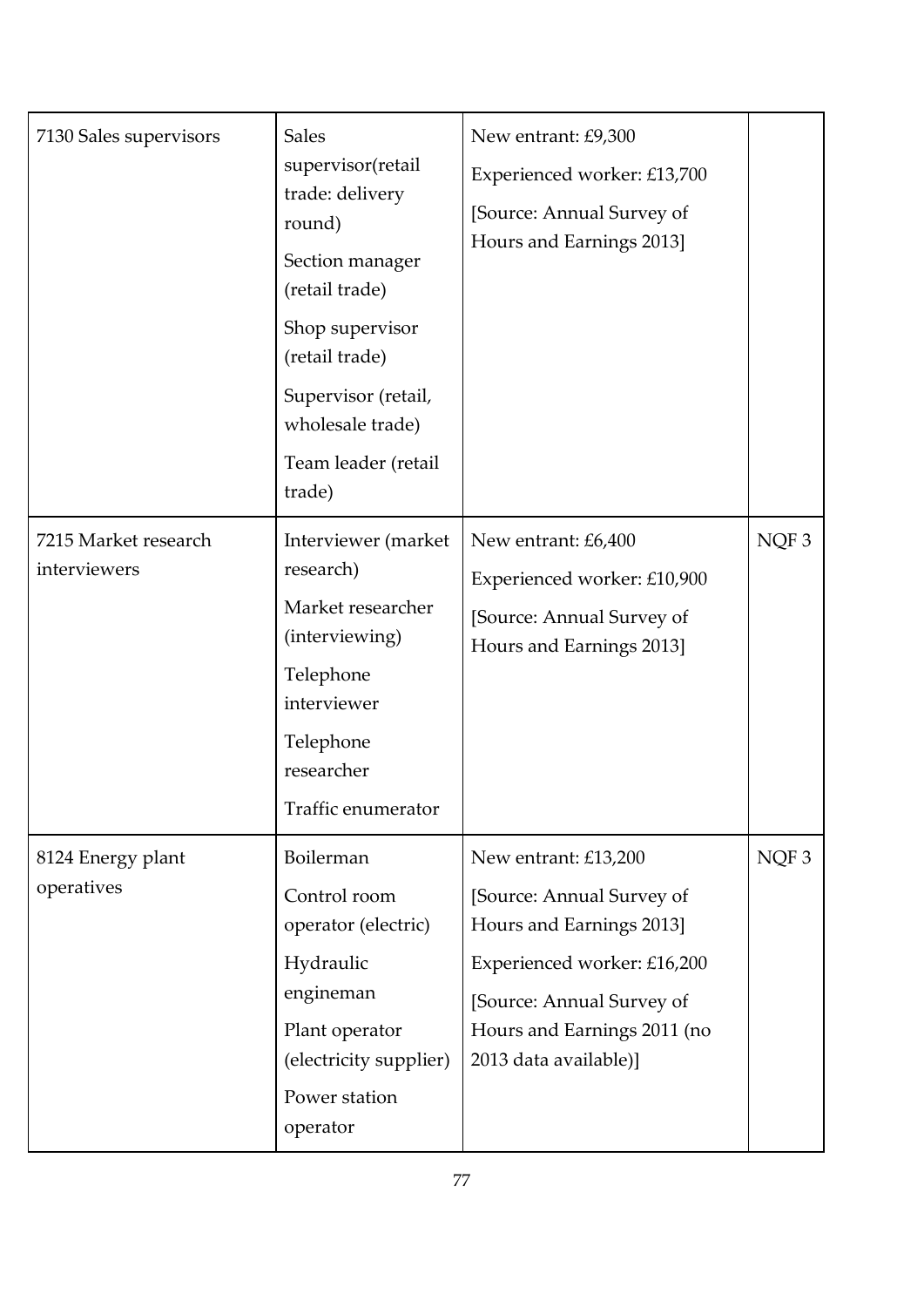| 8126 Water and sewerage<br>plant operatives | Controller (water<br>treatment)<br>Plant operator<br>(sewage works)<br>Pump attendant<br>Water treatment<br>engineer<br>Water treatment<br>operator | New entrant: £13,200<br>Experienced worker: £24,500<br>[Source: Annual Survey of<br>Hours and Earnings 2013] | NQF <sub>3</sub> |
|---------------------------------------------|-----------------------------------------------------------------------------------------------------------------------------------------------------|--------------------------------------------------------------------------------------------------------------|------------------|
| 8215 Driving instructors                    | Driving instructor<br><b>HGV</b> instructor<br>Instructor (driving)<br>school)<br>Motorcycle<br>instructor                                          | New entrant: £8,900<br>Experienced worker: £16,000<br>[Source: Annual Survey of<br>Hours and Earnings 2013]  | NQF <sub>3</sub> |

# **Table 5: Occupations in which some jobs are skilled to National Qualifications Framework (NQF) level 3 and some jobs are lower-skilled**

| SOC code and<br>description                                                     | Related job titles                                                                           | Jobs which are<br>skilled to NQF 3<br>(other jobs are<br>lower-skilled)                   | Appropriate<br>salary rates                                                                       | <b>Skill level</b>             |
|---------------------------------------------------------------------------------|----------------------------------------------------------------------------------------------|-------------------------------------------------------------------------------------------|---------------------------------------------------------------------------------------------------|--------------------------------|
| 1223 Restaurant<br>and catering<br>establishment<br>managers and<br>proprietors | Café owner<br>Fish & chip<br>shopkeeper<br>Operations<br>manager<br>(catering)<br>Restaurant | Restaurant manager<br>Fast food restaurant<br>manager<br>Assistant<br>restaurant manager, | New entrant:<br>£12,500<br>[Source:<br>Annual<br>Survey of<br>Hours and<br>Earnings<br>$2011$ (no | $NQF$ 3 /<br>Lower-<br>skilled |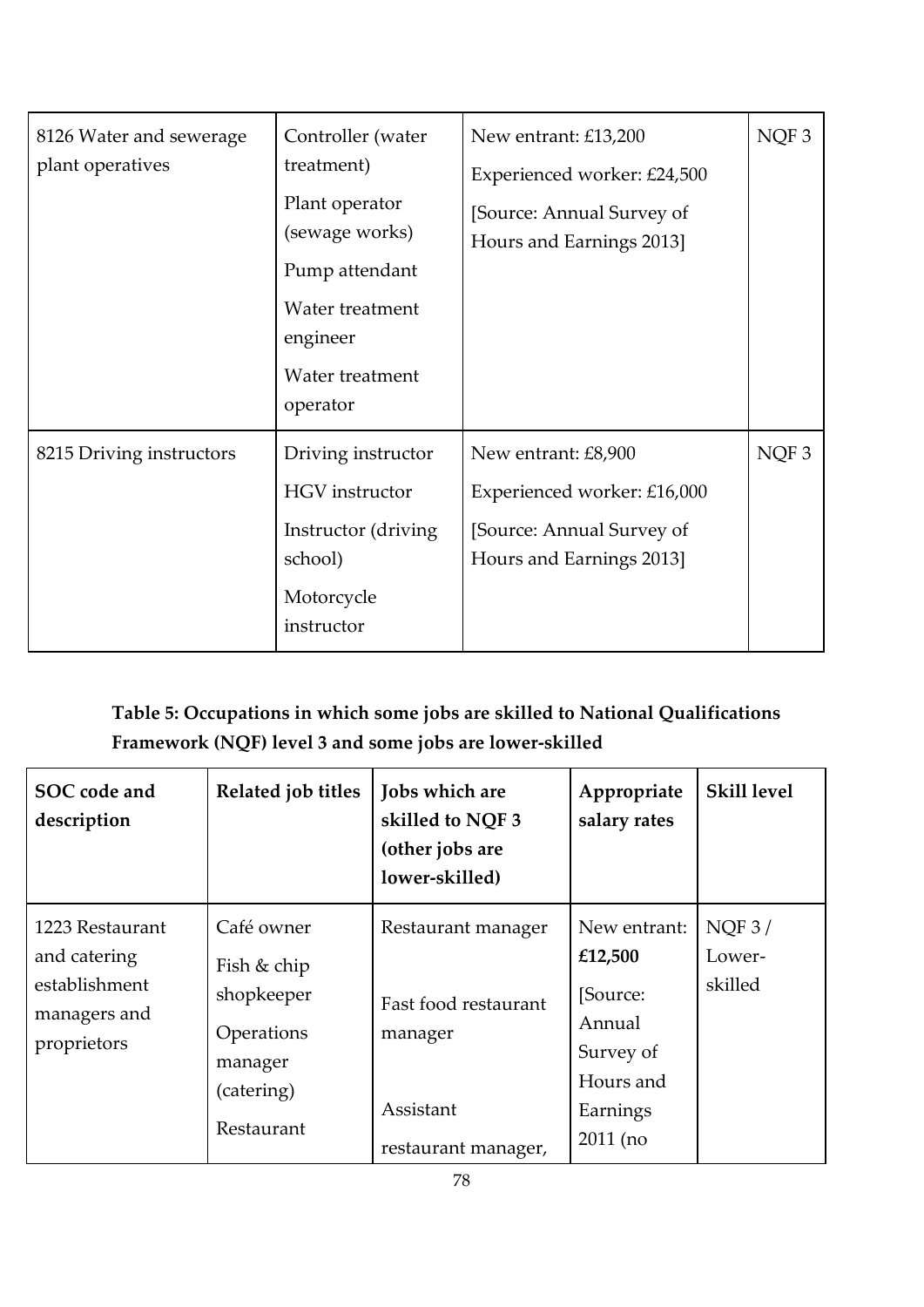|                                                        | manager<br>Shop manager<br>(take-away food<br>shop)                                                            | establishments with<br>80 or more covers<br>(covers being the<br>maximum number of<br>customers that can be<br>seated at any one<br>time) | 2013 data<br>available)]<br>Experienced<br>worker:<br>£15,900<br>[Source:<br>Annual<br>Survey of<br>Hours and<br>Earnings<br>2013] |                            |
|--------------------------------------------------------|----------------------------------------------------------------------------------------------------------------|-------------------------------------------------------------------------------------------------------------------------------------------|------------------------------------------------------------------------------------------------------------------------------------|----------------------------|
| 1224 Publicans and<br>managers of<br>licensed premises | Landlady (public<br>house)<br>Licensee<br>Manager (wine<br>bar)<br>Publican                                    | Publican<br>Licensee or pub<br>manager                                                                                                    | New entrant:<br>£11,400<br>Experienced<br>worker:<br>£15,700<br>[Source:<br>Annual<br>Survey of<br>Hours and<br>Earnings<br>2013]  | NQF3/<br>Lower-<br>skilled |
| 3132 IT user<br>support technicians                    | Customer<br>support analyst<br>Help desk<br>operator<br>IT support<br>technician<br>Systems support<br>officer | Senior PC support<br>analyst<br>Senior PC support<br>Technical pre- or<br>post-sales support<br>Senior database                           | New entrant:<br>£16,600<br>Experienced<br>worker:<br>£21,100<br>[Source:<br>Annual<br>Survey of<br>Hours and<br>Earnings           | NQF3/<br>Lower-<br>skilled |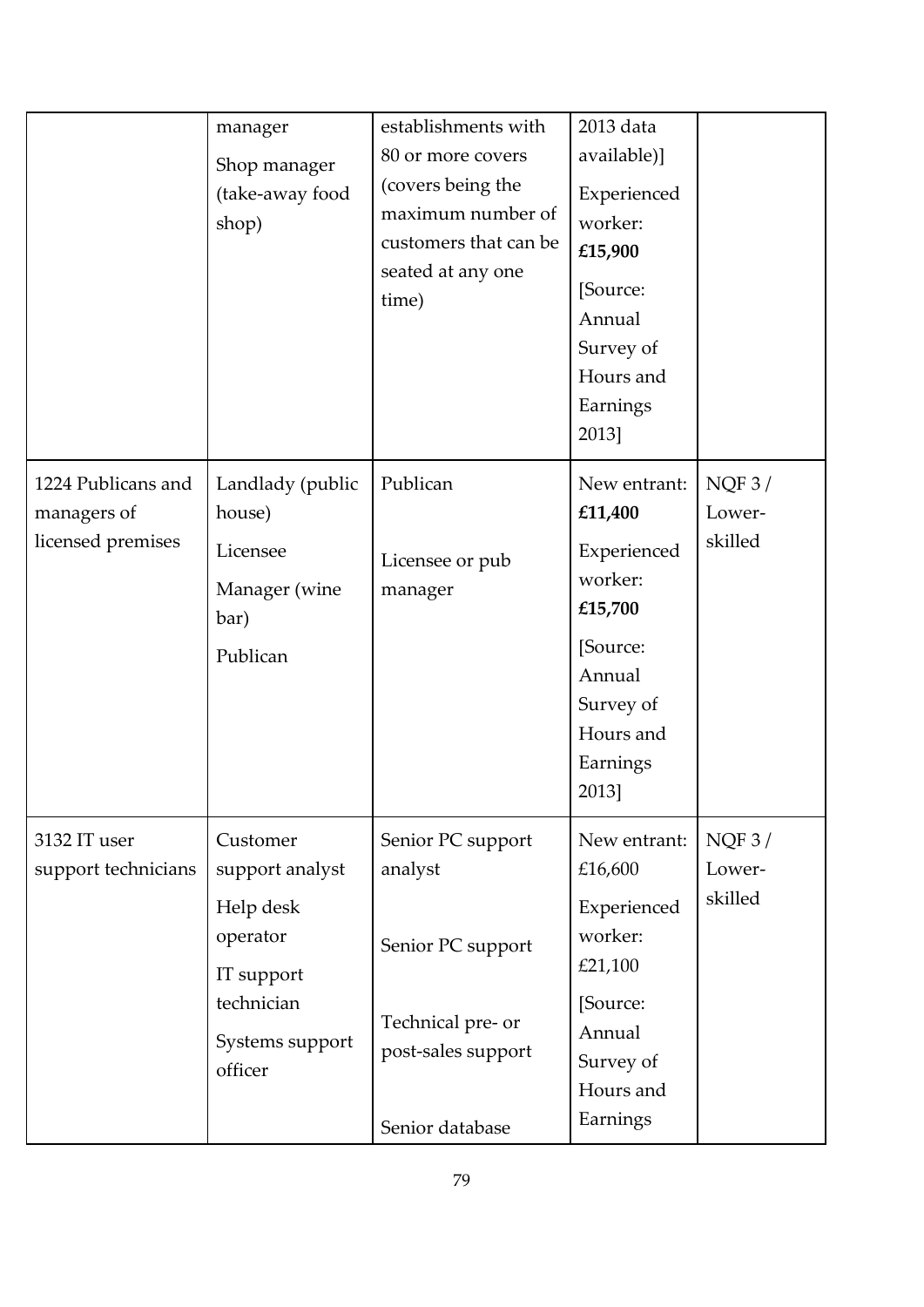|                                                                                       |                                                                                                                     | administrator or<br>analyst<br>Database<br>administrator or<br>analyst<br>Computer engineers,<br>installation and<br>maintenance | 2013]                                                                                                                             |                            |
|---------------------------------------------------------------------------------------|---------------------------------------------------------------------------------------------------------------------|----------------------------------------------------------------------------------------------------------------------------------|-----------------------------------------------------------------------------------------------------------------------------------|----------------------------|
| 3217<br>Pharmaceutical<br>technicians                                                 | Dispensing<br>technician<br>Pharmaceutical<br>technician<br>Pharmacy<br>technician                                  | Jobs at NHS Agenda<br>for Change band 4 or<br>equivalent or above                                                                | New entrant:<br>£10,700<br>Experienced<br>worker:<br>£15,600<br>[Source:<br>Annual<br>Survey of<br>Hours and<br>Earnings<br>2013] | NQF3/<br>Lower-<br>skilled |
| 3417<br>Photographers,<br>audio-visual and<br>broad-casting<br>equipment<br>operators | Audio visual<br>technician<br>Cameraman<br>Photographer<br>Projectionist<br>Sound engineer<br>Theatre<br>technician | Audio visual<br>technician<br>Senior audio visual<br>technician<br>Photographer                                                  | New entrant:<br>£14,300<br>[Source:<br>Annual<br>Survey of<br>Hours and<br>Earnings<br>2011 (no<br>2013 data<br>available)]       | NQF3/<br>Lower-<br>skilled |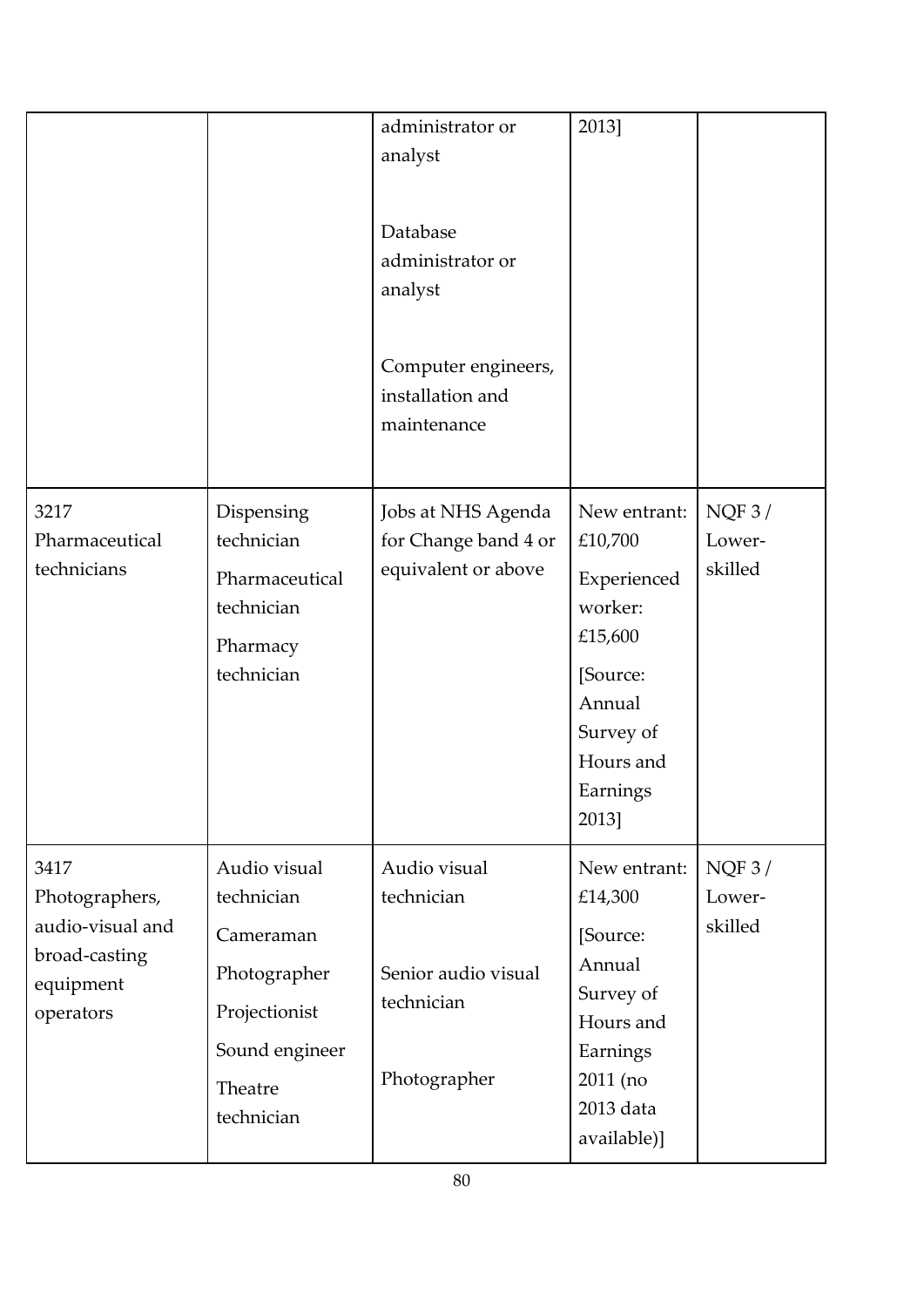|              | (entertainment)             | Press photographer<br>(regional)                                                                                                                                 | Experienced<br>worker:<br>£15,900                     |                 |
|--------------|-----------------------------|------------------------------------------------------------------------------------------------------------------------------------------------------------------|-------------------------------------------------------|-----------------|
|              |                             | Press photographer<br>(National)                                                                                                                                 | [Source:<br>Annual<br>Survey of                       |                 |
|              |                             | Film technician                                                                                                                                                  | Hours and<br>Earnings<br>2013]                        |                 |
|              |                             | Sound recordist                                                                                                                                                  |                                                       |                 |
|              |                             | Camera operator<br>(film, television<br>production)                                                                                                              |                                                       |                 |
|              |                             |                                                                                                                                                                  |                                                       |                 |
| 5111 Farmers | Agricultural<br>contractor  | Herd managers                                                                                                                                                    | New entrant:<br>£9,100                                | NQF3/<br>Lower- |
|              | Agricultural<br>technician  | Livestock breeders                                                                                                                                               | Experienced<br>worker:                                | skilled         |
|              | Crofter (farming)<br>Farmer | Pig breeders                                                                                                                                                     | £14,700<br>[Source:                                   |                 |
|              | Herd manager                | Agricultural<br>contractor jobs that<br>require an NQF level<br>3 in Agricultural<br>Crop Production,<br>Mixed Farming or<br>Livestock Production,<br>or an NPTC | Annual<br>Survey of<br>Hours and<br>Earnings<br>2013] |                 |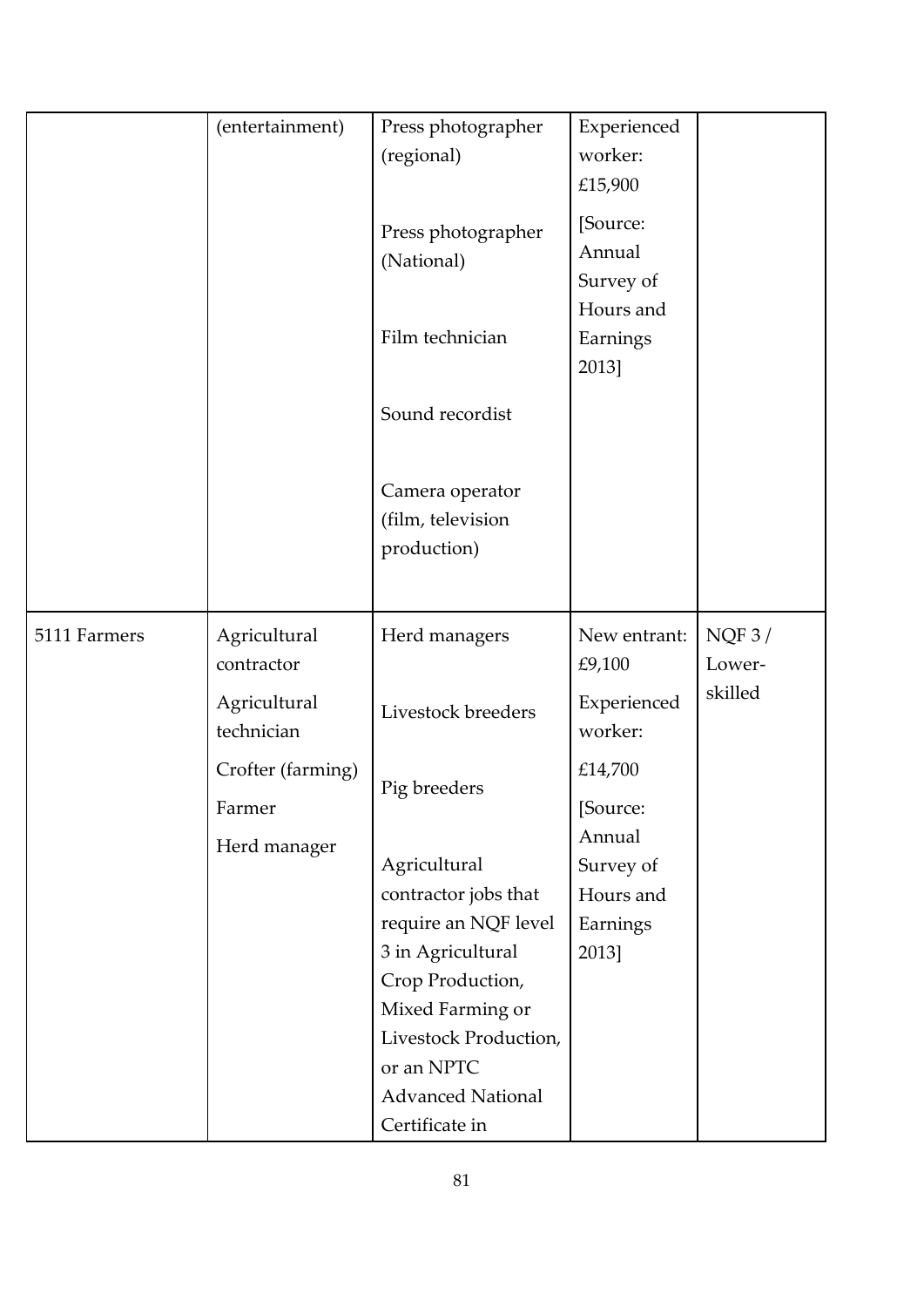|                                              |                                                                                                                               | Agriculture                                                                                                                                                                                     |                                                                                                                                  |                            |
|----------------------------------------------|-------------------------------------------------------------------------------------------------------------------------------|-------------------------------------------------------------------------------------------------------------------------------------------------------------------------------------------------|----------------------------------------------------------------------------------------------------------------------------------|----------------------------|
| 5112 Horticultural<br>trades                 | Grower<br>Horticulturalist<br>(market<br>gardening)<br>Market Gardener<br>Nursery<br>Assistant<br>(agriculture)<br>Nurseryman | Horticultural<br>foreman<br>Horticultural nursery<br>supervisor<br>Horticultural<br>technician<br>Nursery stock<br>production<br>technician or<br>specialist                                    | New entrant:<br>£9,100<br>Experienced<br>worker:<br>£14,700<br>[Source:<br>Annual<br>Survey of<br>Hours and<br>Earnings<br>2013] | NQF3/<br>Lower-<br>skilled |
| 5113 Gardeners and<br>landscape<br>gardeners | Garden designer<br>Gardener<br>Gardener-<br>handyman<br>Landscape<br>gardener                                                 | <b>Gardening Team</b><br>Supervisor or<br>Manager<br>Landscaper jobs,<br>where the job<br>requires a<br>Registration of Land-<br><b>Based Operatives</b><br>(ROLO) Gold Card<br>Garden Designer | New entrant:<br>£9,100<br>Experienced<br>worker:<br>£14,100<br>[Source:<br>Annual<br>Survey of<br>Hours and<br>Earnings<br>2013] | NQF3/<br>Lower-<br>skilled |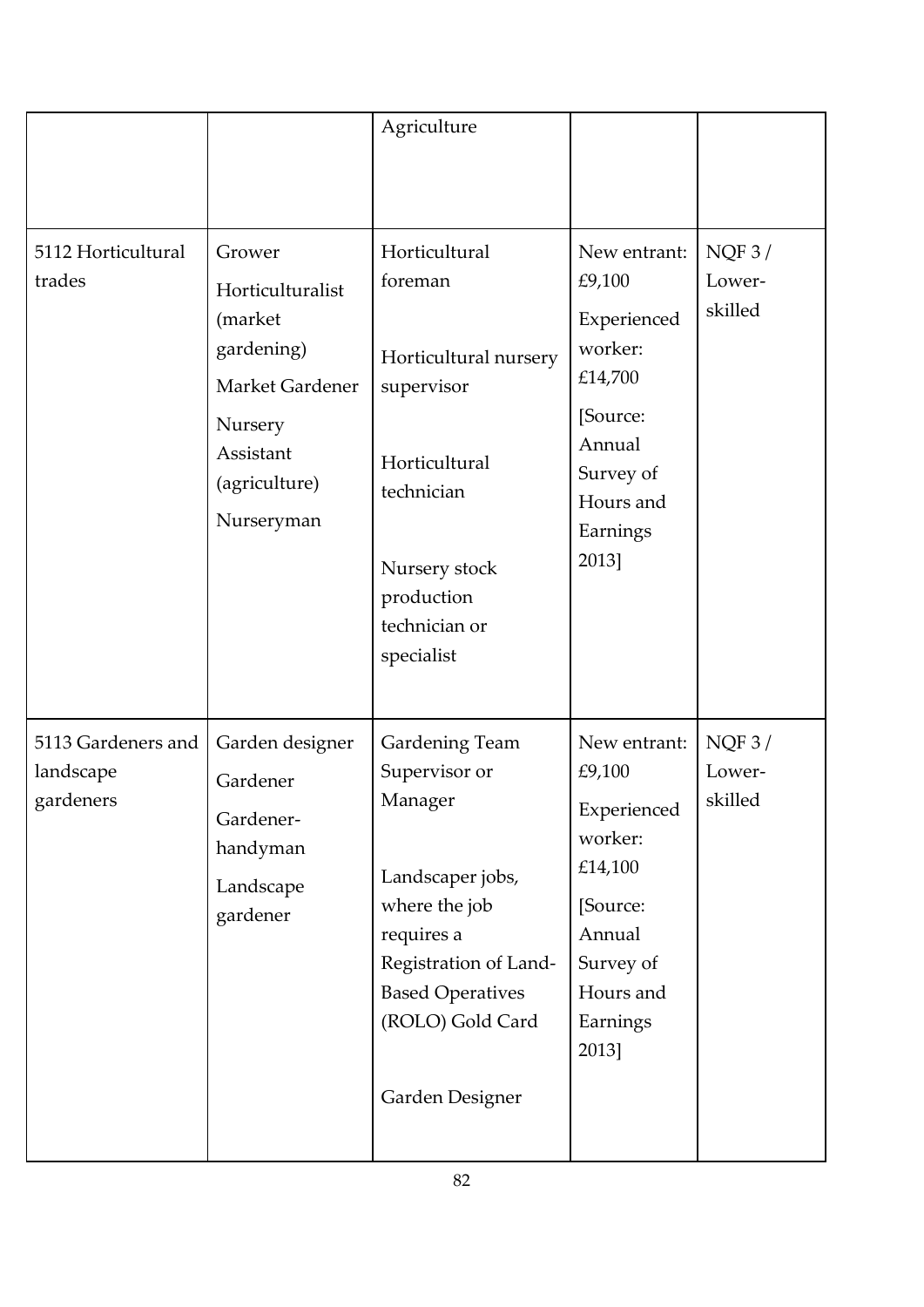| 5114 Grounds-men<br>and green-keepers                                  | Greenkeeper<br>Groundsman<br>Groundsperson                                                                    | Head Greenkeeper<br><b>Ground Manager</b><br>Head Groundsperson                                                                                                                                                                                                                                                                                   | New entrant:<br>£12,100<br>Experienced<br>worker:<br>£15,200<br>[Source:<br>Annual<br>Survey of<br>Hours and<br>Earnings<br>2013] | NQF3/<br>Lower-<br>skilled |
|------------------------------------------------------------------------|---------------------------------------------------------------------------------------------------------------|---------------------------------------------------------------------------------------------------------------------------------------------------------------------------------------------------------------------------------------------------------------------------------------------------------------------------------------------------|-----------------------------------------------------------------------------------------------------------------------------------|----------------------------|
| 5119 Agricultural<br>and fishing trades<br>not elsewhere<br>classified | Aboricultural<br>consultant<br>Bee farmer<br>Gamekeeper<br>Share fisherman<br>Trawler skipper<br>Tree surgeon | Fishing vessel<br>skippers in inshore<br>areas, and limited<br>and unlimited<br>offshore areas<br>Fishing vessel mates<br>in unlimited offshore<br>areas<br>Forest officers and<br>forest or woodland<br>managers<br>Supervising tree<br>surgeons and<br>supervising arbori-<br>culturists / arborists<br>Head gamekeepers,<br>head river keepers | New entrant:<br>£9,100<br>Experienced<br>worker:<br>£14,700<br>[Source:<br>Annual<br>Survey of<br>Hours and<br>Earnings<br>2013]  | NQF3/<br>Lower-<br>skilled |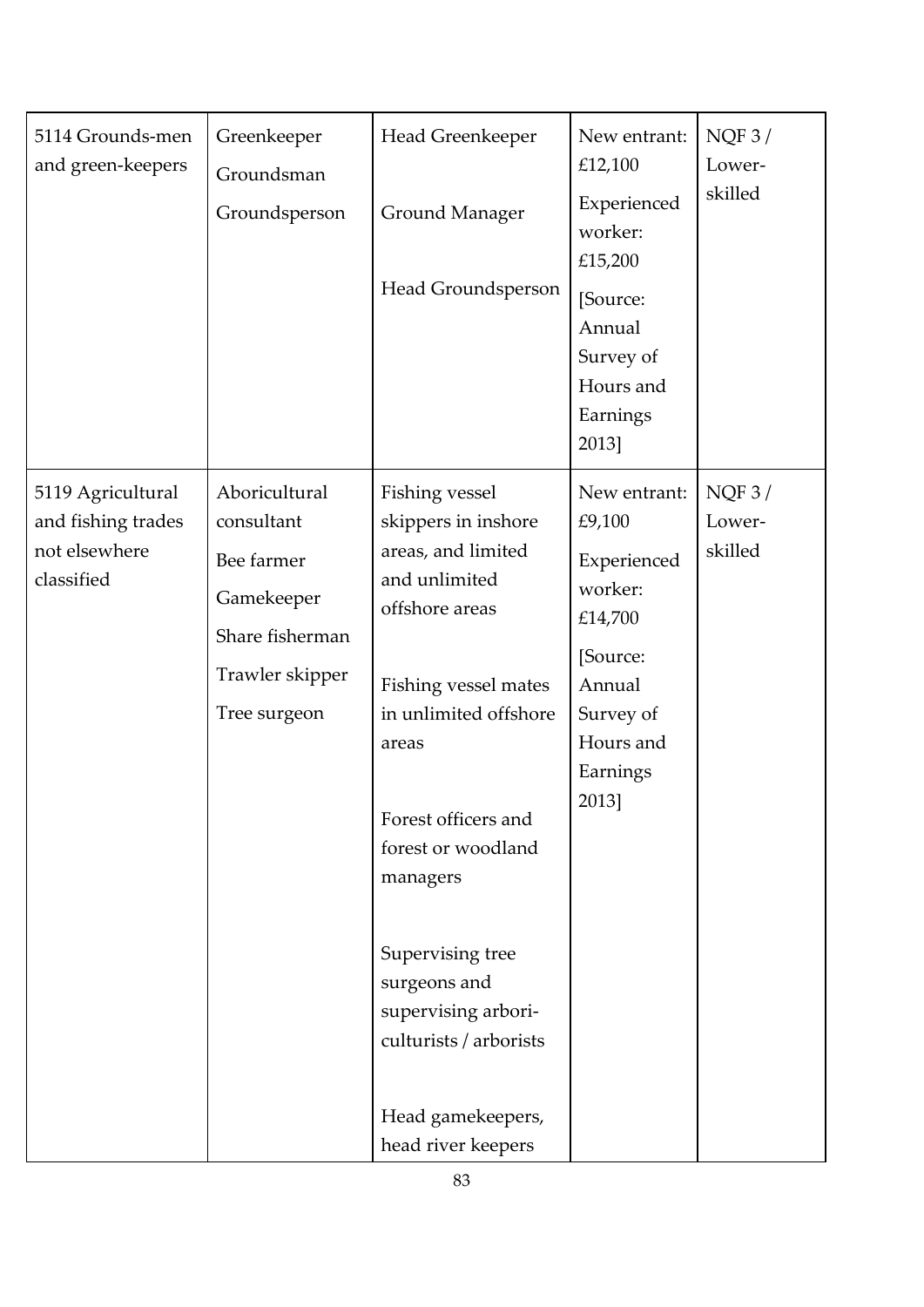|                                                  |                                                                                                    | and head ghillies<br>Managers in animal<br>husbandry, forestry<br>and fishing not<br>elsewhere classified                                                                                                                                          |                                                                                                                                   |                            |
|--------------------------------------------------|----------------------------------------------------------------------------------------------------|----------------------------------------------------------------------------------------------------------------------------------------------------------------------------------------------------------------------------------------------------|-----------------------------------------------------------------------------------------------------------------------------------|----------------------------|
| 5212 Moulders,<br>core makers and<br>die casters | Core Maker<br>(metal trades)<br>Die Caster<br>Moulder (metal<br>trades)<br>Pipe Maker<br>(foundry) | Jobs which require an<br>engineering<br>technician registered<br>with the Engineering<br>Council<br>Jobs which require an<br>NQF level 3<br>qualification in<br><b>Materials Processing</b><br>and Finishing<br>Foundry or casting<br>shop foremen | New entrant:<br>£17,200<br>Experienced<br>worker:<br>£20,300<br>[Source:<br>Annual<br>Survey of<br>Hours and<br>Earnings<br>2013] | NQF3/<br>Lower-<br>skilled |
| 5214 Metal plate<br>workers, and<br>riveters     | Boiler maker<br>Metal plate<br>worker<br>Plater<br>Plater-welder                                   | Jobs which require<br>successful<br>completion of the<br>National<br>Apprenticeship<br>Scheme for<br>Engineering<br>Construction<br>(NASEC)                                                                                                        | New entrant:<br>£17,200<br>Experienced<br>worker:<br>£24,200<br>[Source:<br>Annual<br>Survey of<br>Hours and                      | NQF3/<br>Lower-<br>skilled |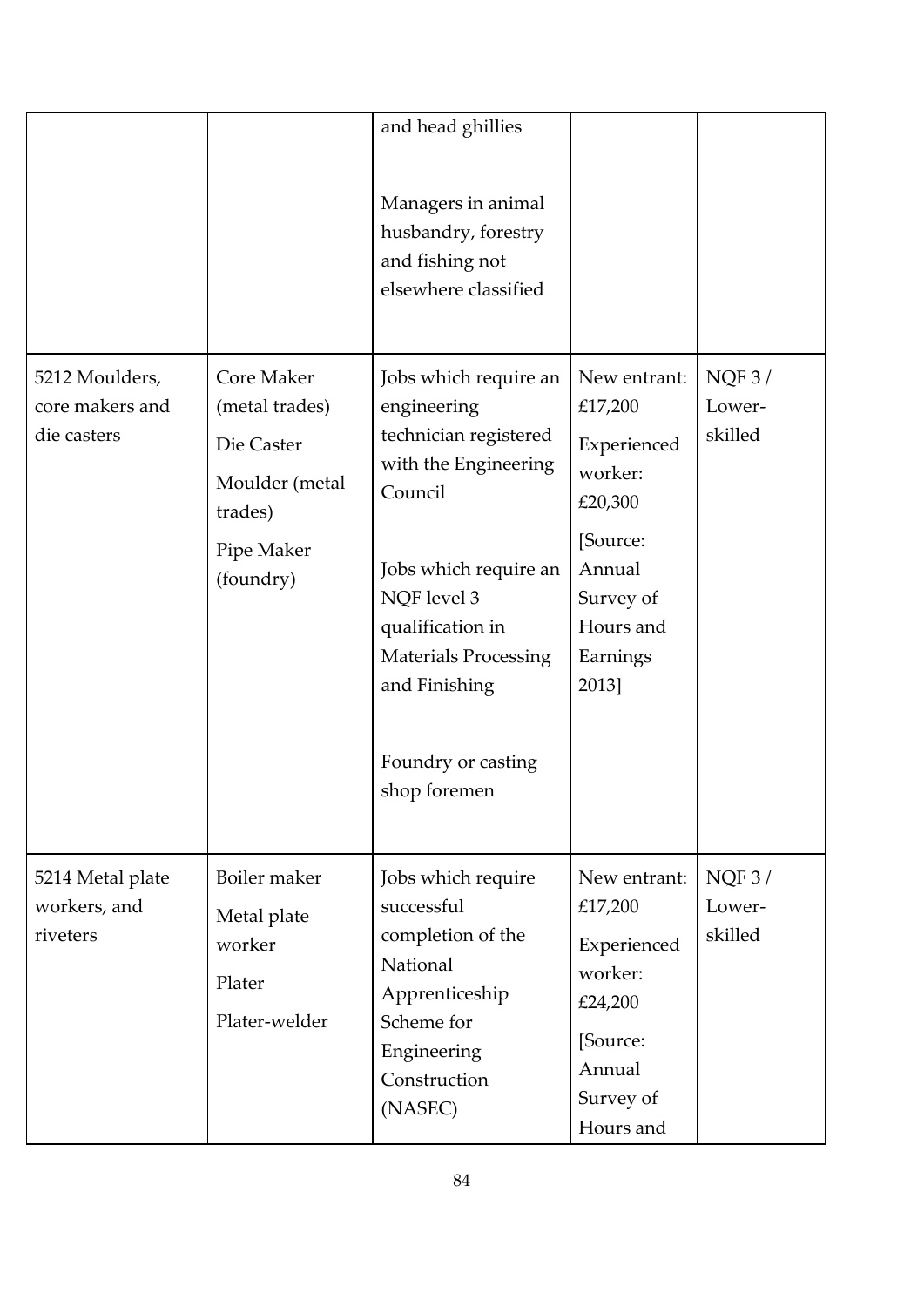|                        |                                                                                                 | Jobs which require<br>successful<br>completion of an<br><b>Advanced Modern</b><br>Apprenticeship in<br>fabrication or<br>welding                                                                                                                                                                                                                                       | Earnings<br>2013]                                                                                                                 |                 |
|------------------------|-------------------------------------------------------------------------------------------------|------------------------------------------------------------------------------------------------------------------------------------------------------------------------------------------------------------------------------------------------------------------------------------------------------------------------------------------------------------------------|-----------------------------------------------------------------------------------------------------------------------------------|-----------------|
| 5215 Welding<br>trades | Fabricator-welder<br>Fitter-welder<br>Spot welder<br>(metal)<br>Welder<br>Welding<br>technician | High integrity pipe<br>welders where the<br>job requires three or<br>more years<br>related on-the-job<br>experience<br>Welding foreman<br>Welding engineer or<br>consultant<br>Welding fitter<br>Welding supervisor<br>Welding technician<br>Jobs which require<br>successful<br>completion of an<br>Advanced Modern<br>Apprenticeship in<br>fabrication or<br>welding | New entrant:<br>£18,000<br>Experienced<br>worker:<br>£20,100<br>[Source:<br>Annual<br>Survey of<br>Hours and<br>Earnings<br>2013] | NQF3/<br>Lower- |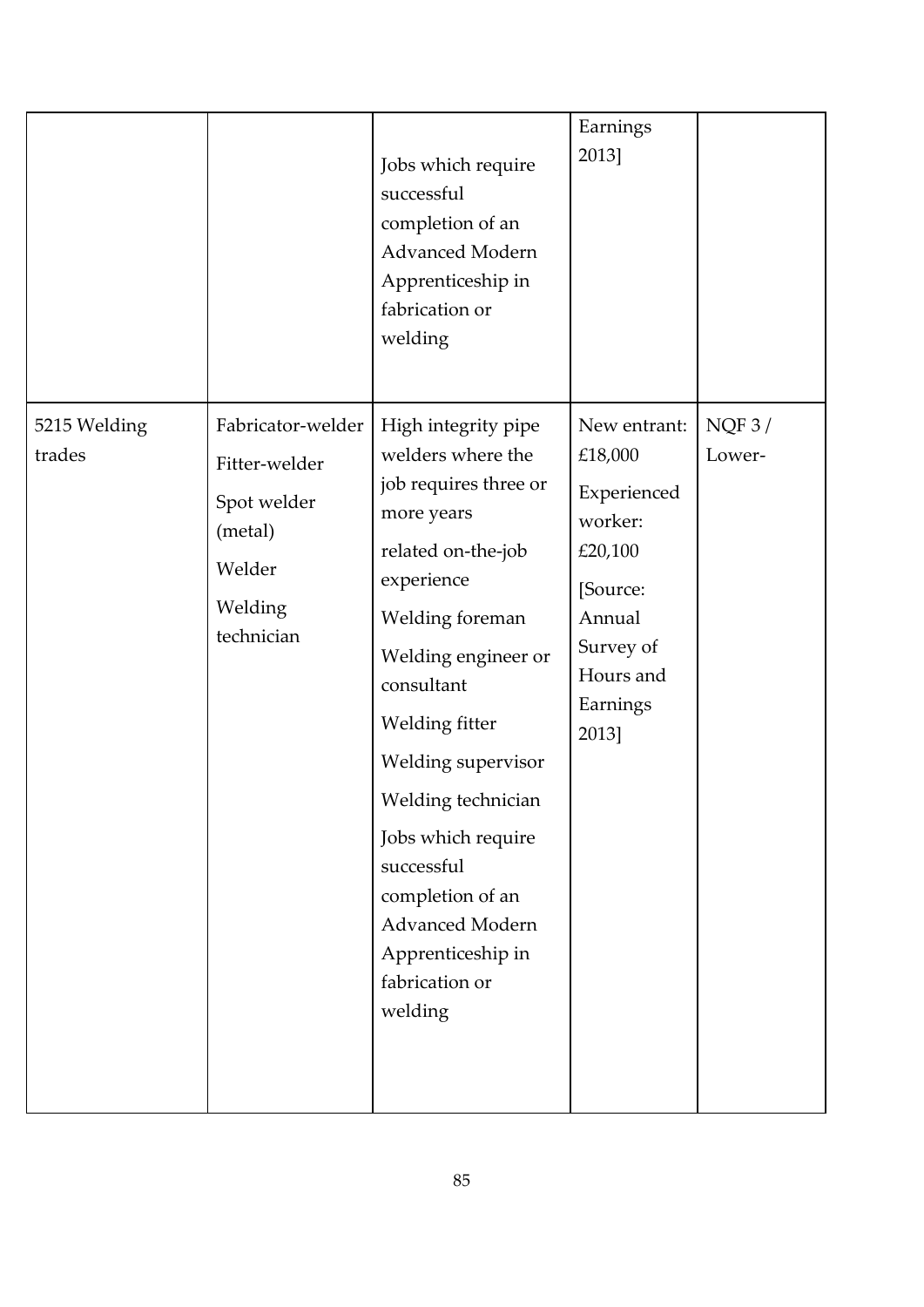| 5216 Pipe fitters                                           | Pipe engineer<br>Pipe fitter<br>Pipe welder-fitter                                                                                                                | Pipe fitter / welder<br>jobs that require an<br><b>Engineering Services</b><br>Gold SKILLcard in<br>Heating and<br>Ventilation Fitting /<br>Welding                                                                                       | New entrant:<br>£17,200<br>Experienced<br>worker:<br>£28,400<br>[Source:<br>Annual<br>Survey of<br>Hours and<br>Earnings<br>2013] | NQF3/<br>Lower-<br>skilled |
|-------------------------------------------------------------|-------------------------------------------------------------------------------------------------------------------------------------------------------------------|-------------------------------------------------------------------------------------------------------------------------------------------------------------------------------------------------------------------------------------------|-----------------------------------------------------------------------------------------------------------------------------------|----------------------------|
| 5223 Metal working<br>production and<br>maintenance fitters | Agricultural<br>engineer<br>Bench fitter<br>Engineering<br>machinist<br>Fabricator<br>Installation<br>engineer<br>Maintenance<br>fitter<br>Mechanical<br>engineer | Fitter, turner or<br>millwright jobs that<br>require a completed<br>Engineering<br>Advanced<br>Apprenticeship with<br>an NQF level 3<br>qualification in<br>Engineering<br>Maintenance or<br>Engineering<br>Technology and<br>Maintenance | New entrant:<br>£15,700<br>Experienced<br>worker:<br>£20,700<br>[Source:<br>Annual<br>Survey of<br>Hours and<br>Earnings<br>2013] | NQF3/<br>Lower-<br>skilled |
| 5235 Aircraft<br>maintenance and<br>related trades          | Aeronautical<br>engineer<br>Aircraft<br>electrician<br>Aircraft engineer<br>Aircraft fitter                                                                       | Aircraft engineers<br>Licensed and military<br>certifying engineer /<br>inspector technician                                                                                                                                              | New entrant:<br>£15,400<br>Experienced<br>worker:<br>£27,000<br>[Source:<br>Annual                                                | NQF3/<br>Lower             |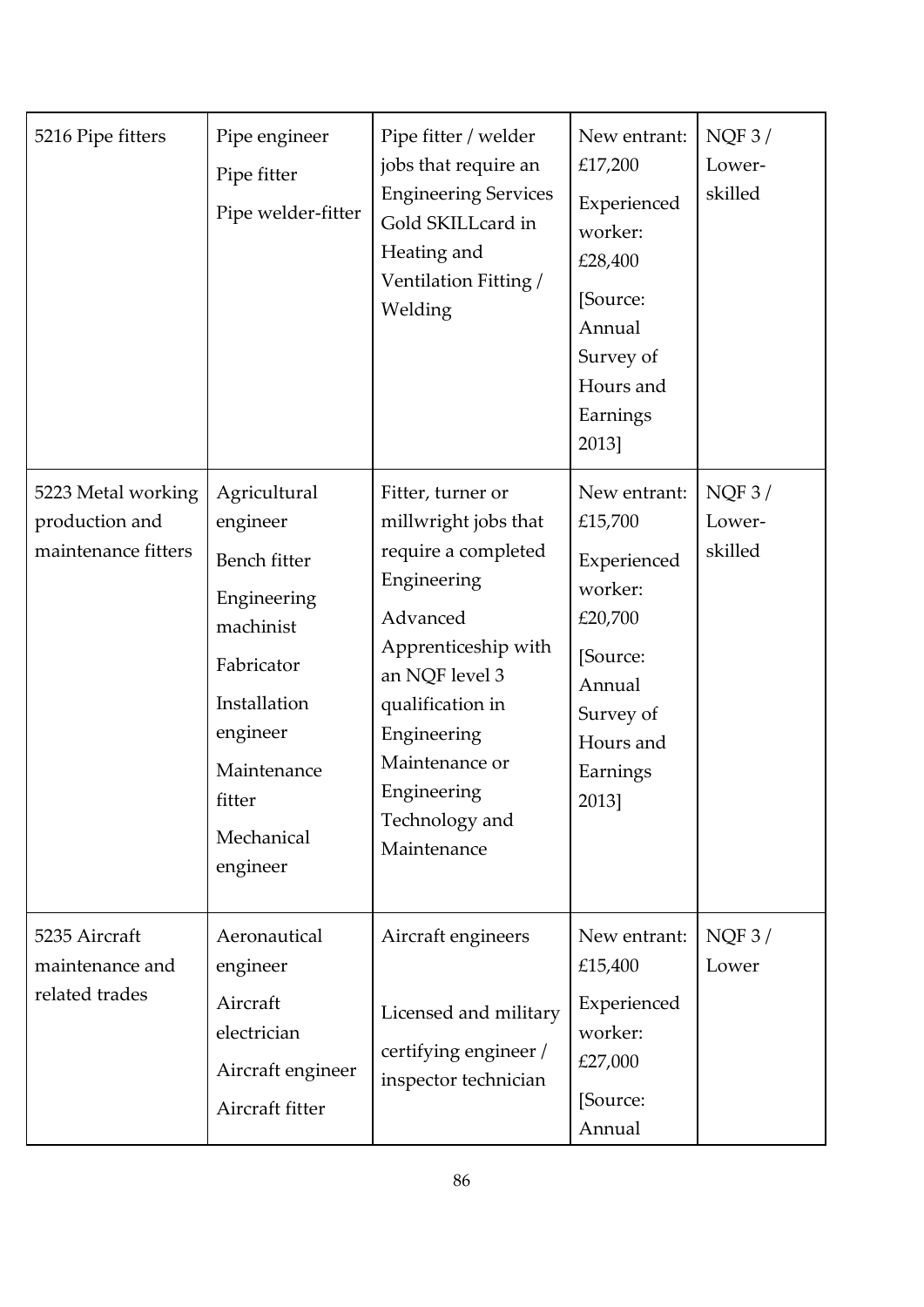|                                                 | Aircraft mechanic<br>Maintenance<br>engineer (aircraft)                                                                        | Airframe fitter                                                                                                                                                                                                                                                                 | Survey of<br>Hours and<br>Earnings<br>2013]                                                                                                                                                                                           |                            |
|-------------------------------------------------|--------------------------------------------------------------------------------------------------------------------------------|---------------------------------------------------------------------------------------------------------------------------------------------------------------------------------------------------------------------------------------------------------------------------------|---------------------------------------------------------------------------------------------------------------------------------------------------------------------------------------------------------------------------------------|----------------------------|
| 5236 Boat and ship<br>builders and<br>repairers | Boat builder<br>Fitter (boat<br>building)<br>Frame turner<br>(ship building)<br>Marine engineer<br>Ship's joiner<br>Shipwright | Jobs which require<br>successful<br>completion of the<br>National<br>Apprenticeship<br>Scheme for<br>Engineering<br>Construction<br>(NASEC)<br>Jobs which require<br>successful<br>completion of an<br><b>Advanced Modern</b><br>Apprenticeship in<br>fabrication or<br>welding | New entrant:<br>£15,400<br>[Source:<br>Annual<br>Survey of<br>Hours and<br>Earnings<br>2013]<br>Experienced<br>worker:<br>£22,300<br>[Source:<br>Annual<br>Survey of<br>Hours and<br>Earnings<br>2011 (no<br>2013 data<br>available)] | NQF3/<br>Lower-<br>skilled |
| 5241 Electricians<br>and electrical fitters     | Electrical<br>contractor<br>Electrical<br>engineer<br><b>Electrical fitter</b><br>Electrician                                  | Electricians, as<br>defined by the joint<br>industry board (JIB)<br>or the Scottish joint<br>industry board (SJIB)<br>grading definitions<br>Approved<br>electricians, as<br>defined by the JIB /                                                                               | New entrant:<br>£18,500<br>Experienced<br>worker:<br>£23,700<br>[Source:<br>Annual<br>Survey of<br>Hours and<br>Earnings                                                                                                              | NQF3/<br>Lower-<br>skilled |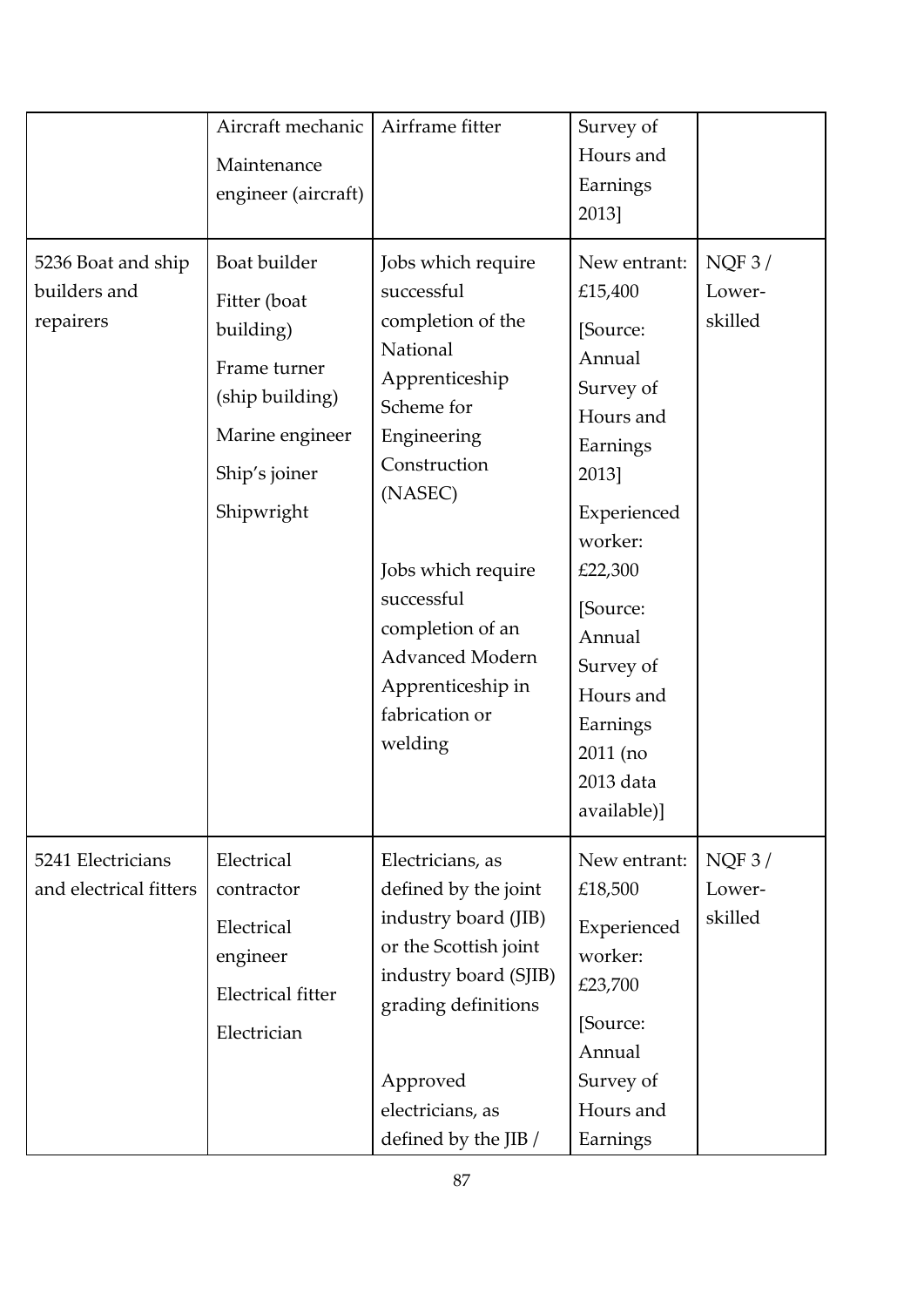|                                                                         |                                                                                             | SJIB grading<br>definitions<br>Technicians, as<br>defined by the JIB /<br>SJIB grating<br>definitions                                                      | 2013]                                                                                                                                                            |                            |
|-------------------------------------------------------------------------|---------------------------------------------------------------------------------------------|------------------------------------------------------------------------------------------------------------------------------------------------------------|------------------------------------------------------------------------------------------------------------------------------------------------------------------|----------------------------|
| 5249 Electrical and<br>electronic trades<br>not elsewhere<br>classified | Alarm engineer<br>Electronics<br>engineer<br>Field engineer<br>Linesman<br>Service Engineer | LE1-equivalent line<br>workers and cable<br>jointers<br>(Chargehands or<br>Leadhands)<br>Electrical / electronics<br>engineers not<br>elsewhere classified | New entrant:<br>£18,600<br>Experienced<br>worker:<br>£23,600<br>[Source:<br>Annual<br>Survey of<br>Hours and<br>earnings<br>2013)                                | NQF3/<br>Lower-<br>skilled |
| 5312 Bricklayers<br>and masons                                          | <b>Bricklayer</b><br>Dry stone waller<br>Stone mason                                        | Architectural Stone<br>Carver<br>Stonemason<br>Bricklayer, where the<br>job requires NQF<br>level 3 in Bricklaying<br>or Trowel Trades                     | New entrant:<br>£15,500<br>Experienced<br>worker:<br>£20,000<br>[Source:<br>Annual<br>Survey of<br>Hours and<br>Earnings<br>2011 (no<br>2013 data<br>available)] | NQF3/<br>Lower-<br>skilled |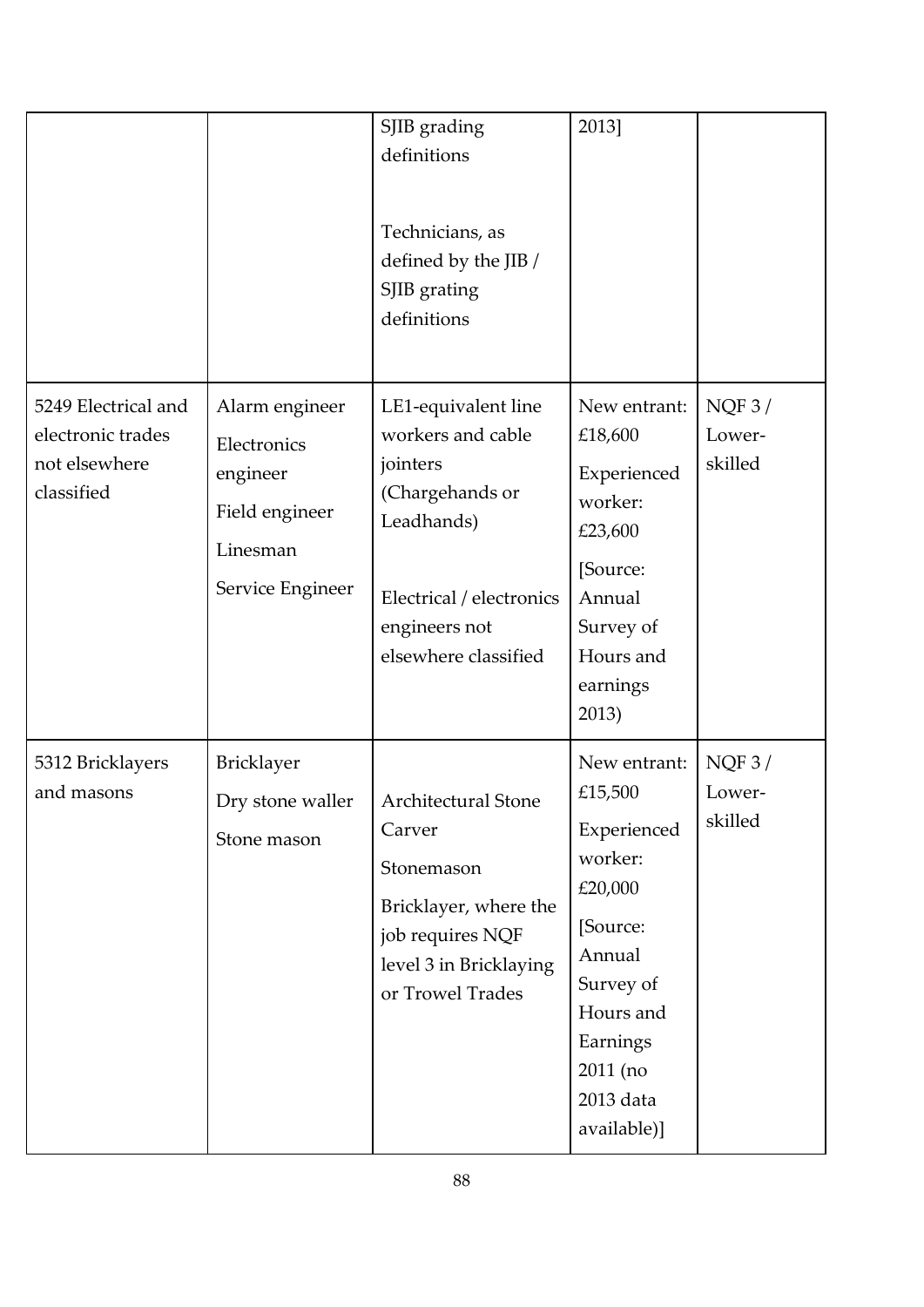| 5414 Tailors and<br>dress-makers                                             | Cutter (hosiery,<br>knitwear mfr)<br>Dressmaker<br><b>Fabric Cutter</b><br>Tailor<br>Tailoress | Bespoke or handcraft<br>tailor jobs that<br>require a completed<br><b>Bespoke Tailoring</b><br>Apprenticeship<br>leading to an NQF<br>level 3 in Bespoke<br><b>Cutting and Tailoring</b><br>Jobs that require a<br>completed Modern<br>Apprenticeship in<br><b>Handicraft Tailoring</b><br>leading to an NQF<br>level 3 in Apparel<br>Manufacturing<br>Technology | New entrant:<br>£12,200<br>[Source:<br>Annual<br>Survey of<br>Hours and<br>Earnings<br>2011 (no<br>2013 data<br>available)]<br>Experienced<br>worker:<br>£13,400<br>[Source:<br>Annual<br>Survey of<br>Hours and<br>Earnings<br>2013] | NQF3/<br>Lower-<br>skilled |
|------------------------------------------------------------------------------|------------------------------------------------------------------------------------------------|-------------------------------------------------------------------------------------------------------------------------------------------------------------------------------------------------------------------------------------------------------------------------------------------------------------------------------------------------------------------|---------------------------------------------------------------------------------------------------------------------------------------------------------------------------------------------------------------------------------------|----------------------------|
| 5419 Textiles,<br>garments and<br>related trades not<br>elsewhere classified | Clothing<br>manufacturer<br>Embroiderer<br>Hand sewer<br>Sail maker<br>Upholstery cutter       | Jobs that require<br>Licentiateship (LTI)<br>or Associateship<br>(Ctext ATI) of the<br>Textile Institute<br>Pattern cutter jobs<br>that require an ABC<br>Level 3 Certificate in<br>Pattern Cutting or an<br>NQF level 3 in<br><b>Apparel Technology</b>                                                                                                          | New entrant:<br>£12,200<br>[Source:<br>Annual<br>Survey of<br>Hours and<br>Earnings<br>2011 (no<br>2013 data<br>available)]<br>Experienced<br>worker:<br>£13,400                                                                      | NQF3/<br>Lower-<br>skilled |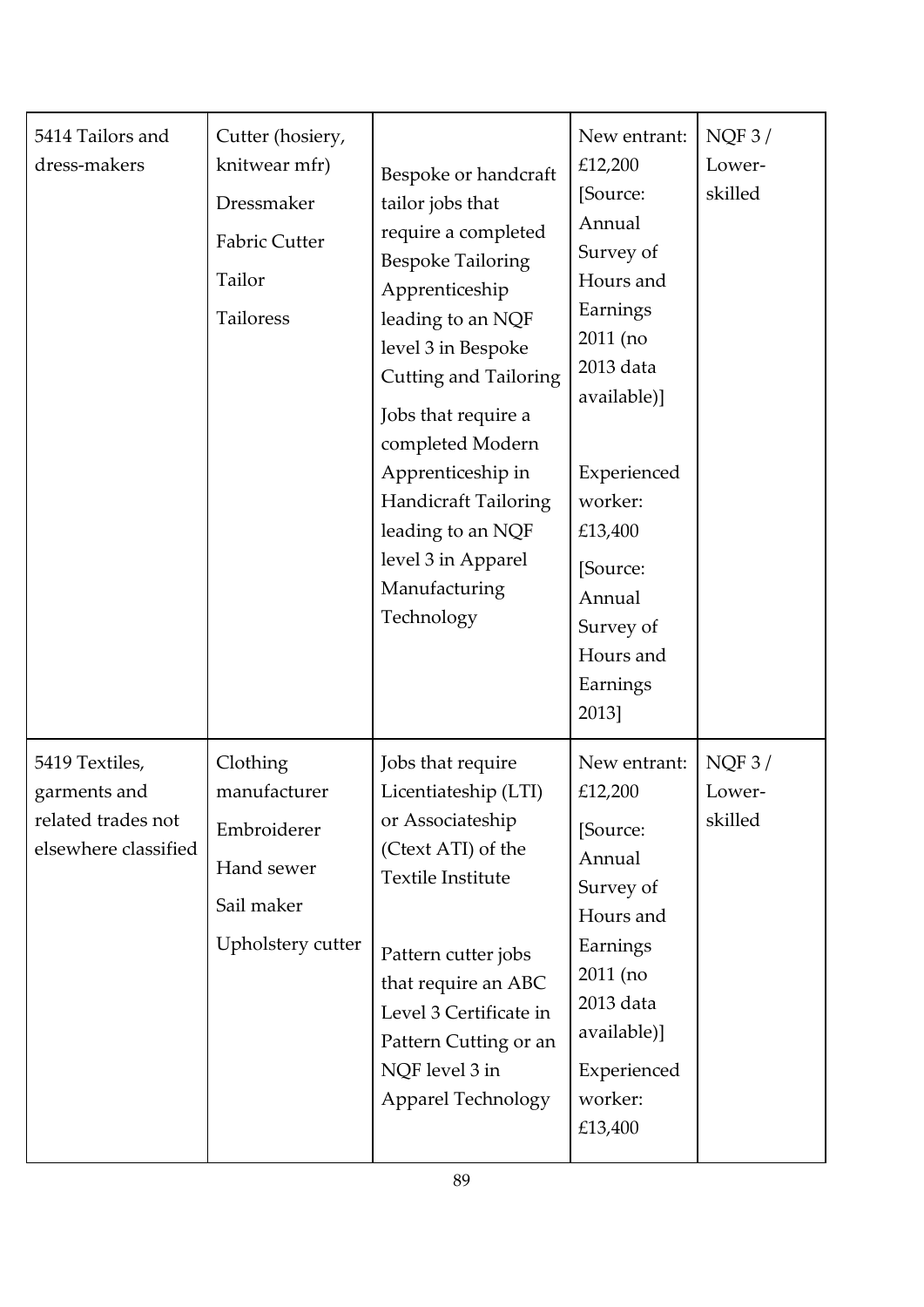|                                              |                                                                                                    | Head pattern graders<br>Pattern grader jobs<br>that require a<br>completed Advanced<br>Apprenticeship in<br><b>Textiles</b>                                                                                                                                                                                                                                                                                                                                                                               | [Source:<br>Annual<br>Survey of<br>Hours and<br>Earnings<br>2013]                                                                |                            |
|----------------------------------------------|----------------------------------------------------------------------------------------------------|-----------------------------------------------------------------------------------------------------------------------------------------------------------------------------------------------------------------------------------------------------------------------------------------------------------------------------------------------------------------------------------------------------------------------------------------------------------------------------------------------------------|----------------------------------------------------------------------------------------------------------------------------------|----------------------------|
| 5433 Fish-mongers<br>and poultry<br>dressers | Butcher (fish,<br>poultry)<br>Filleter (fish)<br>Fish processor<br>Fishmonger<br>Poultry processor | Manual filleters of<br>frozen fish, where the<br>job requires an<br>individual with three<br>or more years'<br>related on-the-job<br>paid experience<br>Machine-trained<br>operatives in the fish<br>processing industry,<br>where the job<br>requires an<br>individual with three<br>or more years'<br>related on-the-job<br>paid experience<br>Quality controllers in<br>the fish processing<br>industry, where the<br>job requires an<br>individual with three<br>or more years'<br>related on-the-job | New entrant:<br>£7,300<br>Experienced<br>worker:<br>£11,000<br>[Source:<br>Annual<br>Survey of<br>Hours and<br>Earnings<br>2013] | NQF3/<br>Lower-<br>skilled |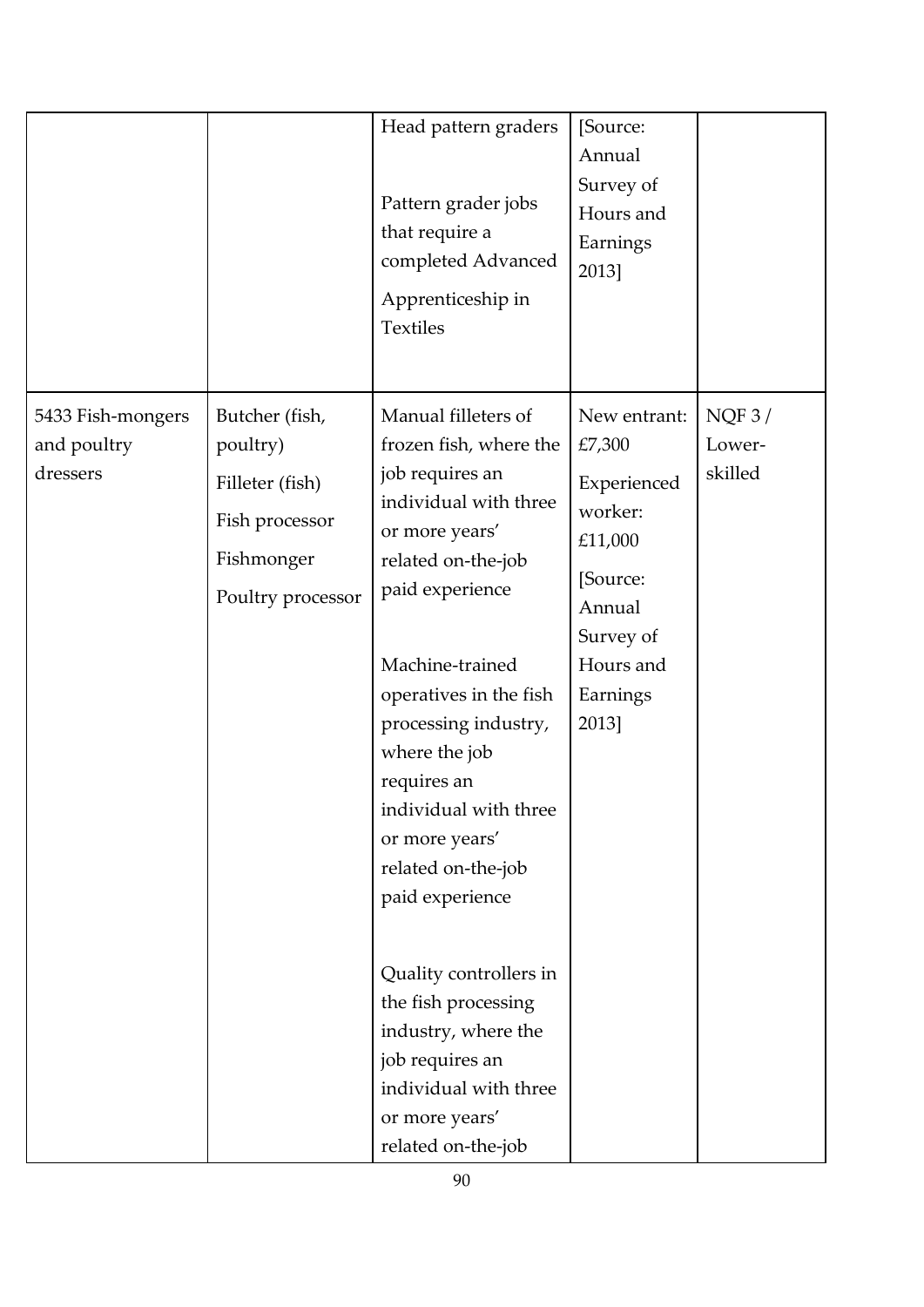|            |                                                  | paid experience                                                                                                                                                           |                                                                                                                                                                                                                                                                                                                                                                                                         |                            |
|------------|--------------------------------------------------|---------------------------------------------------------------------------------------------------------------------------------------------------------------------------|---------------------------------------------------------------------------------------------------------------------------------------------------------------------------------------------------------------------------------------------------------------------------------------------------------------------------------------------------------------------------------------------------------|----------------------------|
|            |                                                  |                                                                                                                                                                           |                                                                                                                                                                                                                                                                                                                                                                                                         |                            |
|            |                                                  |                                                                                                                                                                           |                                                                                                                                                                                                                                                                                                                                                                                                         |                            |
| 5434 Chefs | Chef<br>Chef-manager<br>Head chef<br>Pastry chef | Skilled chef jobs<br>where the pay is at<br>least equal to the<br>appropriate salary<br>rates shown and the<br>job requires three or<br>more years relevant<br>experience | All rates<br>apply after<br>deductions<br>for<br>accommodat<br>ion, meals,<br>etc. Any<br>overtime<br>must also be<br>paid at least<br>at these<br>rates.<br>Skilled chef<br>as defined in<br>the Shortage<br>Occupation<br>List in<br>Appendix K:<br>£29,570<br>[Source:<br>Migration<br>Advisory<br>Committee]<br>Other chef<br>(new<br>entrant):<br>£8,000<br>Other chef<br>(experienced<br>worker): | NQF3/<br>Lower-<br>skilled |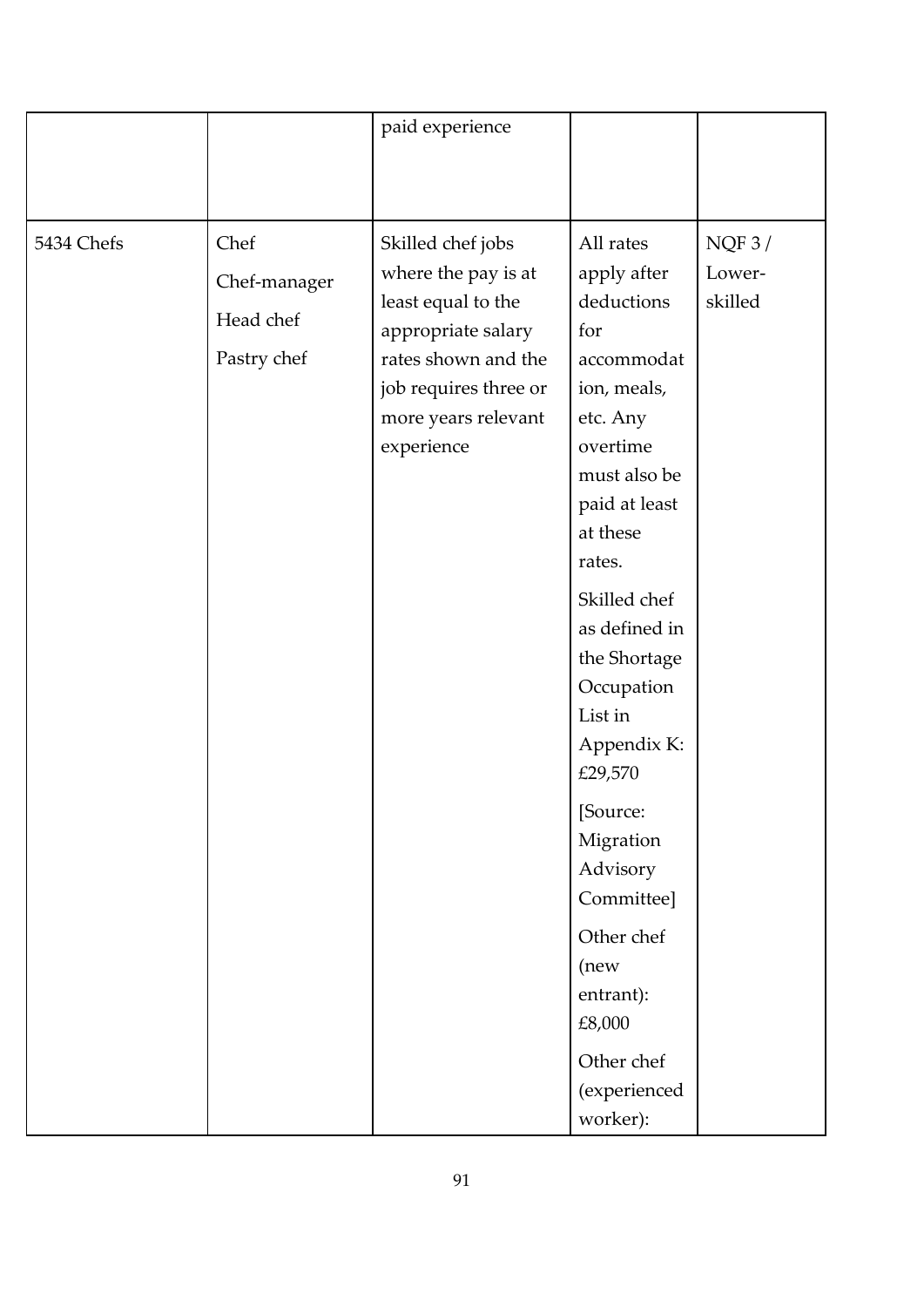|                                   |                                                                                                          |                                                                                                                                                                                                                                                                                                             | £12,600<br>[Source:<br>Annual<br>Survey of<br>Hours and<br>Earnings<br>2013]                                                     |                            |
|-----------------------------------|----------------------------------------------------------------------------------------------------------|-------------------------------------------------------------------------------------------------------------------------------------------------------------------------------------------------------------------------------------------------------------------------------------------------------------|----------------------------------------------------------------------------------------------------------------------------------|----------------------------|
| 5436 Catering and<br>bar managers | Bar manager<br>Catering<br>manager<br>Floor manager<br>(restaurant)<br>Kitchen manager<br>Steward (club) | Catering manager<br><b>Banqueting manager</b><br>Hotel food and<br>beverage manager                                                                                                                                                                                                                         | New entrant:<br>£7,700<br>Experienced<br>worker:<br>£12,300<br>[Source:<br>Annual<br>Survey of<br>Hours and<br>Earnings<br>2013] | NQF3/<br>Lower-<br>skilled |
| 5443 Florists                     | Floral assistant<br>Floral designer<br>Florist<br>Flower arranger                                        | Florist managers and<br>shop managers who<br>manage purchasing<br>and relationships<br>with suppliers,<br>manage and develop<br>staff, and ensure that<br>the business meets<br>health and safety<br>standards and other<br>legal requirements<br>Senior florists and<br>floral designers who<br>manage the | New entrant:<br>£8,400<br>Experienced<br>worker:<br>£14,600<br>[Source:<br>Annual<br>Survey of<br>Hours and<br>Earnings<br>2013] | NQF3/<br>Lower-<br>skilled |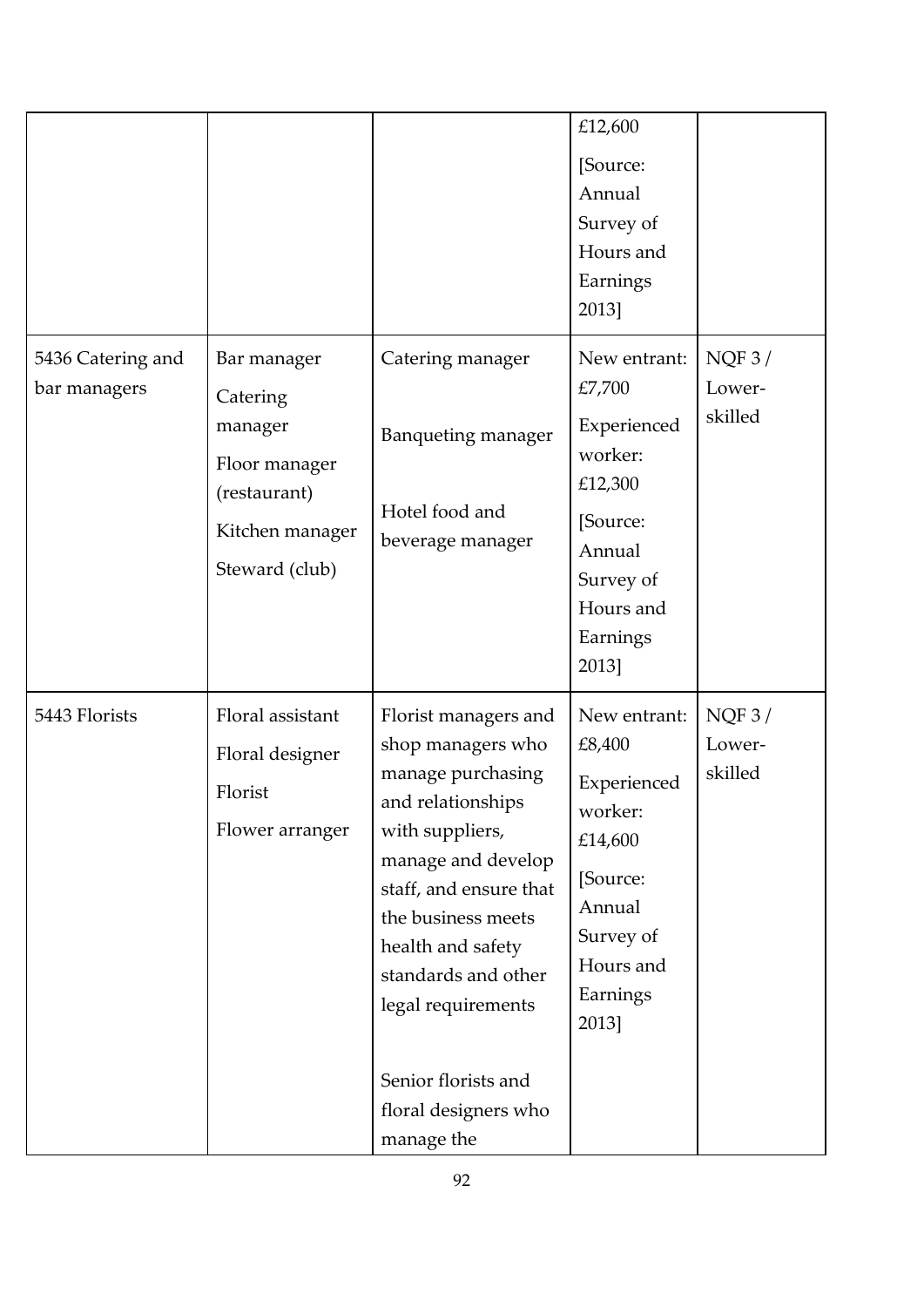|                                                                         |                                                                                     | production and<br>design of formal<br>displays                                                                             |                                                                                                                                 |                            |
|-------------------------------------------------------------------------|-------------------------------------------------------------------------------------|----------------------------------------------------------------------------------------------------------------------------|---------------------------------------------------------------------------------------------------------------------------------|----------------------------|
| 6121 Nursery<br>nurses and<br>assistants                                | Crèche assistant<br>Crèche worker<br>Nursery assistant<br>Nursery nurse             | Nursery nurse /<br>practitioner<br>Nursery supervisor<br>Nursery room leader<br>Montessori teacher<br>Pre-school assistant | New entrant:<br>£4,700<br>Experienced<br>worker:<br>£7,400<br>[Source:<br>Annual<br>Survey of<br>Hours and<br>Earnings<br>2013] | NQF3/<br>Lower-<br>skilled |
| 6123 Play-workers                                                       | Playgroup<br>assistant<br>Playgroup leader<br>Playgroup<br>supervisor<br>Playworker | Playgroup leader<br>Playgroup supervisor                                                                                   | New entrant:<br>£1,500<br>Experienced<br>worker:<br>£3,200<br>[Source:<br>Annual<br>Survey of<br>Hours and<br>Earnings<br>2013] | NQF3/<br>Lower-<br>skilled |
| 6139 Animal care<br>services<br>occupations not<br>elsewhere classified | Animal<br>technician<br>Canine<br>beautician<br>Groom                               | Head lad and<br>travelling head lad<br>for horseracing<br>stables<br>Head groom for                                        | New entrant:<br>£7,400<br>Experienced<br>worker:<br>£9,100<br>[Source:                                                          | NQF3/<br>Lower-<br>skilled |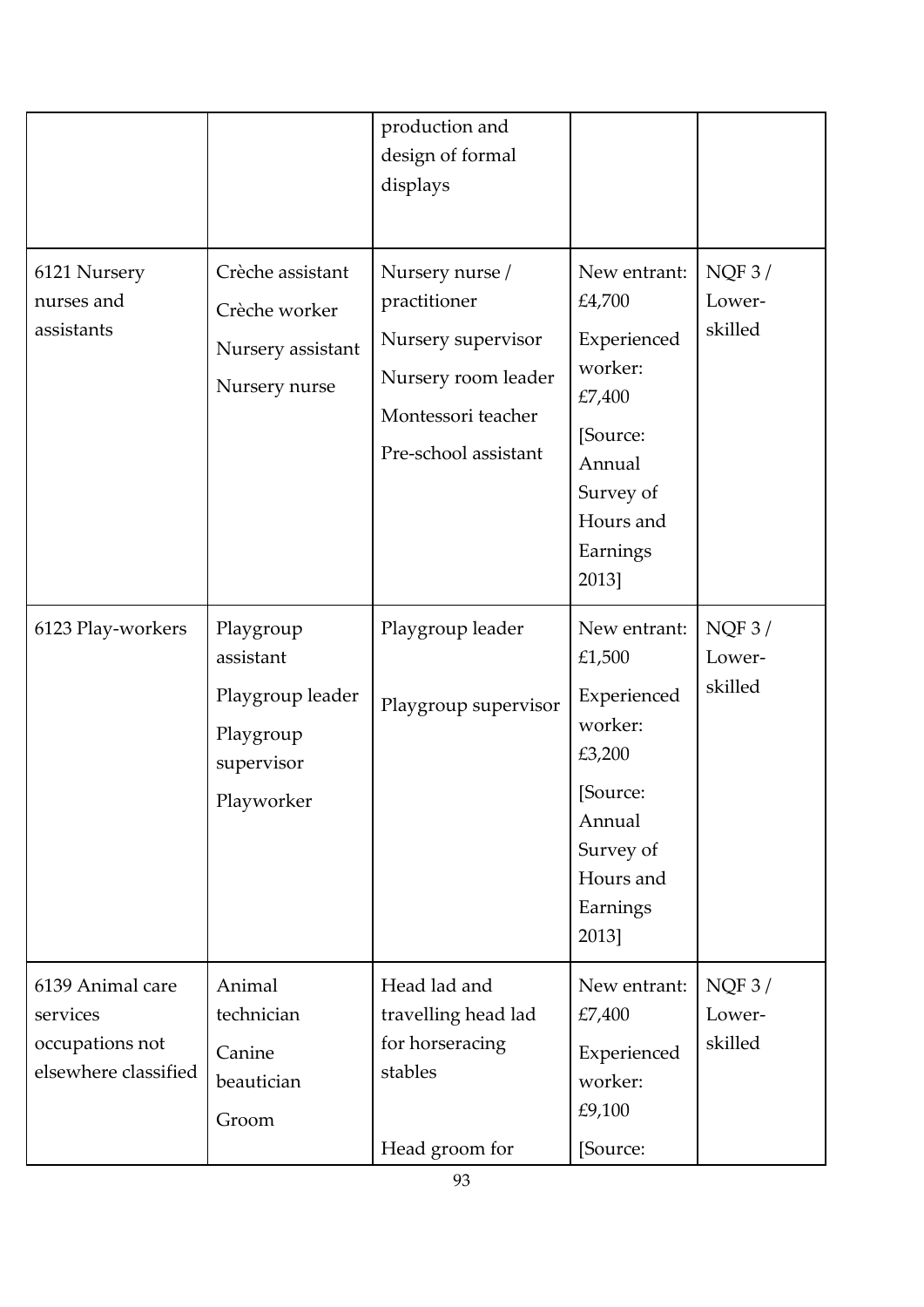|                 | Kennel assistant    | horseracing stables       | Annual      |         |
|-----------------|---------------------|---------------------------|-------------|---------|
|                 | Kennel maid         | and performance           | Survey of   |         |
|                 | Stable hand         | horse stud farms          | Hours and   |         |
|                 |                     |                           | Earnings    |         |
|                 |                     | Competition groom         | 2013]       |         |
|                 |                     | Stud hand, stallion       |             |         |
|                 |                     | handler, foaling          |             |         |
|                 |                     | specialists in            |             |         |
|                 |                     | performance horse         |             |         |
|                 |                     | stud farms                |             |         |
|                 |                     | Head riding<br>instructor |             |         |
|                 |                     | Work rider                |             |         |
| 6141 Nursing    | Auxiliary nurse     | Jobs at NHS Agenda        | Band 3 and  | NQF3/   |
| auxiliaries and |                     | for Change band 3 or      | equivalent: | Lower-  |
| assistants      | Health care         | equivalent or above       | £16,271     | skilled |
|                 | assistant (hospital |                           |             |         |
|                 | service)            |                           | Band 4 and  |         |
|                 | Health care         |                           | equivalent: |         |
|                 | support worker      |                           | £18,838     |         |
|                 | Nursing assistant   |                           | [Source:    |         |
|                 |                     |                           | NHS Agenda  |         |
|                 | Nursing auxiliary   |                           | for Change  |         |
|                 |                     |                           | 2013]       |         |
|                 |                     |                           |             |         |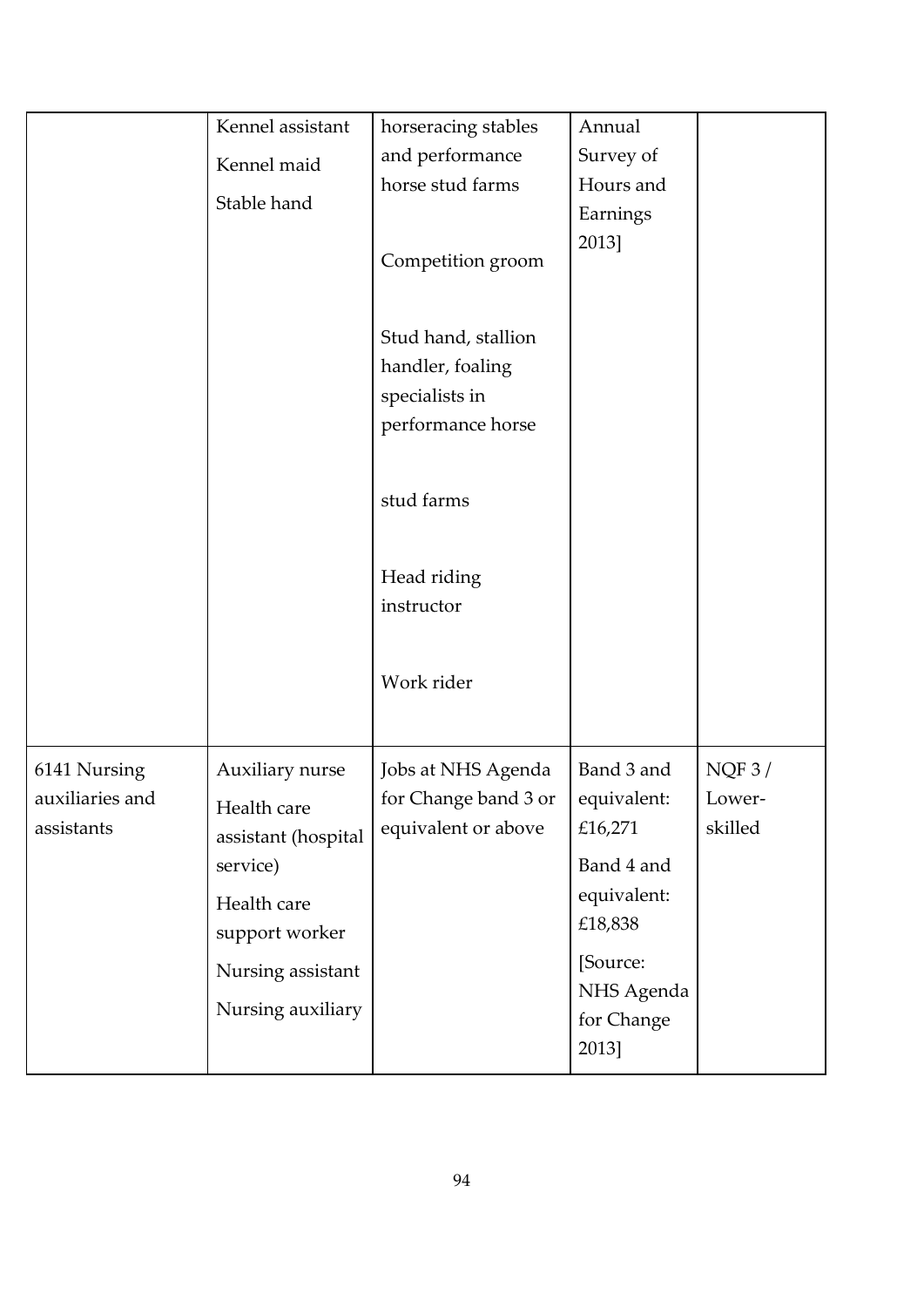| 6143 Dental Nurses          | Dental assistant<br>Dental nurse<br>Dental nurse-<br>receptionist<br>Dental surgery<br>assistant                                                 | Registered dental<br>nursing jobs that<br>require registration<br>with the General<br>Dental Council<br>(GDC) (Dental nurse<br>is a protected title)                                                                                                                                                                 | Band 3 and<br>equivalent:<br>£16,271<br>Band 4 and<br>equivalent:<br>£18,838<br>Band 5 and<br>equivalent:<br>£21,388<br>Band 6 and<br>equivalent:<br>£25,783<br>[Source:<br>NHS Agenda<br>for Change<br>2013]             | NQF3/<br>Lower<br>Skilled  |
|-----------------------------|--------------------------------------------------------------------------------------------------------------------------------------------------|----------------------------------------------------------------------------------------------------------------------------------------------------------------------------------------------------------------------------------------------------------------------------------------------------------------------|---------------------------------------------------------------------------------------------------------------------------------------------------------------------------------------------------------------------------|----------------------------|
| 6146 Senior care<br>workers | Senior care<br>assistant<br>Senior carer<br>Senior support<br>worker (Local<br>government:<br>welfare services)<br>Team leader<br>(nursing home) | Skilled senior care<br>worker jobs in<br>England and<br>Northern Ireland<br>which include<br>responsibility for<br>supervising staff, and<br>require a relevant<br>NQF level 2 or<br>equivalent<br>qualification in care<br>and two or more<br>years relevant<br>experience<br>Skilled senior care<br>worker jobs in | All rates<br>apply after<br>deductions<br>for<br>accommodat<br>ion, meals,<br>etc. Any<br>overtime<br>must also be<br>paid at least<br>at these<br>rates.<br>New entrant:<br>£11,400<br>Experienced<br>worker:<br>£15,800 | NQF3/<br>Lower-<br>skilled |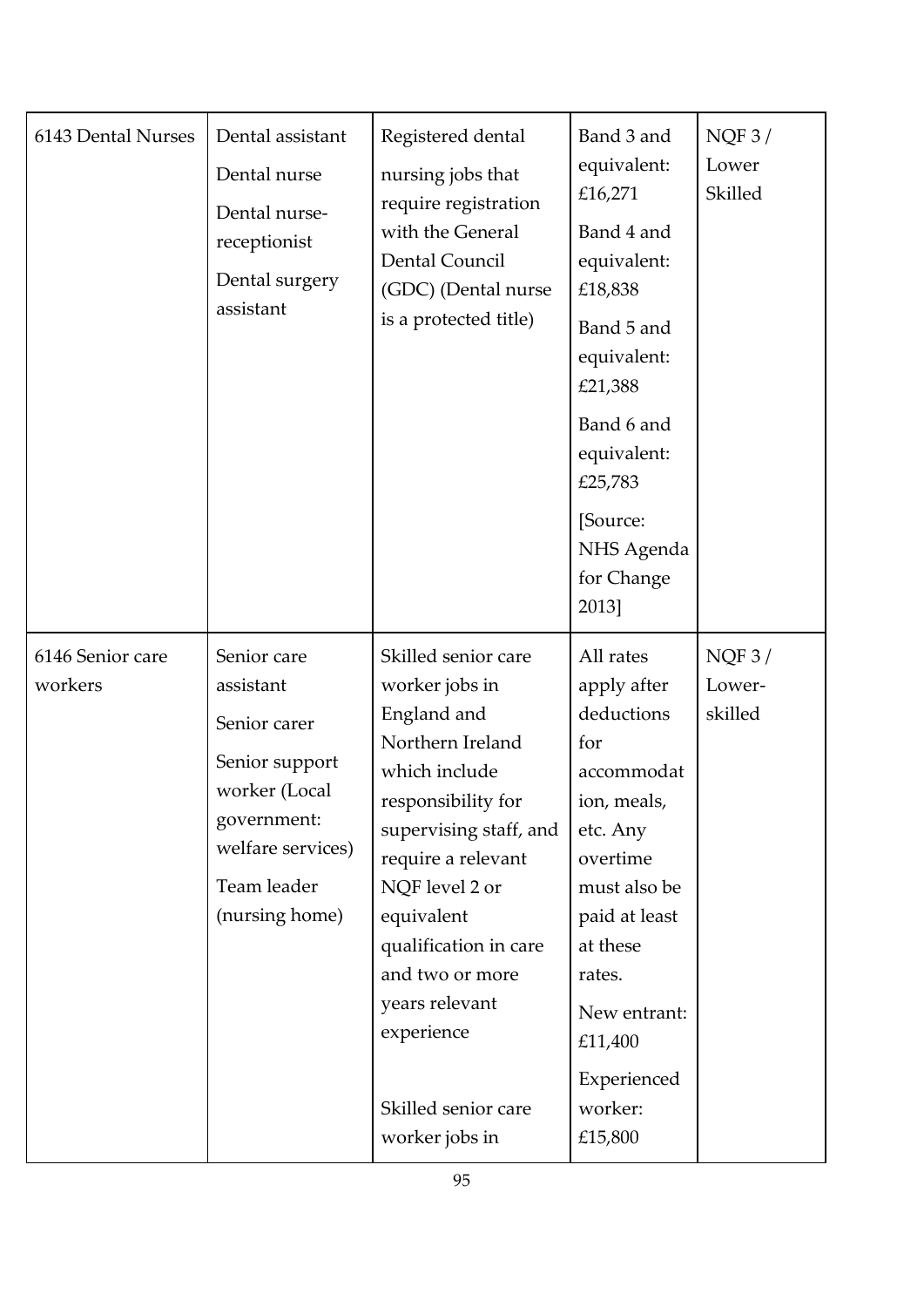| Scotland which         | [Source:  |
|------------------------|-----------|
| include responsibility | Annual    |
| for supervising staff, | Survey of |
| and require a          | Hours and |
| relevant Scottish      | Earnings  |
| Credit and             | 2011]     |
| Qualifications         |           |
| Framework level 6 or   |           |
| equivalent             |           |
| qualification in care  |           |
| and registration with  |           |
| the Scottish Social    |           |
| Services Council as a  |           |
| Supervisor             |           |
|                        |           |
|                        |           |
| Skilled senior care    |           |
| worker jobs in Wales   |           |
| which require a        |           |
| relevant NQF level 3   |           |
| or equivalent          |           |
| qualification in care  |           |
| and registration       |           |
| with the Care          |           |
| Council for Wales as   |           |
| an Assistant           |           |
| Manager, Senior Care   |           |
| Worker, Senior Care    |           |
| Officer or Senior Care |           |
| Assistant              |           |
|                        |           |
|                        |           |
| Senior care worker     |           |
| jobs where the         |           |
| individual has (or     |           |
| previously had) leave  |           |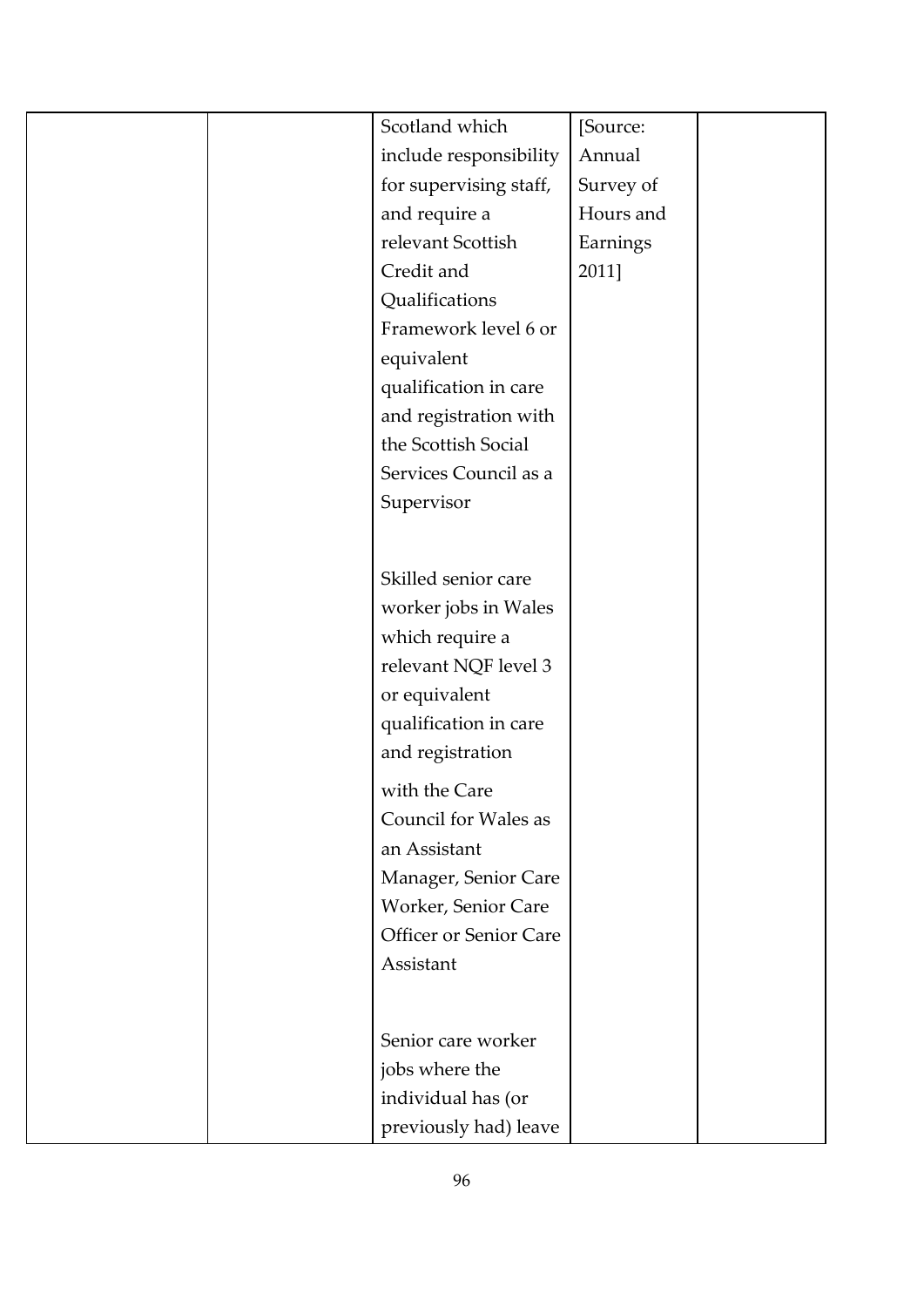|                                                         |                                                                                                                                 | as a work permit<br>holder which was<br>granted for them to<br>do the job                                                                                                                                                                                                                       |                                                                                                                                   |                            |
|---------------------------------------------------------|---------------------------------------------------------------------------------------------------------------------------------|-------------------------------------------------------------------------------------------------------------------------------------------------------------------------------------------------------------------------------------------------------------------------------------------------|-----------------------------------------------------------------------------------------------------------------------------------|----------------------------|
| 8232 Marine and<br>waterways<br>transport<br>operatives | Engine room<br>attendant<br>(shipping)<br>Engineer, nos<br>(boat, barge)<br>Ferryman<br>Merchant seaman<br>Seaman<br>(shipping) | Merchant navy<br>master<br>Merchant navy chief<br>officer<br>Merchant navy 2nd<br>officer<br>Merchant navy 3rd<br>officer<br>Merchant navy chief<br>engineer officer<br>Merchant navy 2nd<br>engineer officer<br>Merchant navy 3rd<br>engineer officer<br>Merchant navy 4th<br>engineer officer | New entrant:<br>£19,900<br>Experienced<br>worker:<br>£25,700<br>[Source:<br>Annual<br>Survey of<br>Hours and<br>Earnings<br>2011] | NQF3/<br>Lower-<br>skilled |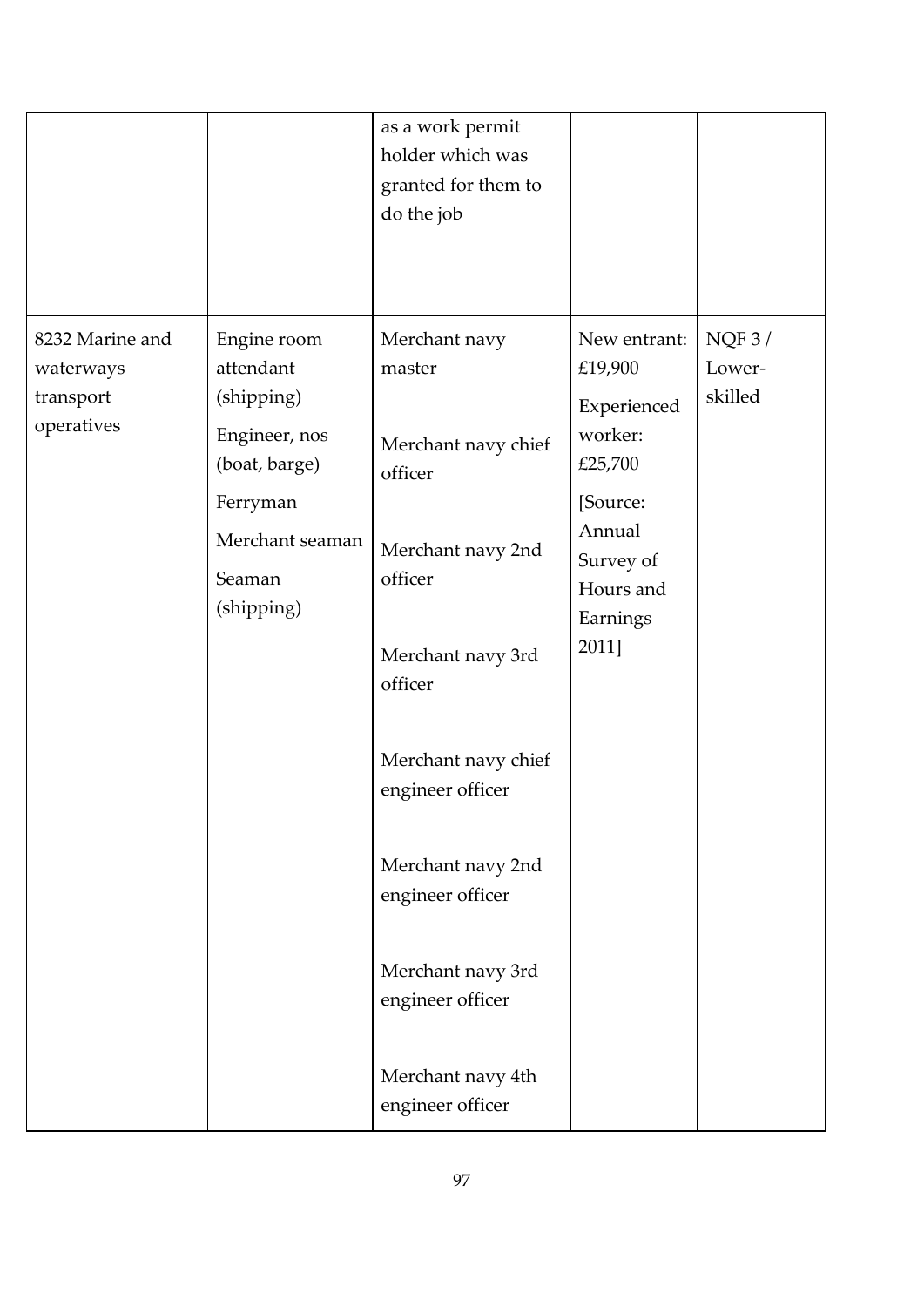|                                                                                                |                                                                                                      | Officer of the watch<br>Chief mate<br>Ship master                                                                                                                                         |                                                                                                                                   |                                |
|------------------------------------------------------------------------------------------------|------------------------------------------------------------------------------------------------------|-------------------------------------------------------------------------------------------------------------------------------------------------------------------------------------------|-----------------------------------------------------------------------------------------------------------------------------------|--------------------------------|
| 9119 Fishing and<br>other elementary<br>agriculture<br>occupations not<br>elsewhere classified | Horticultural<br>worker<br>Labourer<br>(landscape<br>gardening)<br>Mushroom picker<br>Nursery worker | Sheep Shearers with<br>a recognised<br>qualification<br>equivalent to British<br><b>Wool Marketing</b><br>Board (BWMB)<br>Bronze, Silver or<br>Gold Seal<br>Chick sexers (vent<br>sexers) | New entrant:<br>£12,300<br>Experienced<br>worker:<br>£13,600<br>[Source:<br>Annual<br>Survey of<br>Hours and<br>Earnings<br>2011] | NQF3/<br>Lower-<br>skilled     |
| 9273 Waiters and<br>waitresses                                                                 | Head waiter<br>Silver service<br>waiter<br>Steward<br>(catering)<br>Waiter<br>Waitress               | Head waiter or<br>waitress,<br>establishments with<br>80 or more covers<br>(covers being the<br>maximum number of<br>customers that can be<br>seated at any one<br>time)<br>Sommelier     | New entrant:  <br>£7,300<br>Experienced<br>worker:<br>£9,700<br>[Source:<br>Annual<br>Survey of<br>Hours and<br>Earnings<br>2011] | $NQF$ 3 /<br>Lower-<br>skilled |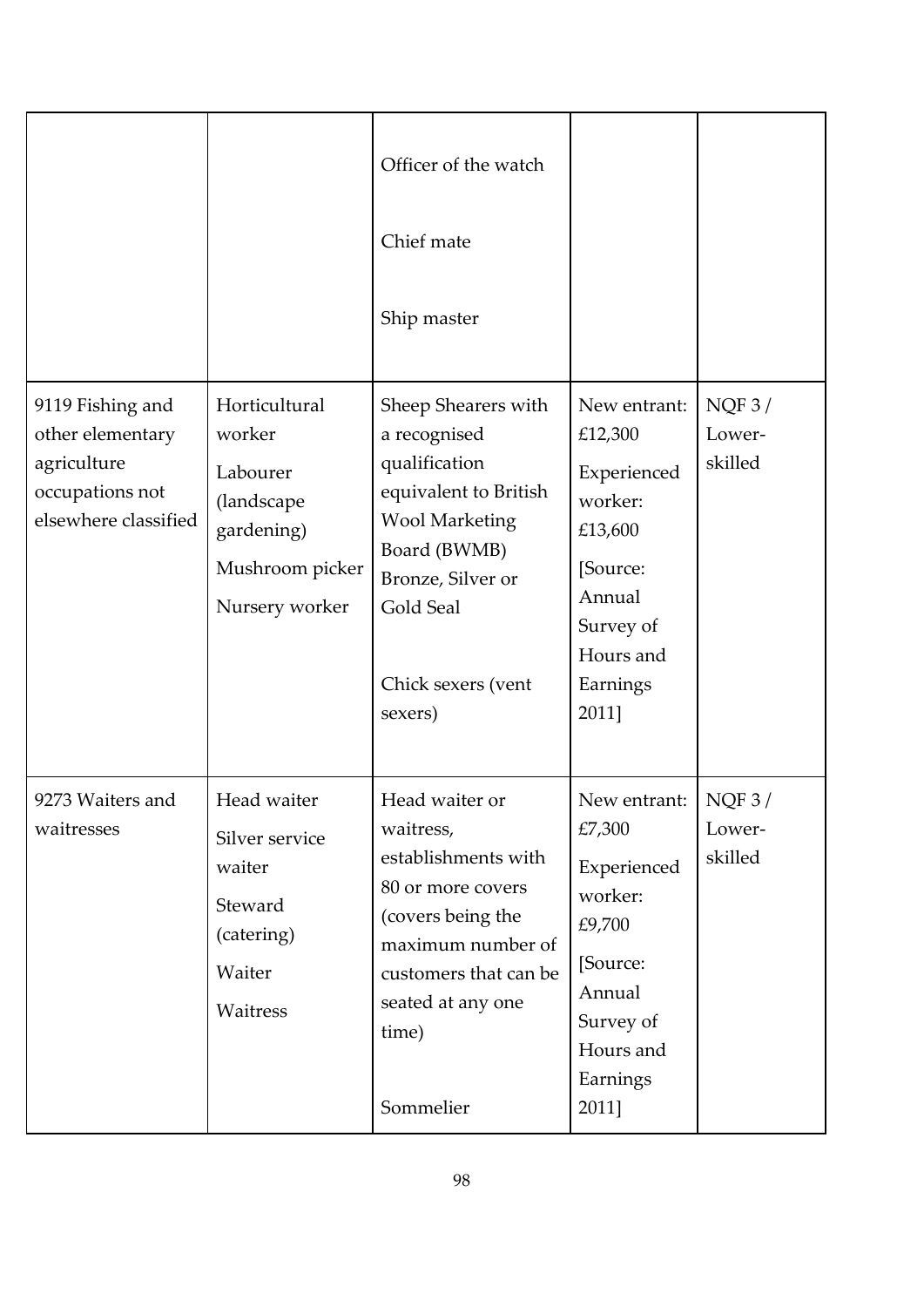- 161. In Appendix KoLL, amend paragraph 3.2(a), after "indefinite leave to" insert "enter or".
- 162. In Appendix M, in the table, after the entry for "Table Tennis", insert new entry:

| Taekwondo | GB Taekwondo |
|-----------|--------------|
|-----------|--------------|

163.In Appendix N, after the entry for "Bar Council", insert new entry:

| <b>BAE</b> Systems     | Programme                                 | <b>BAE</b> systems | Research and           | UK |
|------------------------|-------------------------------------------|--------------------|------------------------|----|
| Training,              | designed to allow<br>individuals to train |                    | training<br>programme. |    |
| Intern and<br>Graduate | alongside BAE                             |                    | Maximum 24             |    |
| Programme              | Systems in the UK.                        |                    | months                 |    |
|                        |                                           |                    |                        |    |

164. In Appendix N, after the entry in the table for "Grundtvig", insert new entry: Hanban: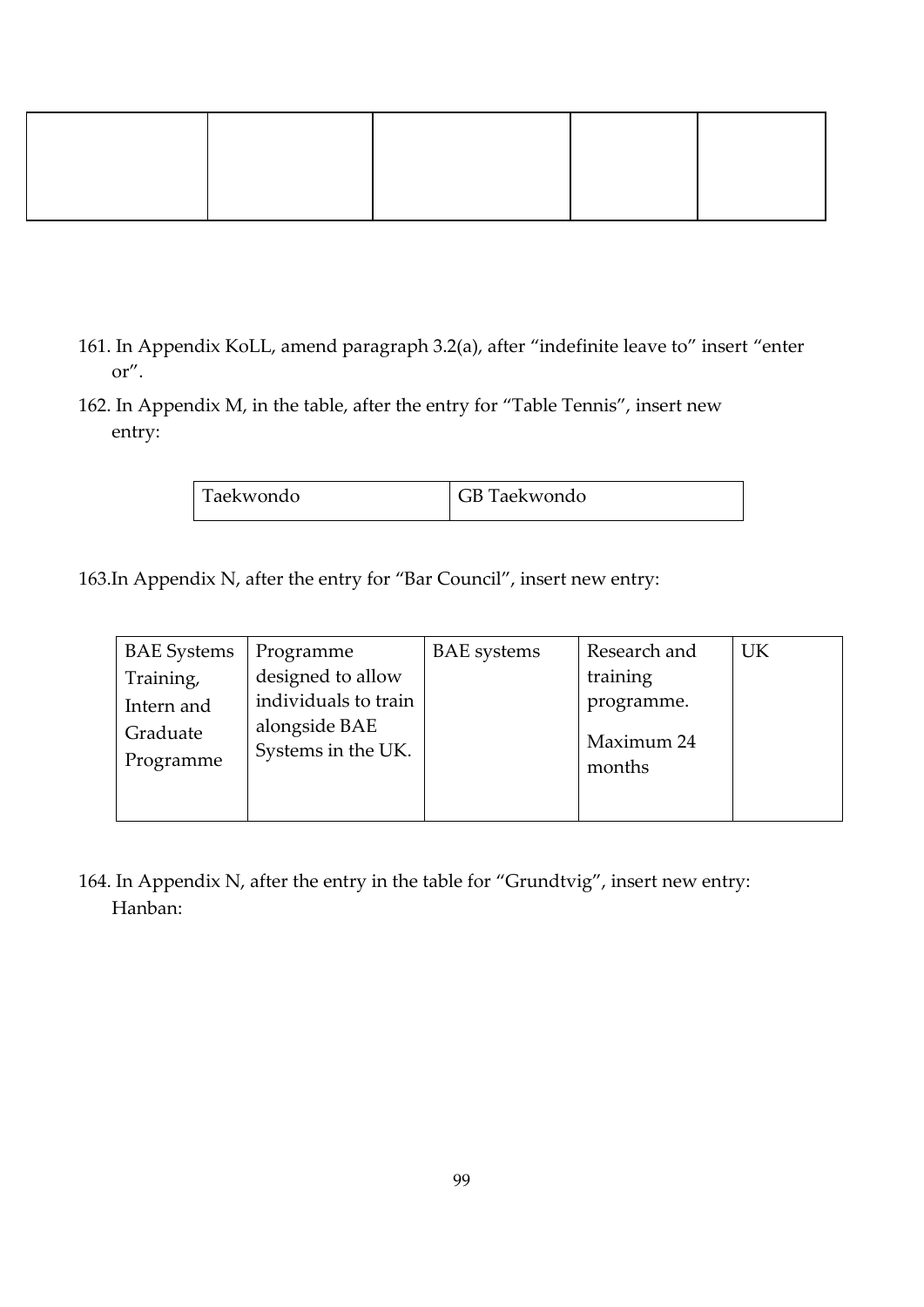| Mandarin | The scheme is part    | Hanban UK Ltd | Overseas   | All UK |
|----------|-----------------------|---------------|------------|--------|
| teachers | of Hanban's global    |               | Government |        |
| scheme   | exchange              |               | language   |        |
|          | programme             |               | programme. |        |
|          | through which it      |               |            |        |
|          | sponsors volunteer    |               | Maximum 24 |        |
|          | and professional      |               | months     |        |
|          | Mandarin teachers     |               |            |        |
|          | to undertake          |               |            |        |
|          | placements at         |               |            |        |
|          | Confucius             |               |            |        |
|          | institutes and        |               |            |        |
|          | classrooms in the     |               |            |        |
|          | UK, and at            |               |            |        |
|          | institutions in the   |               |            |        |
|          | UK which are          |               |            |        |
|          | covered by            |               |            |        |
|          | Hanban UK's           |               |            |        |
|          | teaching exchange     |               |            |        |
|          | programme. These      |               |            |        |
|          | roles are not filling |               |            |        |
|          | teaching vacancies.   |               |            |        |
|          | The scheme aims to    |               |            |        |
|          | build and/or          |               |            |        |
|          | enhance foreign       |               |            |        |
|          |                       |               |            |        |
|          | language skills and   |               |            |        |
|          | foster good cultural  |               |            |        |
|          | relations in          |               |            |        |
|          | between the UK        |               |            |        |
|          | and China.            |               |            |        |

165.In Appendix N, after the entry for "International Science and Innovation Unit", insert new entry:

| International | This internship   | Denning Legal         | Work experience   UK |  |
|---------------|-------------------|-----------------------|----------------------|--|
| Student       | scheme will offer | &                     | programme            |  |
| Internship    | supernumerary     | Overseas              | Maximum 12           |  |
| Scheme (ISIS) | work placements   | Student               |                      |  |
|               | to:               | <b>Service Centre</b> |                      |  |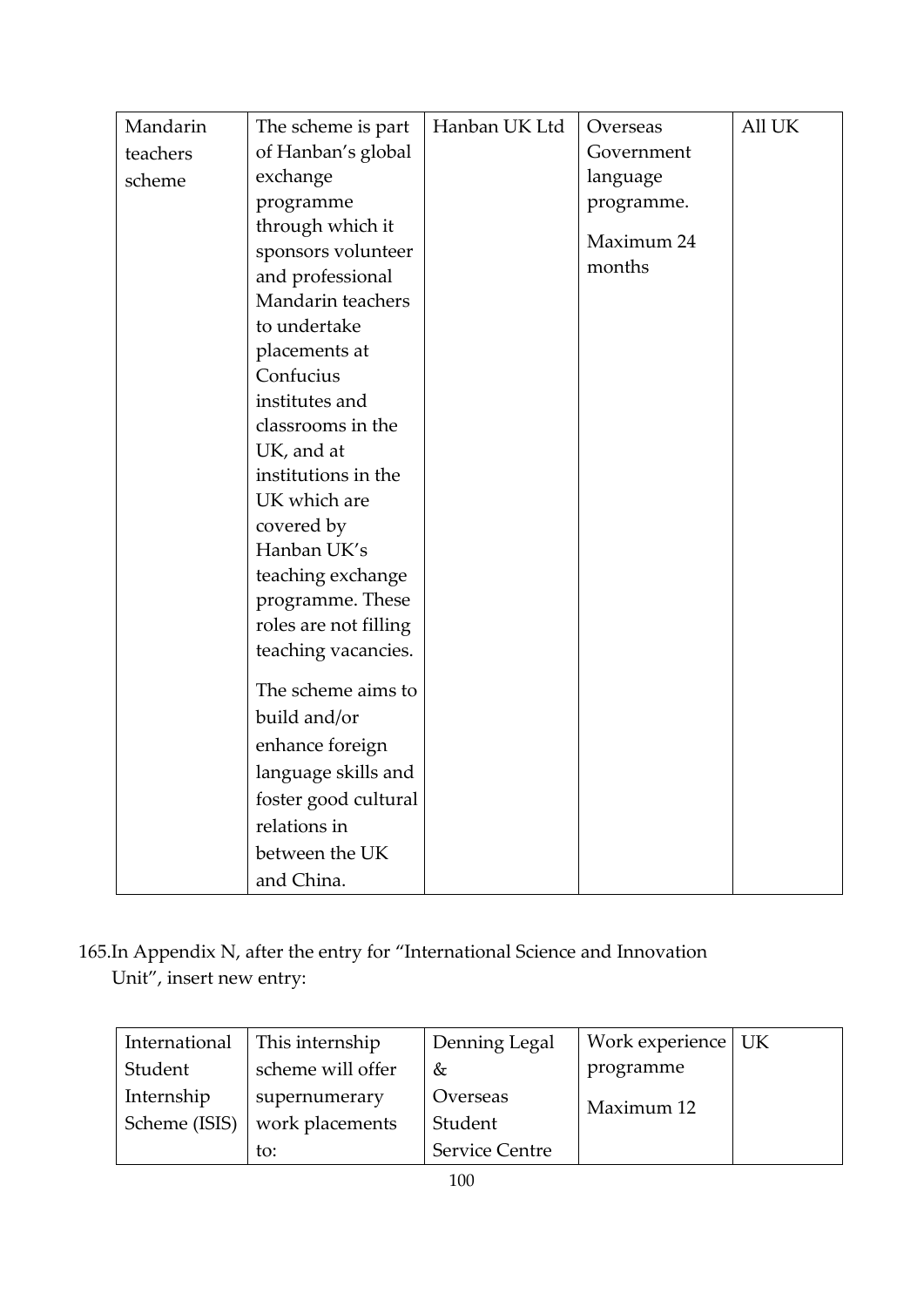| Chinese students    | months |  |
|---------------------|--------|--|
| from the top 211    |        |  |
| universities;       |        |  |
| Chinese graduates   |        |  |
| from UK             |        |  |
| universities (who   |        |  |
| will transfer from  |        |  |
| Tier 4 to Tier 5    |        |  |
| GAE) and Chinese    |        |  |
| nationals (students |        |  |
| and graduates)      |        |  |
| applying direct     |        |  |
| from China.         |        |  |
| Interns will spend  |        |  |
| time with large UK  |        |  |
| businesses looking  |        |  |
|                     |        |  |
| to expand their     |        |  |
| Chinese presence    |        |  |
| and to grow their   |        |  |
| trade links with    |        |  |
| China.              |        |  |

166.In Appendix N, after the entry for "Lord Chancellor's Training Scheme for Young Chinese Lawyers", insert new entry:

| Mandarin   | Mandarin teachers                                              | London     | Work experience      | England |
|------------|----------------------------------------------------------------|------------|----------------------|---------|
| Teachers   | will come to                                                   | Southbank  | programme            |         |
| Programme  | support teaching<br>and learning of<br><b>Mandarin Chinese</b> | University | Maximum 12<br>months |         |
| London     | at the Confucius<br>Institute in London.                       |            |                      |         |
| Southbank  |                                                                |            |                      |         |
| University |                                                                |            |                      |         |

167.In Appendix N, after the entry for the "Scottish Government Interchange Scheme", insert new entry: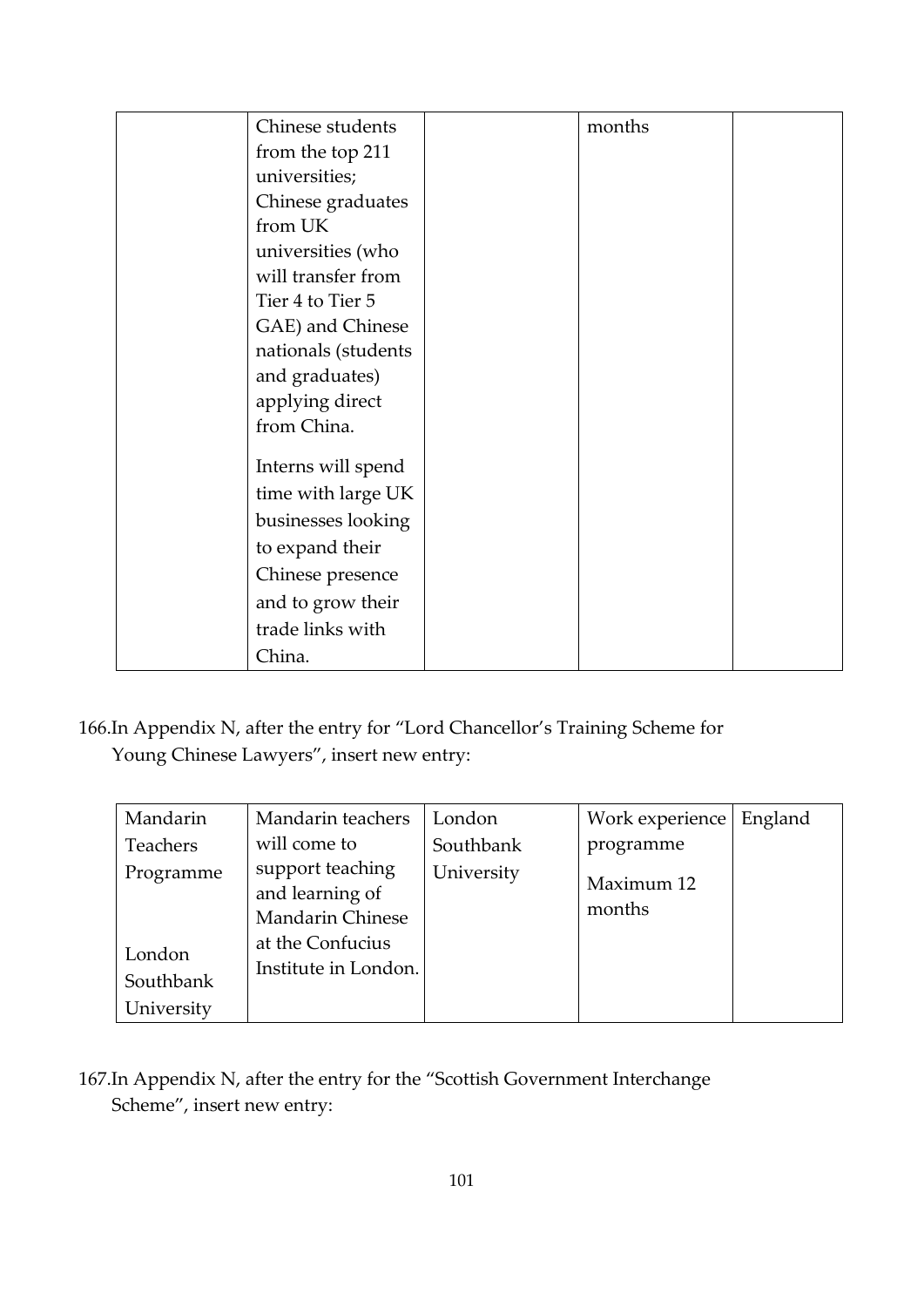| Serious Fraud | This is an exchange | Serious Fraud | Work experience | UK |
|---------------|---------------------|---------------|-----------------|----|
| Office        | programme           | Office        | Maximum 12      |    |
|               | between the         |               |                 |    |
|               | Serious fraud       |               | months          |    |
|               | Office and law      |               |                 |    |
|               | enforcement         |               |                 |    |
|               | partners in         |               |                 |    |
|               | overseas            |               |                 |    |
|               | jurisdictions.      |               |                 |    |
|               |                     |               |                 |    |
|               | The programme       |               |                 |    |
|               | will help to        |               |                 |    |
|               | promote greater co- |               |                 |    |
|               | operation with      |               |                 |    |
|               | investigations,     |               |                 |    |
|               | and to share and    |               |                 |    |
|               | develop             |               |                 |    |
|               | investigative       |               |                 |    |
|               | techniques and      |               |                 |    |
|               | approaches in the   |               |                 |    |
|               | fight against fraud |               |                 |    |
|               | and corruption in   |               |                 |    |
|               | the UK and          |               |                 |    |
|               | overseas.           |               |                 |    |

- 168. In Appendix O, at the end of paragraph 1, delete "applies'." and substitute "applies.".
- 169. In Appendix P, in Table 12, insert new entry "Premier Bank Limited".
- 170. In Appendix T Part 1 applicable countries after "Afghanistan" insert "Algeria".
- 171. In Appendix T Part 1 applicable countries after "Bangladesh" insert "Belarus".
- 172. In Appendix T Part 1 applicable countries after "Benin" insert "Bhutan".
- 173. In Appendix T Part 1 applicable countries after "Burkina Faso" insert "Burma".
- 174. Democratic Republic of".
- 175. In Appendix T Part 1 applicable countries after "Cote D'Ivoire" insert "Democratic People's Republic of Korea".
- 176. In Appendix T Part 1 applicable countries after "Indonesia" insert "Iraq".
- 174. In Appendix T Part 1 applicable countries after "South Sudan" insert "Sri Lanka".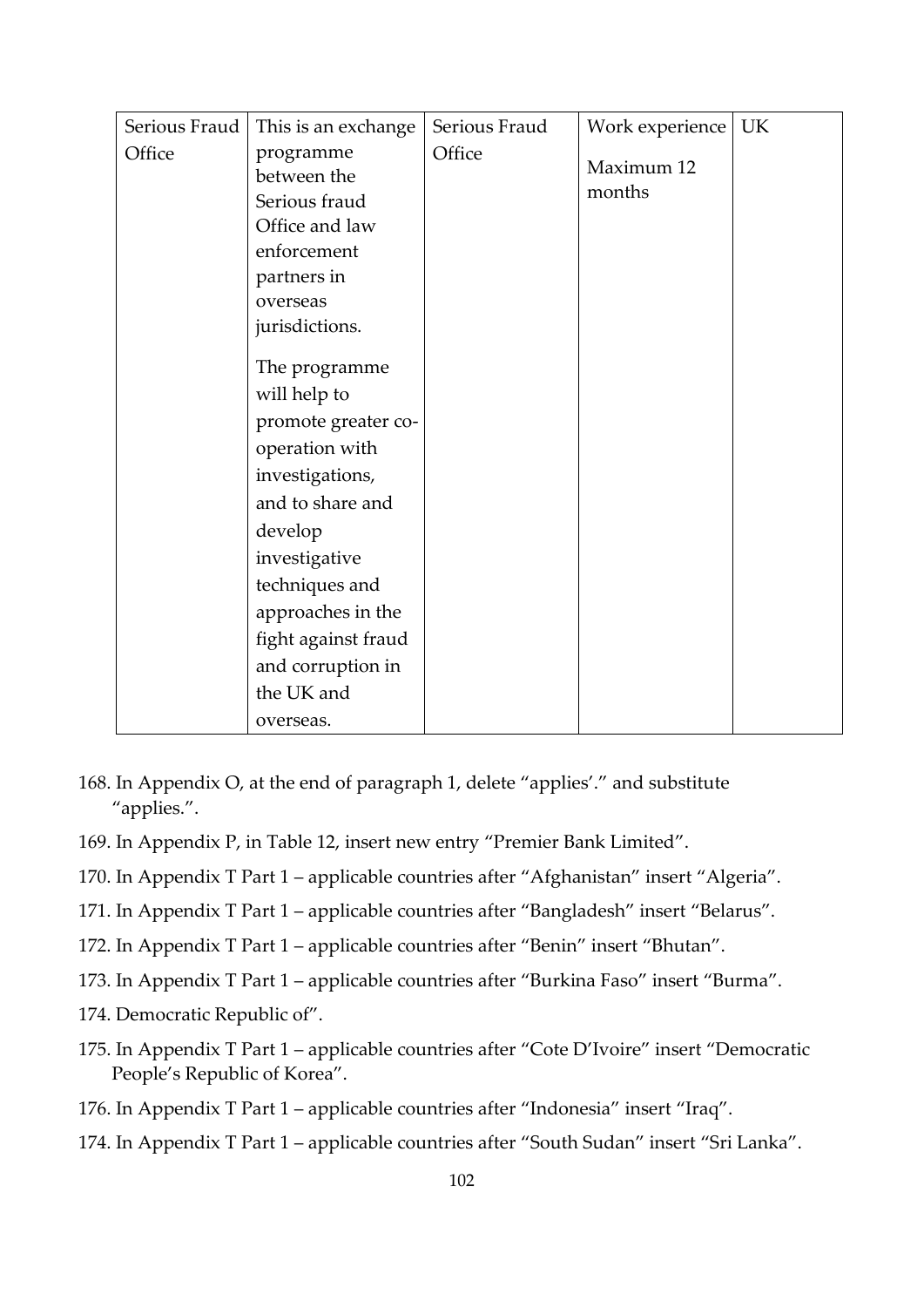175. In Appendix T Part1 – applicable countries after "Uganda" insert "Ukraine".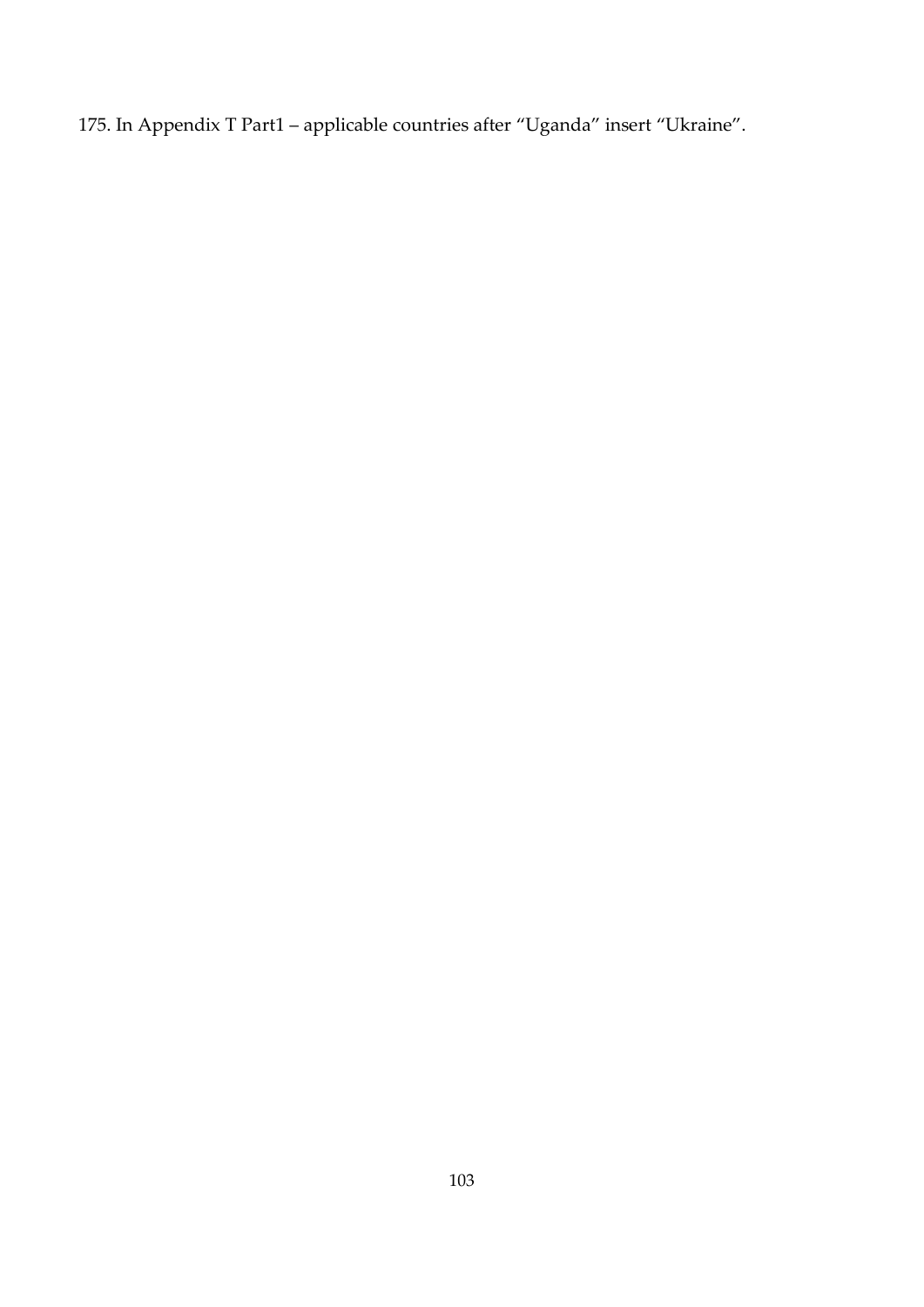#### **EXPLANATORY NOTE**

#### **1. Purpose of the Instrument**

1.1 The United Kingdom has made changes to the Immigration Rules applicable to the United Kingdom Rules in 3 sets of changes which were laid before Parliament in March (2) and April 2014. The purpose of this instrument is to bring the Immigration rules for the Isle of Man into line with those of the United Kingdom in those categories which apply in both jurisdictions.

# **2. Policy Background**

# *What is being done and why*

# *Changes relating to the Points Based System*

*Tier 1* 

2.1. Tier 1 of the Points-Based System caters for high value migrants, and currently consists of four categories: Tier 1 (General) – closed except for extension applications, Tier 1 (Entrepreneur), Tier 1 (Investor) and Tier 1 (Graduate Entrepreneur). The Tier 1 (General) category was closed to new applicants in July 2011.

 The Tier 1 (General) category, in which applicants scored points for their qualifications, previous earnings, age and UK experience, was closed to new applicants in July 2011 but remains open for extension and settlement applications. The following changes are being made to this category:

- Changes are being made to signal the UK Government's intention to close the category for extension applications on 6 April 2015, and for settlement applications on 6 April 2018. This should give enough time for applicants who entered the category before its closure to apply for settlement if they can meet the requirements to qualify. The Isle of Man has this Immigration category and is maintaining parity with the UK.
- The Association of International Accountants is being added to the list of recognised supervisory bodies for accountants from whose members evidence of Isle of Man earnings is accepted;
- Redundant transitional arrangements linked to the opening of the category in 2009 are being deleted.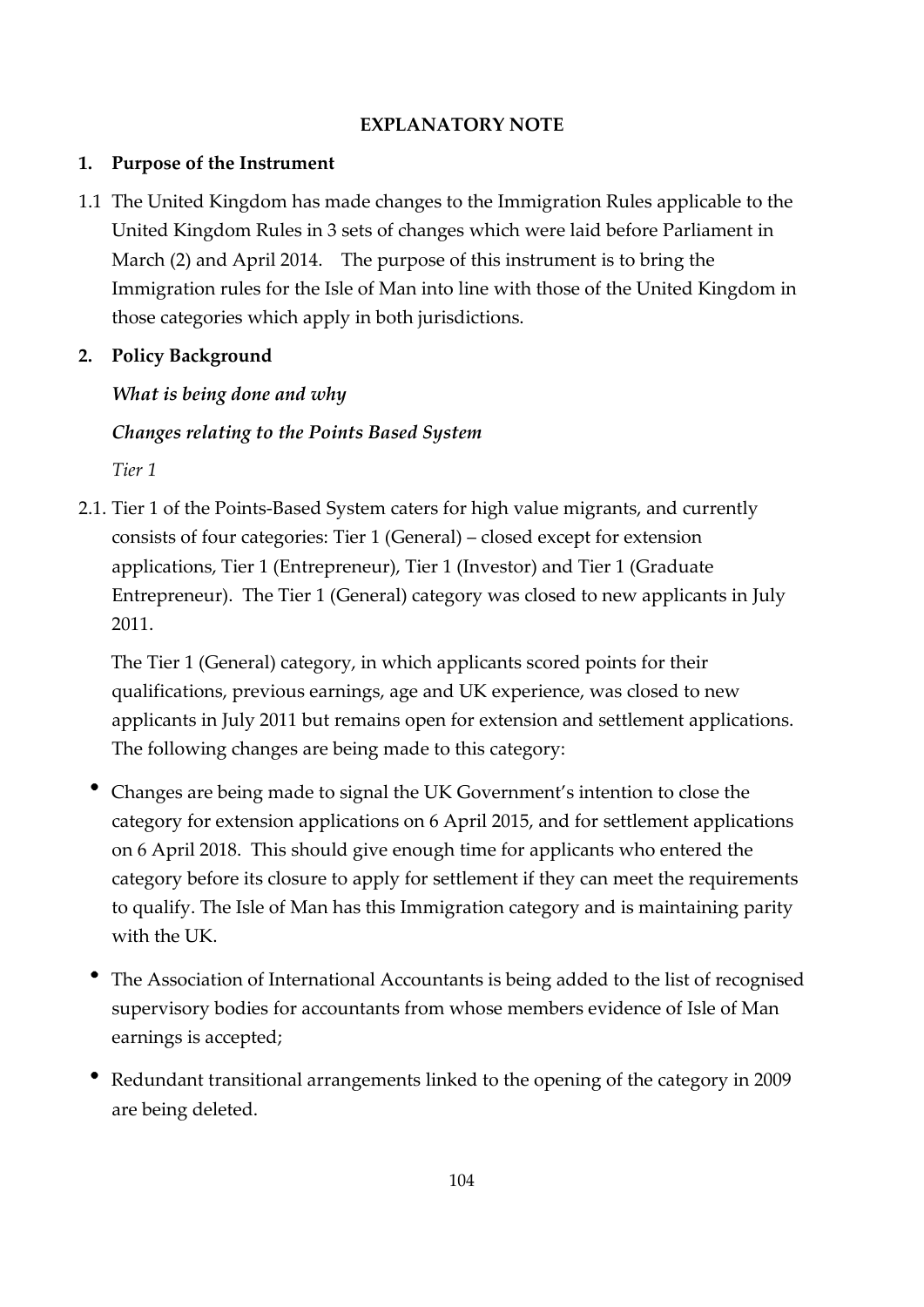- 2.2. The Tier 1 (Entrepreneur) category caters for applicants coming to the Isle of Man to set up, take over, or otherwise be involved in the running of a business in the Isle of Man. This category has the potential to benefit the Isle of Man economy but has been heavily abused in the UK in recent years. The following changes are being made to this category:
	- Applicants may qualify for this category on the basis of funds invested in their businesses up to 12 months before they apply. This is being widened to 24 months for applicants switching from the Tier 1 (Graduate Entrepreneur) category, which is designed to feed into Tier 1 (Entrepreneur) and in which leave may be granted for up to two years in total;
	- Minor changes are being made to refine the rules around funds being spent by the business and provisions for entrepreneurial teams;
	- Minor updates are being made to evidential requirements. These include removing the need for third party declarations to be provided when funds are held in a joint account with the applicant's spouse or partner, requiring lawyers providing declarations to be independent of those providing investment funds, changing the contents of third party funding declarations from banks to better reflect banking practice, and requiring business accounts produced as evidence of investment to meet statutory requirements;
	- Wording is being added to emphasise more explicitly that applicants must provide all the relevant specified evidence, following attempts by some representatives to reinterpret parts of Appendix A differently;
	- A minimum age requirement of 16, and child protection rules for applicants under the age of 18, are being added, mirroring the requirements in other categories.
- 2.3. The Tier 1 (Investor) category caters for high net worth individuals making a substantial financial investment to the Isle of Man. The following changes are being made to this category:
	- Investors are required to invest their funds within three months of entering the Isle of Man in this category. At present, if they fail to do so they cannot be granted extensions. A change is being made to allow extensions to be granted if there are exceptionally compelling reasons for the delay in investing, providing the reasons were unforeseeable and outside the investor's control. Investors who do not invest within the first three months may still have their leave curtailed and will have to wait for longer before they become eligible to apply for settlement;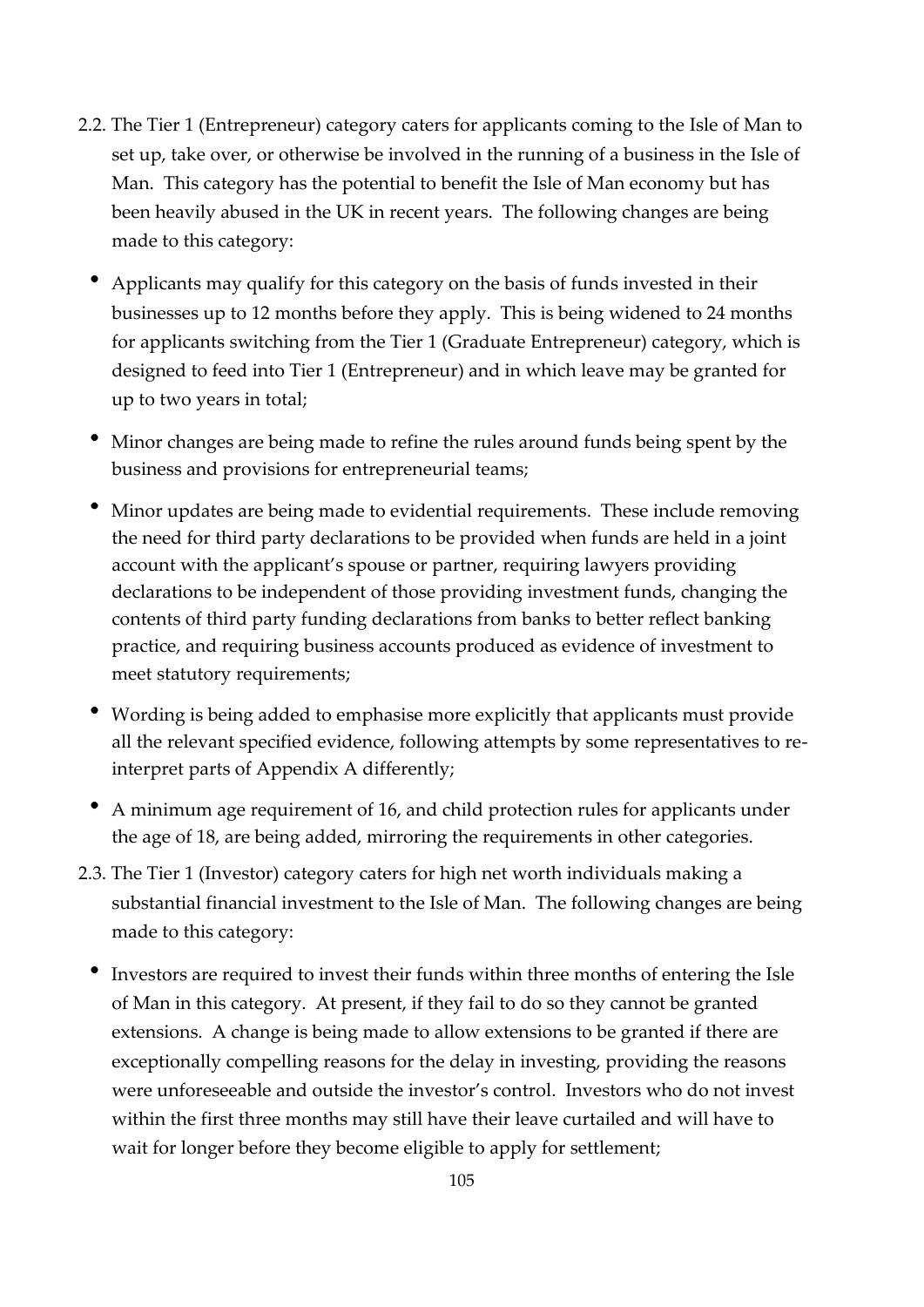As with Tier 1 (Entrepreneur), a minimum age requirement of 16, and child protection rules for applicants under the age of 18, are being added, mirroring the requirements in other categories. Applicants aged 16 will still be required to be in control of their investments, as at present.

- 2.4. The Tier 1 (Graduate Entrepreneur) category caters for graduates who have been endorsed by Isle of Man Higher Education Institutions to establish one or more businesses in the Isle of Man. The following changes are being made to this category:
	- The requirement for applicants to have obtained their degrees within the last 12 months or from a particular institution is being removed. This will be of particular benefit to overseas applicants, but will also benefit those who have been undertaking research in the Isle of Man since graduating. It will enable institutions to endorse graduates from other institutions;
	- Consequential changes are being made to the evidence required, so that evidence of qualifications is needed where the endorsement is from a different institution to that which awarded the qualification;
	- Applicants can have a maximum of two grants of leave in this category. A change is being made to allow the second grant to be with a different endorsing body than the first, to increase flexibility for applicants.

### *Changes relating to Tier 2 of the Points-Based System*

- 2.5. Tier 2 of the Points-Based System caters for migrant workers with an offer of a skilled job from a licensed employer. There are four overall categories: Intra Company Transfer (ICT), General, Minister of Religion, and Sportsperson. The following changes are being made to Tier 2:
- A change is being made to allow Tier 2 (Intra-Company Transfer) and Tier 2 (General) applicants to be granted up to 5 years' leave (rather than up to 3 years) on payment of a higher fee. This will increase flexibility for applicants and their Sponsors. At the same time, the rules relating to grant periods are being reworded to make them clearer for applicants and caseworkers;
- Annual updates are being made to the minimum salary thresholds and appropriate salary rates for individual occupations (as set out in codes of practice). These updates are in line with changes in average weekly earnings for resident workers (a 0.9% annual increase based on the 3 months ending November 2013), rounded to the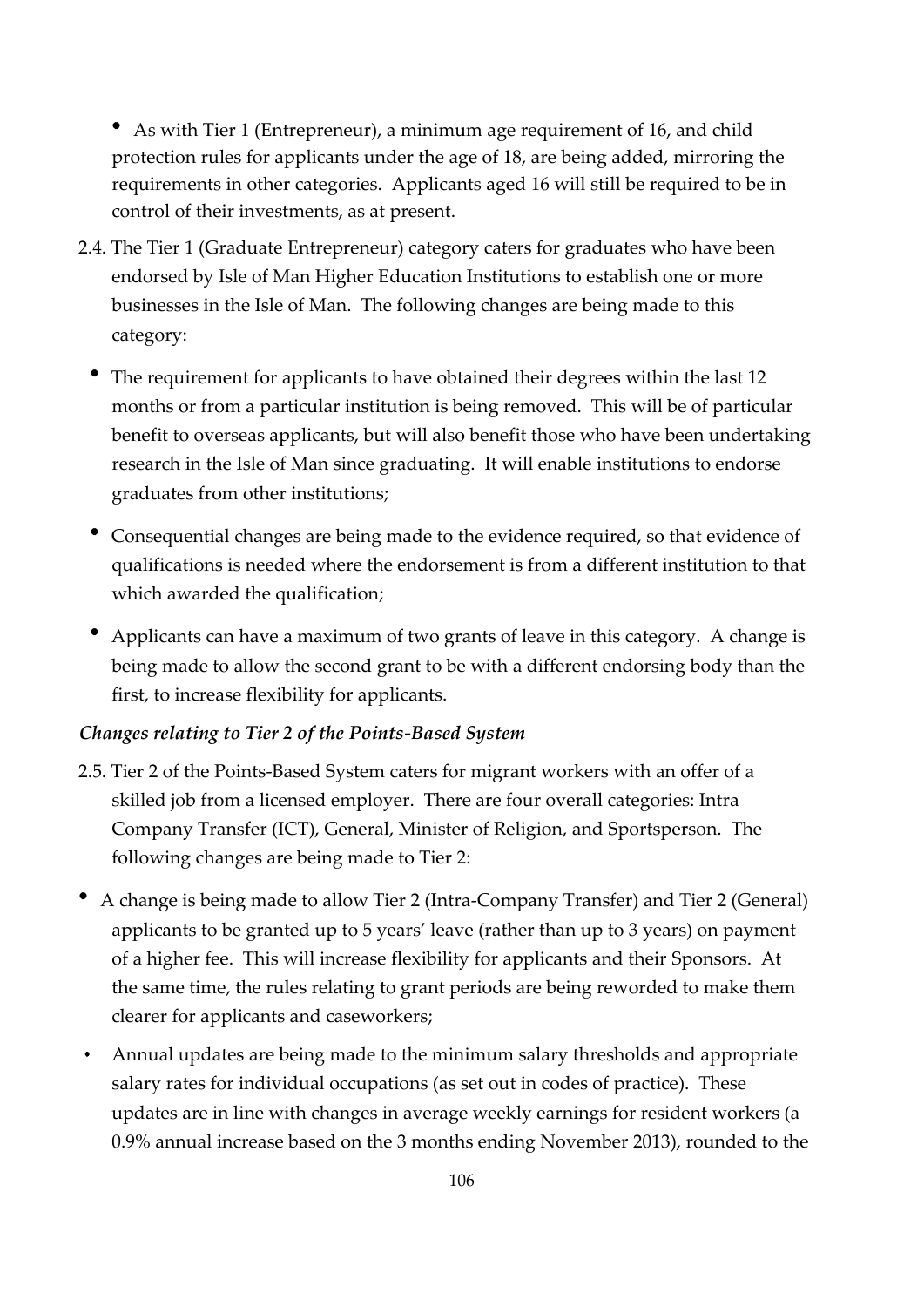nearest £100. The appropriate salary rates also apply to settlement applications by work permit holders. The revised salary thresholds are as follows:

| Category          | Criteria                    | Current   | <b>New</b> |
|-------------------|-----------------------------|-----------|------------|
|                   |                             | threshold | threshold  |
| Tier <sub>2</sub> | Jobs which qualify for Tier | £20,300   | £20,500    |
| (General)         | 2 (General)                 |           |            |
| Tier <sub>2</sub> | Jobs which are exempt       | £71,000   | £71,600    |
| (General)         | from advertising in         |           |            |
|                   | Jobcentre Plus (or          |           |            |
|                   | Jobcentre Online if the job |           |            |
|                   | is based in Northern        |           |            |
|                   | Ireland)                    |           |            |
| Tier 2            | Jobs which are exempt       | £152,100  | £153,500   |
| (General)         | from the annual limit and   |           |            |
|                   | the Resident Labour         |           |            |
|                   | <b>Market Test</b>          |           |            |
| Tier <sub>2</sub> | Jobs which qualify for the  | £24,300   | £24,500    |
| (Intra-           | Short                       |           |            |
| Company           | Term Staff, Skills          |           |            |
| Transfer)         | Transfer or                 |           |            |
|                   | <b>Graduate Trainee</b>     |           |            |
|                   | categories                  |           |            |
|                   | (maximum stay either six    |           |            |
|                   | months or one year)         |           |            |
| Tier 2            | Jobs which qualify for the  | £40,600   | £41,000    |
| (Intra-           | Long                        |           |            |
| Company           | Term Staff category         |           |            |
| Transfer)         | (maximum stay five          |           |            |
|                   | years)                      |           |            |
| Tier 2            | Jobs which qualify for      | £152,100  | £153,500   |
| (Intra-           | transfers of up to nine     |           |            |
| Company           | years                       |           |            |
| Transfer)         |                             |           |            |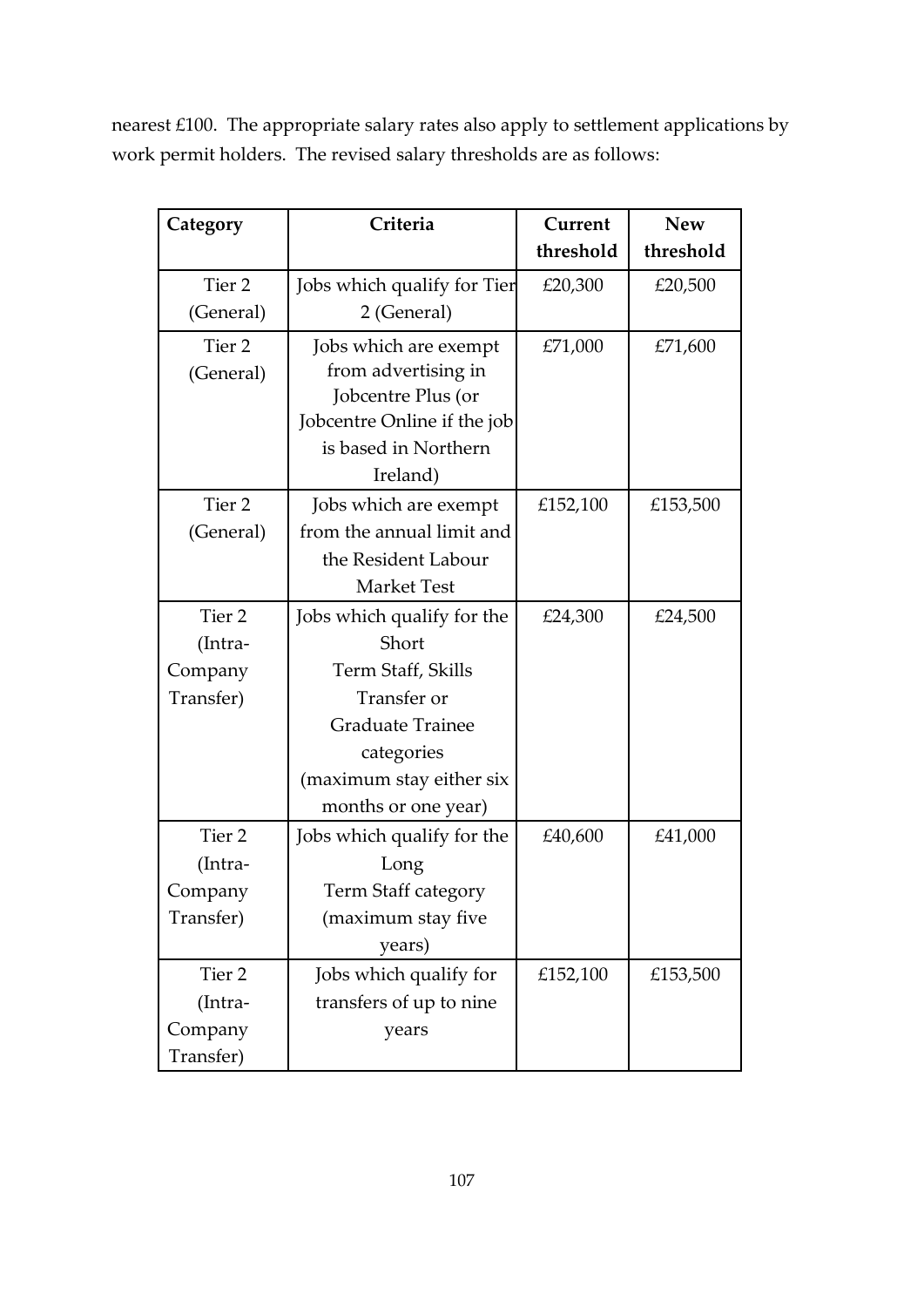| Tier 2         | Earnings which qualify | £35,500 (for | $£35,800$ (for            |
|----------------|------------------------|--------------|---------------------------|
| (General) and  | for settlement (those  | settlement   | settlement                |
| <b>Tier</b>    | working in PhD-        |              | applications applications |
|                | level or shortage      | made on or   | made on or                |
| (Sportsperson) | occupations are        | after 6th    | after 6th                 |
|                | exempt)                | April 2018)  | April 2019)               |

- An exemption from the Resident Labour Market Test in Tier 2 (General) is being added for continuing employees of Higher Education Institutions returning from a period of academic leave;
- A flexibility is being added to ease the transition from the Standard Occupational Classification (SOC) 2000 system to the SOC 2010 system. This will allow extension applications with no Resident Labour Market Test, where the applicant is moving from any SOC 2000 code to any SOC 2010 code, providing the change is due solely to the change between the two systems and not due to a change in the applicant's job. Currently, such transitions are restricted to a prescribed table. The table will remain for cases where the applicant's job changes but remains within the same occupation;
- Confirmation is being added that salaries for skilled chefs applying using the Shortage Occupation List cannot be pro-rated downwards for different working patterns. This is in line with the Migration Advisory Committee's recommendations and is currently stated in published guidance.

#### *Changes relating to Tier 4 of the Points-Based System*

2.6. The Tier 4 category is for overseas students wishing to study in the Isle of Man.

 Appendix H of the Immigration Rules lists the countries and regions from which applicants are subject to different documentary requirements under Tier 4 of the Points Based System. The Home Office has reviewed the list, reassessing countries against a range of risk and compliance criteria, and concluded that three additional countries merit addition to the list on the basis of the high levels of compliance of their students: Oman, Qatar and United Arab Emirates (UAE). At the same time the Home Office is removing the exemption from the genuineness test that exists for applicants from countries and regions listed in Appendix H so that UK Visas and Immigration officials can assess whether an applicant is a genuine student regardless of the nationality of the applicant. The Isle of Man is following the UK's policy.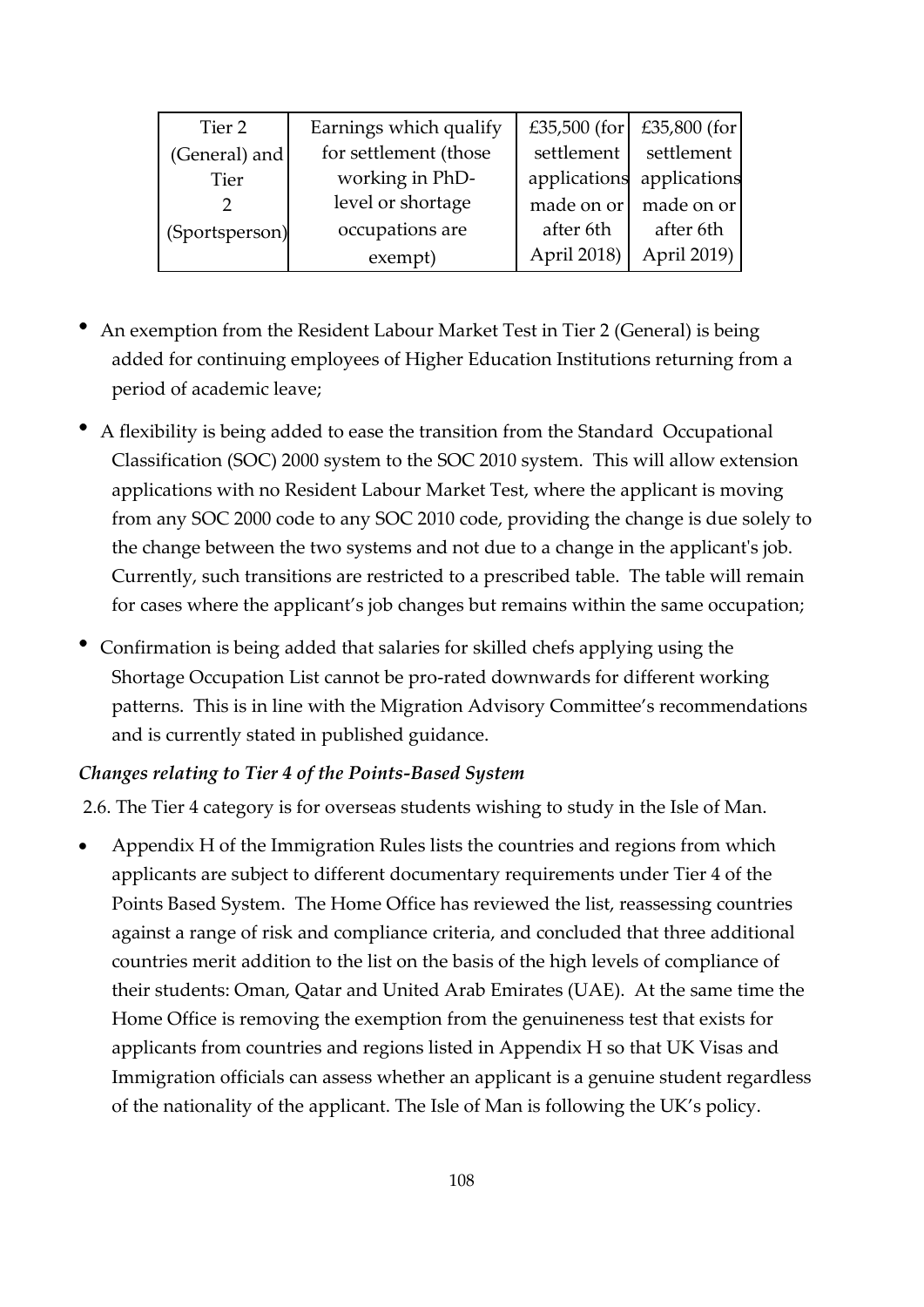### *Changes relating to Tier 5 of the Points-Based System*

- 2.7. Tier 5 of the Points-Based System caters for youth mobility and temporary workers coming for primarily non-economic purposes, and consists of two categories: Tier 5 (Youth Mobility Scheme) and Tier 5 (Temporary Workers). The Temporary Workers category consists of five sub-categories: Creative and Sporting, Charity Workers, Religious Workers, Government Authorised Exchange, and International Agreement. Applicants must have a Tier 5 Sponsor, which is usually their Isle of Man employer. The Government Authorised Exchange route enables people to come to the Isle of Man to share knowledge, skills and gain work experience through individual schemes.
- A new 24 month category is being created under the Government Authorised Exchange route for overseas government language placements. This category will enable language teachers who are sponsored by their overseas government to carry out teaching placements at Isle of Man institutions through established government to government partnership agreements arranged by the UK..
- Routine updates are being made to the list of Tier 5 Government Authorised Exchange Schemes.

### *Other miscellaneous changes to the Points Based System*

- 2.8. The maintenance funds thresholds for Points-Based System Migrants and their dependants are being updated in line with changes to the cost of living since they were last updated in 2012. The updates for work routes (Tiers 1, 2 and 5) are based on Consumer Price Index inflation since 2012, and the updates for the student route (Tier 4) are based on the rise in the maximum package of grants and loans available to home students since 2012.
- "Premier Bank Limited" is being added to the list of financial institutions in Bangladesh from which statements are accepted. This is a routine change which reflects the Home Office's current intelligence on which institutions satisfactorily verify such statements.
- A reference to credit cards, currently stated in published guidance is being added. This states that credit cards are not acceptable as evidence of available maintenance funds.
- A minor change is being made to the definition of "working for the same employer" to cover all cases where a Tier 2 or Tier 5 Migrant's employment has transferred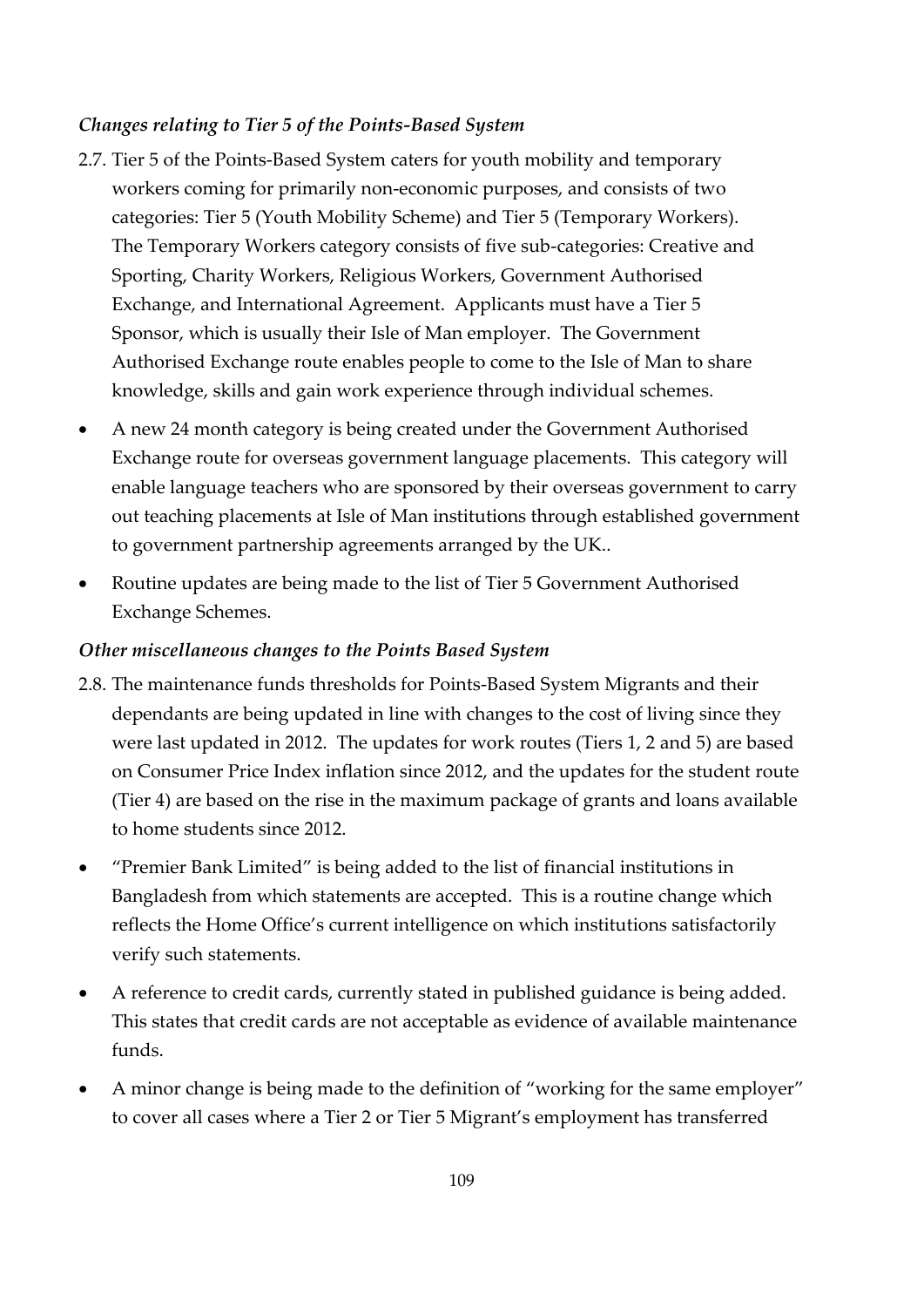under arrangements approved by the Department for Economic Development to similar protection to continue in the same job.

A handful of minor drafting errors are being corrected.

## *Changes relating to dependants in the Points-Based System and other work routes*

- 2.9. A change is being made to restrict dependants of Points-Based System Migrants from employment as a professional sports player or coach. This reflects restrictions in other categories of the Immigration Rules. The restrictions are designed to prevent applicants from circumventing the requirement to be endorsed by the relevant UK sports governing body in the dedicated Tier 2 and Tier 5 categories.
- Corrections are being made to enforce the intention that only dependants of individuals who qualified for settlement under the Points-Based System can apply for settlement as dependants of Points-Based System Migrants. Previously the Immigration Rules allowed dependents of those who qualified for settlement on the basis of long residence to also apply. The change will mean such dependants will need to apply for leave to remain under the rules for family members in Appendix FM before they can qualify for settlement.
- An omission is being corrected to allow dependent children of settled Points Based System Migrants to apply for further temporary leave if they cannot qualify for settlement themselves (for example, if they have turned 18 while they have been in the UK and have not passed the knowledge of language and life requirement).

#### *Change relating to Appendix 1 – Visa Requirements*

2.10.The United Kingdom has made changes to Visa requirements in respect of Bahrain Diplomatic and Special passport holders and of Venezuelan nationals. In order to maintain the integrity of the Common Travel Area the Visa requirements for the Isle of Man are changed accordingly.

#### *Changes to the Immigration Rules relating to family life*

- 2.11. The following minor changes and clarifications are being made to the Immigration Rules relating to family life:
- To make clear that non-EEA national fiancé(e)s and proposed civil partners of EEA nationals who do not have a right of permanent residence in the UK cannot apply for entry clearance as a partner under Appendix FM to the Immigration Rules. Such persons cannot enter the UK under the EEA Regulations unless they have been in a durable relationship with the EEA national for at least 2 years, which is comparable